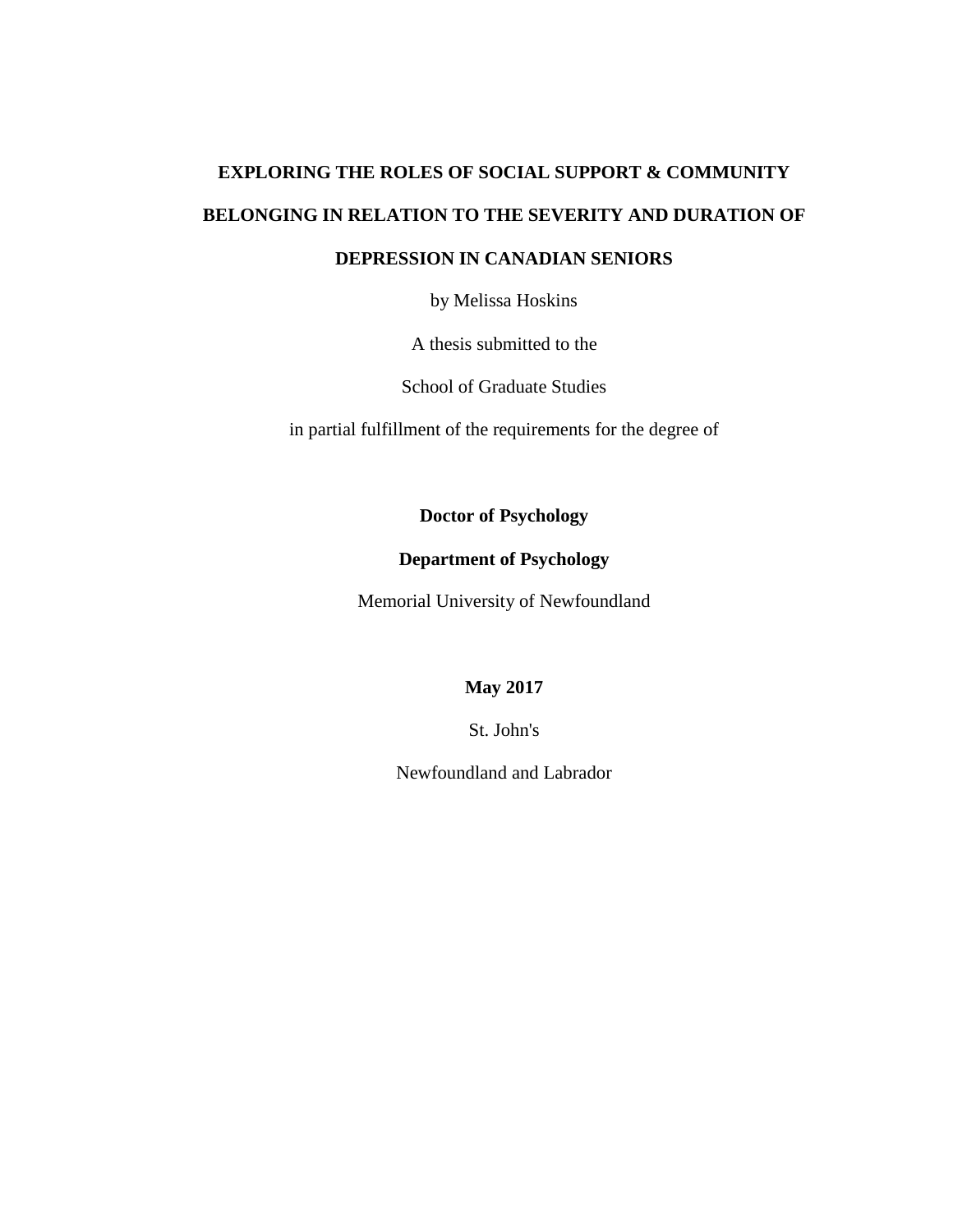#### *Abstract*

This study examined the effects of four types of social support and sense of community belonging on depression severity and duration in a sample of Canadian male and female seniors (age 65 – 80+ years of age). The present work builds on research conducted by Fowler et al. (2013) where the same variables were assessed in relation to Canadian men and women (ages 20-64). Data associated with 627 respondents were extracted from the Canadian Community Health Survey (CCHS; Statistics Canada, 2002) and analyzed. Overall, tangible support was the only predictor of depression severity in both male and female seniors. Positive social support, tangible support, affection, age and sense of belonging predicted depression in both male and female senior depression duration. Separate gender analyses were also conducted and compared to the findings in the Fowler et al. (2013) study. Differences in depression severity and duration emerged for male and female seniors. These findings were conceptualized as representing facets of seniors' social worlds.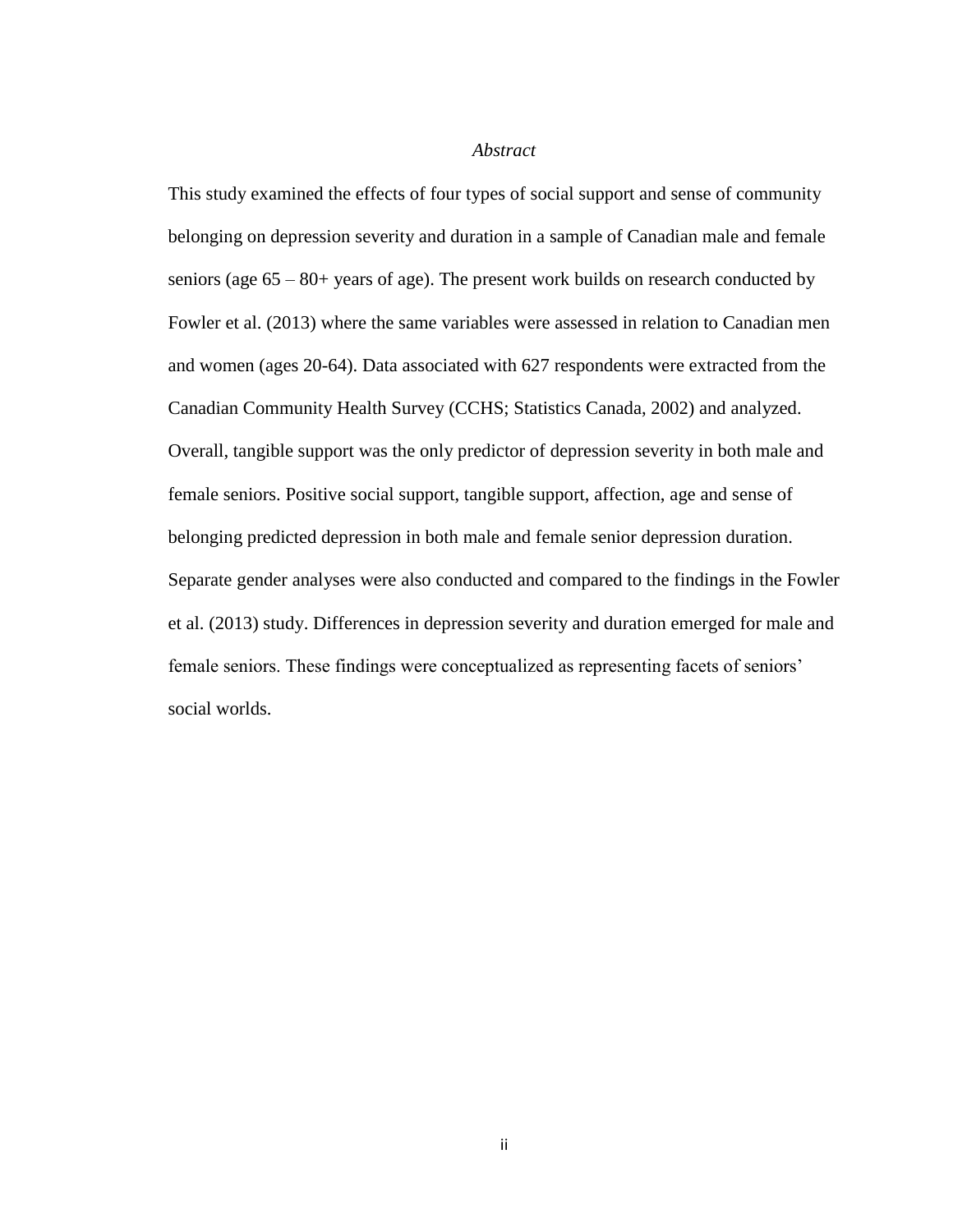#### *Acknowledgements*

I am incredibly fortunate to have received professional and personal support throughout my entire academic career. I would first like to thank Dr. Ken Fowler for taking me on as his student and offering me guidance and endless patience. Graduate work is arduous, but training under an academic who is as wise as he is authentically real has made this journey an enjoyable one. Many thanks also to Drs. Jackie Hesson and Sarah Pickett for serving on my thesis committee. I am grateful for your feedback and careful consideration.

My thanks to one of my earliest mentors, Dr. Bridget Fernandez, for demonstrating what it means to be a healthcare professional. The caliber of your work is nothing short of inspiring. It is an honour to know you and a privilege to call you a friend. I aspire to one day provide opportunities for women the way you have so generously for me. I would also like to acknowledge my clinical supervisors, Drs. Pam Button and Afshan Afsahi for supporting me throughout residency. To my colleagues, Alyssa Gruchy, Dianna Brooks, and Lily Repa, words cannot express my appreciation for your encouragement throughout my training.

Infinite thanks to my parents, Roy and Beverly for instilling in me the importance of education, work ethic and humility. My academic achievement is inextricably tied to your sacrifice and love. I am forever grateful. Finally, thank you to my grandparents, who like seniors everywhere, add beauty, richness and value to our lives.

iii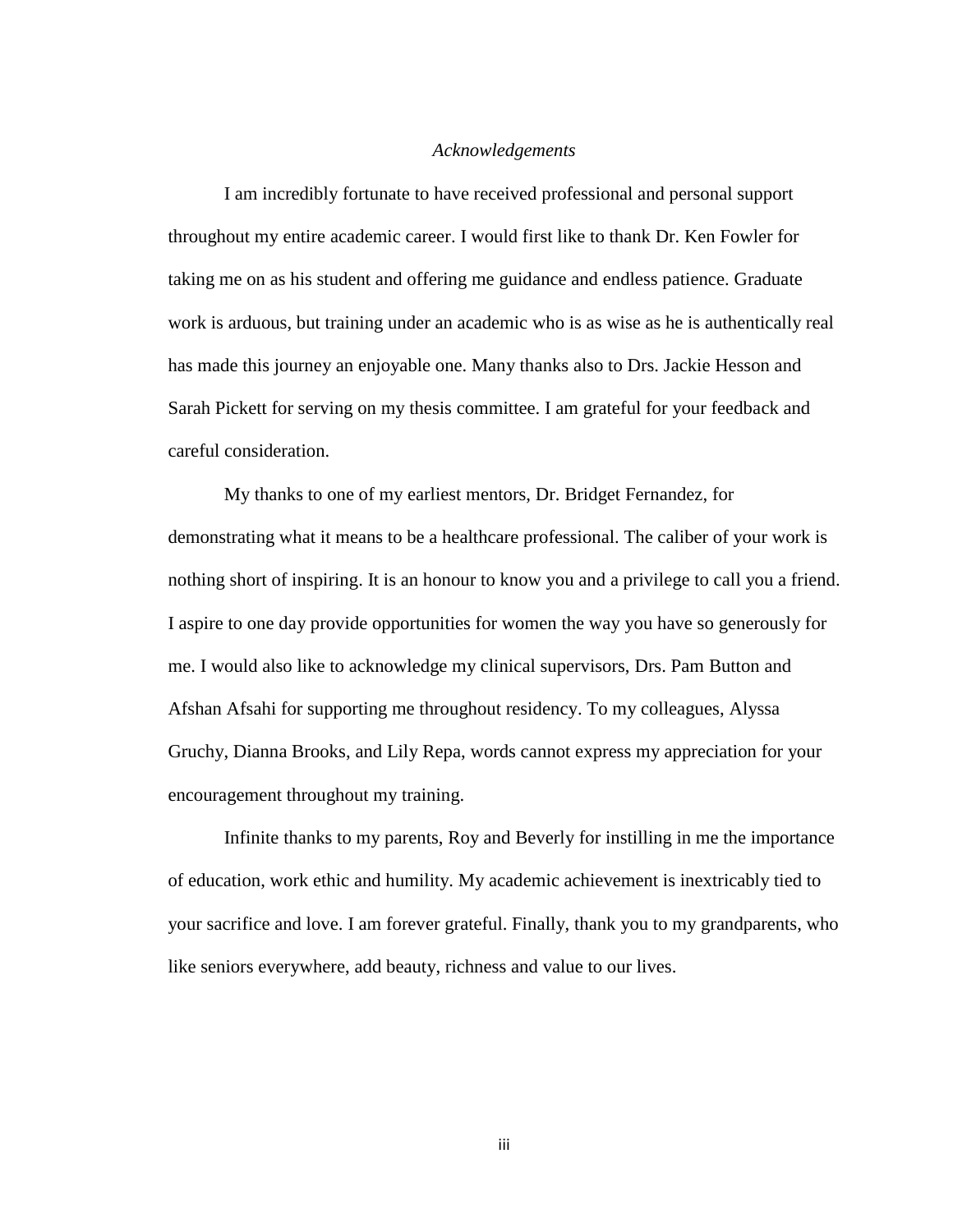| 1.12 Community Belonging's Implications in Senior Depression 30 |  |
|-----------------------------------------------------------------|--|
|                                                                 |  |
|                                                                 |  |
|                                                                 |  |
|                                                                 |  |
|                                                                 |  |
|                                                                 |  |
|                                                                 |  |
|                                                                 |  |
|                                                                 |  |
|                                                                 |  |
|                                                                 |  |
|                                                                 |  |
|                                                                 |  |
|                                                                 |  |
|                                                                 |  |
|                                                                 |  |
|                                                                 |  |
|                                                                 |  |
|                                                                 |  |
|                                                                 |  |

# **Table of Contents**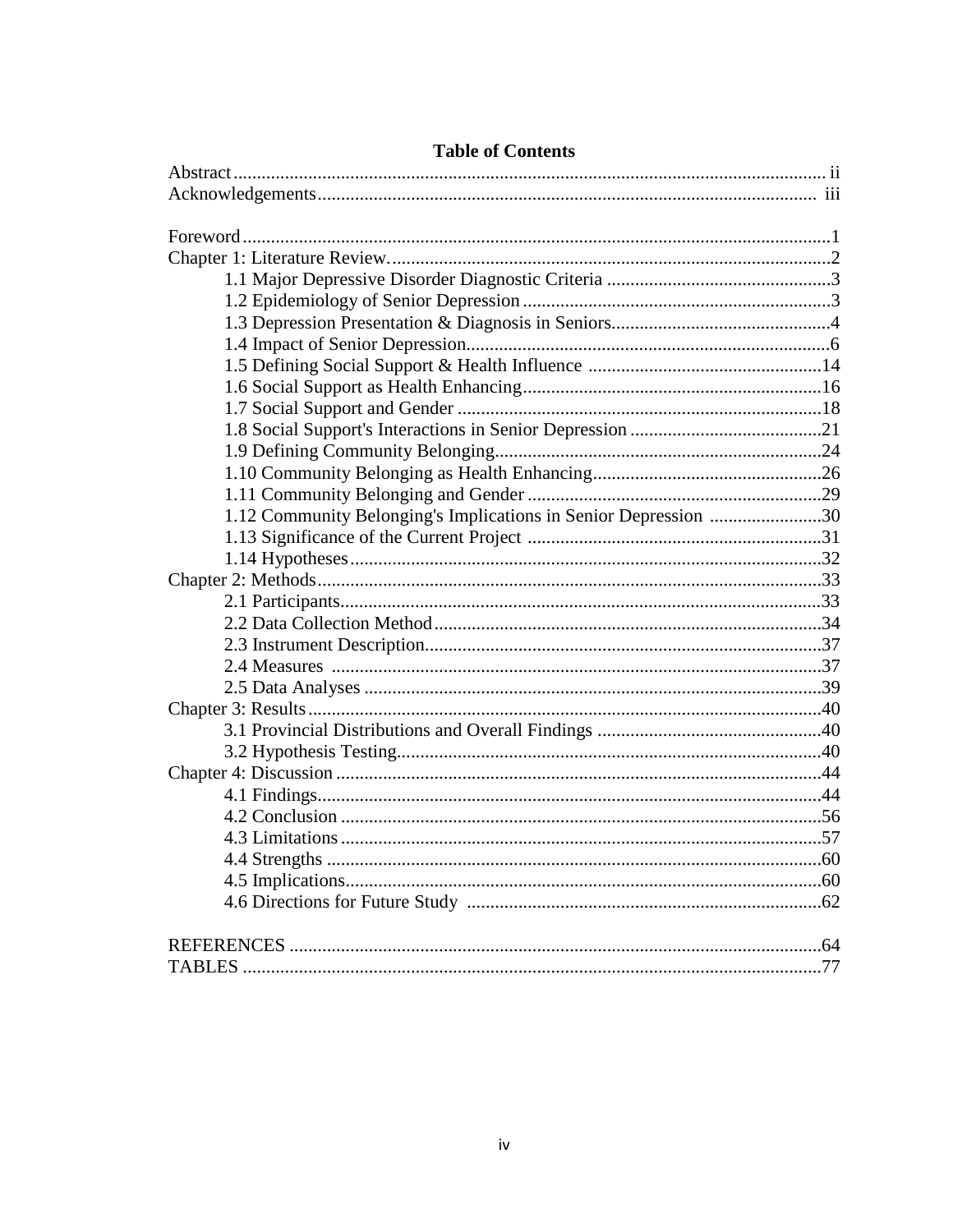#### **Forward**

Depression is a particularly incapacitating mental illness that affects 350 million people worldwide, with approximately one million individuals diagnosed with depression completing suicide each year (World Health Organization, 2012). The illness is characterized by feelings of sadness, lack of interest in activities which once brought pleasure or joy, disruption of eating and sleeping behaviour, inability to concentrate, irritability, an array of somatic symptoms (fatigue, anxiety, headaches, muscle and/or joint pain, for example), and thoughts of death and dying (American Psychiatric Association [APA], 2013).

Like many other types of illnesses, depression is not limited to a specific developmental period. However, depression tends to occur more frequently in youth and in elderly populations (CAMH, 2013; Dejernes, 2006). In addition, research suggests that the prevalence of depression is especially high among seniors aged 85 years and older. These facts are especially important when we consider that Canada's population is rapidly aging. Since 2011, there have been more Canadians who are over the age of 65 than under the age of 15, and this subset of the population is increasing at an annual rate of 3.5%, which is four times greater than the rest of the population ("Canada's population estimates: Age and sex, July 1, 2015", 2015). Considering Canada's aging population and depression's tendency to present among the elderly, it is important that efforts are made to treat and prevent the disorder.

The goal of this study is to determine if relationships exist between Canadian seniors' experiences of social support and community belonging and 1) severity of major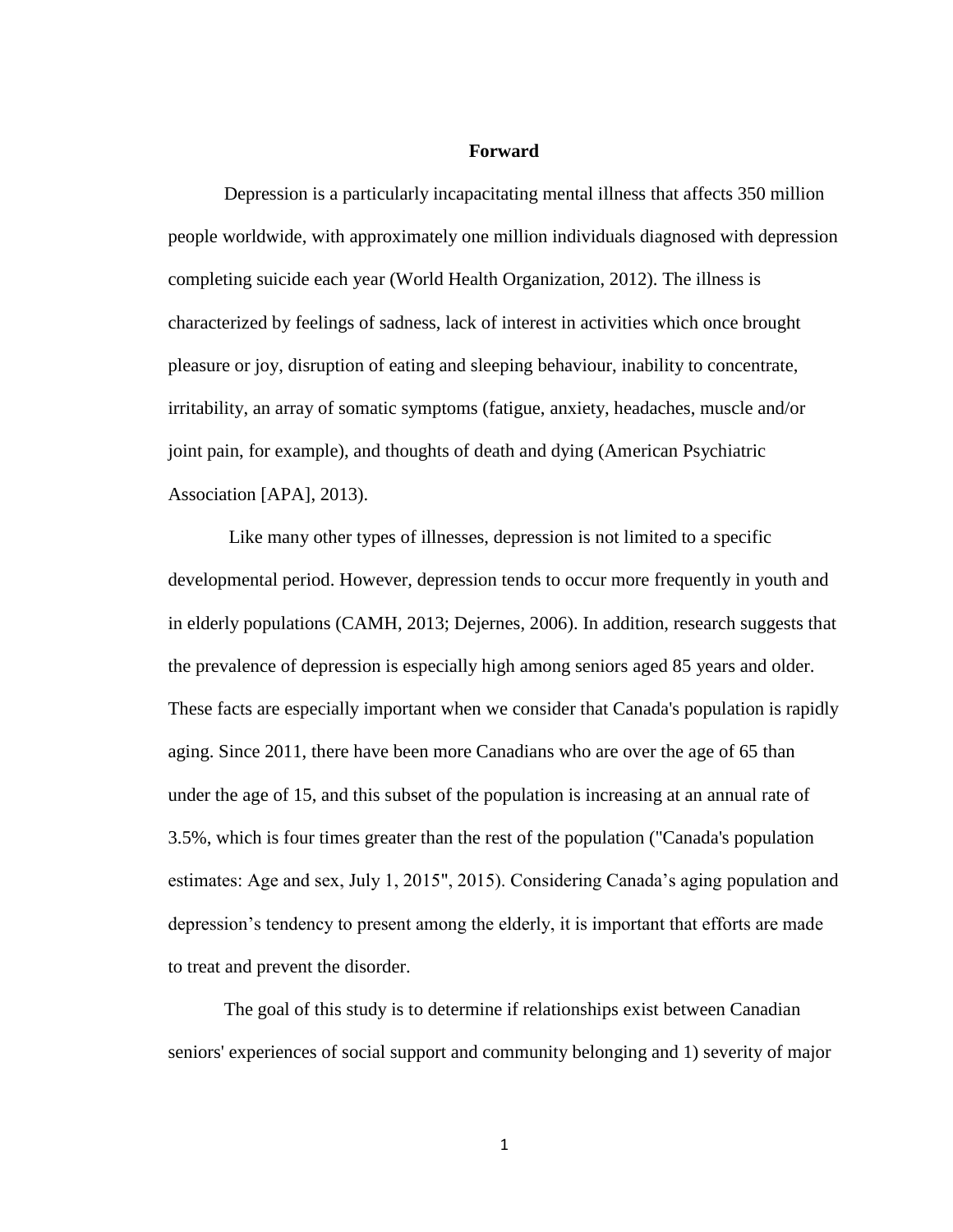depression and 2) duration of major depression in this population. Potential gender differences will also be examined. In the context of this work, the term seniors represents those aged 65 years and over. This research extends Fowler, Wareham-Fowler, & Barnes' (2013) work in which four types of social support and sense of community belonging were examined in relation to major depression severity and duration. Fowler et al. (2013) extracted data from the 2001 Canadian Community Healthy Survey to assess these variables in Canadian men and women (ages 20-64). Accordingly, this study takes a senior subset of the population into account. The benefit of this type research is its potential to add to our understanding of the role of social context in the mental health of the elderly and its contribution to the literature on aging. Findings have the potential to inform clinical practice and public health policy.

#### **Chapter 1: Literature Review**

# *1.1 Major Depressive Disorder Diagnostic Criteria*

The fifth edition of the Diagnostic and Statistical Manual of Mental Disorders (DSM-5) stipulates that in order to receive a diagnosis of major depressive disorder (MDD), an individual must meet five criteria. First, a person must exhibit five or more symptoms for the same two-week period whereby one of the symptoms must be depressed mood or loss of interest of pleasure (Criteria A). Symptoms under Criteria A include depressed mood most of the day nearly every day, markedly less interest in almost all activities; significant weight loss or increase in appetite, insomnia or hypersomnia, psychomotor agitation or retardation, fatigue or loss of energy, feelings of worthlessness or excessive guilt, diminished ability to think or concentrate,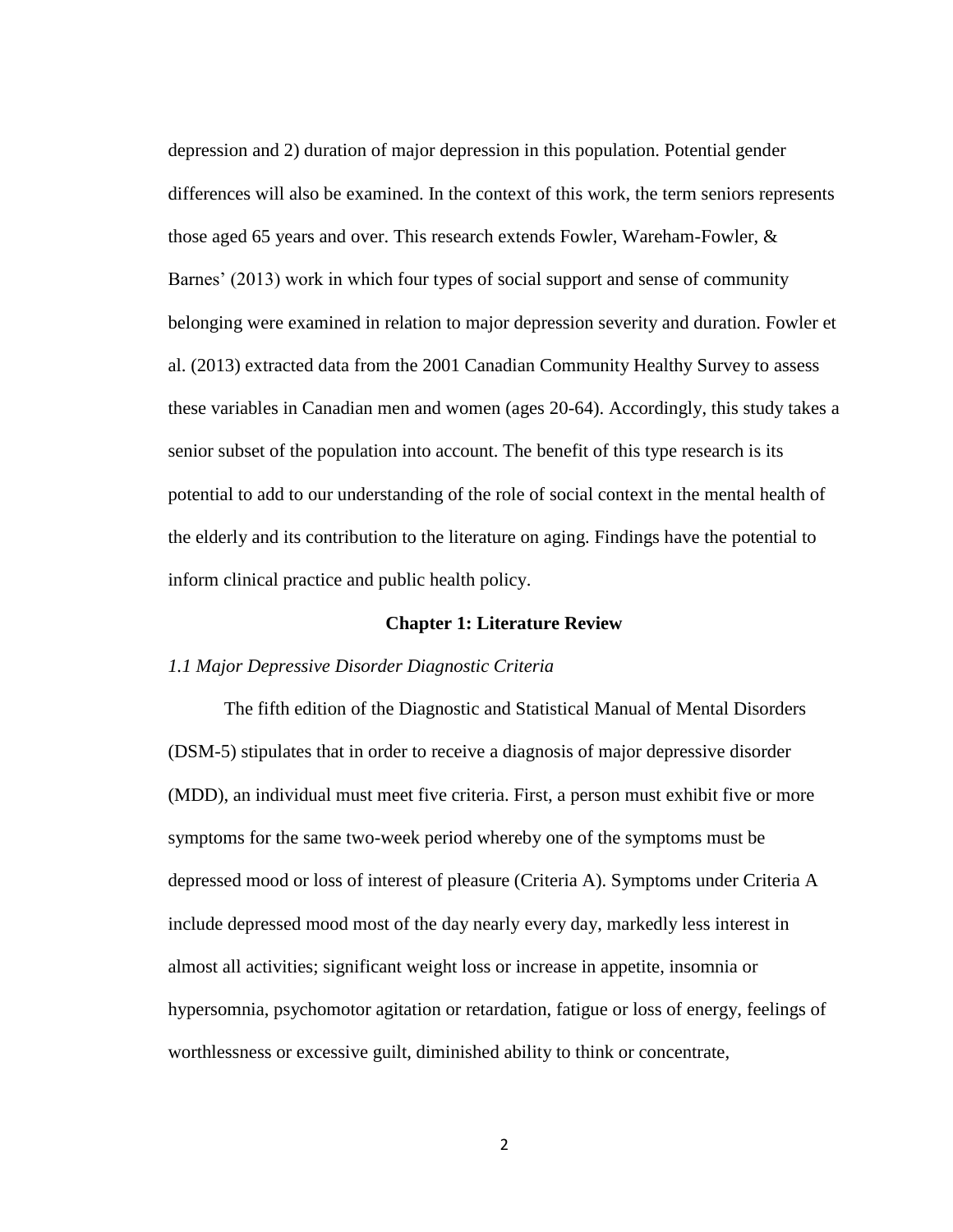indecisiveness, and recurrent thoughts of death, recurrent suicidal ideation, or suicide plan/attempt. Criteria B states that symptoms must cause the individual distress or impair functioning (in the workplace, socially, or other significant areas of life). Criteria C states that the person's presentation must not be attributable to a medical condition or the effects of a substance. The illness cannot be better explained by another disorder (namely, schizoaffective disorder, schizophrenia, schizophreniform disorder, delusional disorder, schizophrenia spectrum disorder or psychotic disorder) (Criteria D). Finally, Criteria E notes that there must not be evidence of a manic-like or hypomanic-like episode (APA, 2013). Unlike other editions of the DSM, the latest edition omits the bereavement exclusion criteria. As such, the loss of a loved one may now be considered an event that precipitates MDD shortly after a significant other passes ("Major Depressive Disorder and the "Bereavement Exclusion"", 2016)

# *1.2 Epidemiology of Senior Depression*

The Centre for Addiction and Mental Health (2013) estimates that 20% of Canadians over the age of 60 meet diagnostic criteria for depression and that among this group, suicide risk is five times greater than it is among those below this age. Seniors are more at risk of developing the illness if they have a disability or are physically unwell. For example, cerebrovascular injuries and dementia are known to be linked to depression (Aziz & Steffans, 2013) and strong associations have been observed in elderly patients with end-stage liver disease (Cron, Friedman, Winder, Thelen,, Derck, & Fakhoury, et al., 2015). Psychosocial factors that contribute to increased risk amongst the elderly include personality attributes (neuroticism, low self-efficacy, obsession traits), life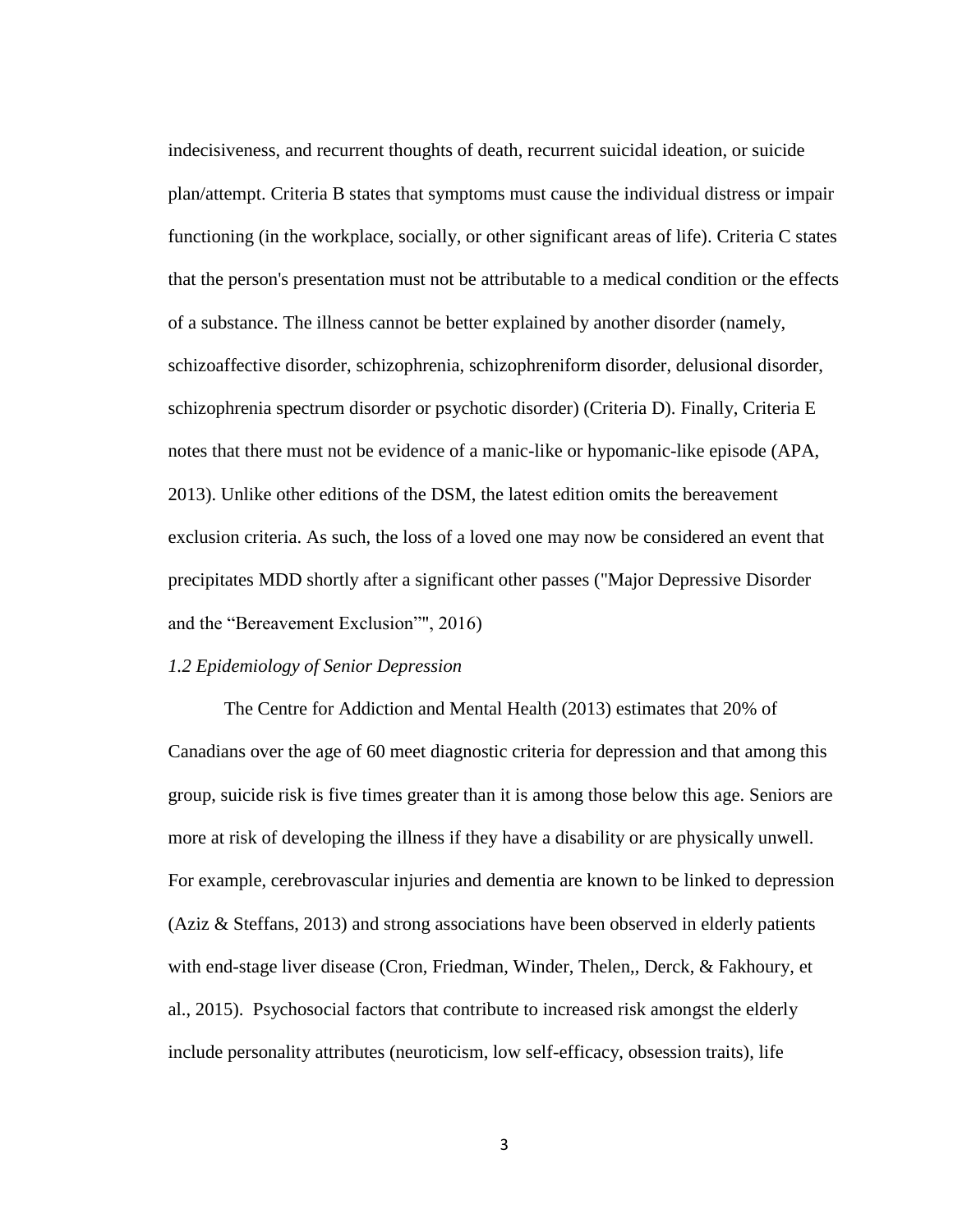stressors, declining cognitive capacity and/or function, trauma, low socioeconomic status, lower levels of education, maladaptive thinking patterns, cognitive distortions, loneliness, grief, learned helplessness, and low social support (Aziz & Steffans, 2013; Ell, 2006; Cavanaugh et al., 2008). Age may also be a risk factor with some of the highest rates of depression being observed in individuals over the age of 90 years (Addis, 2008). Finally, as is the case with younger age groups, gender also appears to be a risk factor for depression in the elderly with older females being more likely to be diagnosed with major depression than older males (Luppa, Sikorski, Luck, Ehreke, Konnopka,  $\&$ Wiese, et al., 2012).

#### *1.3 Depression Presentation & Diagnosis in Seniors*

Depression in the elderly may present as a continuation or recurring episode from earlier in life, a late-onset episode, or it may develop in response to a medical illness or be the result of medication (Aziz & Steffens, 2013). Late-onset depression is associated with a higher suicide risk in seniors (Ell, 2006).

Depression in the elderly is often misdiagnosed or underdiagnosed (Buchanan, Tourigny-Rivard, Philippe, Cappelliez, Frank, C., Janikowski, & Spanjevic, L. et al., 2006; Morichi, Dell'Aquila, Trotta, Belluigi, Lattanzio, & Cherubini, 2015). Detecting depression in the elderly may be challenging for a number of reasons. By virtue of their age, elderly individuals are more prone to medical illnesses. Depression impacts bodily functions like sleep and digestion, so it can be difficult for physicians to determine if these symptoms are attributable to a mood disorder or are a by-product or complication of an existing physical condition. Reporting the details of depressive symptoms like severity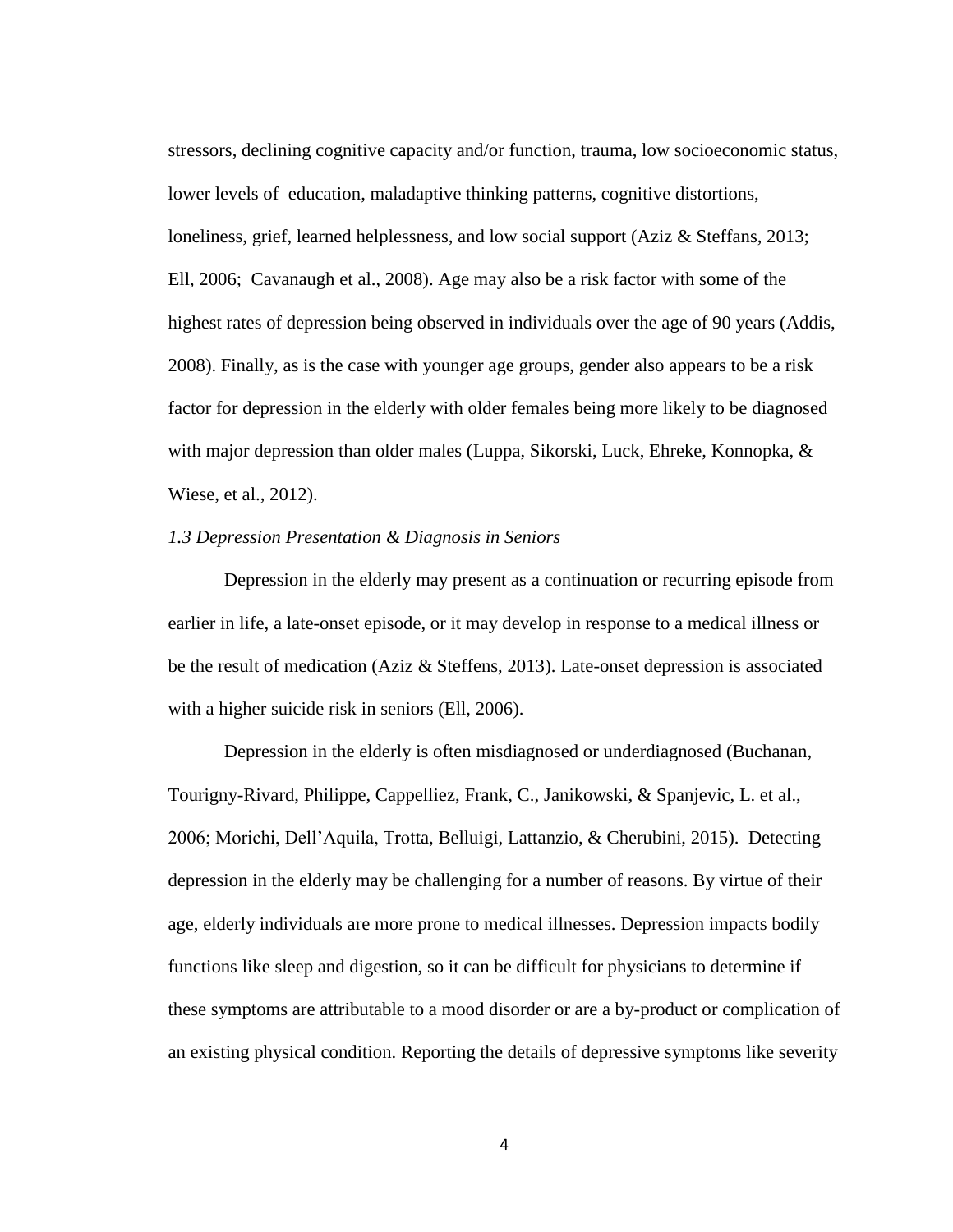and duration can be complicated by physical barriers like hearing or cognitive impairment or conditions such as dementia (Nolen-Hoeksema & Rector, 2008; Morichi et al., 2015). Dementia itself may present as depression in its early stages as it is marked with withdrawal from formerly pleasurable events and apathy (Buchanan et al., 2006). Elderly persons with depression tend to present with complaints of somatic symptoms as opposed to changes in mood (Hybels, Blazer, Pieper, Landerman, & Steffens, 2009). This may be due in part to generational attitudes towards illness and/or lack of understanding about normal aging (Buchanan et al., 2006). Underdiagnosis may also stem from societal attitudes towards aging. The literature has noted that attitudes towards aging tend to be negative and that these views are found across many cultures (Löckenhoff, De Fruyt, Terracciano, McCrae, De Bolle, et al., 2009). Cross-culturally, young adults perceive aging as a period of decline in attractiveness as well as in the ability to learn and perform daily tasks (Löckenhoff et al., 2009). Negative perceptions of aging have been associated with cognitive declines (Robertson & Kenny, 2016) as well as the onset and persistence of depression and anxiety (Freeman, Santini, Tyrovolas, Rummel-Fluge, Haro, et al., 2016). Indeed, negative stereotype embodiment, stereotype threat, and age discrimination pose barriers to aging actively (Swift, Abrams, Lamont, & Drury, 2017), and those who hold negative attitudes towards aging tend to disengage earlier in life (Robertson & Kenny, 2016). As such, many feel that it is simply normal for the elderly to feel depressed (CAMH, 2013). Educating seniors, conducting appropriate screening interventions and evaluating elderly who are known to be more at risk are ways to ensure that elderly individuals with depression do not fall through the cracks (Ell, 2006).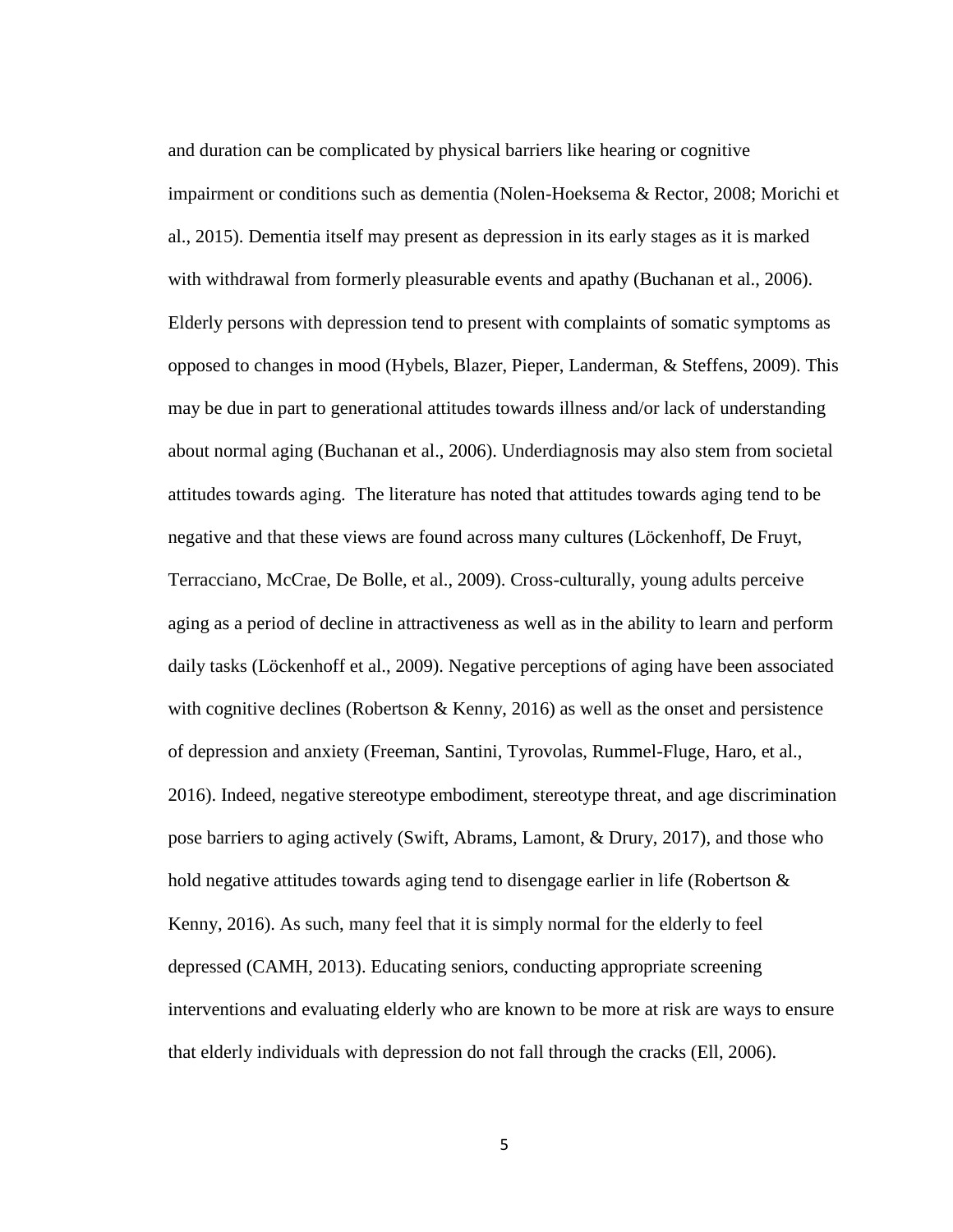### *1.4 Impact of Senior Depression*

Depression has major ramifications for the elderly, their social networks, and the healthcare system as a whole. Seniors' depression may create caregiver stress as family members work to care for their depressed loved ones. A diagnosis of depression in turn increases the risk of an individual developing an illness as well as lowering recovery rates and increasing the likelihood of early death (Buchanan et al., 2006; National Institute for Clinical Excellence (NICE), 2004).

Depression can have detrimental impact on the body. Depression increases the presence of cortisol (Cowen, 2002), epinephrine and norepinephrine (Hughes, Watkins, Blumenthal, Kuhn, & Sherwood, 2004), which can harm cardiac health by elevating blood pressure and heart rate (American Heart Association, 2016). Reduced levels of serotonin lower sex drive thereby decreasing physical connections with partners (Cavanaugh, Norris & Blanchard-Fields, 2008). Depression is also associated with over and under-eating and selecting foods of low nutritional value (Sathyanarayana Rao, Asha, Ramesh, & Jagannatha Rao, 2016). Individuals with depression may experience changes in energy level and be more sedentary (Roshanaei-Moghaddam, Katon, & Russo, 2009). Depression sufferers may also experience more severe physical pain (Kleiber, Jain, & Trivedi, 2005;Silva, Queirós, Sá-Couto, & Rocha, 2016). The restorative action of sleep is also disrupted in depression as evidenced by irregular sleep patterns that are punctuated, cut short or excessively long in length (APA, 2013; Szklo-Coxe, Young, Finn, & Mignot, 2007). Digestive issues including upset stomach, diarrhea, and ulcers are also implicated in depression's troublesome effects on the body (Foltz-Gray, 2016).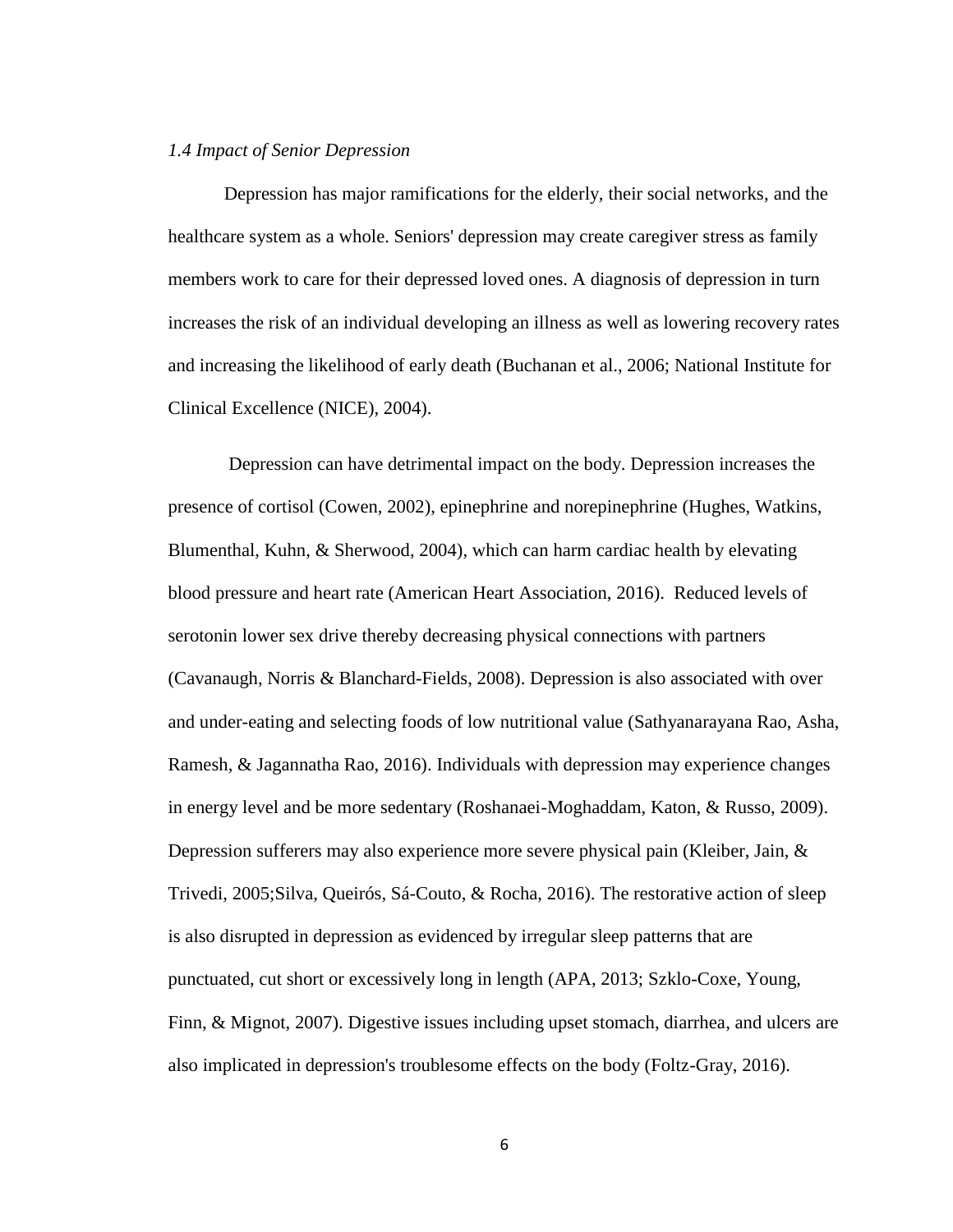Progressive health declines can be so pronounced in depressed people that some have proposed a "depression-mortality hypothesis" which suggests that suffering from depression negatively and indirectly influences health (via exacerbating illness and poor health behaviours) to the point of increasing risk of mortality (Schulz, Martire, Beach,  $\&$ Scheier, 2000). Bogner, Morales, Reynolds, Cary and Bruce (2012) recruited elderly persons from primary care facilities and assessed participants in terms of the course of their depression symptoms and severity. Those participants whose symptoms were persistent were more likely to have died when compared to those individuals whose symptoms were initially more severe but of shorter duration. This finding held true when factors such as age, smoking status and comorbid medical illness were controlled for. In fact, one longitudinal study that followed over 6000 elderly patients who had begun to exhibit depression symptoms found significant health declines. The seniors who showed signs of depression were 34 percent more likely to develop a new medical disease than those without depression (Han, 2002). Interestingly, seniors' physical health was shown to improve when depression was treated, further underscoring the impact of the mindbody connection on overall health (Han, & Jylha, 2006).

Research indicates that the severity of a senior's existing medical illness worsens with depression, as does his/her ability to recover and their mortality (Ganzini, Smith, Fenn, & Lee, 1997; Katon, 2003). Depression is thought to develop in the medically ill for a number of reasons. Firstly, having depression puts one at risk for developing certain illnesses. In addition, depression is a psychological reaction that forms in response to acquiring a disease and may be a reaction to specific symptoms or complications from a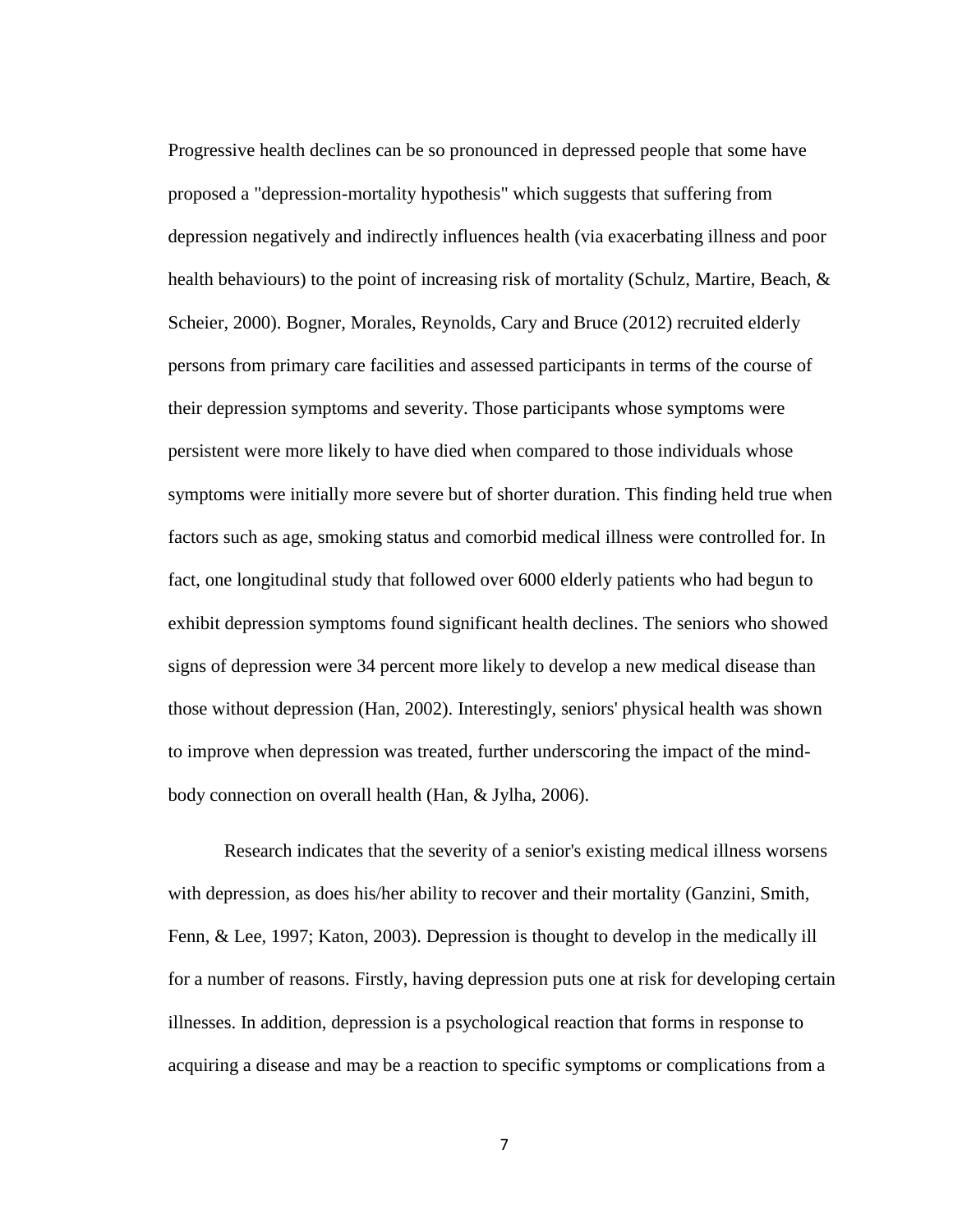particular illness (Rao, 2008). Pharmacological drugs that are used to treat illness may also come with negative side effects, the catalyzing of depression being one of them. Certain medical illnesses themselves, particularly stroke and multiple sclerosis, have pathophysiological and inflammatory effects that trigger depressive brain chemistry (Katon, 2003). Those with depression may also have compromised immunity which may in part explain why when sick individuals become depressed, their condition worsens. As well, the literature shows that when those who are already ill become depressed, they begin to require more medication, their length of hospital stay increases, and their survival is reduced (Clark, 2007; Higgins, 1989; Karren, Smith, Hafen & Jenkins, 2010). The severity of medical illnesses such as coronary artery disease, myocardial infarction, heart rhythm issues, multiple sclerosis, Parkinson's disease, sudden death, diabetes, kidney disease, epilepsy, and acne is exacerbated by depression (American Psychological Association, 2016; Pappas, 2009; National Multiple Sclerosis Society, 2016; Keitner, Ryan, Miller, Kohn, & Epstein, 1991). Seniors are more prone to complex illness due to their age. Depression not only interrupts seniors' ability to care for themselves and adhere to their treatment regimens, but it also seems to reduce their overall health when they experience both depression and a physical illness (Moussavi, Chatterji, Verdes, Tandon, & Patel et al., 2007; Katon, 2003).

Numerous studies have shown that depression interferes with a person's ability to recover from a variety of medical ailments (Karren et al., 2010). Elderly patients who have undergone coronary artery bypass grafting (CABG) appear to have less promising prognoses if they develop post-surgery depression, and older age has been implicated in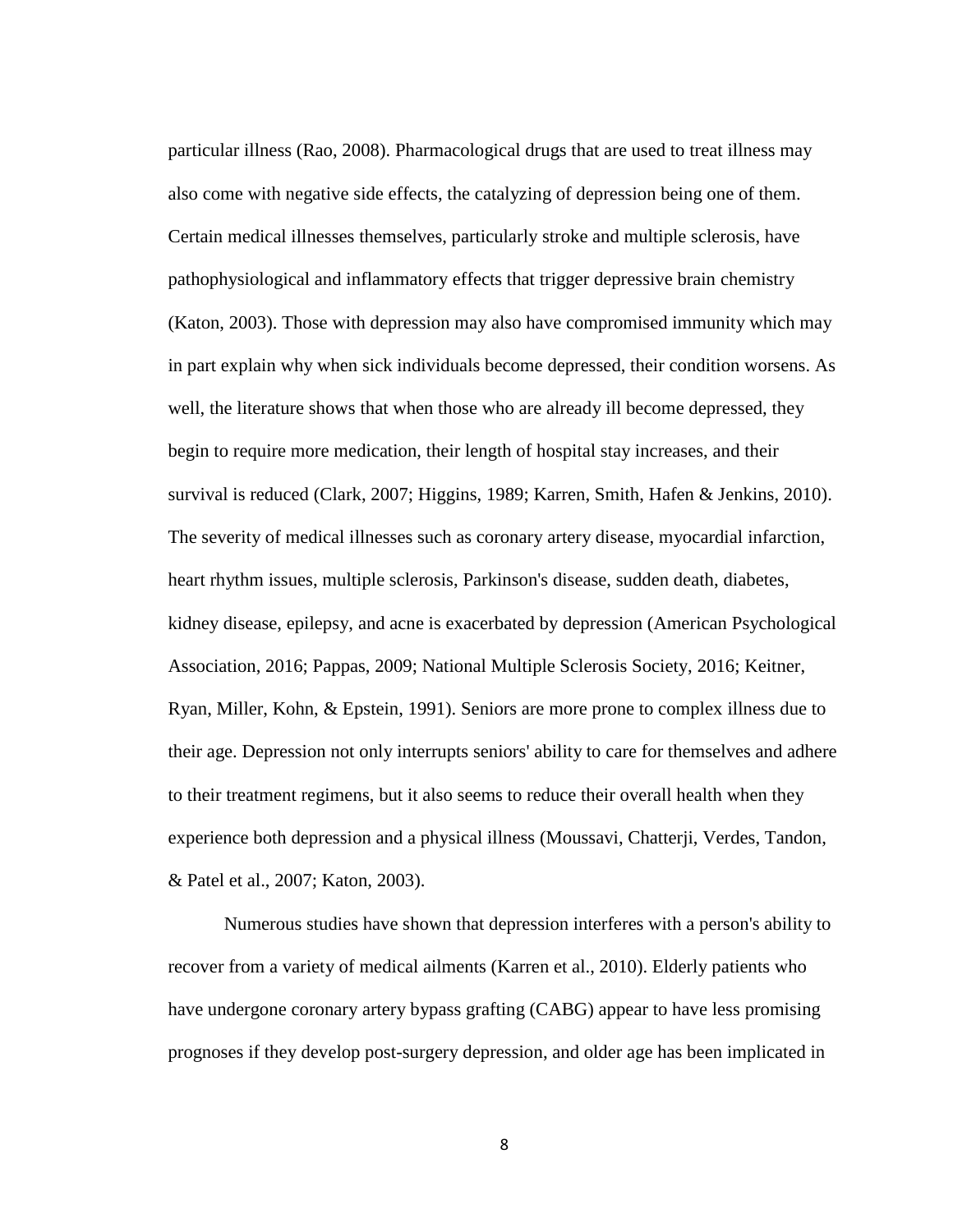poorer recovery outcomes (Pietrzyk, Gorczyca-Michta, Michta,, Nowakowska, & Wożakowska-Kapłon, 2014). In a study involving hip fracture patients, Feng, Scherer, Tan, Chan, Fong and Ng (2010) set out to investigate associations between depressive symptoms and cognitive impairment on rehabilitation progress. Patients (on average 70 years of age) were assessed in terms of their ambulatory ability, living activities and quality of life outcomes. The Geriatric Depression Scale (GSD), Mini-mental State Examination (MMSE), Modified Barthel Index (MBI), Short-Form-12 (SF-12) Physical and Mental Component versions were administered at baseline (days after admission), 6 months and 12 months post-discharge. As such, four patient groups were formed: those with both cognitive impairment and depressive symptoms, cognitive impairment only, depressive symptoms only, and neither cognitive nor depressive symptoms (the reference group). Not only did many of these patients exhibit depressive symptoms after their operations, but patients' depressive symptoms and cognitive impairment predicted poor functional ability and low quality of life. Specifically, patients who suffered from cognitive impairment or depression showed greater functional reduction in isolated outcome measures compared to those without. Patients with combined cognitive impairment and depression exhibited multiple functional reductions. Independence in daily living activities was poorer for those with both cognitive impairment and depressive symptoms compared to those without. Patients with either cognitive impairment or depressive symptoms were not significantly different from the reference group in this regard. Further, compared to the reference group, ambulatory status was significantly reduced in the combined group. The combined group's quality of life scores were also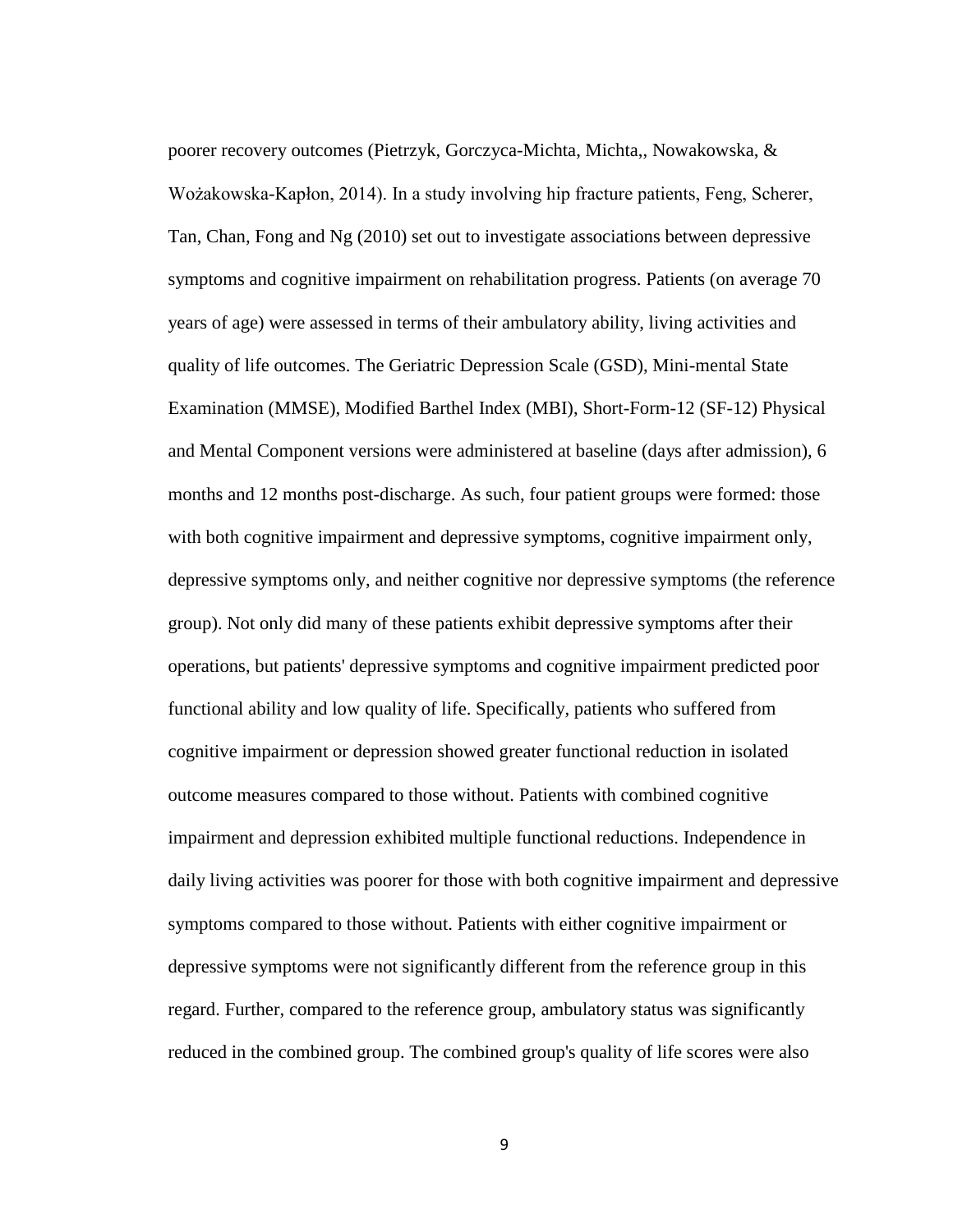significantly lower than those without a combination of cognitive impairment and depression. When considering depression's interaction with medical illness, it becomes apparent that depression is associated with reduced functional abilities and quality of life. Crucial health decisions have also been shown to be affected by depression status. Eggar, Spencer, Anderson, and Hiller (2002) noted that depressed seniors declined their option of cardiopulmonary resuscitation. After treatment and recovery from depression, however, seniors accepted the intervention. Those afflicted with geriatric depression are less likely to engage in rehabilitation efforts and if rehabilitation commences, progress can be stunted by low motivation and social withdrawal (Buchanan et al., 2006; Zhang, Sui, Yan, You, Li, & Gao, 2016).

Geriatric depression is also a cause of mortality in seniors. Besides depression's exacerbation of health problems amongst the elderly, depression amplifies negative environmental experiences. For example, seniors who had depression when they were newly admitted to a nursing home were 59 percent more at risk of death within the year. This held true regardless of their physical health condition (Moussavi et al., 2007). Explanations for this phenomenon were postulated to include diets that lacked nutritional value, poor immunity, and less rest. More direct causes of mortality are brought about by suicide in seniors suffering from depression. In 2005, approximately 15 suicides were committed per day by those over the age of 65 in the United States, with 5404 suicides on record for the year (Worthington, 2016). In Canada, this same age category has the highest number of suicides compared to any other age demographic. Baby Boomers exhibit the highest rate of suicide compared to those of other generations and elderly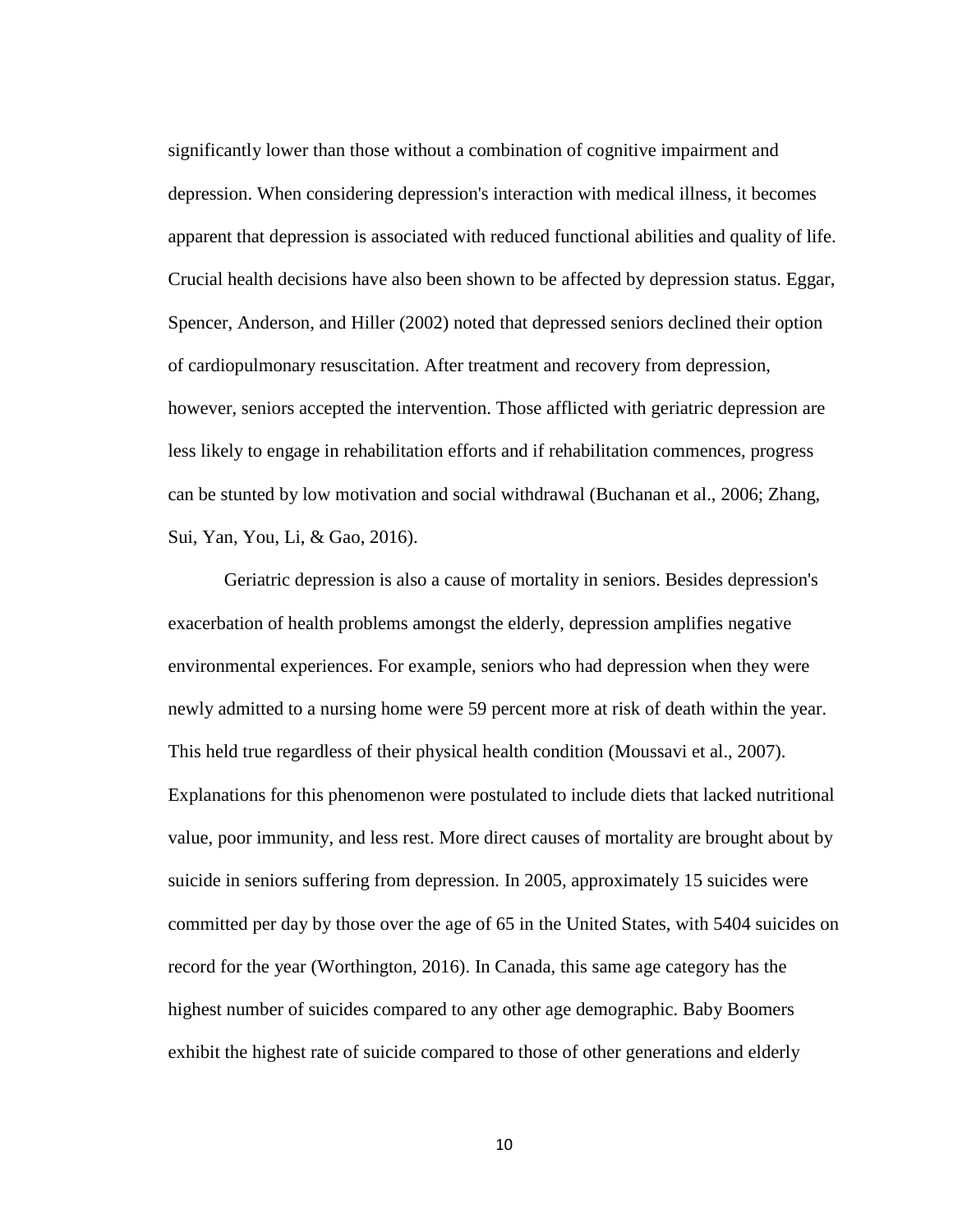Canadian men have the highest rate of suicide in the country. Canadian seniors who completed suicide statistically had made multiple attempts prior to their death (Canadian Coalition for Seniors' Mental Health, 2006; DeBono, 2013). Seniors are less likely to survive a suicide attempt than a person of a younger age group. Unfortunately, those who complete suicide are often those whose depression was not recognized or went untreated, despite having had primary care provider contact before their death (Suominen, Isometsa & Lonnqvist, 2004). In this way, depression has a particularly detrimental impact on the elderly population.

Depression not only affects the elderly person who suffers from the illness, it also affects family members and loved ones financially, emotionally and physically. Family and friends are the main providers of care for Canadian elders (Statistics, 2002a). Compared to elderly people who did not suffer from depression, one study estimated that depressed seniors received an extra three hours of informal care, costing an estimated \$1330 per person annually (Langa, Valenstein, Fendrick, Kabeto, & Vijan, 2004). When the cost of providing care was accounted for along with the psychological and physical ramifications of caregiving, the price of caring for depressed geriatrics was calculated to be roughly \$9 billion dollars nationally (Clark & Diamond, 2009; Zivin, Wharton, & Rostant, 2013). Caregivers of the elderly may suffer from compassion fatigue -- feeling exhausted, angry, sad, anxious, guilty, and isolated are normative feelings in care providers (National Centre on Caregiving, 2016). These feelings may be exacerbated when the person being cared for also suffers from depression. When functional capacity declines, depressed seniors can require a greater level of assistance than can be offered by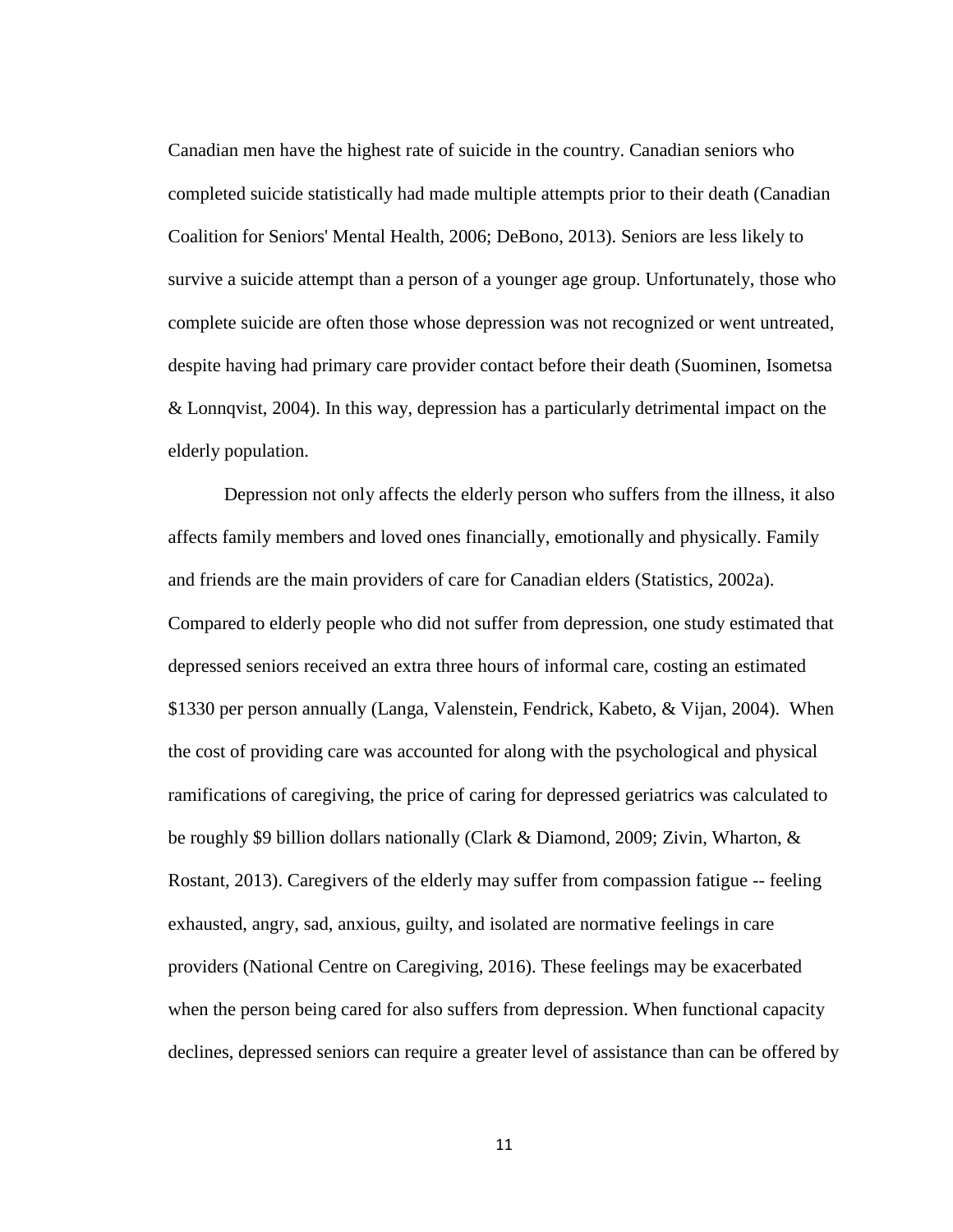their family or formal care providers in community settings. Sewitch, McCusker, Dendukuri and Yaffe (2004) used a cross-sectional design to understand how depression in medically ill, frail elders impacted family caregivers in terms of their health status, the number of hours of care provided and quality of life. Seniors were recruited from hospital emergency departments and the average caregiver age was 60 years old, with 70.5% of caregivers being female. Compared to caregivers of seniors who were not depressed, caregivers of depressed elderly persons reported having poor mental health, providing more care, and perceived their quality of life as lower. In addition to health concerns for caregivers of depressed elderly, the authors point out that caregivers may also undergo financial stress, have less time to pursue self-care and leisure, as well as have less chance to explore career opportunities.

These struggles may result in lower social support (van Wijngaarden, Schene, & Koeter, 2004). Indeed, throughout the literature, it has been shown that caregivers for depressed elderly experience negative health and are at greater risk for developing the disorder themselves (Thompson, Fan, Unützer, & Katon, 2008). Those who care for the depressed report high levels of distress, fatigue and poor sleep (van Wijngaarden et al., 2004). Like the depressed seniors they aid, caregivers have poorer health outcomes and require more health services than those who do not find themselves in this role (Verma & Silverman, 2009; van Wijngaarden et al., 2004). It is also important to consider how caregivers' attitudes towards aging may help or harm seniors coping with depression.

There has been little research in this area, but in terms of caregiving in general (not specific to caregivers of seniors with depression) there is some contrasting evidence.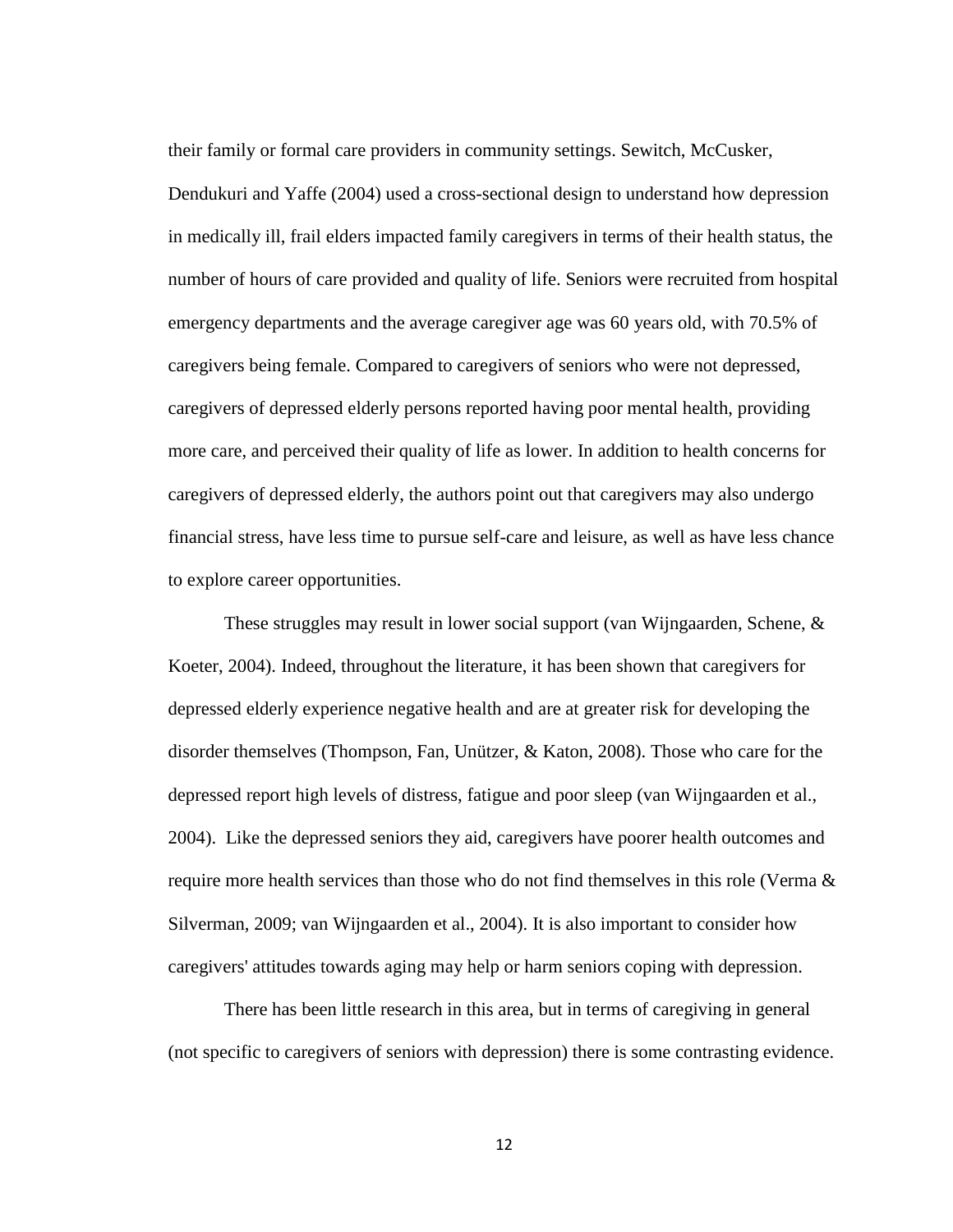In a study involving participants over the age of 60, attitudes towards aging were negative amongst participants who were caregivers, as well as among those who reported chronic medical illness and significant depressive symptoms (Lucas-Carrasco,Laidlaw, Gomez-Benito,& Power, 2013). In another study, however, care-givers who were over the age of 70 viewed aging positively despite the challenges associated with their role and moderate levels of depression (Loi, Dow, Moore, Hill, Russell et al., 2015). Interestingly, one study revealed that adults who viewed aging as a negative experience and the elderly as a burden to society were more at risk of developing depressive symptoms themselves (Bai, Lai & Guo, 2016). It would make intuitive sense then that those who view aged people as a burden and are averse to the caregiving role would not be facilitative towards seniors with depression who are already experiencing profound sadness. Others have speculated that this interaction could be mutually reinforcing (Zivin et al., 2013). It is certainly clear, however, that geriatric depression takes its toll on caregivers' well-being and other family members in the home (Zivin et al., 2013). Social supports and screening for depression in caregivers is necessary given these findings (Sewitch, 2004; Polenick, & Martire, 2013). Providing elders with treatment for their depression stands to alleviate the negative physical and mental health outcomes caregivers battle (Martire, Schulz, Reynolds, Karp, Gildengers et al, 2009). The impact of geriatric depression is not limited solely to the sufferer but also impacts the financial reserves and well-being of those who endeavor to help.

When the psychological and physiological toll of geriatric depression are considered, it is clear that these issues compound to form a substantial public health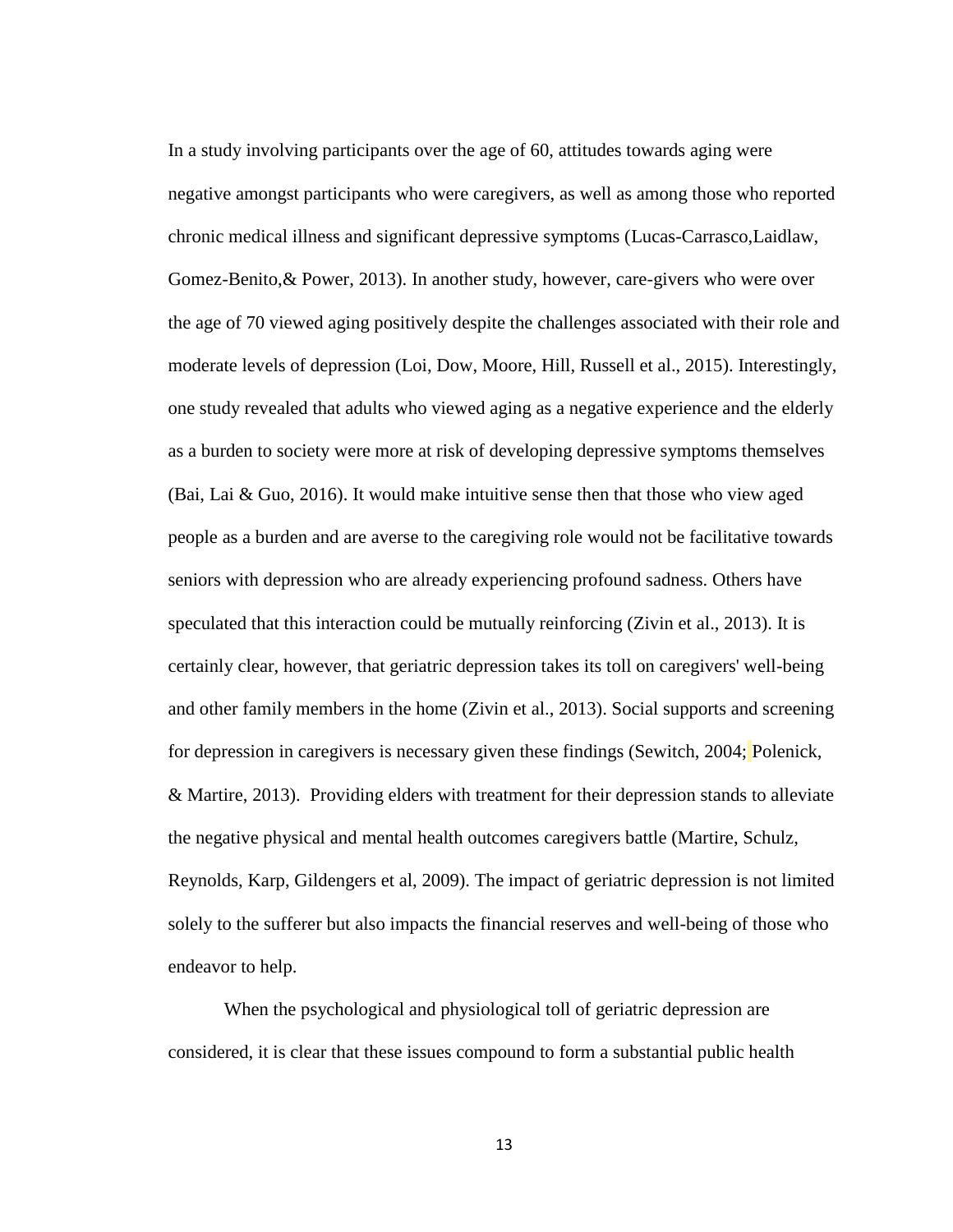problem. Exacerbation of illness, poor health behaviours, functional impairment, disability, and suicide are undeniable implications of the disorder (Zivin et al., 2013; Drayer, Mulsant, Lenze, Rollman, Dew et al., 2005). Paying attention to geriatric depression's impact is especially important when Canadian aging statistics are taken into account. With more than 8.2 million Baby Boomers born between 1947 and 1965, the number of Canadians who are over 65 will have doubled by the year 2032 (DeBono, 2013). The number of seniors is predicted to rise to 25% by 2026 and approximately 10 million Canadian elderly are expected to require health services and social programming (DeBono, 2013). Even though the majority of Baby Boomers will have died by 2061, the number of Canadian elderly will remain between 12-15 million, still making up a large portion of the population. The country's aging population will make prevention, detection and treatment of geriatric depression a particularly pertinent public health cause since depression is highly prevalent in the elderly but tends to remain untreated (Karakus, & Patton, 2011). Thus, individuals, families and the system as a whole stand to gain enormously when depression in this subset of the population is addressed.

#### *1.5 Defining Social Support & Health Influence*

Social support is an umbrella term for support gained from other people. A person who has social support can turn to others in times of turmoil or stress, whether these networks consist of a large group or simply a couple of close friends (University of California, San Francisco, 2008). Social support can be further broken down into four types: emotional/informational support, tangible support, affection, and positive social interaction (Glanz, Rimer, & Viswanath, 2008).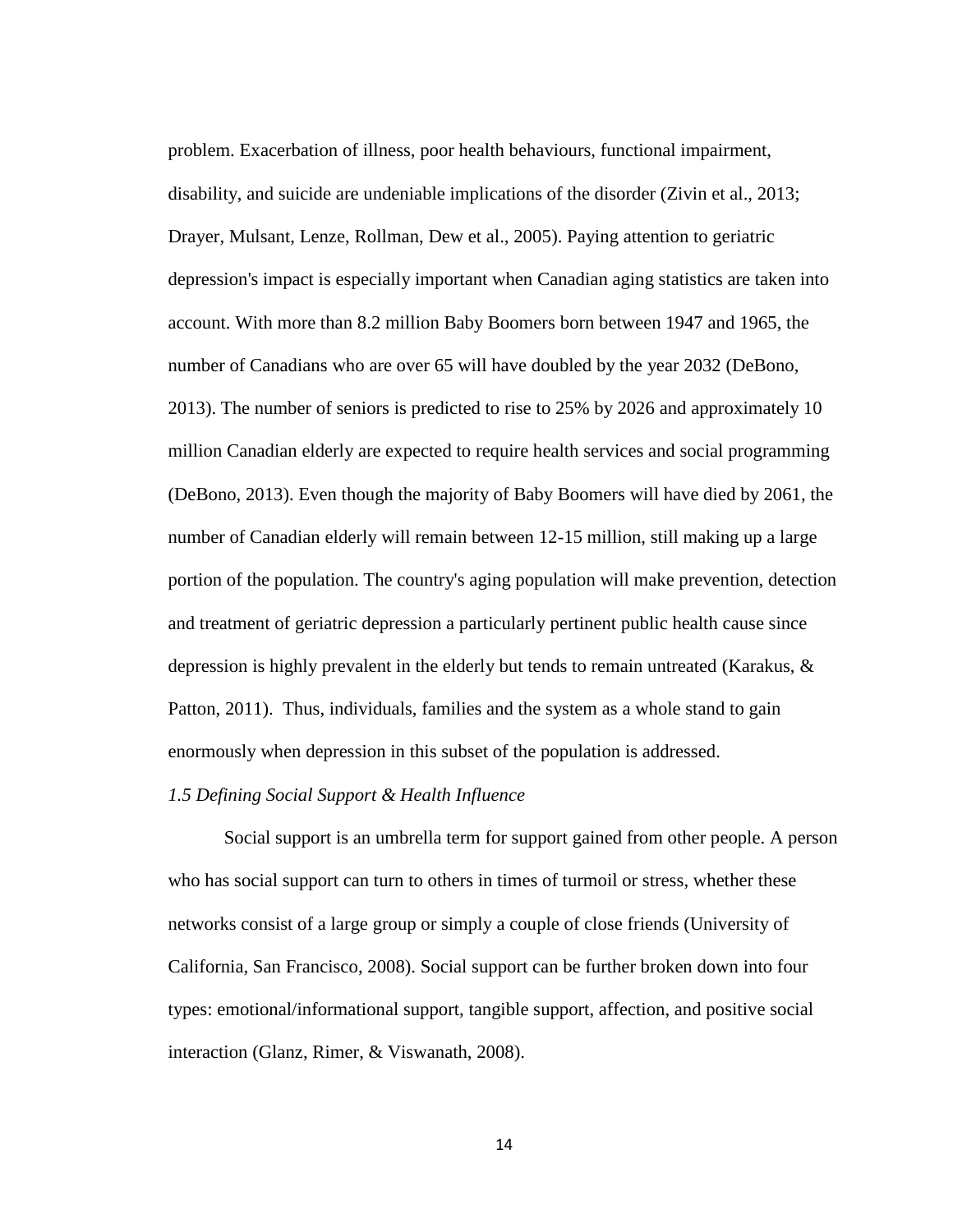First, emotional support is a person's ability to receive empathy and encouragement upon expressing his/her feelings. Emotional support is shown through caring, listening and establishing a sense of trust, feeling heard, accepted, cared for and loved. Receiving advice or information is a way in which this type of concern is shown. Emotional/informational support may take the form of a friend calling regularly after a family member has passed to see if the person is coping. They may also offer information about paying for a funeral or disclose their own personal experience of grieving and loss. In this instance, the actions taken recognize that a person has been heard, his/her situation processed by providing insight and/or identifying emotional reactions and shared experiences (Glanz et al., 2008). Self-disclosure through emotional/information support builds intimacy and trust -- whether the disclosure is through public, informal means like social media, or through private conversations (Utz, 2015).

Second, the ability to accept and receive materials (be they monetary or other types of resources) is considered tangible support. Tangible support may also be bearing the burden of a responsibility other than one's own in efforts to alleviate stress or simply help the recipient. Tangible support can be provided in many ways: through helping a friend move, babysitting children, exploring solutions together (as opposed to receiving advice in informational support), bringing food for someone when they have forgotten their lunch. (Anxiety, BC, 2016).

Third, affection is the ability to express feelings of love and fondness to people in our lives. This support is demonstrated through physical contact like hugging, caring facial expressions, and affectionate verbal statements like saying "I love you" (Floyd,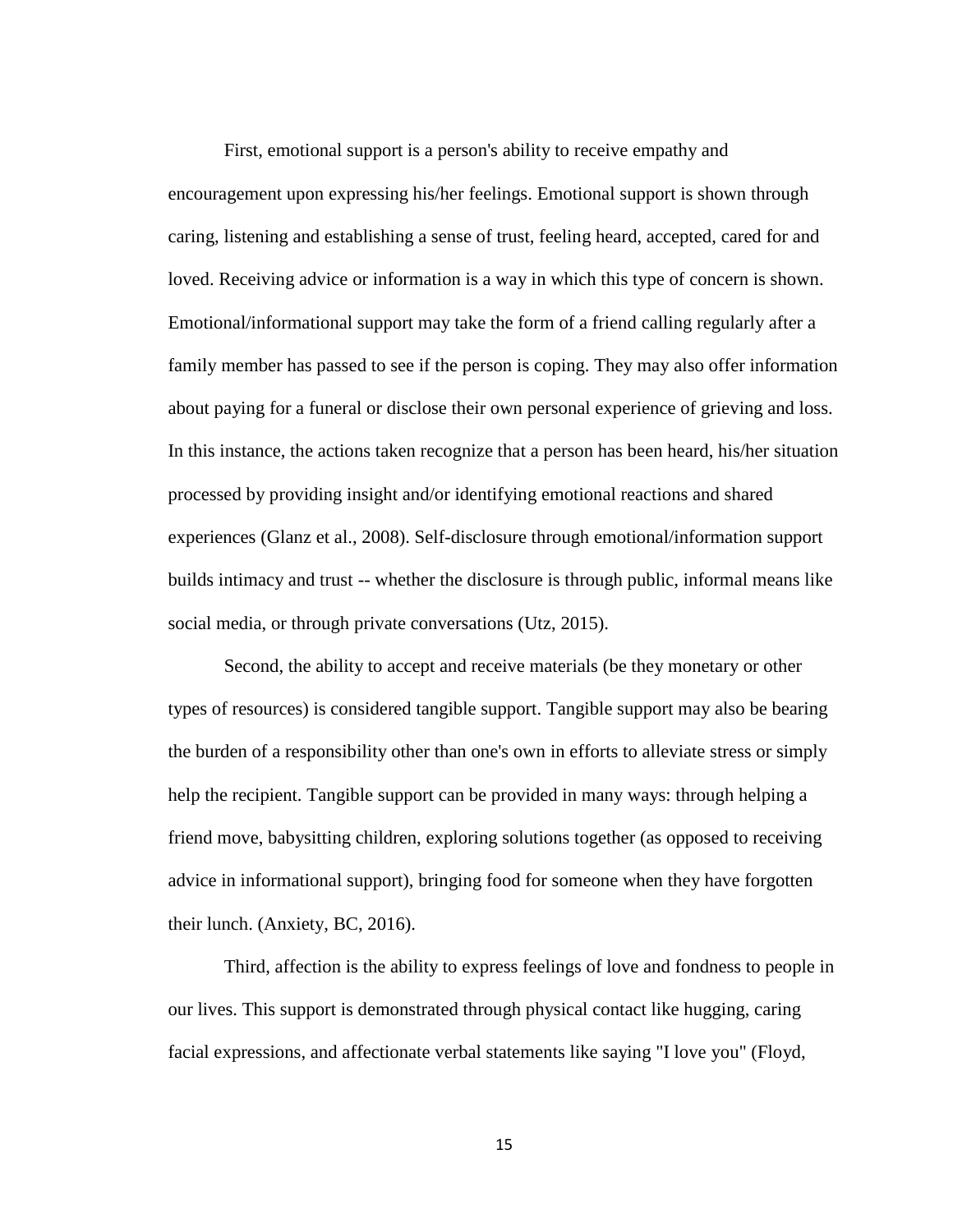2006). Indeed, touching in affectionate ways by hugging, and holding hands is shown to release oxytocin which lowers pain and is calming. Release of oxytocin occurs in intimate encounters such as during sex, which fosters strong bonding (Holt-Lunstad, Birminham, & Light, 2008). Physical affection is associated with feelings of marital closeness and satisfaction, judging a person as more trustworthy, elevating mood, and lowering cortisol (stress hormone) levels (Floyd, 2013).

Lastly, positive social interaction is having the option of turning to others and enjoying one another's shared presence. In this type of support, individuals act and react to one another's presence in a positive way. These social exchanges could be a quick chat when a person encounters an old friend on the street, partaking in a sport, or sitting quietly, watching a movie with another person. It is the dynamic interaction of all four of these subtypes of social support that is thought to be protective in terms of preventing mental illness (Karren et al., 2010).

# *1.6 Social Support as Health Enhancing*

Research has shown that social support promotes a variety of healthy behaviours, from maintaining a proper diet and exercise regimen, to avoiding consumption of alcohol and smoking tobacco products (Myers, Spencer, & Jordan, 2009). Generally speaking, it appears that those who have strong social supports tend to live longer (Myers et al., 2009). Harvard University's 75 year-long longitudinal study on aging underscores the importance of our social worlds on both health and happiness. Two cohorts of men were followed: 288 Harvard sophomore students and 456 inner-city Boston youth. Every two years extensive data was collected pertaining to quality of life (for example, social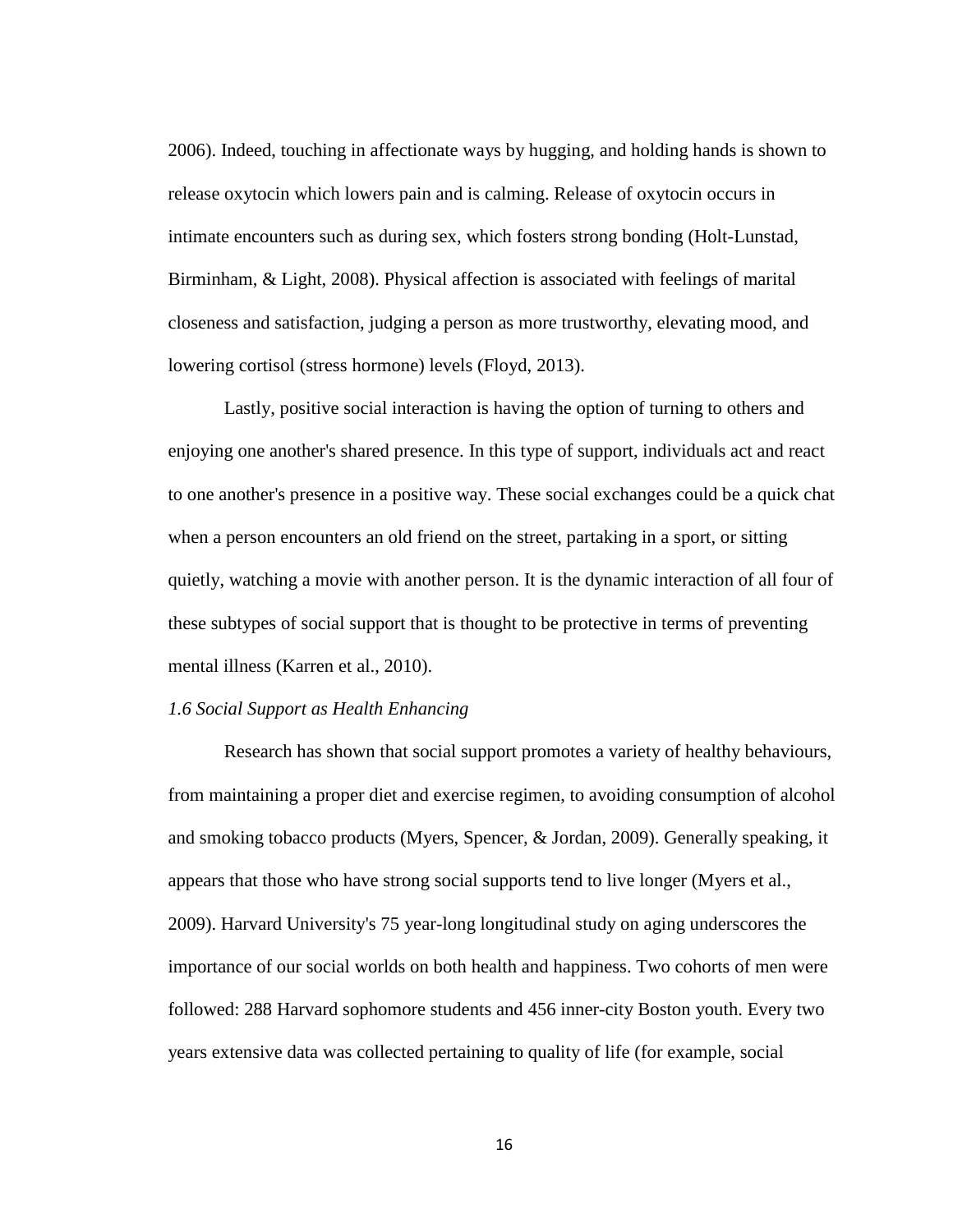engagement, marital satisfaction, and career trajectories) (Vaillant, 2012; Vaillant & Mukamal, 2001), and every five years physical health measures were taken and monitored (i.e., blood and urine collection, brain scans). Intimate video-recorded conversations were taken capturing in depth discussions that focused on a range of topics including the participants' favourite memories, their successes, failures, and their greatest fears. The study's results revealed that regardless of cohort, those whose social support networks were developed and rewarding lived happier and healthier lives than those who were not close to their friends, family and community. Moreover, those who reported feeling lonely also had poorer physical and mental health than those who did not.

Evidence of social support's correlation with well-being can be found across medical and psychological literature. For example, the literature review of Cacioppo and Cacioppo (2014) showed that persons with low social supports who felt lonely experienced higher rates of mortality. The authors suggested this finding could be a result of loneliness disrupting sleep, executive functioning, and mental and physical health. Social support's presence is important for health, but the quality of this support is also necessary to consider. The Harvard study (mentioned previously) revealed that quantity of relationships, particularly marital relationships, is not as vital as the quality of connection. Specifically, those who endured high-conflict partnerships were less satisfied and happy than those who were unmarried (Vaillant, 2012; Vaillant & Mukamal, 2001). How social support is perceived (and thus, its health-enhancing capabilities) may also be differ depending on developmental stage. Carmichael, Reis, and Duberstein (2015) found that those in their 20s expressed greater satisfaction when they had more relationships,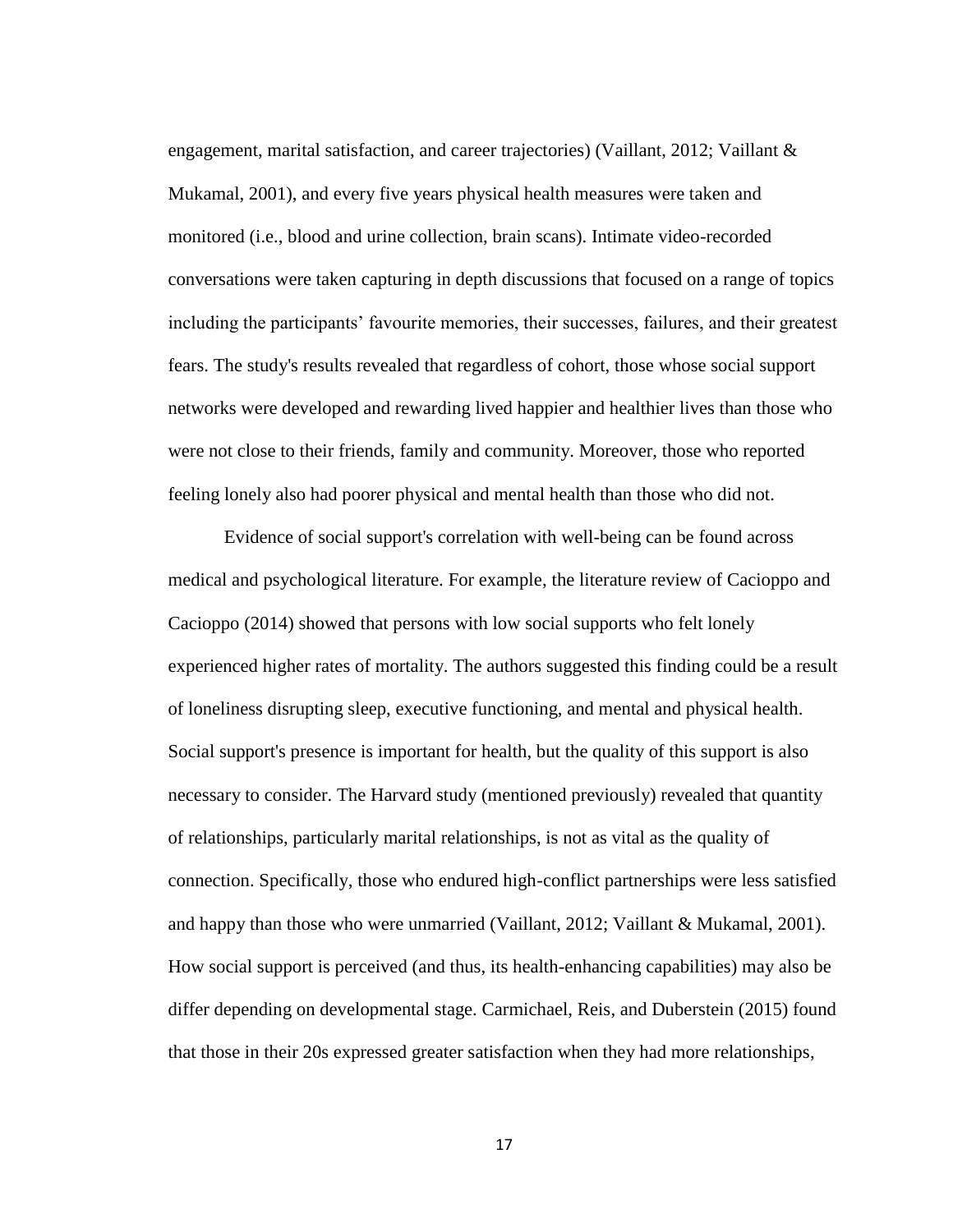whereas quality of relationships was more important to those in their 30s. In addition to being a protective factor against mild cognitive impairment and dementia, married people with no period of separation, divorce, or experience of intense troubles performed significantly better in memory tests than unwed individuals (Vaillant, 2012; Vaillant  $\&$ Mukamal, 2001; Lipnicki, Sachev, Crawford, Reppermund, Kochan et al., 2013). The presence and quality of social support is therefore vital to various facets of well-being. *1.7 Social Support and Gender* 

Social support is understood to promote overall wellness, and its different operation between the genders can be found as early as the adolescent years. When adolescent boys feel less supported by their families, friends, and other people in their lives, they are more likely to report significant depressive symptoms in comparison to girls of a similar age (Zhang, Yan, Zhao &Yuan, 2014). This finding makes sense considering that girls are known to cultivate greater levels of emotional and interpersonal support (both in the amount they give and the amount they receive) compared to boys who cultivate greater levels of tangible support (Reevy & Maslach, 2001). Zhang et al. (2014) also showed that support from friends is particularly important for adolescents when stress was high. Those who perceived the support of their friendships as high in quality reported fewer depressive symptoms. This finding was moderated by gender whereby perceived stress and depression was more pronounced in girls than it was in boys suggesting that girls' friendships are an important factor in their mental health. Level of stress and depression were related for boys regardless of their quality of friendship. These results support other literature which has found that girls tend to rely on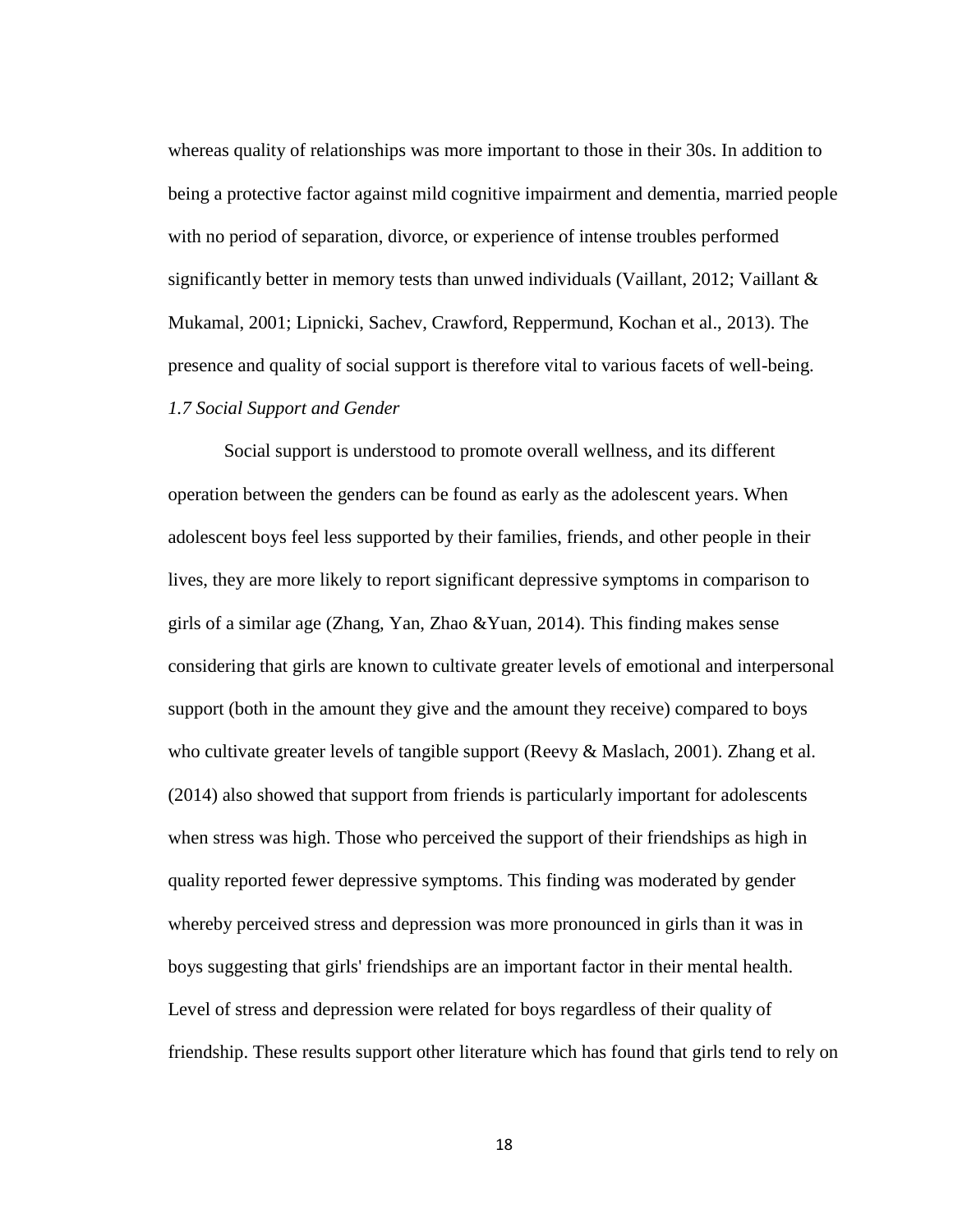emotional support in times of stress while boys resort to physical recreation (ie: distractive coping) to manage stress (Rueger, Malecki & Demaray, 2010). The manner by which social support is useful for the respective genders continues as they progress throughout the developmental spectrum. Young or "emerging" adults between the ages of 18-25 continue to illustrate gender differences in social support (Martinez-Hernáez, Carceller-Maicas, DiGiacomo & Ariste, 2016). In managing depressive symptoms, men of this age prioritized social support that fostered self-control to help cope with emotional distress and women prioritized use of social support to understand awareness of the problem as a first line of coping (Martinez-Hernáez et al., 2016).

Gender differences in the utility of social support can be seen in middle adulthood. For example, adult men suffering from depression have been found to benefit from social interaction as well as from informational support (Skarsater, Dencker, Haggstorm & Fridlund, 2003). Another study found that while depressed adults of both sexes placed significant value on emotional support over tangible support, women were more likely to perceive lower amounts of emotional support than men (Skarsater, Dencker & Agren, 1999). As pointed out by Zhang et al. (2014) and Rueger et al. (2010), females readily cultivate emotional support and place value on it early in life. Perhaps then they are more attuned to gauging the degree to which emotional support is available and more cognizant of increases or decreases in this type of support compared to men.

Adult men and women's depression duration and severity has also been assessed in relation to social support. Emotional support has been seen to increase depressive severity in men whereas women's depression severity was related to increased tangible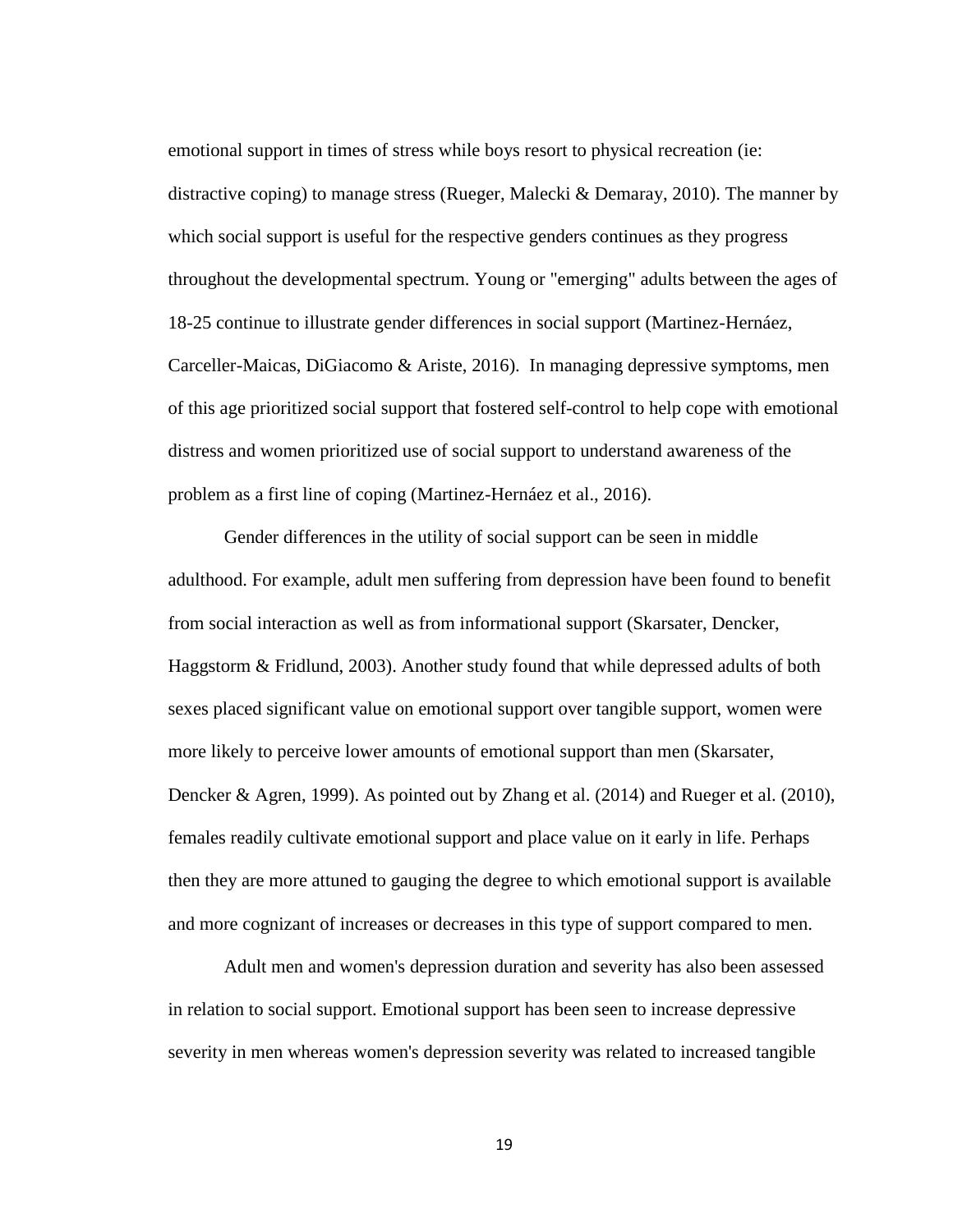support (Wareham, Fowler, & Pike, 2007). Tangible support correlated with shorter durations of depression in men while emotional support followed the same trend for women (Wareham et al., 2007). The authors of this last study conceptualized their findings in terms of both the conservation of resources (COR) theory as well as the norm of reciprocity. COR suggests that all individuals cultivate pools of resources from which they access in times of stress. It may be particularly stressful to draw from resources that are low in supply (Hobfoll, 1998, 2002). The authors in this study suggested that men, for example, may have fewer outlets to receive emotional support which may in part explain the relationship of findings (Wareham et al., 2007). The norm of reciprocity (the notion that people feel compelled to return that which has been given to them; Gouldner, 1960) similarly explains this pattern of results. Women's depression symptoms may be intensified by the fact that they are lower in tangible resources and may feel stressed / compelled to return this form of help (Wareham et al., 2007). Taken together, studies like these point to the idea that the genders benefit in different ways from their social support networks. More recent developments in social support's gender differences were assessed by Fowler et al. (2013), the study on which the current project builds. Detailed comparisons between Fowler et al. (2013) and this study will be discussed in detail later. *1.8 Social Support's Interaction with Senior Depression* 

Social support is a factor in positive health outcomes and also plays an active role in how depression impacts seniors. Social support is quantified as the degree to which a person perceives the availability of resources to be at their disposal (Gottlieb & Bergen, 2010). It seems intuitive that seniors who are experiencing significant life changes would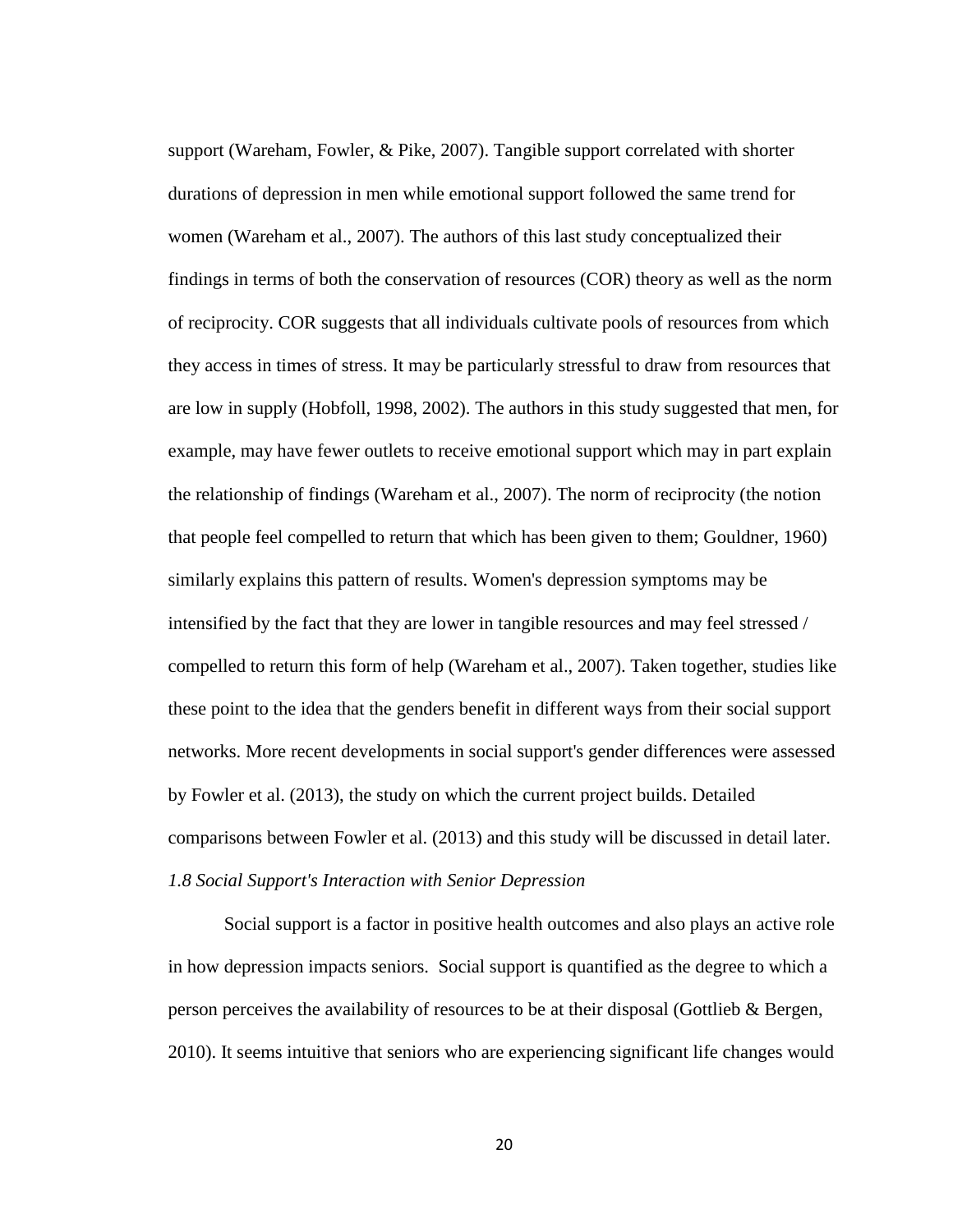benefit from the support of others. Consider a senior who is struggling with physical illness or who may be having reservations about his/her changing living arrangements. It seems natural that a senior who has others to turn to would be better supported in disclosing feelings of stress than a senior who may be navigating these issues by his/herself. Having those who are supportive will in turn encourage health behaviours that promote longevity and off-set the likelihood of depression. For example, older women have been shown to develop feelings of relational empowerment, support, caring, stimulation, and personal growth through attending social groups intended to ease the progression of life-changes associated with aging (Gould, 2013). Indeed, longitudinal research has shown that social support dampens depressive symptoms in older populations (García-Peña, Wagner, Sánchez-García, & Espinel-Bermúdez, 2013) and that regular social contact from various contacts may be protective against depression in those over 80 years of age (Aung, Moolphate, Aung, Kantonyoo, et al., 2016),

While it is possible that social support can negatively impact a person's wellness (perhaps intense social support decreases feelings of independence/self-efficacy), there is a body of evidence which suggests that social support negatively correlates with depression, particularly in the elderly (Barcelos-Ferreira, Nakano, Steffens, & Bottino, 2013; Cutrona, Russell, & Rose 1986; Grady, 1990; Hsu, 2011; Park & Roh, 2013). For example, Mechakra-Thairi, Zunzunegui, Preville and Dube (2009) examined social relationships and depression in elderly populations in Quebec. The study's participants included individuals aged 65 years and over. Elderly persons living in metropolitan areas of Montreal were compared to those in rural and urban areas of Quebec. Participants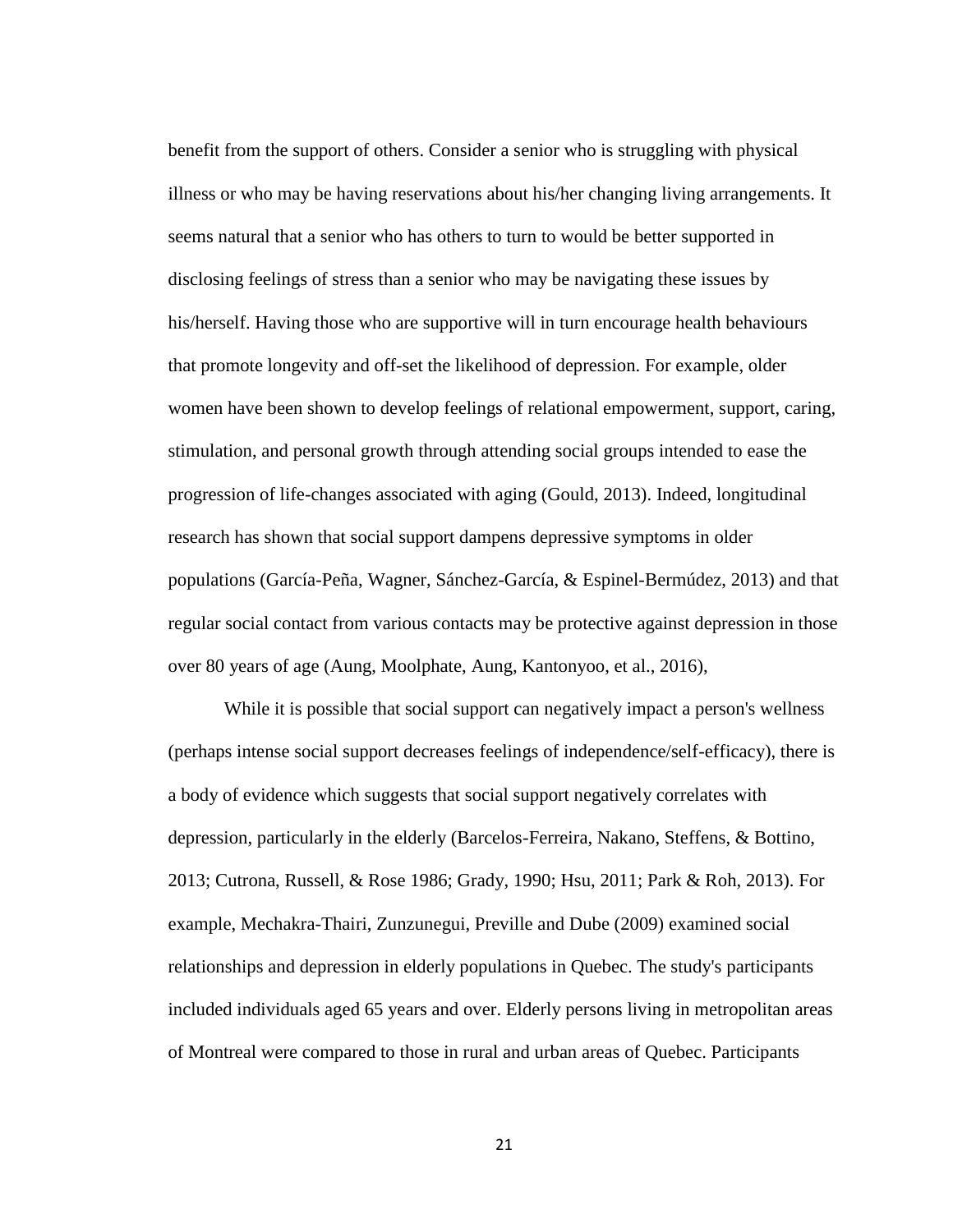were asked to rate their levels of tangible, emotional, and positive interaction.

Interestingly, the prevalence of depression was higher in both rural and urban areas than in metropolitan Montreal. Common to all geographical areas was the moderating effect of social support: the research indicated that in each location where social support was high and lack of conflict in intimate relationships was low, the prevalence of depression was low. The authors did not suggest reasons as to why this may be the case, but noted that similar findings have been were noted in other studies (Zunzunegui Beland, Llacer,  $\&$ Leon, 1998; Kawachi and Berkman, 2001; Seeman and Crimmins, 2001; Zunzunegui, Beland & Otero, 2001; Minicuci, Maggi, Pavan , Enzi, & Crepaldi , 2002; Okabayashi, Liang, Krause, Akiyama & Sugisawa, 2004; Chou & Chi, 2005). Mechakra-Thairi et al. (2009) also noted that volunteer work was linked with lower levels of depression amongst the elderly, no matter their geographic context. The presence of support and its level of quality as well as connecting with others through volunteerism and having those to confide in all seem to contribute to social support. Social support in turn is associated with lower depression amongst the elderly.

Social support's association with geriatric depression may manifest differently based on geographic location, but its impact on wellness may also depend on the source and age of the recipient. This is particularly true in the case of tangible support. When seniors receive financial support directly from loved ones, they report less depressive symptoms than those who are reliant on social assistance (Chou, Chi & Chow, 2004). Interestingly, seniors who are financially independent (from family or government supports) have been reported to have higher levels of depressive symptoms (Chou et al.,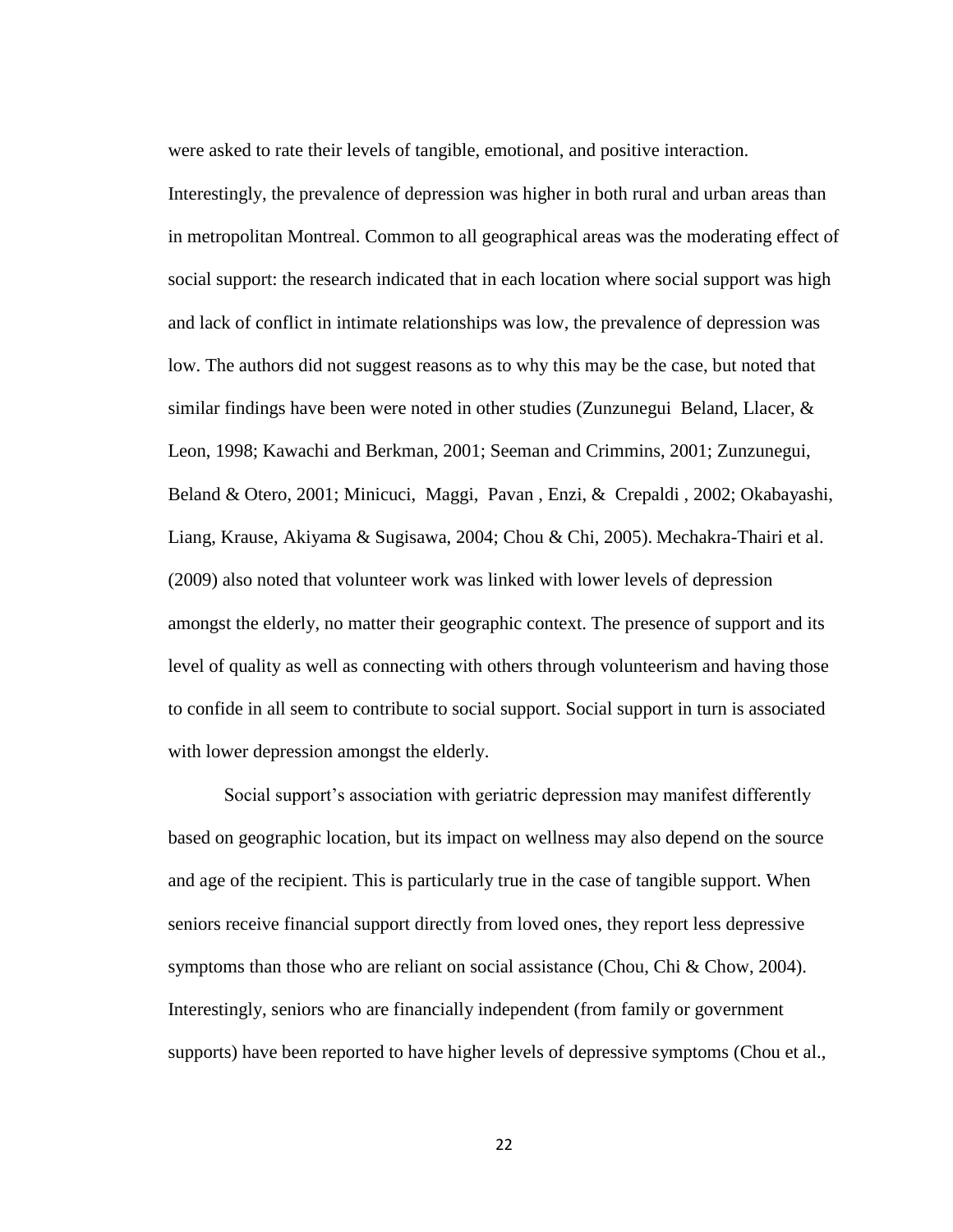2004). This finding speaks to the protective nature of social support – tangible support alone may not be enough to promote mental health. If this was so, it would be reasonable to postulate that financial independence would be associated with the lowest level of depressive symptoms, but this has not been found to be the case. When tangible aid is connected to social support it has positive health associations for senior populations. However, it should be noted that social support's relationship with senior depression varies amongst the young-old (65-74 years of age), old (74-84 years) and the old-old (85+ years of age). Bailly, Alaphilippe, Hervé, and Joulain (2007) found that social support moderated the effects of depression amongst the younger old but not the older old. The authors suggested that this may be because the younger old tend to use their social supports in more effective ways. For seniors, support may be most useful when it comes from family and friends, and when it is received in earlier senior years. Younger populations (those between 20-64) have reported greater depressive severity when tangible support is provided to them (Fowler et al., 2013). The norm of reciprocity and the intensity by which it is felt may hinge on a person's stae of development. Intricacies of this notion are discussed later. Social support's impact on senior depression is therefore nuanced in terms of source and age. Nevertheless, much like other health behaviours, social support is protective against geriatric depression.

# *1.9 Defining Community Belonging*

Community belonging can be conceptualized as the quality of relationships with others, the degree a person feels connected to the region that they live in, participation within the community, and belief that they are capable of bringing about change in an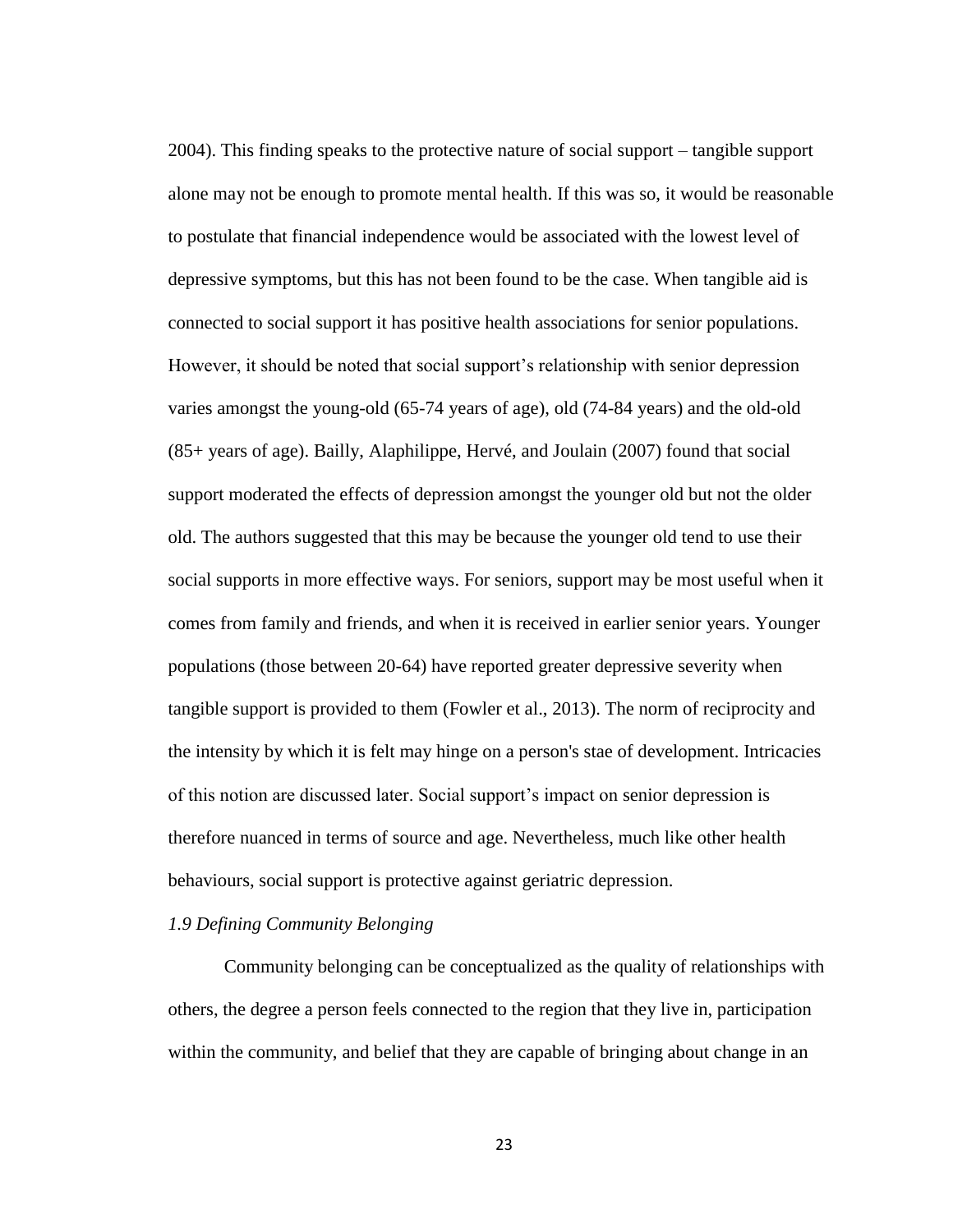environment that is considered to be overall quite positive (Karren et al., 2010). Hagerty, Williams and Oe (2002) investigated childhood antecedents that predict sense of belonging in adults and found that significant positive predictors of belonging include perceived caring of both mother and father while growing up, participation in high school athletics, and parental divorce. Among significant negative predictors were perceived overprotection from father, homosexuality, high school pregnancy, financial issues in the family, and incest (Hagerty et al, 2002).

McMillan and Chavis (1986) theorized that communities come together so members of a shared space experience a sense of belonging and purpose towards one another and the larger group. They stated that individuals who form communities are essentially coming together through a shared commitment that members can offer support and fulfill each other's needs. The authors describe four factors that contribute to community: membership, influence, needs fulfillment, and emotional connection. Feeling related to others and belonging is what constitutes membership. Through this membership, parities create boundaries and establish emotional safety and trust with others. The members of the group identify with the larger community and feel they have stake in the larger group. Because of this investment, individual members contribute to the community and may also seek identification through shared symbols. Influence is a person's feeling of mattering to their community and the belief that they impact their living environment and vice versa (McMillan & Chavis, 1986). Influence is essentially believing that one's values, opinions, needs are heard through their individual voice and that they are being heard. The community in turn influences residents by shaping itself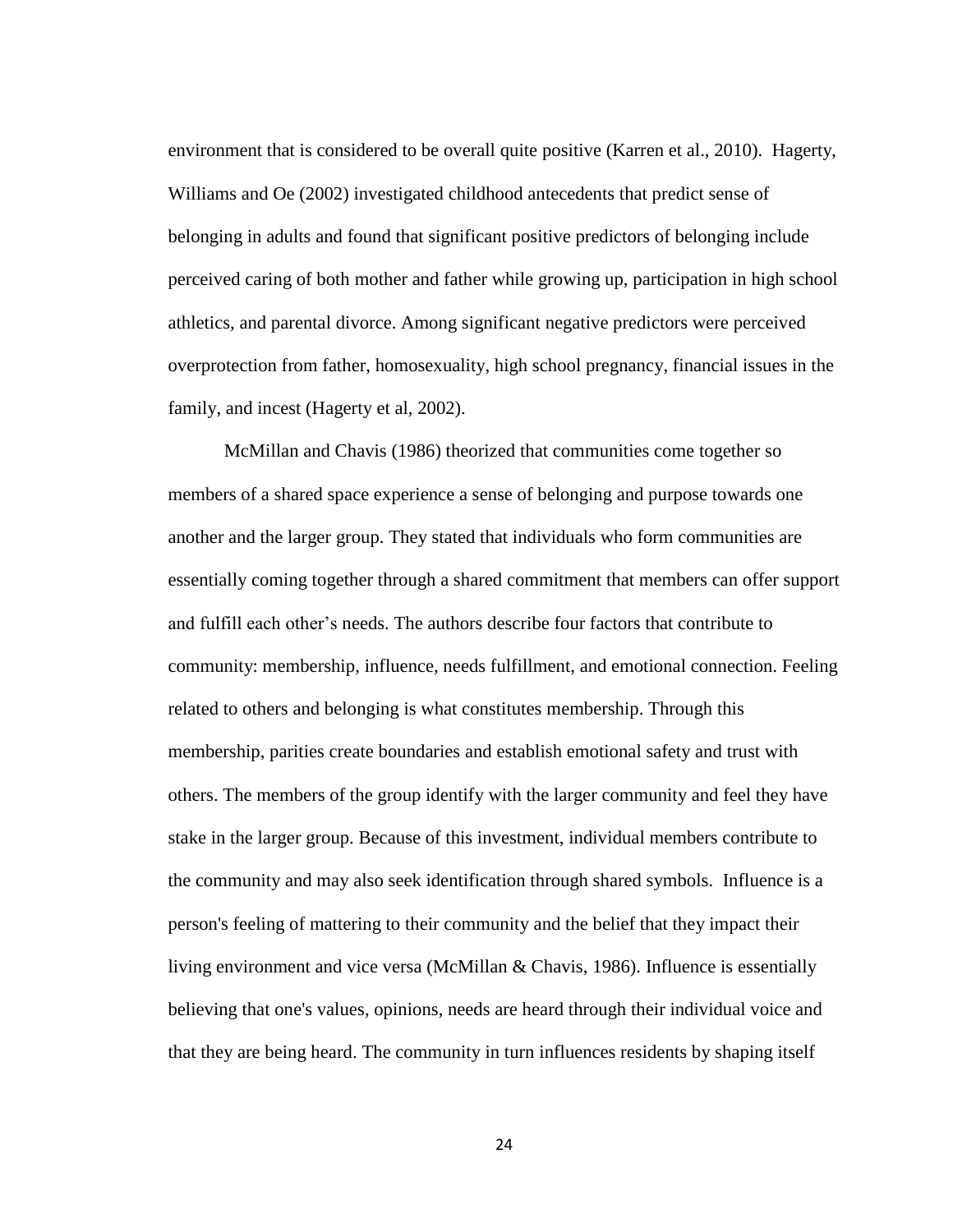into a valued place -- one that its members feel committed to connecting with and preserving. Needs fulfillment is the idea that expectations and reality of what a person desires are met through membership in a community. Needs vary from person to person but can include factors like enjoying the type of population found in the area, the atmosphere, the conversations, or the job prospects. Communities where needs are met retain members because they are rewarded by their participation. Finally, shared emotional connection means that the region has a shared history and future (McMillan  $\&$ Chavis, 1986). Emotions are tied to past events as well as through hopes and desires for the future. Local tragedies can bring communities closer together as they are forced to confront and face a problem, process emotions tied to the event and move forward as a cohesive unit to heal (McMillan & Chavis, 1986). Healthy communities are ones that embody the components of community belonging.

Fowler et al. (2013) view community belonging as a component of social capital and differentiate it from social support. Putnam (1993) describes social capital as the degree to which an individual participates in their community. As a result of community engagement, those who are actively involved with their surroundings develop a sense of social cohesion (Berry & Welsh, 2010). Social capital is broken into proximal factors (factors that arise from individual relationships) and distal factors (those that are entrenched in the broader community like volunteerism and engagement) (Berry & Welsh, 2010). Social capital also consists of structural and cognitive components which include action within the community and how the community is perceived (for example, the amount of trust one places in their surroundings) (Berry & Welsh, 2010; De Silva,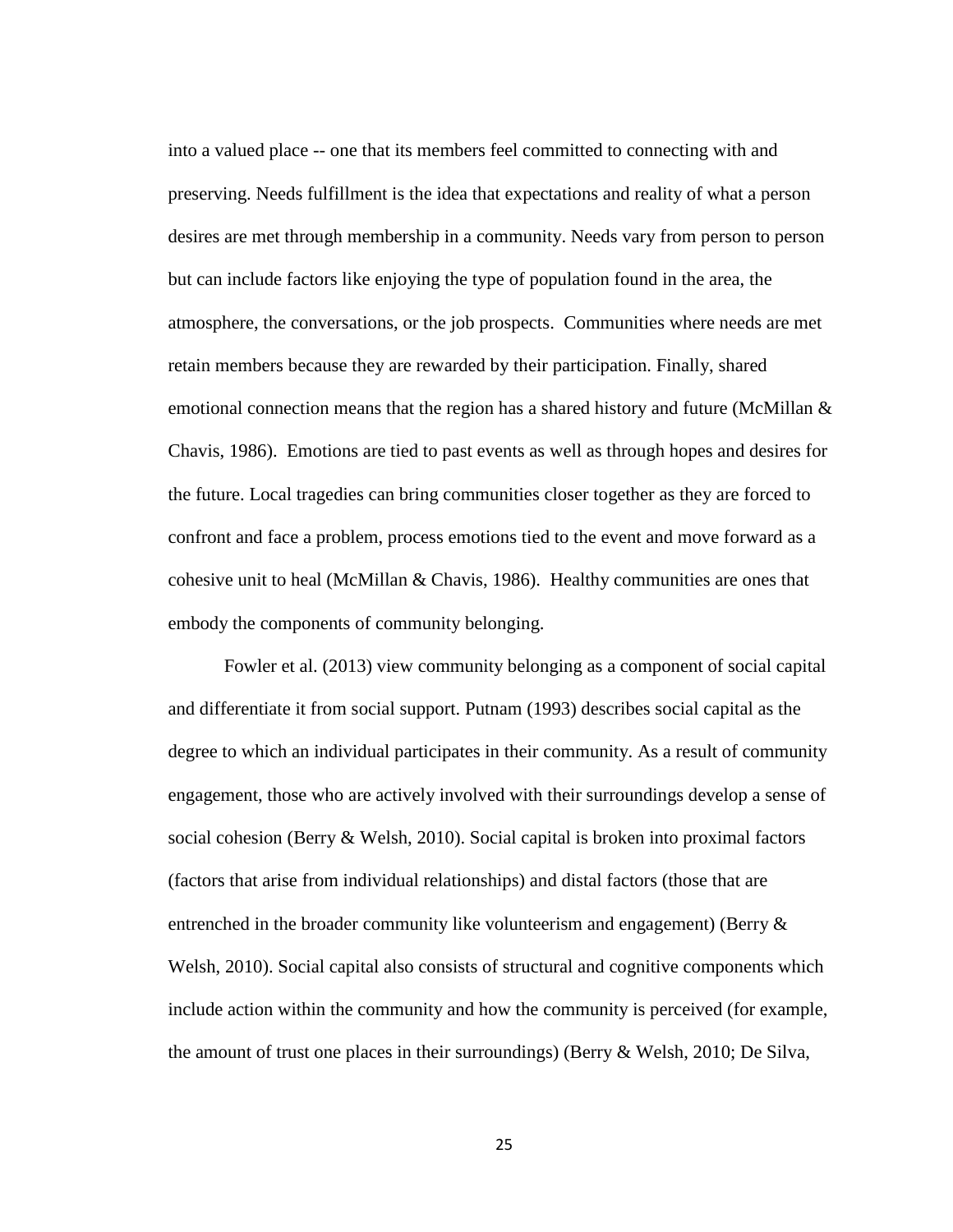McKenzie, Harpham, & Huttly, 2005). So, while social support is a part of social capital which in turn embodies community belonging, the two concepts are distinct. Social support is largely a person's individual perception of their relationships within their surroundings whereas social capital reflects social structure (Fowler et al., 2013).

# 1.10 *Community Belonging as Health Enhancing*

Individuals who feel a strong sense of connectedness to their community exhibit features that lend to better health (engaging in physical activity, lower reported stress and overall higher mental well-being) (Karren et al., 2010; Shields, 2008). Similar to social support, having a sense of community belonging correlates with both physical and mental health. Older Canadians who report high levels of community belonging are more likely to report better health overall and this holds true when other behavioural and health factors (i.e., chronic illness) are taken into account (Shields, 2006), or when variables like socioeconomic status and age are accounted for (Ross, 2002).

A strong sense of community belonging as health enhancing (particularly in the case of depression) has been studied in a variety of populations. For example, Fisher, Overholser, Ridley, Braden, and Rosoff (2015) investigated sense of belonging in relation to suicide risk in 116 depressed psychiatric patients. Through clinical interviews and selfreport measures that focused on depression symptoms, suicidal behaviour, support of a confidant, hopelessness and sense of belonging, they identified that sense of belonging was related to individuals' experience of depression. Specifically, those reporting a lower sense of belonging also reported more depressive symptoms. Lower sense of belonging was also associated with hopelessness as well as suicidal ideation and one or more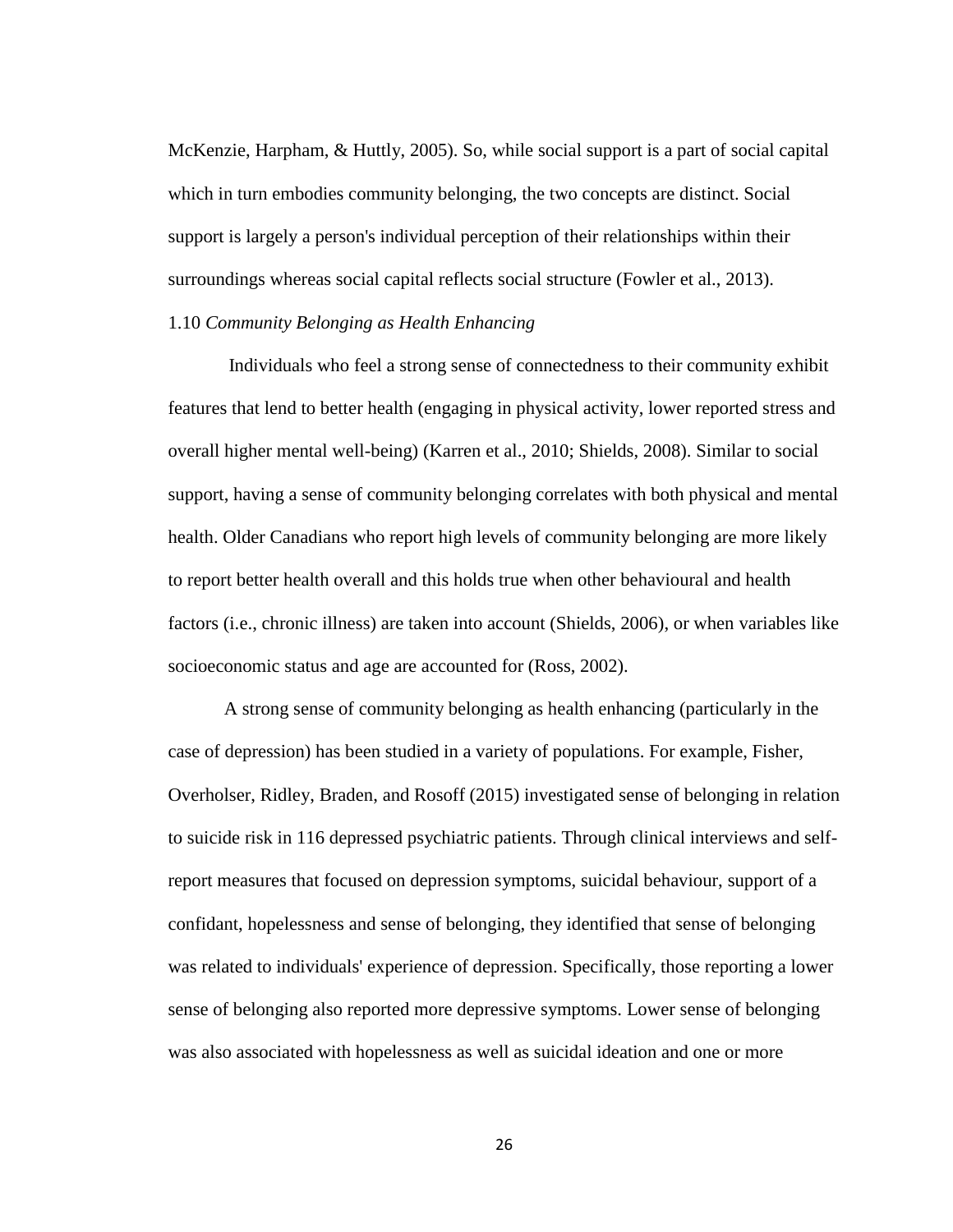suicide attempts. The authors suggest that sense of belonging is related to how depression develops and can influence the likelihood of successful recovery from the disorder.

Interventions which focus on bolstering a person's sense of belonging may in turn help to lessen symptoms of depression and feelings of hopelessness. In another study, researchers examined how sense of belonging improves mental health in adult and elderly gay men. Participants were able to identify as heterosexual, gay male, or unsure/don't know. It is assumed that these participants were cisgendered. Sense of belonging was assessed in relation to three types of gay community (broader gay community [ie: gay lifestyle enclaves], gay friends, and gay groups) as well as in relation to the general community at large. Sense of belonging is particularly important to gay men who experience homophobia in society (Morris, McLaren, McLachlan, & Jenkins, 2015). Results indicated that gay men's sense of belonging to the general community was mediated by sense of belonging to their connections to the both gay groups and friends as well as symptoms of depression (Morris et al., 2015). These results point to group membership within the broader community as contributing to mental health. Feeling accepted and important to groups and communities has been documented in other populations. Certain cultures may promote these values more than others. For example, the literature suggests that Latino culture values familism, obedience, and filial obligation (Cupito, Stein, & Gonzalez, 2015). These factors are noted as being protective against depression and as facilitating resilience (Cupito, et al, 2015). Latino adolescents who reported positive attitudes towards their families and familial obligations also reported a greater sense of school belonging (Cupito, Stein, & Gonzalez, 2015). Teenagers who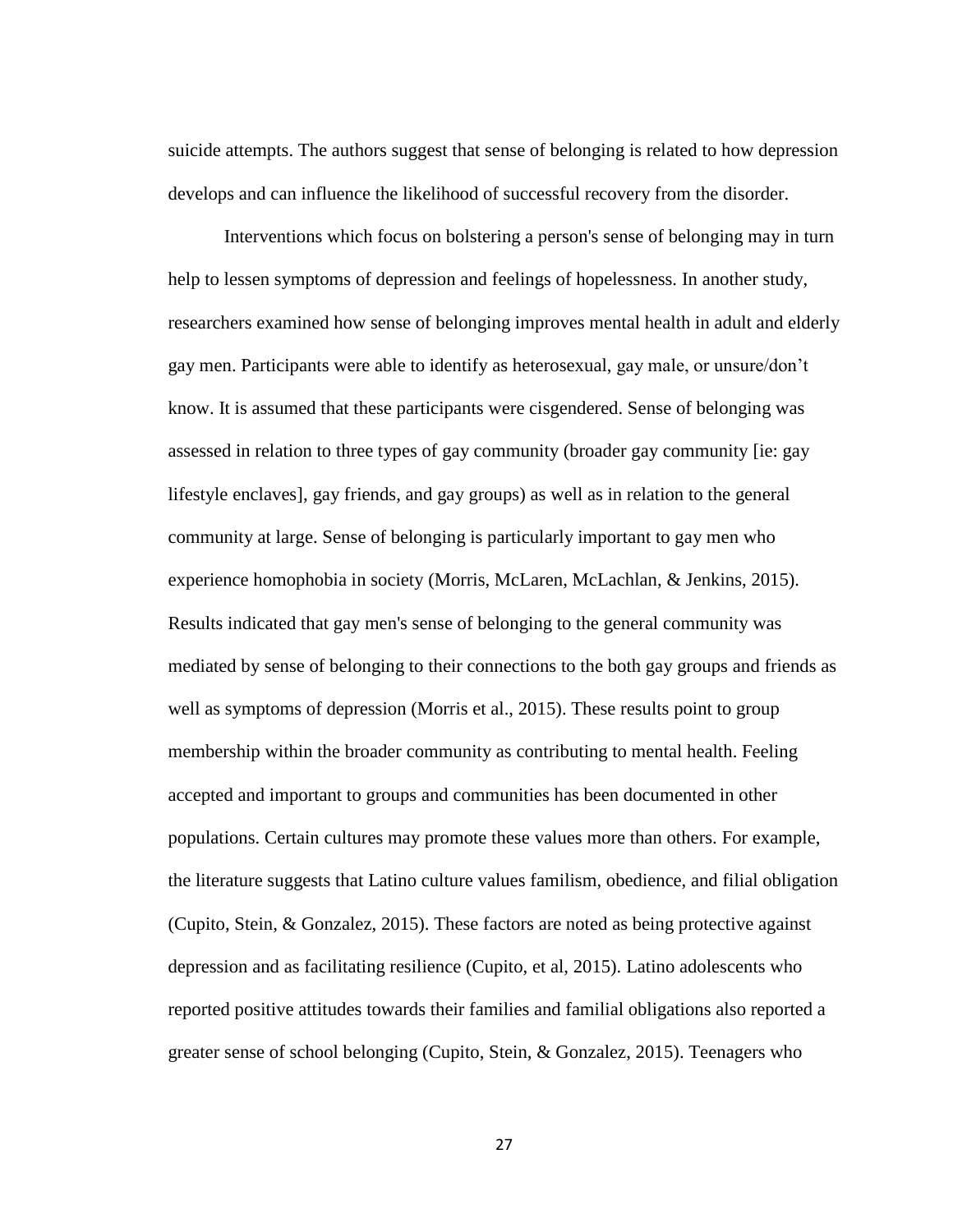wanted to make their families proud and were academically motivated reported desire to belong in a school context. This sense of belonging in turn was associated with lower depressive symptomology (Cupito et al., 2015).

The importance of belonging is also seen in military personnel's mental health. This holds true for service men and women at the recruitment stage and post-deployment. In contrast to matched comparisons, Navy recruits who perceived low levels of belonging were also those who exhibited depressive symptoms (Williams, Hagerty, & Yousha, 2002). Recruits in this study who were depressed were less likely to complete their training. The authors considered sense of belonging a concomitant factor and suggested that efforts to manage such factors (ie: fostering social development, teaching cognitive reframing and problem solving) would be useful in mitigating depression (Williams et al., 2002). In another study that assessed sense of belonging in Air Force personnel before deployment and monthly intervals post- deployment, researchers found that depression severity was significantly increased among personnel with low belonging. This finding held true for each of the time intervals under consideration (Bryan & Heron, 2015). Other groups including homeless men, disadvantaged adults, and those who have suffered a brain injury (Ron, 2004, Murrock & Graor, 2015; Bay, Hagerty, & Williams, 2002) also benefit in terms of mental health when sense of belonging is strong. No matter the population, human beings seem to have a strong desire to feel integrated and accepted in their environments and cultivating this connection appears to be especially beneficial to mental health.

# *1.11 Community Belonging and Gender*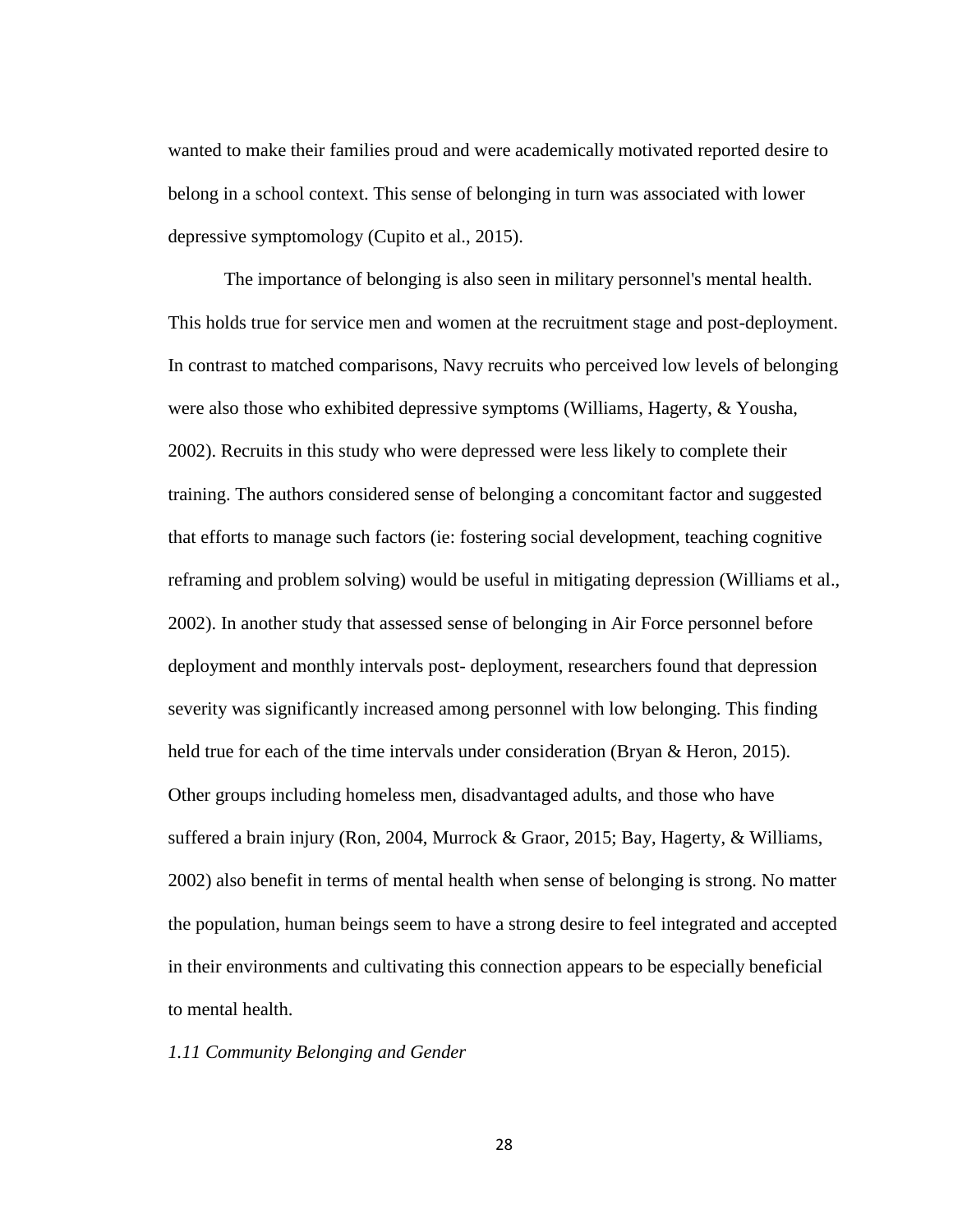As is the case with social support, both men and women benefit from community belonging. Quality of life and active aging are associated with active participation in the community for both sexes (Campos, Ferreira, & Vargas, 2015). While feeling a sense of community belonging has advantages for both sexes, gender-specific findings have also been documented. Berry and Welsh (2010) noted that women tend to engage in the community more than men and felt higher degrees of social cohesion, but reported lower levels of mental health. The authors suggested that women's social obligations are outweighed by their ability to partake in them, be it financially or emotionally.

Community belonging has also been linked to depression and suicidal ideation. Men who feel connected to their communities are not at risk for depression and the relationship between depression and suicidal ideation is lower in women who report a sense of belonging (McLaren, Gomez, Bailey, & Van Der Horst, 2007). Other research has shown that men may benefit more from community belonging as opposed to social support in terms of expression of depressive symptomology (McLaren & Challis, 2009). In the Canadian context, elderly people were more likely to report a strong sense of community belonging compared to other age groups, a finding that is believed to be connected to having more time to engage in leisure and/or community-based activities (Berkman, Glass, Brissette, & Seeman, 2000; Ross, 2002). Salient gender differences in community belonging and depression severity and duration were found by Fowler et al. (2013). Depression duration in adult men was predicted by community belonging, whereas community belonging emerged as a predictor of both depression severity and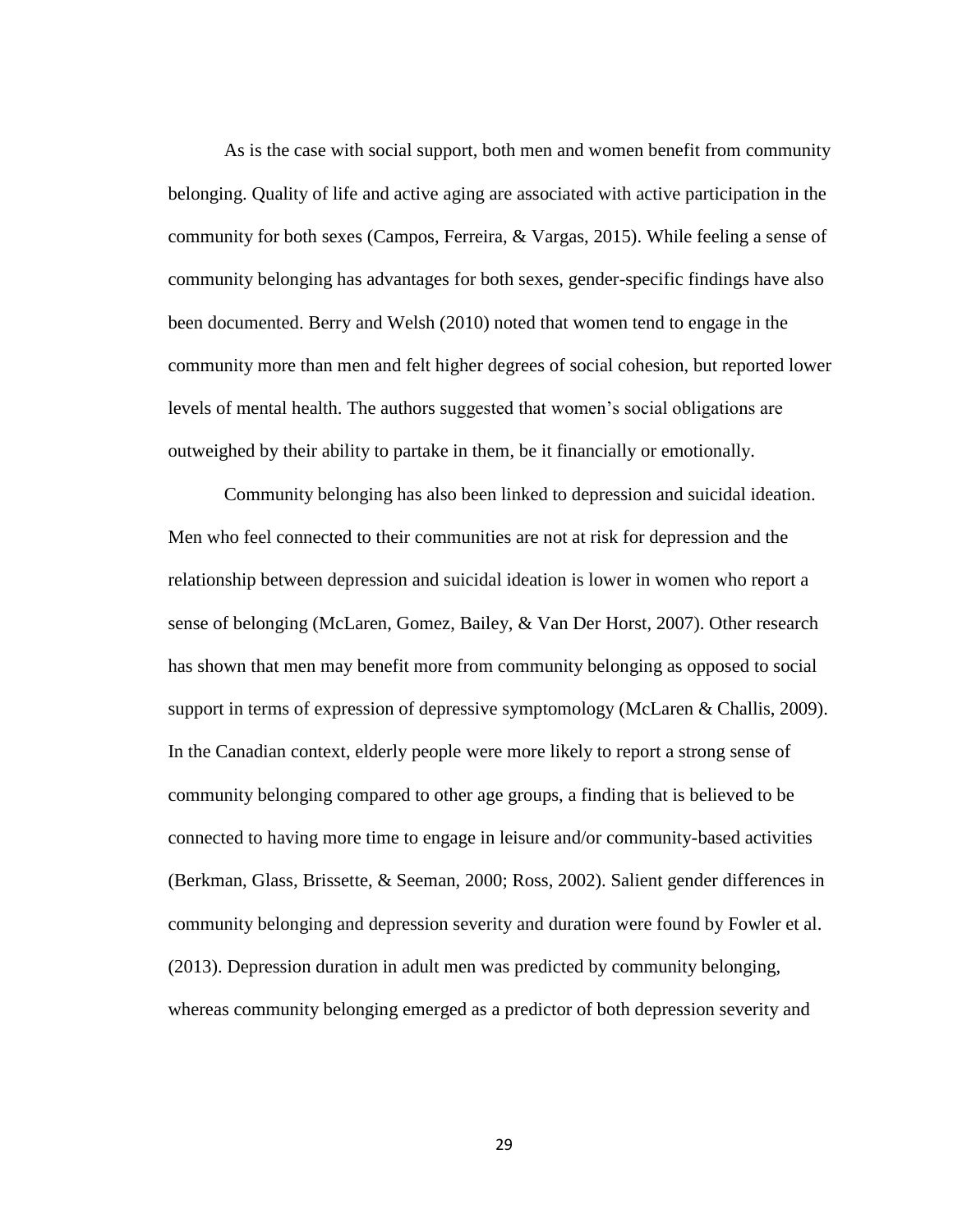duration in women (Fowler et al., 2013). Community belonging therefore facilitates wellbeing but does so in different ways based on gender.

#### *1.12 Community Belonging's Implications in Senior Depression*

Community belonging has negative associations with depression, a trend also found amongst senior populations. Hsu (2011) found that elderly Taiwanese individuals reported lower levels of depression when community belonging was high. Those who endorsed higher community support were also those who reported positive self-esteem, a known protective factor against depression (Hsu, 2011). The importance of feeling connected to one's community is also reflected in the self-reported health of immigrants. Specifically, in contrast to those living within the country in which they were born, elderly immigrants (and older women in particular) may be more likely to report depressive symptoms when they do not feel connected to their cultural roots and traditions in their new communities (Momeni, Wettergren, Tessma, Maddah, & Emami, 2011). Cultivating a sense of belonging in this way may be especially important for elderly persons when they are more likely to feel like outsiders. The impact of community belonging as a health-enhancing variable cannot be underestimated. Despite factors such as socioeconomic standing, seniors who report a sense of community belonging appear to have better mental and physical wellness (Kitchen, et al., 2012) .

Older adults can foster a sense of community belonging in various contexts, such as rural, urban, or virtual communities. Research suggests that better mental health outcomes are seen in seniors who live in rural versus urban areas (Kitchen, Williams,  $\&$ Chowhan, 2012). Smaller communities may foster more intimate connections and sense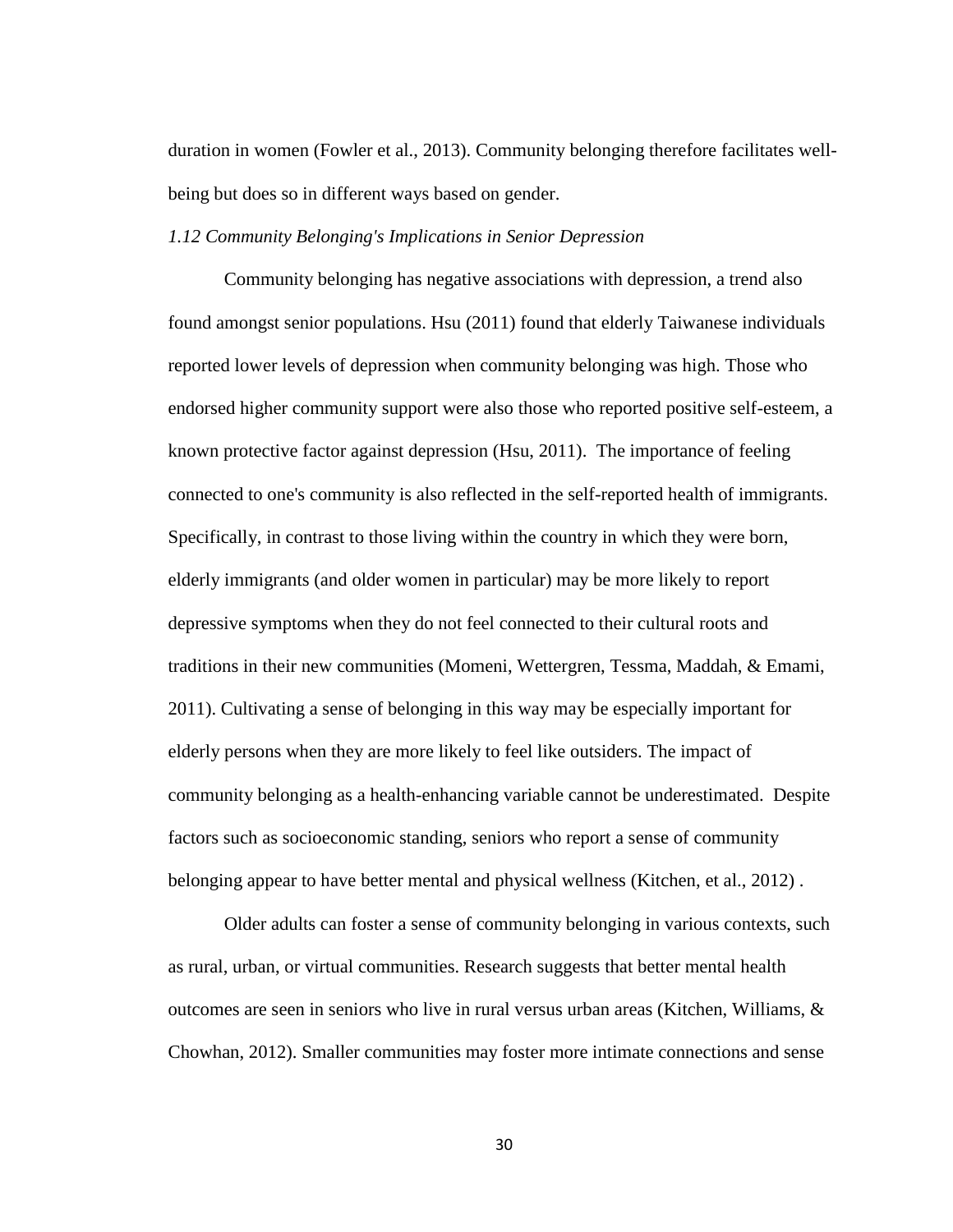of identity which in turn can be protective against depression. The benefits of community belonging can also be obtained through the use of technology. Elderly persons who are active online report a sense of belonging to both online and offline communities (Sum, Mathews, Purghasem, & Hughes, 2009). In the Sum et al. (2009) study, internet use did not impact the level of face-to-face contact seniors had with their social supports, rather, it facilitated discussions with online communities and exploration of interests and hobbies which seemed to promote happiness and lower the risk of depression. Understanding that seniors find value and identity in these types of outlets may be helpful in treatment planning and programming that aims to promote wellness amongst the elderly. Thus, feeling valued and a part of a community is beneficial for seniors with depression much as it is with other populations.

#### *1.13 Significance of the Current Project*

In light of existing research which considers social support and community belonging in the elderly, more research with seniors must be conducted to better understand relationships between these variables and depression. Assessing possible differences in seniors' depression severity and duration as well as considering gender differentiates this research from previous work. As mentioned, an earlier study by Fowler et al. (2013) explored the relationship between gender and severity and duration of depression but did not consider the elderly population. The current project uses a subset of a national Canadian population health survey to assess social support and community belonging in relation to depression in those over 65. Attention to relevant gender differences within the senior group under examination will also be assessed. The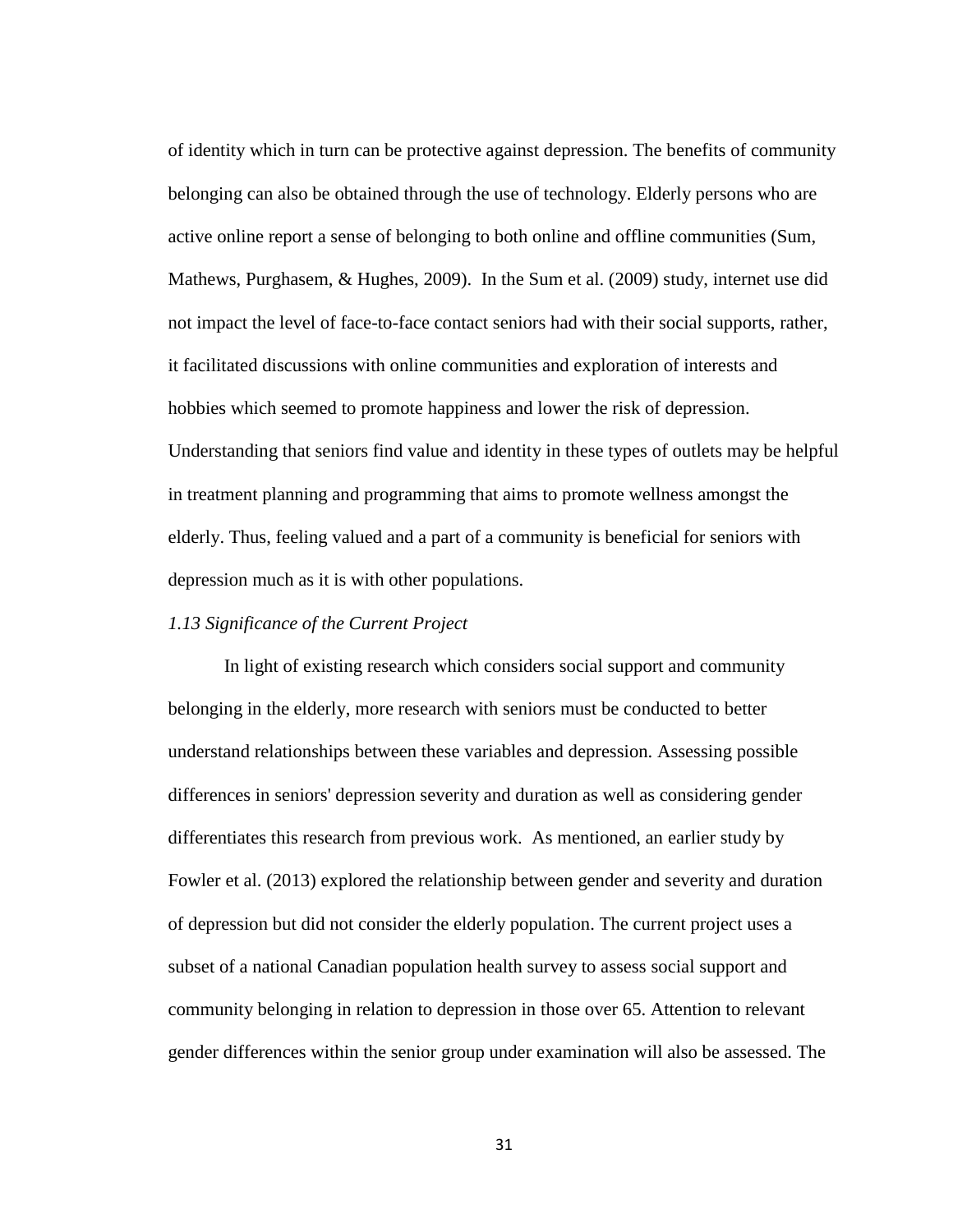benefit of this type of analysis is its potential to increase our understanding of the influence that social context and gender have on the mental health of the elderly. The findings of this research can be used by policy makers, particularly those who are involved in long-term care and government initiatives which aim to promote longevity and well-being. Physicians and clinical psychologists who encounter geriatric depression can use these findings to inform treatment plans and guide best practice.

#### *1.14 Hypotheses*

The health enhancing impact of both social support and community belonging are well documented in the literature (Cacioppo & Cacioppo, 2014; Carmichael et al., 2015; Crawford et al., 2013; Cupito et al., 2015; Hagerty et al., 2002; Karren et al., 2010; Myers et al., 2009; Overholser et al., 2015; Shields, 2008; Vaillant, 2012; Vaillant & Mukamal, 2001;Williams et al., 2002). The present study extends the Fowler et al. (2013) study by examining the influence of social support and community belonging on depression severity and duration in Canadian men and women 65 years and over. The following outcomes are expected:

*Higher levels of social support and community belonging will significantly predict lower levels of depression severity in both senior men and women.* 

*Higher levels of social support and community belonging will significantly predict shorter durations of depression in both senior men and women.*

*Different relationships between social support, community belonging, and depression severity and duration will emerge between genders.* 

#### **Chapter 2: Methods**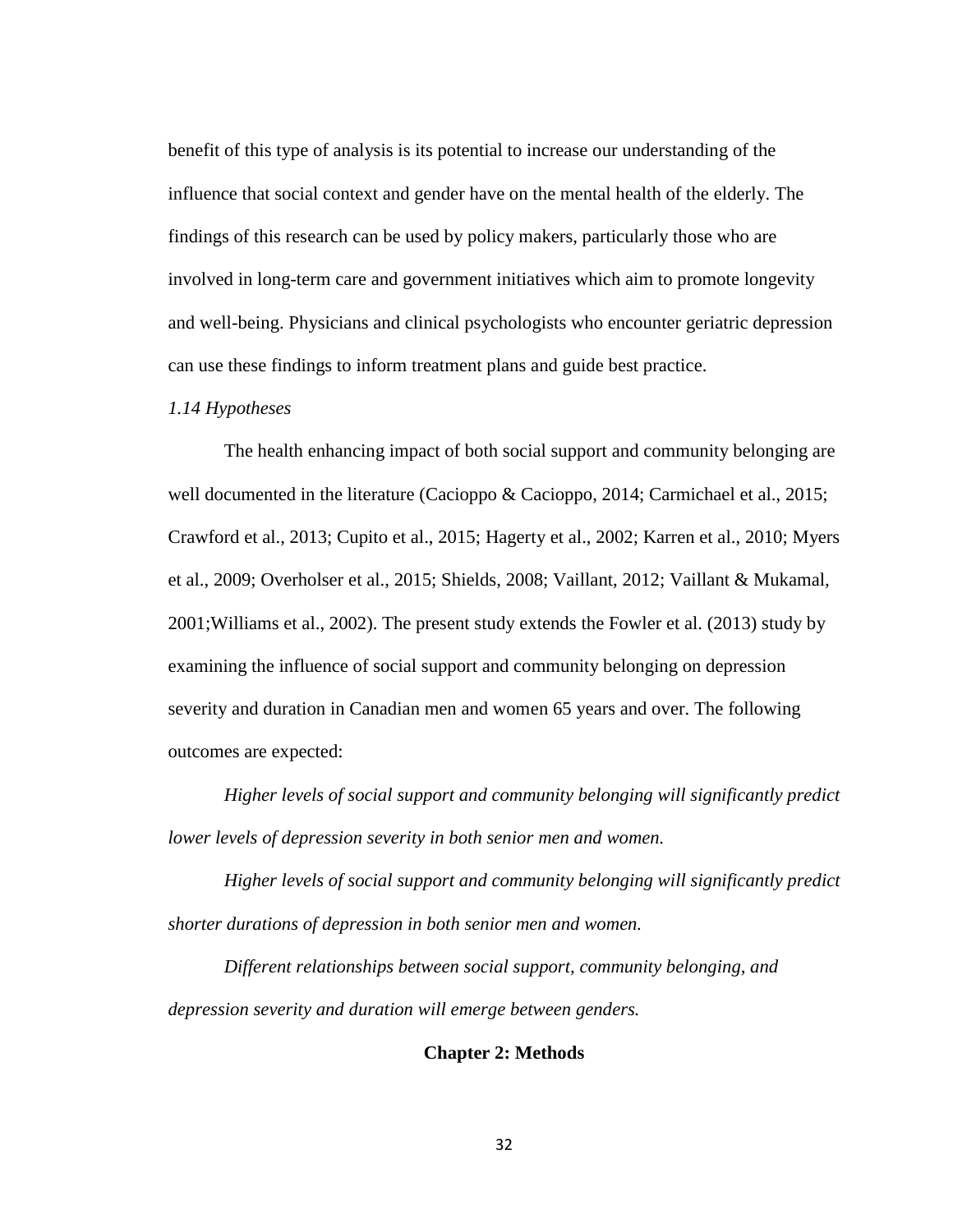## *2.1 Participants*

For the present study, the data set used in the Fowler et al. (2013) study was reexamined (work that had built onto that of Wareham et al, 2007). Fowler et al. (2013) made use of the Canadian Community Health Survey (CCHS1.1; Statistics Canada, 2002b). This national survey has more recent versions, however, several issues had to be considered. First, Fowler et al. (2013) included adults ages 20-64. The present study explores how social support and community belonging operate in relation to depression within a senior population. This sample builds upon a subset of individuals who were interviewed at the same time as those in the previous study but who were not previously considered in the analysis. Thus, clearer comparisons between adults and seniors can be drawn given that results reflect experiences collected from the same time frame. Second, more recent versions of CCHS did not include all of the variables of interest. Provinces have the opportunity to "buy in" to particular variables. More current CCHS versions had not purchased all social support items. The 2001 data file represents social support and community belonging responses from the majority of the Canadian provinces (see Table 1: Provincial Distribution Frequencies).

A subset of participants was extracted from the CCHS 1.1 (Statistics Canada, 2001b). This survey samples over 130 000 people from 136 Canadian health regions. Inclusion criteria was based on age and response to the variables of interest. Participants had to be over the age of 64 (youth and adults were excluded since they experience depression differently). For the purpose of this study, the term "adult" references those aged 20-64 and "senior" represents those aged 65 and beyond. There remains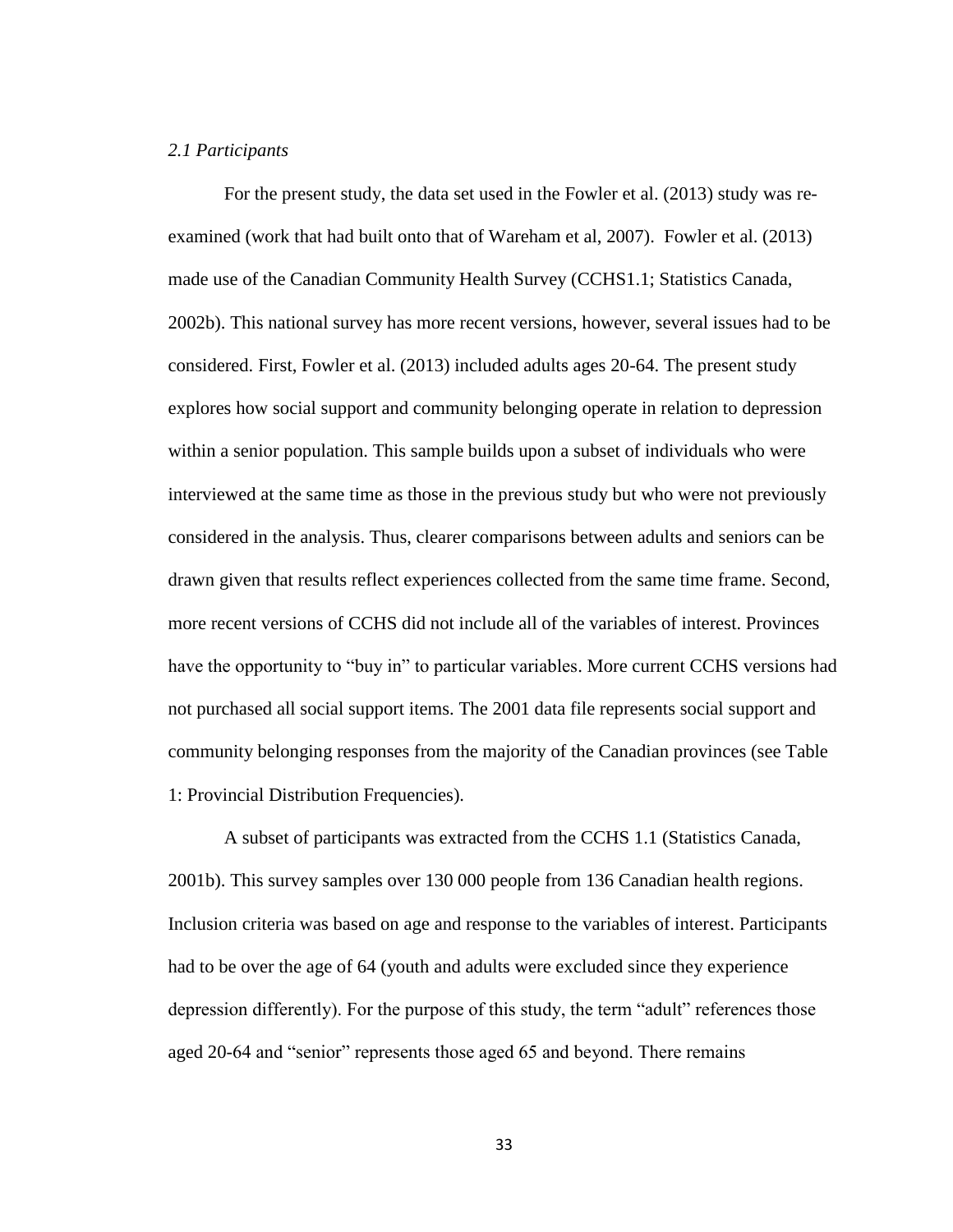inconsistency in the literature as to what discrete age groups constitute "senior" (Statistics Canada, 2007c). While senior individuals are undoubtedly also adults, the term senior is both methodologically practical and reflective of institutions' labelling of those who are 65 years and over (Statistics Canada, 2007c). Since comparisons were being made with adult-aged individuals, it was felt that prefacing the two age groups as being either adult or senior provided clarity on this front. Participants had to have completely answered questions pertaining to the depression scale, social support module, length of depression survey module, and community belonging to the local community. Failure to answer any questions within any of the modules, "not applicable" responses, and those who gave no response were excluded. Males were coded as 1 and females were coded as 2. The study's final sample size was 627 participants (172 males, 455 females). The majority of participants were between 65-69 years of age (34.6%), followed by 70-74 years of age (28.5%), 75-79 years of age (19.3%), and 80+ years of age (17.5%).

# *2.2 Data Collection Method*

The CCHS 1.1 is a cross-sectional survey which highlights a range of Canadian health information from health status to the manner in which health services are availed. The data were collected from persons aged 65-80+ years of age, living in private dwellings in the majority of provinces and territories across Canada, excluding Ontario and Manitoba. These provinces had not fully bought into the variables of interest. Data collection took place between September 1, 2000 and November 1, 2001. A subsample of seniors from the age range mentioned was selected for inclusion in this study. The survey made use of sampling frames to select samples of households, telephone number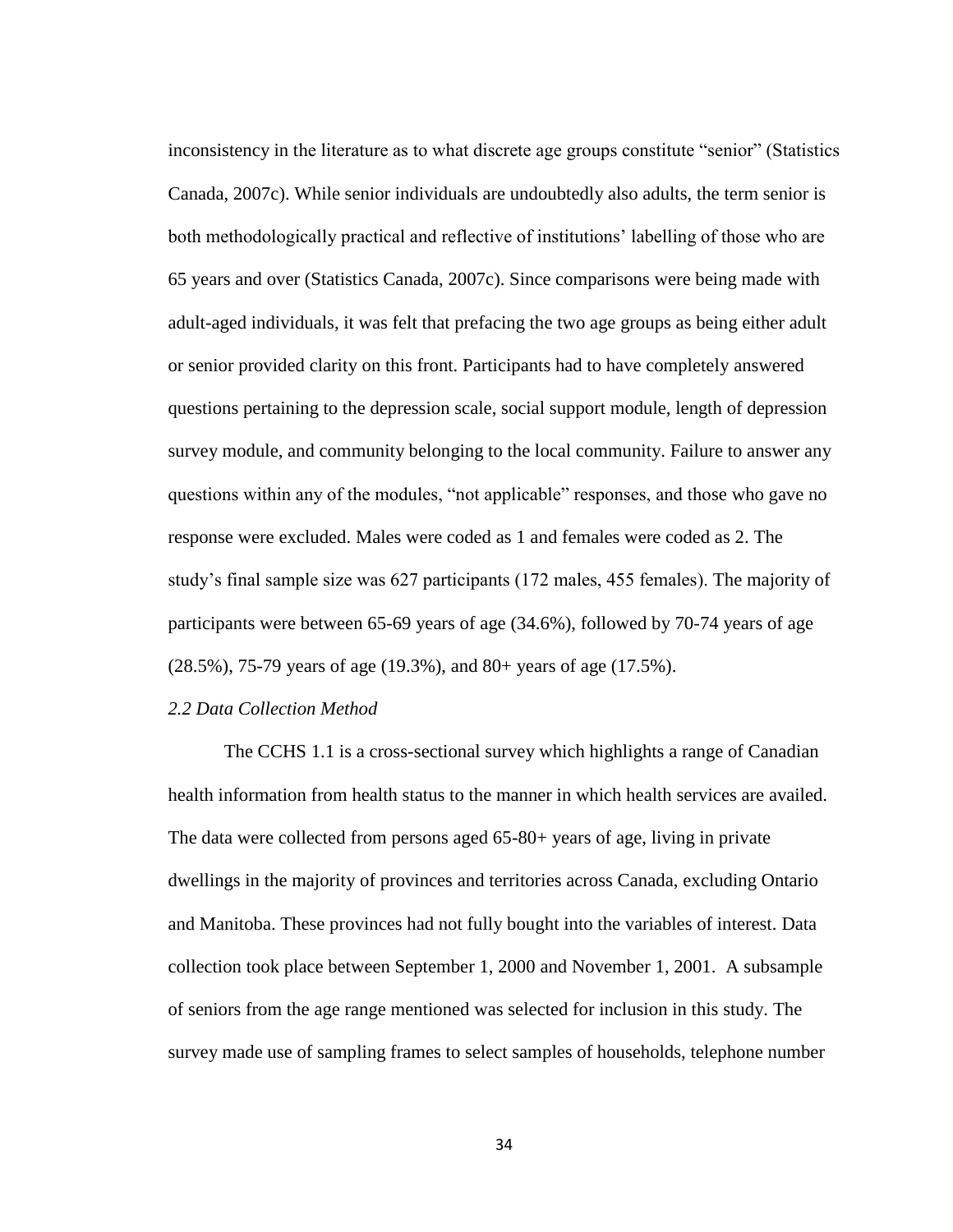lists and Random Digit Dialling (RDD). Detailed information regarding sampling techniques and data collection are provided in Statistics Canada (2007d) but are outlined below.

Introductory letters were sent to the sample households before data collection which explained the purpose of the survey and the importance of participation. Participants were made aware that survey engagement was voluntary. The limits of confidentiality were made clear as well as the manner in which the data would be released and published. Data was collected via computer-assisted interviewing (CAI). The RDD frame and telephone list were used to select sample units and interviews were conducted from centralized call centres by way of computer-assisted telephone interviewing (CATI). All interviews took place under the supervision of a senior interviewer at the same call centre. Filed interviews took place using computer assisted personal interviewing (CAPI) after sample units had been selected from the area frame. Again, senior interviewers were responsible for supervising collection (this time from a distance). There are several advantages of the CAI technique. Each survey respondent is able to complete a custom interview based on their individual characteristics and responses. Questions that are not applicable are automatically skipped, immediate feedback can be provided and prompts can be given if a response is invalid or out of range. Tailored interviews that are sensitive to respondent characteristics can be offered. For example, adjusting the question text to accommodate the age and sex of the respondent. The interview date is included and so are answers to previous questions. CAI is therefore both convenient and thorough.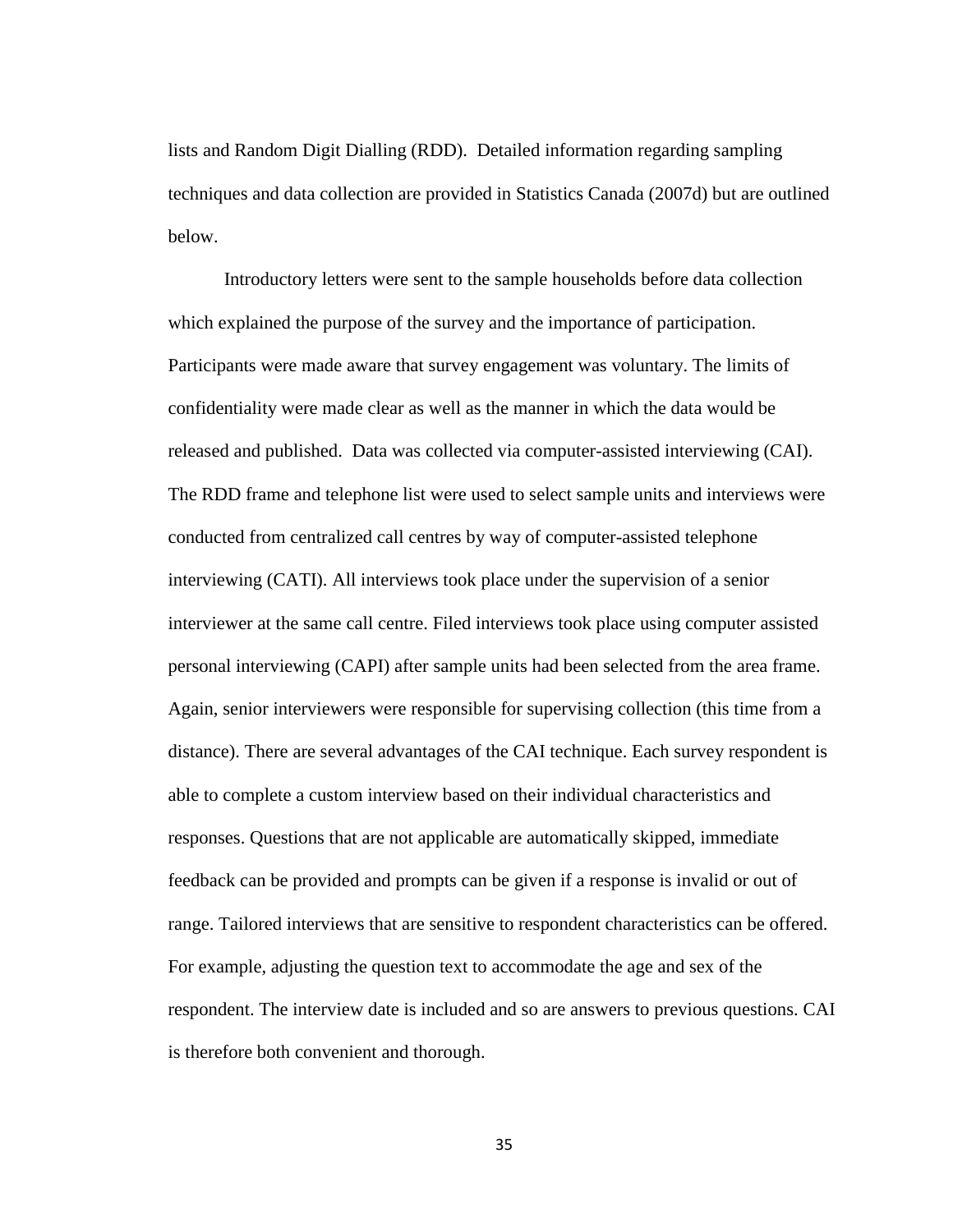*Minimizing non-response.* Numerous efforts were made to minimize nonresponse. Interviewers were trained to make all reasonable attempts to make contact with survey respondents and conduct interviews. If initial contact with an interviewee was inconvenient, efforts were made to reengage or call back at an appropriate time. If attempts to make appointments over the phone were unsuccessful, interviewers were told to schedule a follow-up personal visit. Telephone follow-up occurred if in-person visits resulted in non-response. Those who refused to participate upon first contact were issued a letter by Statistics Canada which discussed the importance of participation. A call or visit from either a senior interviewer or supervisor would take place after the participation letter was sent.

Proxy interviews were conducted when a particular respondent was unable to complete to interview or absent during this period. In the event of this occurrence, an individual in the household/caretaker who knew the selected respondent well was asked to supply answers to the survey questions. The use of proxy interviews were not the preferred method and were used only when necessary since it was possible that certain questions remained unanswered. That is, specific questions of the survey were of a more private nature and were therefore beyond the scope of the proxy interviewee's response. The questions of interest in this analysis pertain to depression and are therefore sensitive in nature; thus, proxy interviews were excluded from the present study.

*Weighting.* The sampling weight is determined in the weighting phase of the analysis, which is retrieved from the microdata file. Probability sampling operates such that every selected person represents both themselves and those in the population who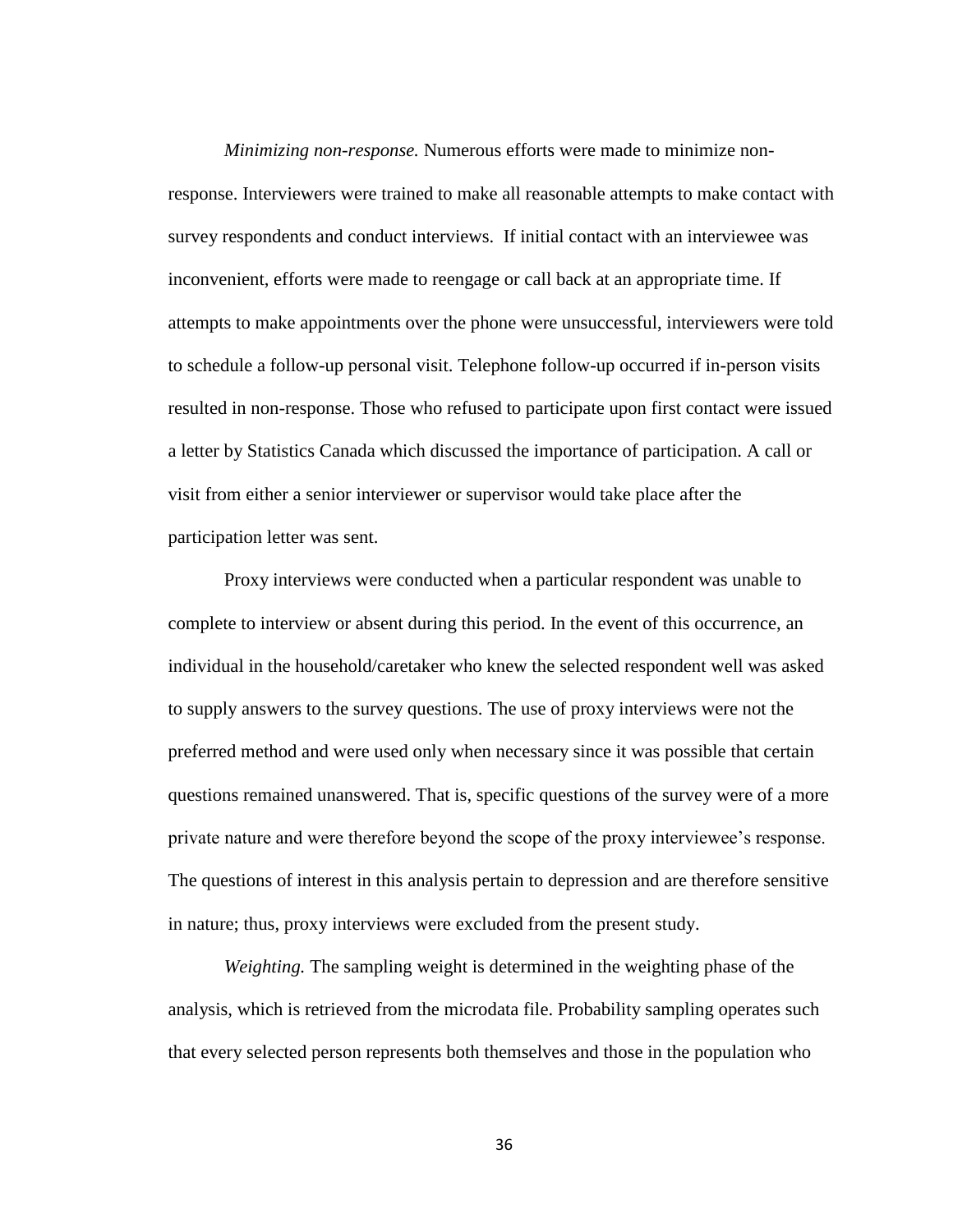have not been sampled. Fowler et al. (2013) explain the notion of assigning weight: "In a random sample of 2% of the population, every person in the sample represents 50 people in the population. Therefore, it can be said that every person sampled has a weight of 50" (Fowler et al., pg. 43, 2013). Each individual's survey weight is needed to provide estimates that will suitably represent the rest of the population and not simply the sample alone. Every respondent is assigned to a particular survey weight which matches the number of people in the population that are represented by the individual. The weights are then integrated into the appropriate calculations.

# *2.3 Instrument Description*

CCHS content is broken into three distinct sections: common content component, the optional content component, and the rapid response component. All respondents from across Canada were asked material from the common content component section; optional content was determined by specific regions based on what a particular province prioritized as a health interest.

## *2.4 Measures*

*Depression.* This variable was assessed by measuring depressive episodes using the Composite International Diagnostic Interview (CIDI; Anthony, Warner, & Kessler, 1994). The CIDI is a reliable and valid measure which classifies depression in accordance with the DSM-III-R and International Classification of Diseases (ICD-10; APA, 1987; World Health Organization, 1992). The short form of major depressive episode (which operationalizes Criterion A-C of the DSM-III-R, excluding Criterion D) from the CCHS was used (Cycle 1.1; Statistics Canada, 2002). The classification accuracy of the short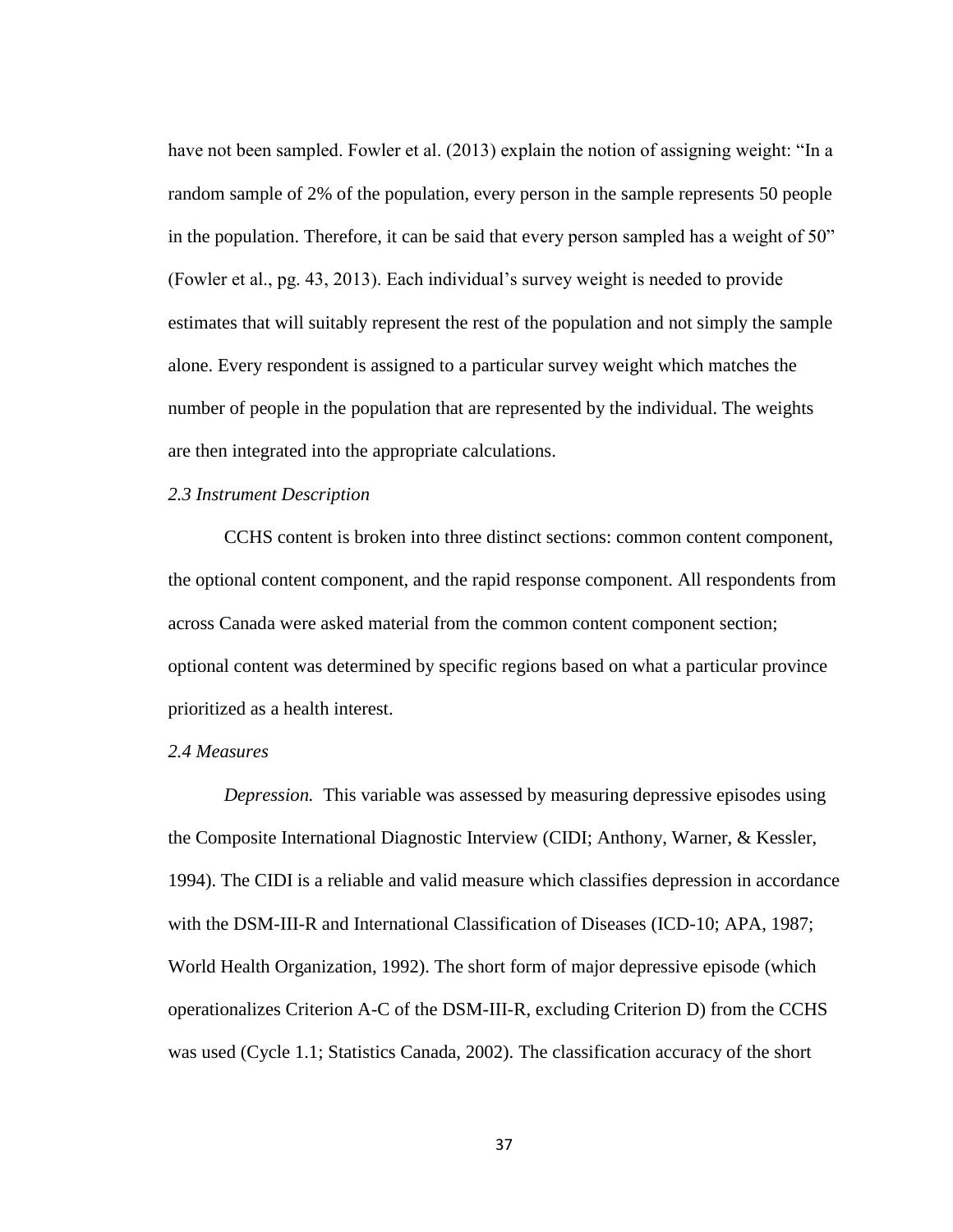form to the full form of the CIDI ranges between 94-99% accuracy (Kessler, Andrews, Mroczek, Ustun, & Wittchen, 1998). The short form of this measure takes roughly seven minutes to administer compared to a full hour which is required for the full form (Kessler et al., 1998). Respondents were asked to rate on an 8-point scale (1 indicating *minimal depression experienced*; 8 indicating *severe depression*) periods of feeling sad or depressed, lacking interest in everyday activities within the past 12 months. Expected periods of sadness (grieving after losing a loved one, for example), as well as serious depression were included in these periods. Participants were first asked if they had experienced a time when they felt sad, blue, or depressed for 2 weeks or more in a row. A response of 'no' prompted a subsequent question which required respondents to indicate if they had experienced a 2-week period of having lost interest in most things, which also assessed the respondent's depressive symptoms (CCHS 1.1; Statistics Canada, 2002b). Respondents were also asked to provide the frequency (number of weeks, specifically) of their depression within the last 12 months, from 2-52 weeks. Only participants whose reports were noticeably depressed (lasting at least 2 consecutive weeks) were recorded.

*Social Support.* This variable was analyzed with the aid of the Medical Outcomes Study (MOS) of Social Support Survey. In addition to its high reliability and validity, the measure is easy to administer and captures various kinds of functional social support through 19 items (Sherbourne & Stewart, 1991). Respondents provide answers using a 5 point scale (1 indicating *none of the time*, and 5 indicating *all of the time*). Social response was recorded as having occurred within the past 12 months. Four types of social support were considered: emotional support/ informational support (minimum  $=0$ ,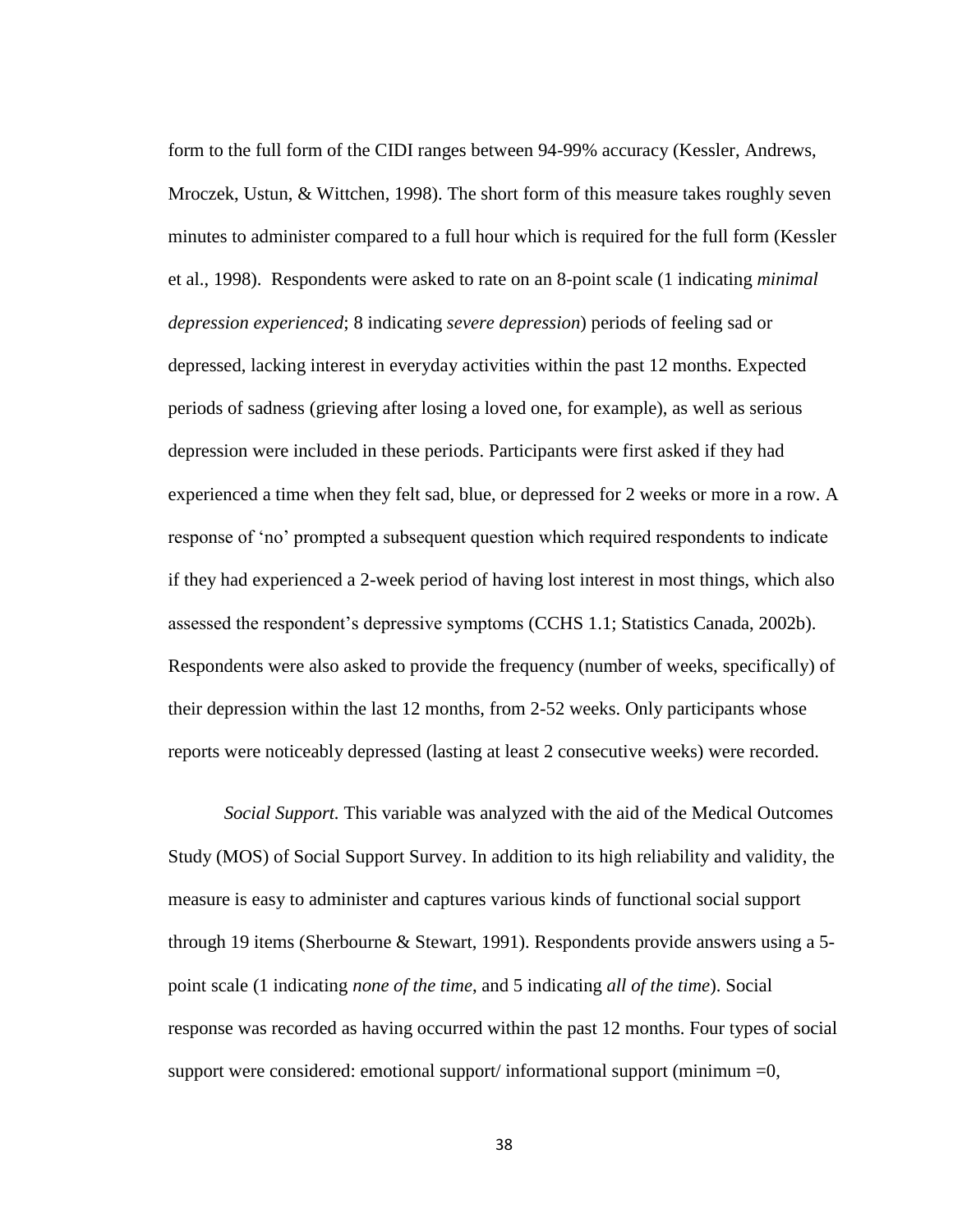maximum = 32), tangible support (minimum = 0, maximum = 16), positive social interaction (minimum = 0, maximum = 16), and affective support (minimum = 0,  $maximum = 12$ ). Higher ratings on the subscales represent higher levels of social support. During instrument design, mulit-trait correlation matrices revealed that emotional support and informational support correlated highly together, so the two were combined into one unified scale (Sherbourne & Stewart, 1991).

*Community Belonging.* This variable was assessed on a 4-point scale (1 indicating *very strong sense of* belonging, to 4 indicting *very weak sense of* belonging). Community belonging was assessed through a single question: "How would you describe your sense of belonging to your local community? Would you say it is *very strong, somewhat strong, somewhat weak,* or *very weak?"* (CCHS 1.1; Statistics Canada, 2002b).

#### *2.5 Data Analyses*

Data analyses were performed using SPSS (Statistical Package for the Social Sciences) software. Demographic and background variables including age and gender were summarized using frequencies, percentages, means, standard deviations and correlation coefficients. For the hypothesis testing, stepwise multiple regression analyses were used to assess the extent to which the four types of social support, sense of community belonging, age and gender predicted depression severity and duration in the overall sample. The same type of analyses were run to assess gender differences in geriatric depression severity and duration. Multiple regression was used to analyze the data primarily because this was the same strategy applied in the Fowler et al. (2013)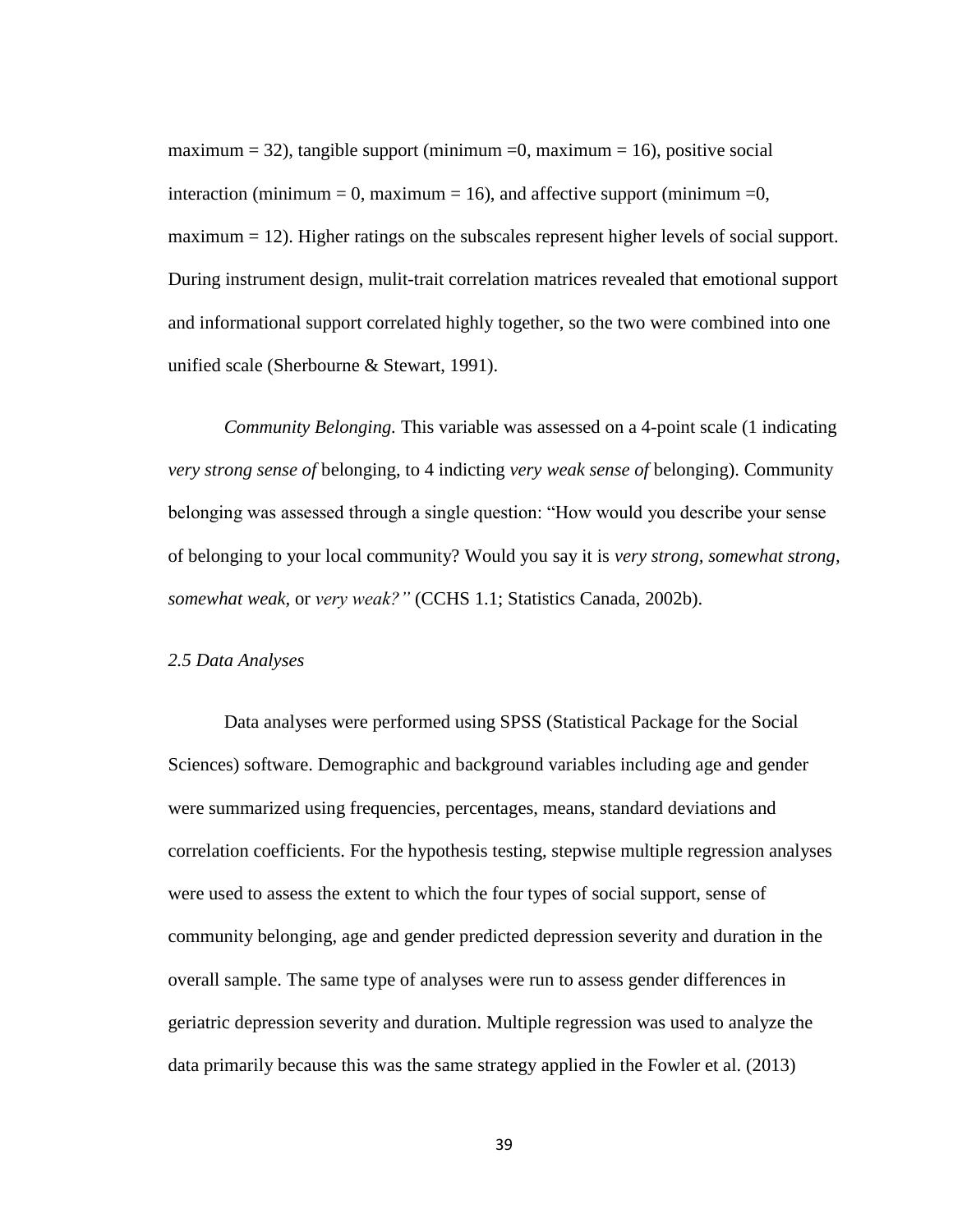study. Application of the same analysis allowed for direct comparisons to be made between studies. Further, while a hierarchical regression could have been implemented, this study was exploratory in nature and did not aim to test a particular model. Instead, understanding which predictors emerged and the order in which they accounted for variance relative to one another was the preferred.

#### **Chapter 3: Results**

The 2001 CCHS data file was used for the present study. As a note, more recent versions of the CCHS are available. Out of interest, a separate data file (The Healthy Aging Profile) from 2009 was explored to examine the relationship between social support, community belonging and senior depression by way of multiple regression. Interestingly, similar trends in the data appeared to emerge. Nonetheless, the older CCHS 1.1 dataset was used to draw conclusions from the same cross-section of individuals from the Fowler et al (2013) study.

# *3.1. Provincial Distributions and Overall Findings*

The provincial distribution of the sample can be found in Tables 1. The means and standard deviations for the four subtypes of social support, community belonging, depression scale score, and the number of weeks of reported depression for the entire sample are reported in Table 2. Table 3 presents these statistics separately for men and women.

# *3.2 Hypothesis Testing*

*Higher levels of social support and community belonging will significantly predict lower levels of depression severity in both senior men and women.*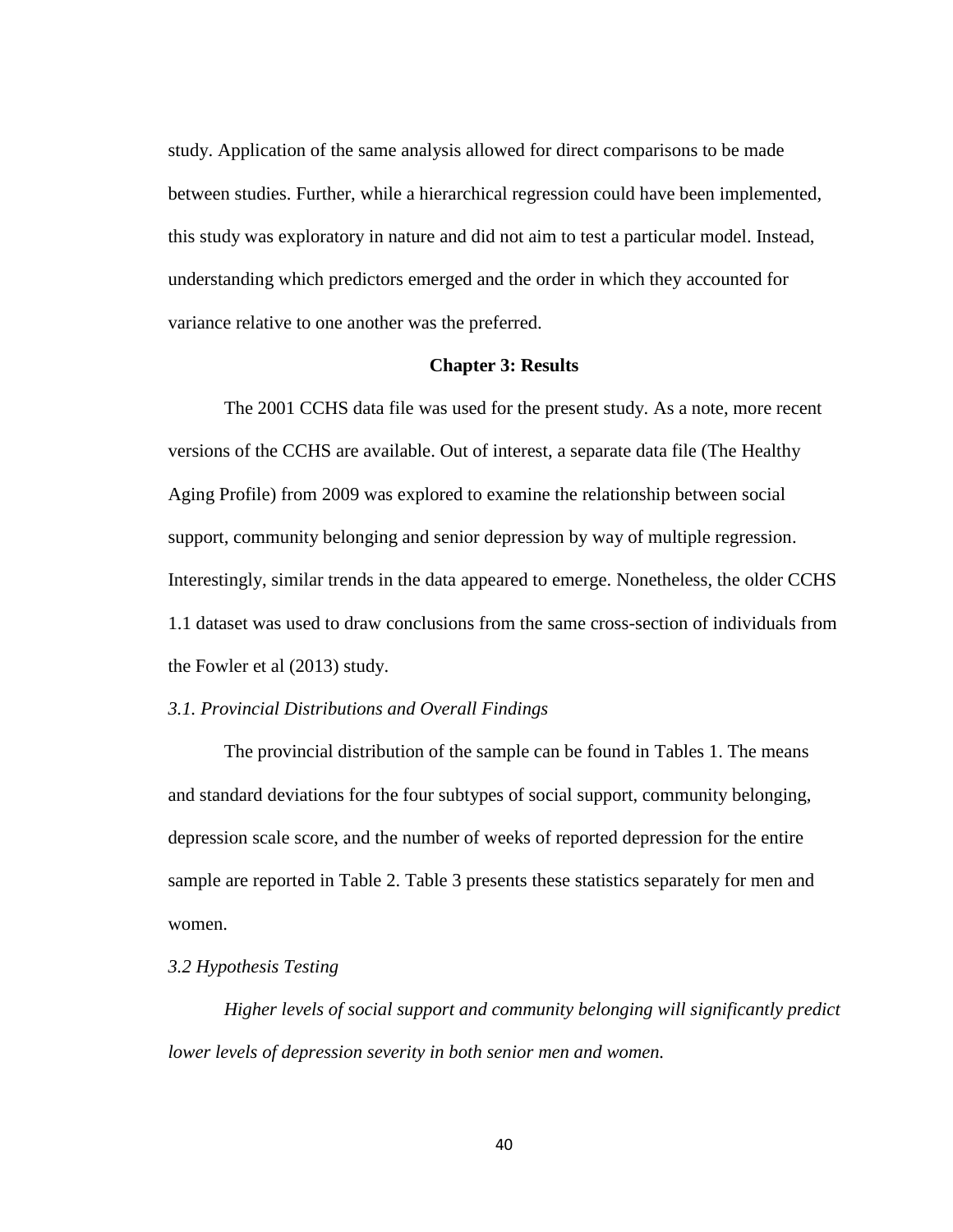To determine the extent to which each of the four subtypes of social support, gender, age, and sense of community belonging predicted depression, a stepwise multiple regression analysis was conducted. The resulting model indicates that the only predictor of depression severity for men and women was tangible support  $(F_1, 609) = 5.851$ , *p* <.05. Overall, tangible support accounted for 1.0% of the variance in depression severity scores. To understand how these variables are related, Step 1 shows that depression severity and tangible social support are negatively associated. Thus, as tangible support increases, the severity of depression symptoms decreased. Effect size was small (0.010) (Cohen, 1988). See Table 4.

*Higher levels of social support and community belonging will significantly predict shorter durations of depression in both senior men and women.* 

The four types of social support, age, and sense of community belonging were examined in relation to predicting the duration of depression in both male and female seniors. A stepwise regression analysis was conducted. Predictors of the duration of depression included positive interaction, tangible support, affection, age, and community belonging. See Table 6 for regression statistics. Step 1 of the model shows that positive social interaction was negatively associated with depression duration,  $F(1, 609) =$ 21.156,  $p < 0.001$ , indicating that those who have higher social support experience a lower duration of depression. Step 2,  $F(2, 609) = 18.911$ ,  $p < .001$ , shows that a positive relationship exists between tangible social support and depression duration. This reveals that those who have greater tangible support reported longer durations of depression. Step 3 of the analysis, indicates that those who had greater amounts of affection reported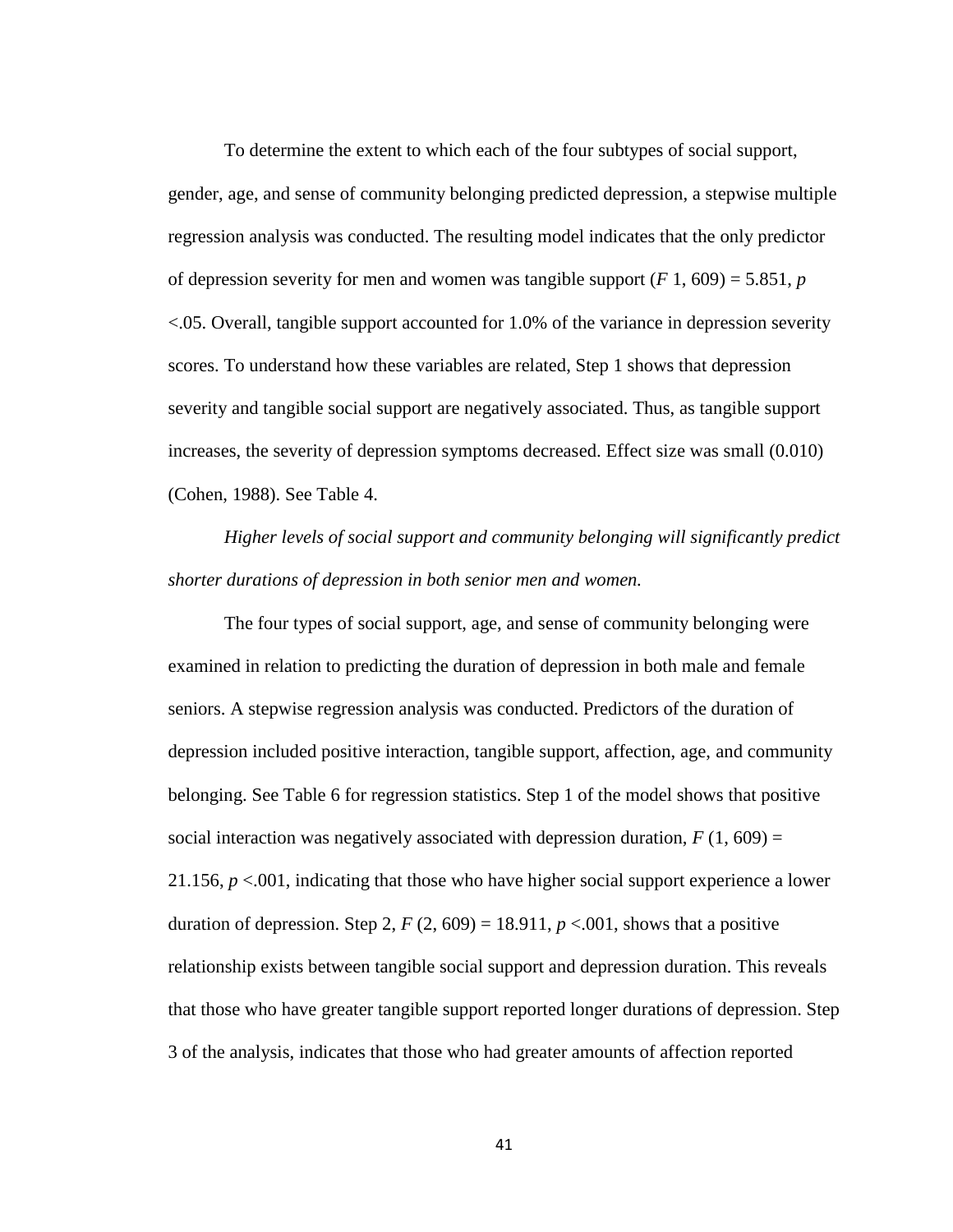shorter durations of depression,  $F(3, 609) = 14.698$ ,  $p < .001$ . Step 4 of the analysis reveals that those who are older in age reported experiencing longer durations of depression,  $F(4, 609) = 12.712$ ,  $p < 0.05$ . Lastly, Step 5 shows a positive relationship between community belonging to one's community and duration of depression. That is, the weaker the community belonging, the longer the duration of depression,  $F(5, 609) =$ 11.189, *p* <.05. Effect sizes were small, ranging from 0.035-0.093 (Cohen, 1988). See Table 5.

*Different relationships between social support, community belonging, and depression severity and duration will emerge between genders.* 

Separate stepwise multiple regressions were conducted to assess the degree to which depression severity was predicted for men and women by age, the four types of social support, and community belonging. The resulting model for the analysis that looked at predictors of depression severity of in males included two significant predictors: tangible support and age. Tangible support accounted for 2.8% of the variance in depression severity,  $F(1, 163) = 4.62$ ,  $p < .05$ . As tangible support increased, the severity of depression in male seniors decreased. Age accounted for 5.2% of the variance in depression severity,  $F(1, 163) = 4.45$ ,  $p < .05$ . As age increased, the severity of depression in males from the sample decreased. Effect sizes were small, ranging from 0.029-0.055 (Cohen, 1988). See Table 6.

A stepwise multiple regression was also conducted to determine to what extent the various social support types and sense of community belonging predicted depression duration in men. The resulting model included only one significant predictor: affection.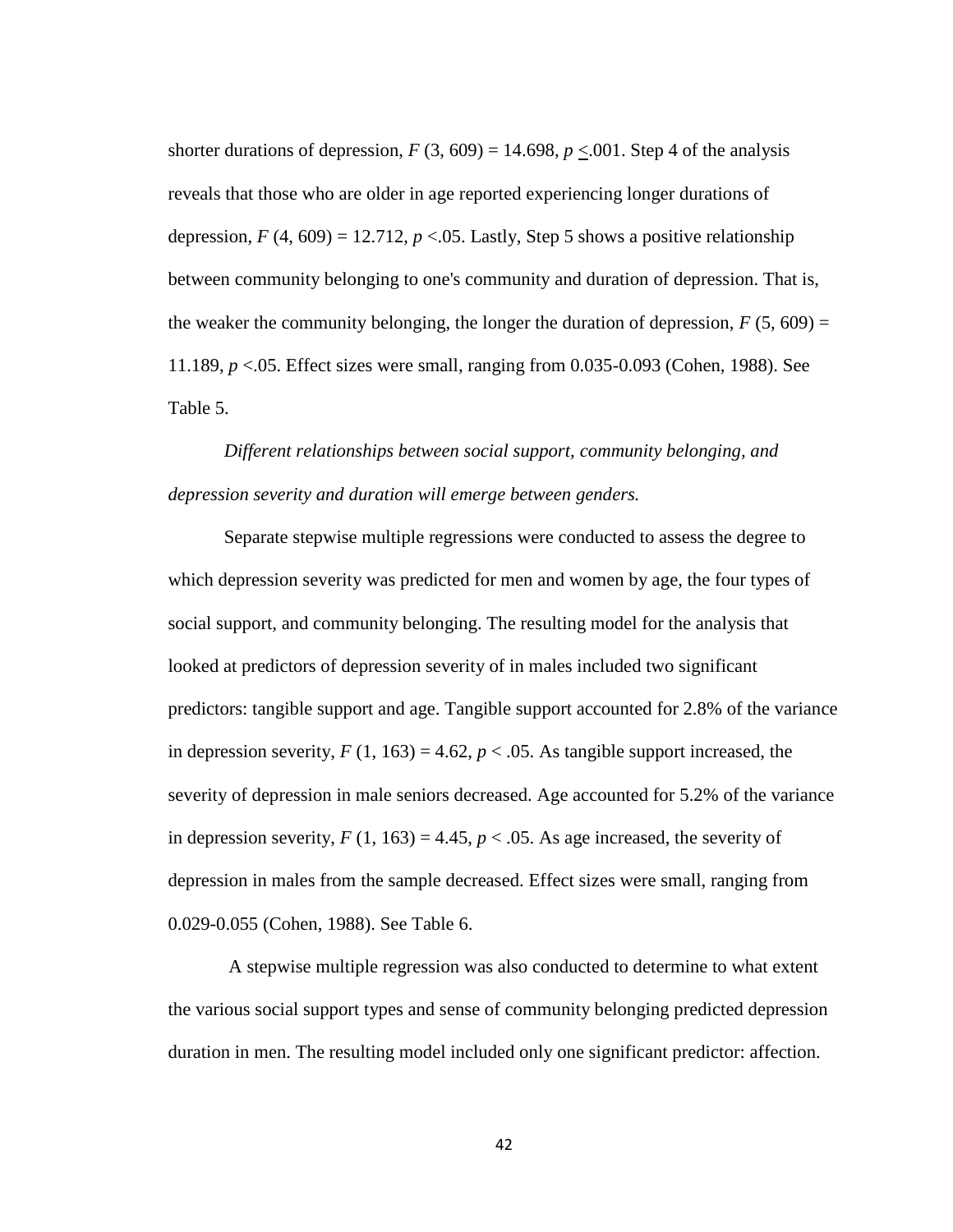This type of social support accounted for 6.1% of the variance in depression duration, F  $(1, 163) = 10.5$ , p < .05. As affection increased, depression duration in men decreased. Effect size was small (0.068) (Cohen, 1988). See Table 7.

None of the social support variables or sense of community belonging predicted depression severity in senior females. The regression model for depression duration in senior women included four significant predictors: community belonging, age, positive social interaction, and tangible support. Step 1 of this model shows that community belonging accounted for 3.7% of the variance. Depression duration was longer with weaker community attachment,  $F(1, 445) = 17.14$ ,  $p<.001$ . As community belonging increased, depression duration in women decreased. For Step 2 of this model, age was positively associated with increased depression duration,  $F(2, 445) = 14.37$ ,  $p < 0.001$ . Older women reported longer depression duration. Step 3 of the analysis indicates that positive social interaction was negatively correlated with depression duration, *F* (3, 445)  $= 11.03$ ,  $p<.001$ . So, the more positive social interaction senior women received, the less likely they were to report prolonged durations of depression. Lastly, Step 4 of the model reveals that tangible support was positively correlated with depression duration, *F* (4,  $445$ ) = 14.65,  $p < 0.001$ . Therefore, increased amounts of tangible support were associated with longer durations of depression in women. Effect sizes were small, ranging from 0.038-0.133 (Cohen, 1988). The results of the complete regression model statistics are found in Table 8.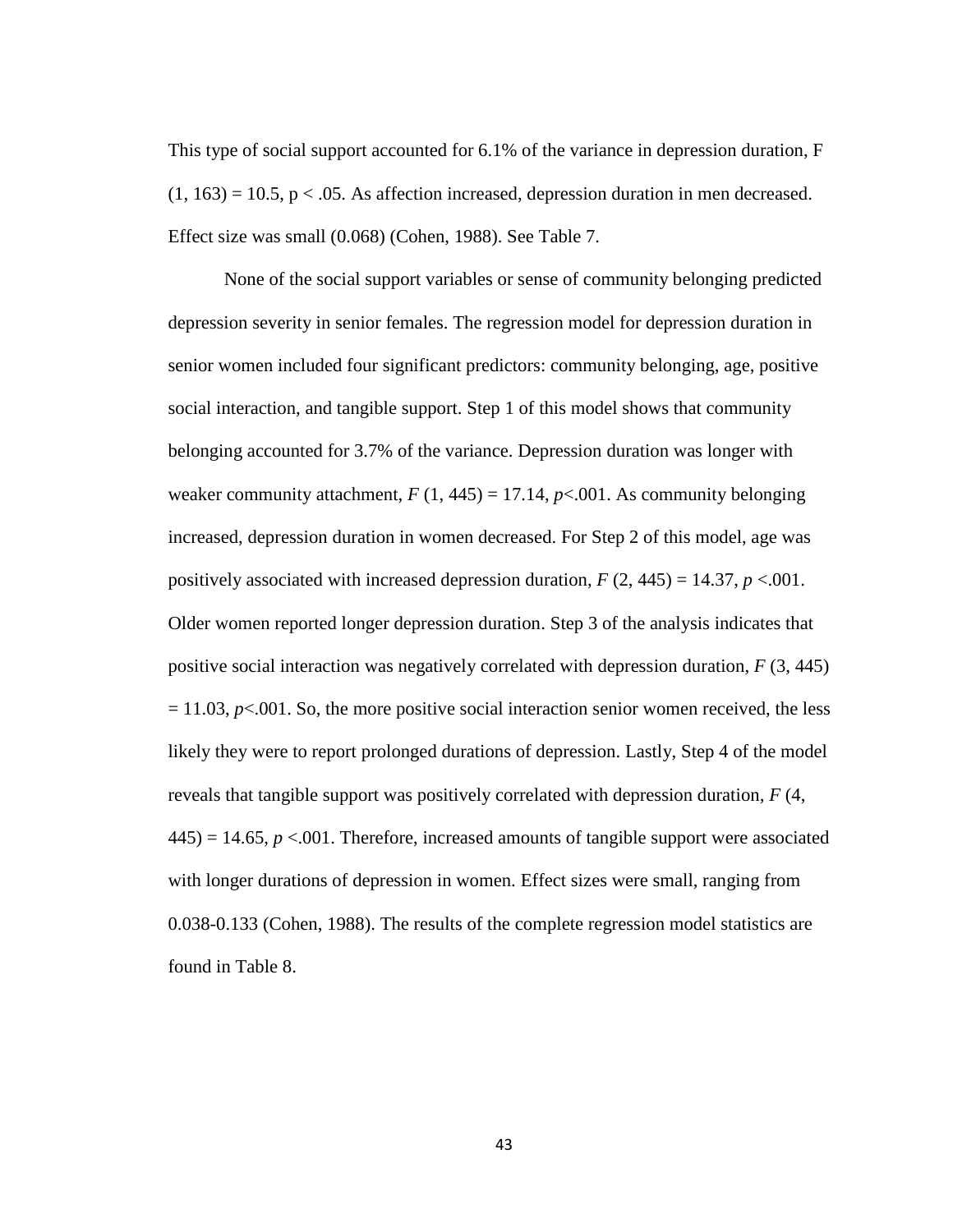#### **Chapter 4: Discussion**

#### *4.1 Findings*

The senior years mark a distinct developmental experience in terms of physical, emotional, and situational changes. This study analyzed how four types of social support and community belonging relate to the severity and duration of depression in a nationally representative sample of seniors aged 65 years and over. The current work builds on the Fowler et al. (2013) study in which these variables were examined in a national sample of adult Canadians under the age of 65 years. An overall step-wise regression analysis was conducted including senior men and women in relation to the variables of interest. Tangible support was the only significant predictor of depression severity across senior men and women. As tangible support increased, depression severity decreased overall. This finding is different compared to Canadian adults under the age of 65 (captured in the same cross-sectional sample). Three variables emerged as predictors of depression severity in male and female adults: positive social interaction, community belonging, and gender (Fower et al., 2013). Disparity between these age groups suggests that depression severity may be predicted differently depending on a person's developmental stage. It is possible that socially accepted behaviours differ depending on an individual's age. Depression severity may therefore be predicted by different factors accordingly. Often adults under the age of 65 are working, earning income, and expected to be financially independent and responsible. The years before age 65 are often ones in which men and women are expected to be capable of providing for children and/or seniors. Being the recipient of tangible support as an adult under the age of 65 may actually be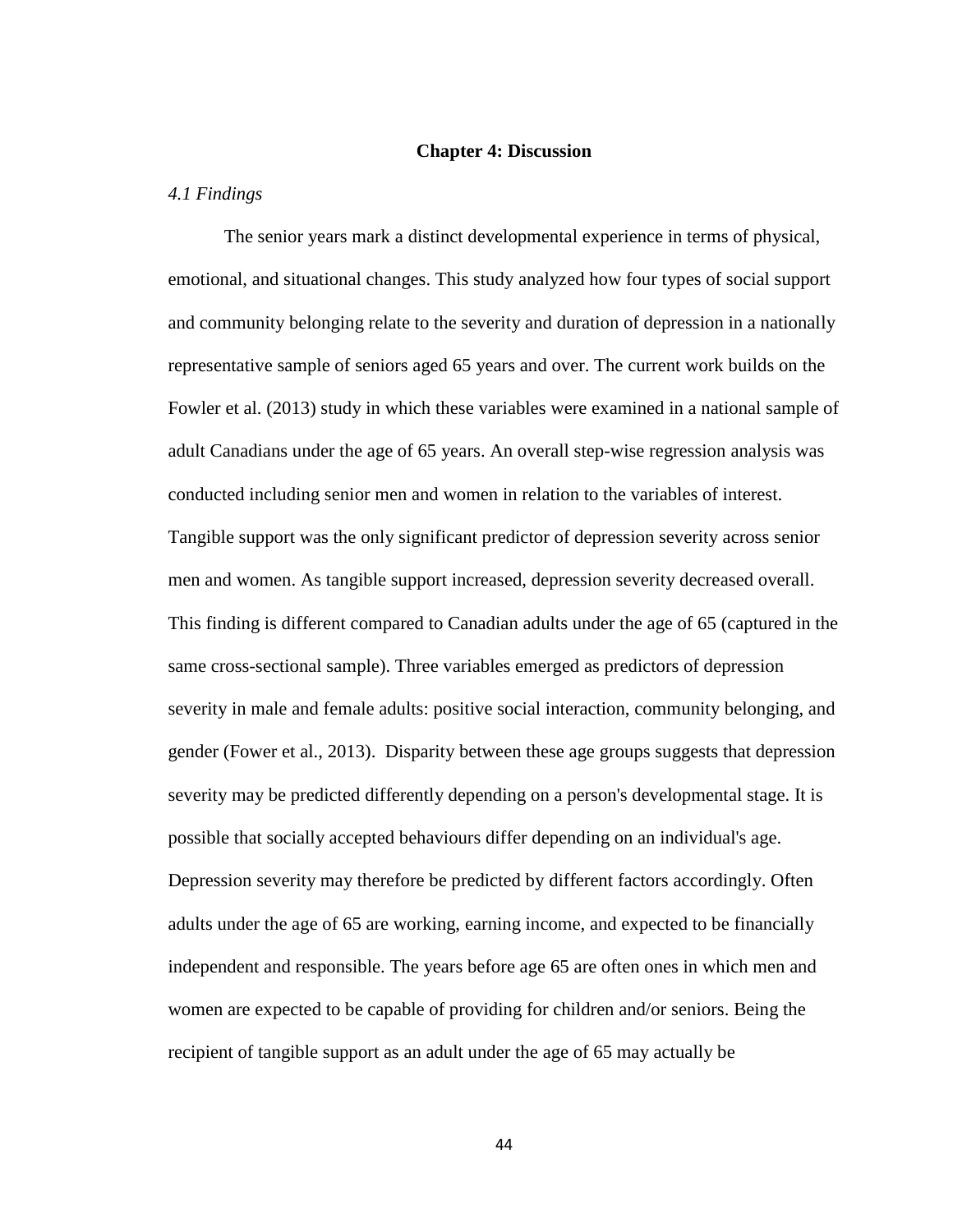disempowering and demoralizing and increase the severity of depression. It is possible that seniors experience tangible support differently. Since it is common for the seniors to receive care and support from friends and family (Statistics Canada, 2015e) seniors may be more comfortable than adults in receiving tangible support. Indeed, Kasepalu, Laidmäe and Tulva (2014) found that elderly women living in social houses were satisfied and comfortable with receiving care and those who did not readily avail of help felt comforted knowing it was at their disposal. It is also possible that some seniors may feel they have completed their duties of being care providers for others and are more willing to accept tangible support and feel good about it during the elderly years. When considered in this way, tangible support's negative relationship with depression severity makes sense.

Three social support variables (positive interaction, tangible support, and affection) as well as age and community belonging were significant predictors of depression duration in male and female seniors. Positive interaction, affection, and community belonging were negatively correlated with duration of depression (i.e. higher levels of positive interaction, affection, and community belonging were associated with shorter durations of depression). However, tangible support and age were positively associated with duration of depression meaning that individuals who reported higher levels of tangible support reported longer durations of depression and older individuals also reported longer durations of depression. It is interesting that tangible support was associated with less severe depression but with a longer duration of depression. Perhaps having someone in your life to provide immediate support to you when needed means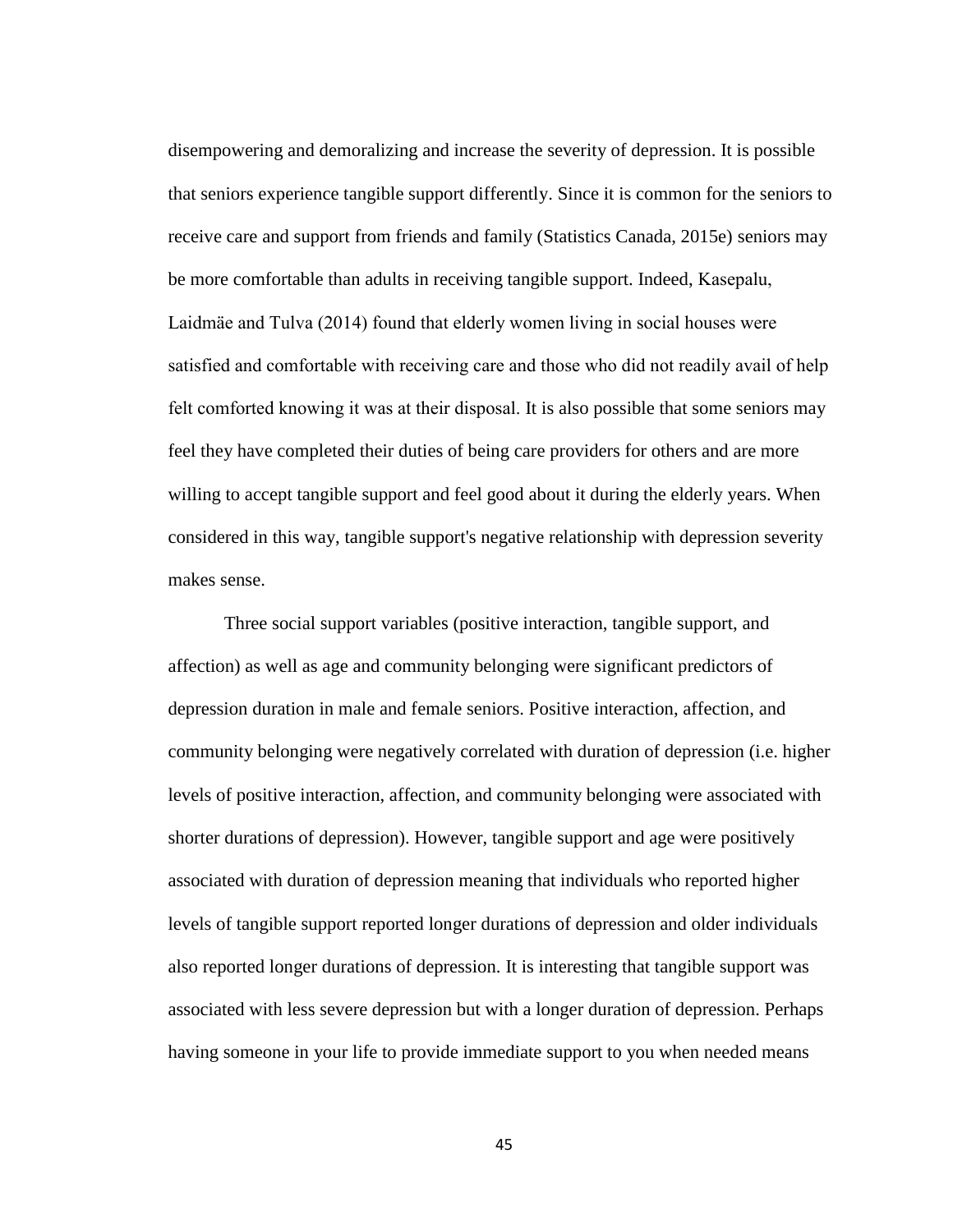that it is less likely that your depressive symptoms will intensify and that they will remain at a level more consistent with dysthymia. Dysthymia, by its very nature, presents with less severe depressive symptoms which are of a substantially longer duration (APA, 2013). Shorter depression durations were reported in senior men and women who indicated high levels of positive interaction and affection. This could potentially be explained by societal expectations and developmental social norms. Perhaps this finding represents what seniors deem personally appropriate, which is in turn influenced by what is considered socially acceptable for those of their age range.

Greater positive interaction was related to shorter depression duration suggesting that having meaningful connections and fulfilling relationships in your later years reduce the duration of depressive symptoms. Fowler et al. (2013) found that adults under the age of 65 who reported shorter depression durations also reported higher levels of positive interaction, community belonging, and tangible support. Both adults under and over 65 appear to benefit from the company of others and feeling connected to their surroundings. In contrast to the present study's findings, Fowler et al. (2013) found that participants under the age of 65 who reported shorter length of time depressed also reported receiving more tangible support. Duration of depression in adults under the age of 65 was predicted by positive interaction, tangible support, and community belonging. Duration of depression in adults 65 years and older was also predicted by these variables as well as age and affection. These findings reveal that predicting depression duration may be nuanced according to a person's stage in lifespan.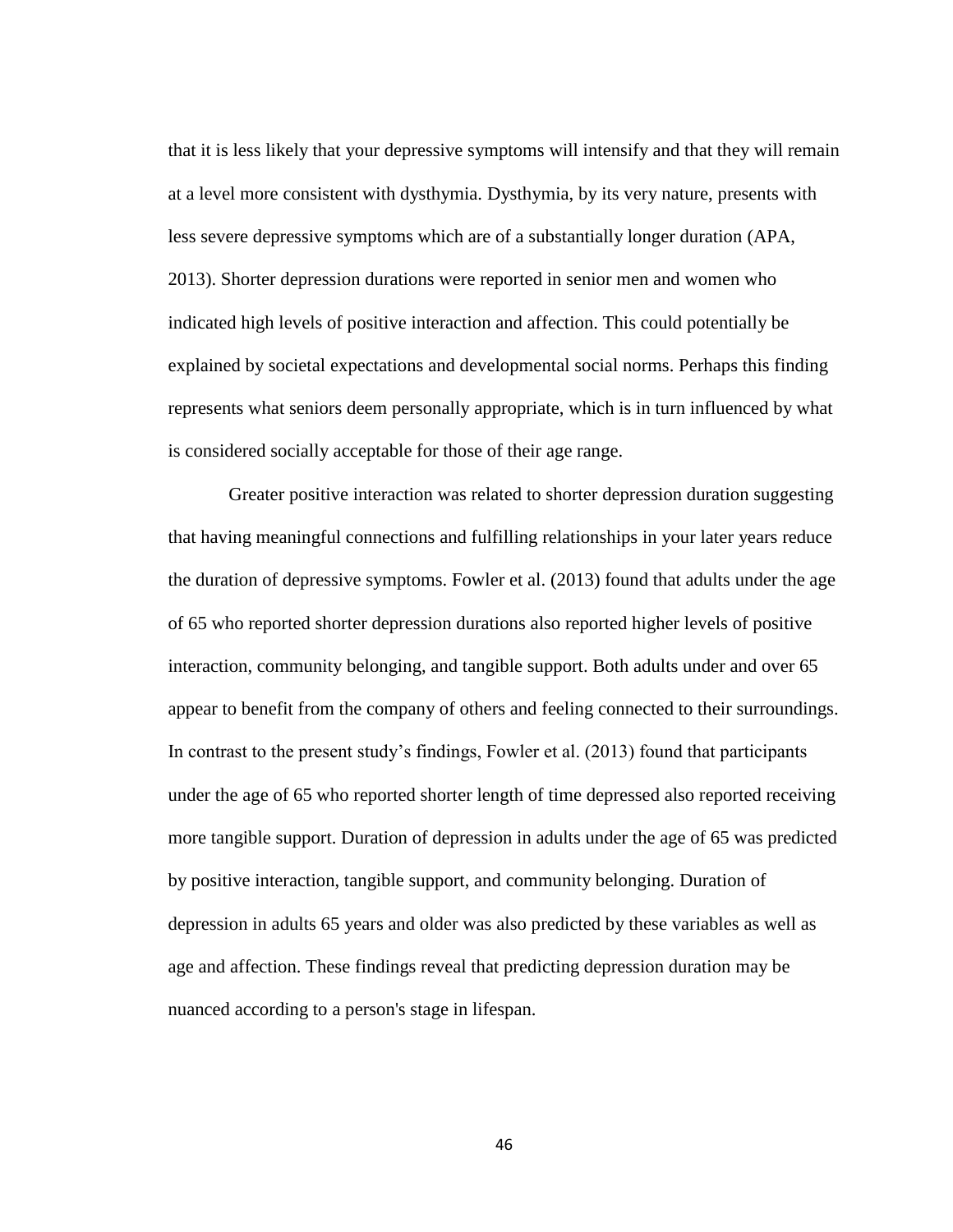Separate gender analyses allowed for examination of potential differences in predictors of depression severity and duration. Tangible support and age predicted depression severity in senior males. The greater the amount of tangible support, the lower the severity of depression reported in male seniors. The norm of reciprocity suggests that when support from others is received (no matter the form taken), people feel compelled to reciprocate. Wareham et al. (2007) hypothesized that stress may be exacerbated when a person is the recipient of resources but is limited as to the degree to which they are able to return the favour. These ideas are important when we contrast seniors with the finding of Fowler et al. (2013) where the only predictor of depression severity in adult men (under the age of 65) was positive interaction. Perhaps senior men are less severely depressed upon gaining tangible support because as retirees or living on a reduced income, they have genuine concerns about making ends meet. An adult male may feel a strong urge to reciprocate or pay back the source of tangible support since he (presumably, but necessarily) is in a working phase of his life. In contrast, a senior male may feel less depressed by this help, having given service in the form of work or having raised a family, for example. This theory agrees with depression research that suggests conformity to masculine norms is particularly important for younger men (Rice, Fallon, & Bambling, 2011). Adherence to masculine norms has also been shown to decrease throughout the lifespan (Rice et al., 2011). Tangible support may help with increasing medical bills or changes in living accommodations. It is also possible the norm of reciprocity still applies to senior males here, but they are less financially stressed and do not feel badly about accepting concrete resources from others as they may be able to give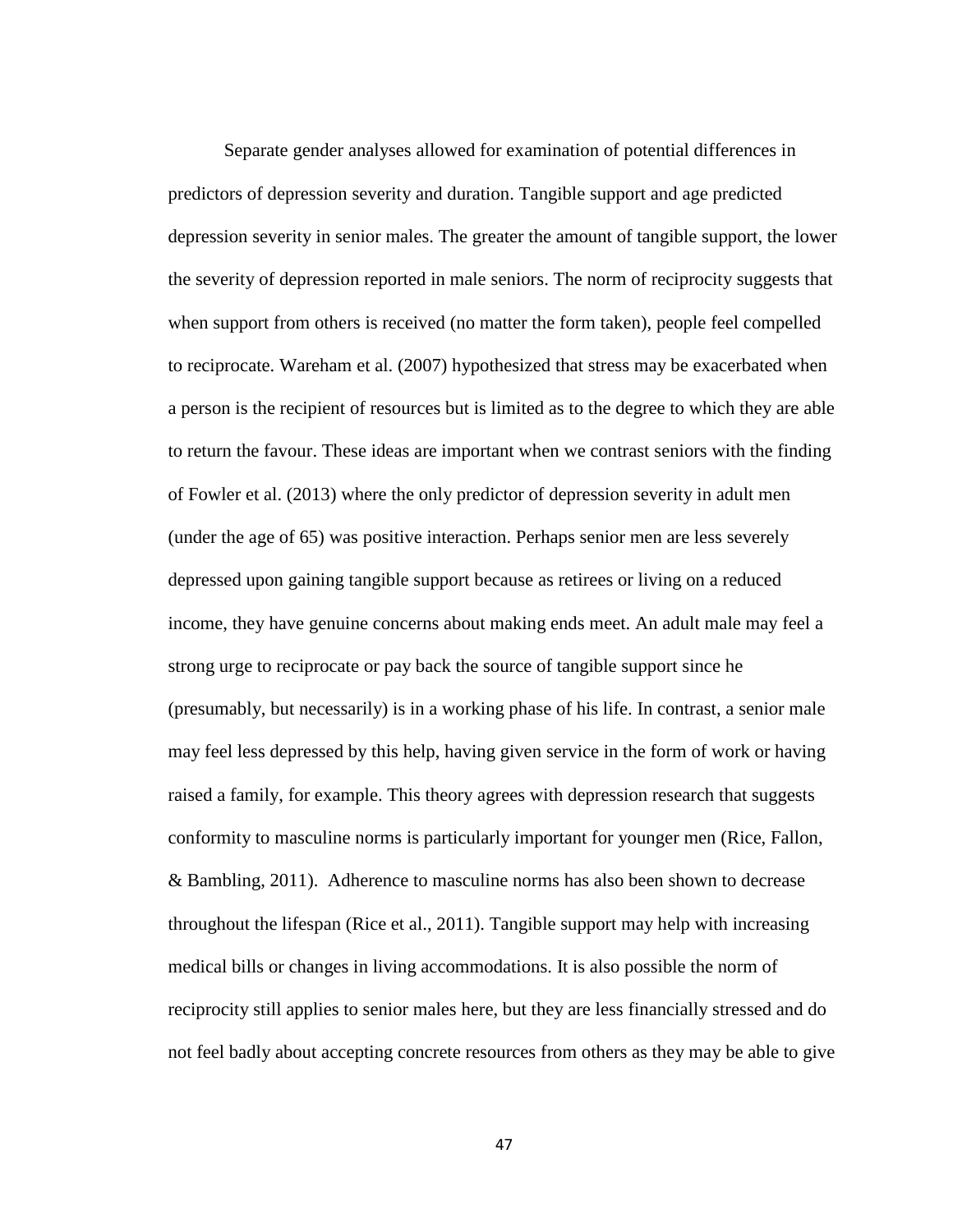back in other ways they deem sufficient. Tangible support also includes care at home (someone to rely on for rides to and from places, help them to and from bed in a confined space, for example). So, perhaps men feel more comfortable receiving intimate forms of help when they are older as opposed to when they are younger.

Interestingly, as age increased, the reported severity of depression in senior men decreased. One may hypothesize that the severity of depression symptoms could escalate towards the end of life when remaining life time is shorter and health conditions may be intensified. The finding that younger male seniors reported more severe depression may speak to the complexity of transition males undergo a shift in the types of societal and familial contribution they make occurs. Apesoa-Varano, Barker, and Hinton (2015) explored this idea through a social constructivist approach, focusing on how men conceptualize masculinity, illness, ability to work, and identity in relation to their emotional experiences. The authors gathered qualitative data from 77 men who were aged 60 and over. They found that men attributed their depression to physical decline that was inextricably linked with social repercussions. The theme of compromised masculinity through decreased productivity (especially in work and finances) as well as loss of social status, control and independence also emerged. Men in this study indicated that these changes forced them to reconstruct their understanding of themselves. Interestingly, while men in this sample were elderly, they had difficulty chronologically placing when these changes began to have impact. Rather, participants said they became acutely aware only once they had become significantly emotionally and physically debilitated (Apesoa-Varano, Barker & Hinton, 2015). It is possible that the adult men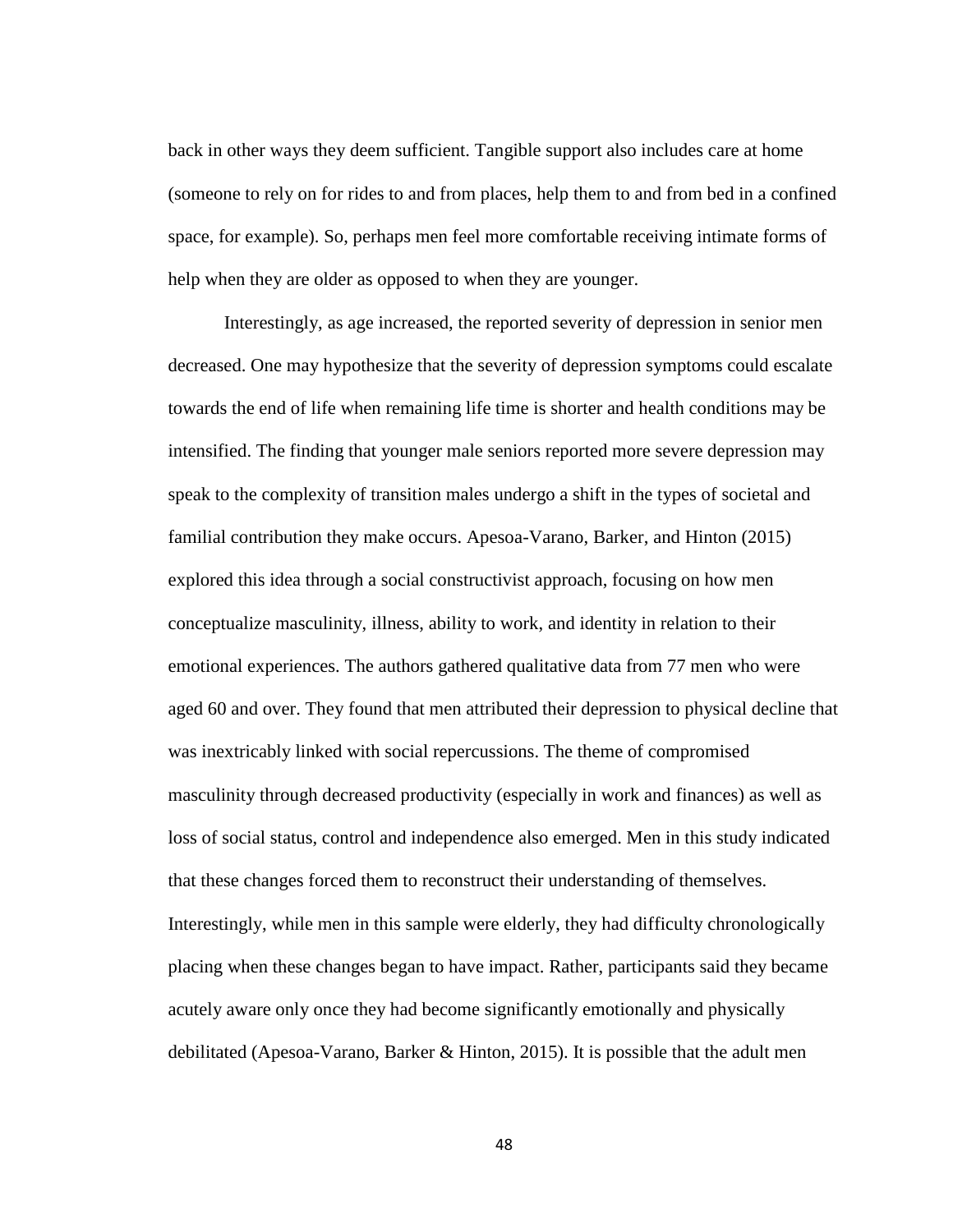under 65 in the Fowler et al. (2013) study were more cognizant of this shift at the time of sampling. Adult men 65 and older in the present study may have been more adjusted and accepting of shifts in their masculinity, particularly so by the later stages of senior years. Positive interaction was the only predictor of depression severity in the adult men under 65 in the Fowler et al. (2013) study. In a busy phase of life with perhaps less wellcultivated social activities than women, it is possible adult men's depression severity is in part alleviated by this type of support. Thus, while adult males under the age of 65 seem to benefit from positive interaction, increased tangible support and age are associated with less severe depression symptomology in men aged 65 and older.

Different results emerged when depression duration in senior men was assessed. The only predictor of depression duration in senior men was affection. In line with existing literature (Field, 2002; Gulledge, Gulledge, & Stahmann, 2003; Gulledge, Hill, Lister, & Sallion, 2007) receiving physical displays of affection and love was health enhancing, in this case, correlating with shorter durations of depression for senior men. For the adult men aged 64 and younger in the Fowler et al. (2013) study, positive interaction, and community belonging predicted shorter depression duration. One may venture to guess that social scripts play a role in a person's comfort with receiving outward displays of affection. Affection may be perceived and received differently depending on the age category in question. Outward displays of affection may be less comfortable for adult males (under age 65) who feel they must appear unemotional and strong. Conversely, senior males (65 years and older) may feel more comfortable and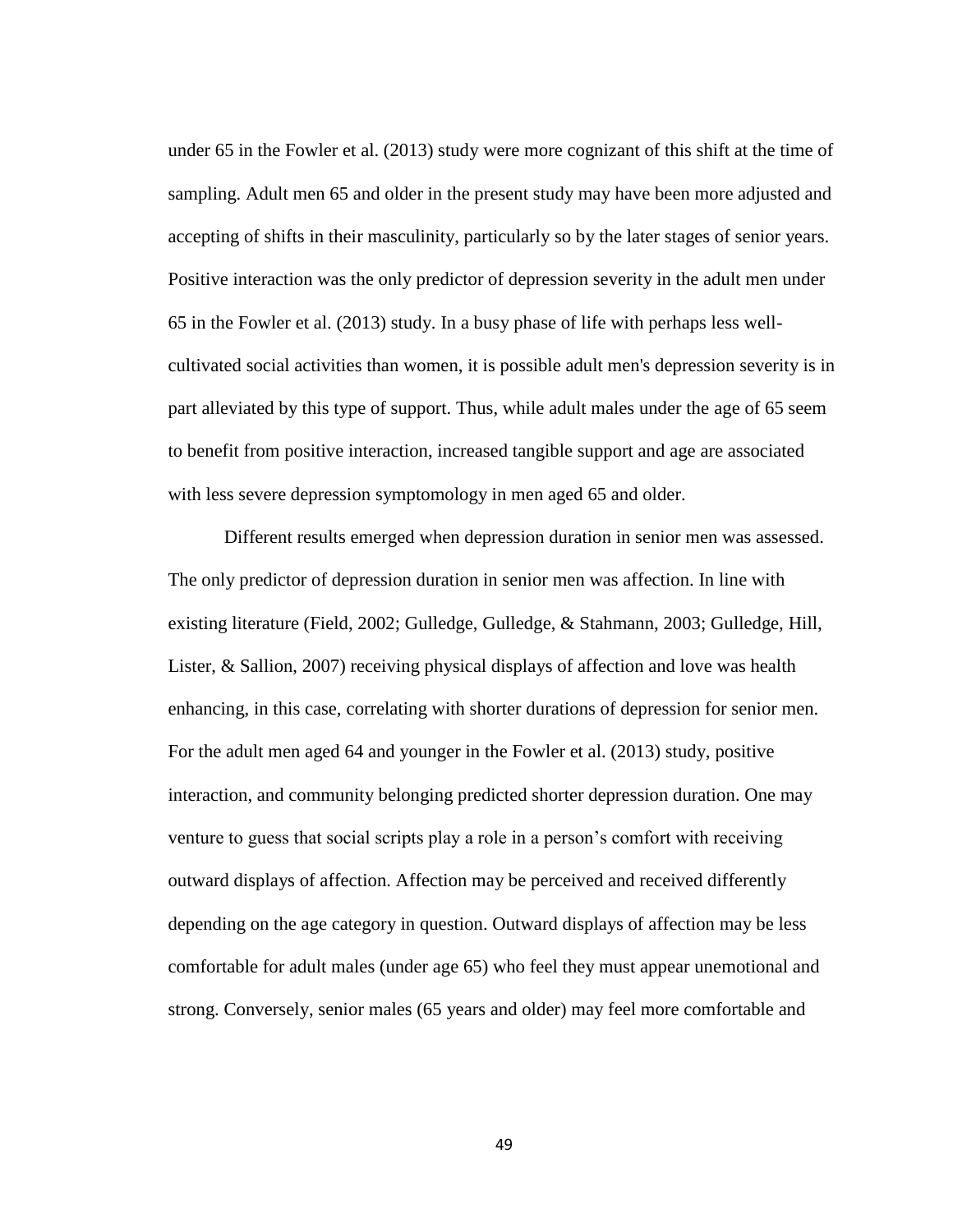willing to accept affection in their late years or life, as reflected in their mental wellbeing.

No significant predictors of depression severity were observed when data from senior females was analyzed. This is quite a striking difference compared to adult women. Middle-aged women's depression severity in the Fowler et al. (2013) study was predicted by positive interaction, community belonging and tangible support. The authors noted that while higher levels of positive interaction and community belonging were associated with decreased depression severity, greater tangible support was associated with increased depression severity. Fowler et al. used the norm of reciprocity to help understand this observed phenomenon, and stated that perhaps women tend to have less tangible support in their reservoirs. As a result, it is actually more stressful to receive tangible support when women may have felt they were unable to reciprocate the favor. The authors also pointed out that CCHS's definition of tangible support included intimate help (someone to take them to the doctor, prepare meals, help with chores, etc.). Women may have felt uncomfortable with this type of help as generally they tend to find themselves in these kinds of roles (Butler & Skattebo, 2004; Family Caregiver Alliance, 2011; Schoppe-Sullivan, Brown, Cannon, Mangelsdorf, & Sokolowski, 2008; Women and Caregiving: Facts and Figures | Family Caregiver Alliance", 2003). Interestingly, unlike adult females, senior females' depression severity was not predicted by any of the variables of interest. This is not to say that that senior women's intensity of depression is uninfluenced by extraneous factors, rather, understanding how it is potentially impacted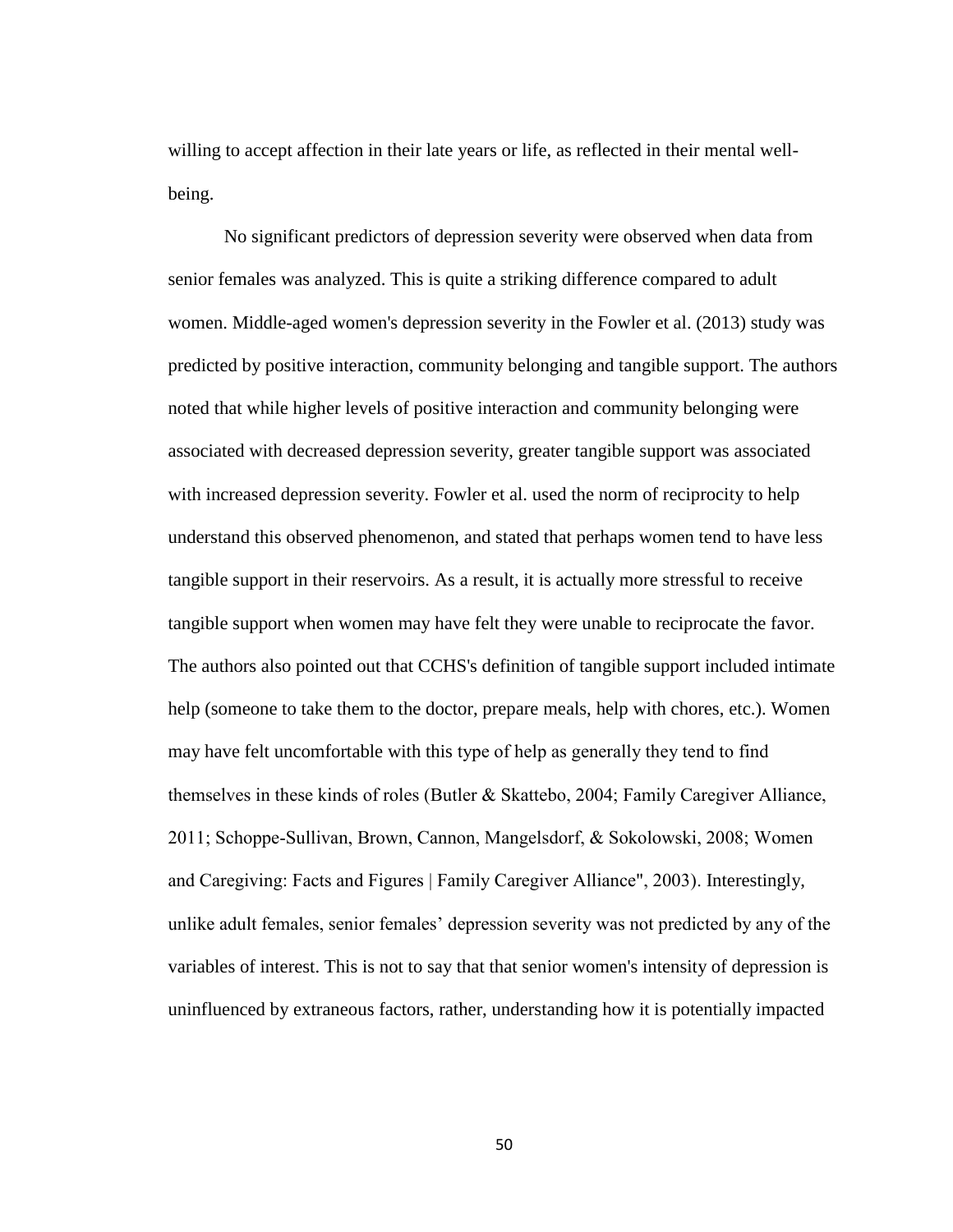requires further investigation. Further follow-up in this area should include variables other than those present in this work.

Finally, predictors of depression duration in senior females yielded results that once again were unlike male seniors' and adult females. Fowler et al. (2013) found that adult females' depression duration was predicted by positive interaction, sense of belonging, and affection. The present study found that depression duration was related to sense of belonging, age, positive interaction and tangible support in senior females. Senior females who reported a stronger sense of community belonging reported shorter durations of depression, a finding that was also present in adult females. No matter their age, women appear to benefit from feeling valued by and a part of their community. This result is an important finding when we consider long-term care planning. It may be particularly difficult for women who feel strongly connected to their communities and who flourish within them to transition to assisted living. Senior women appear to benefit from having a sense of belonging in terms of mental wellness. It would be in the interest of long-term care facilities to focus on integrating activities which promote resident belonging in order to combat depression amongst seniors (and particularly so for female seniors).

Age was also a predictor of depression duration in senior females: increased age meant older women were more likely to report longer durations of depression. Fowler et al. (2013) did not observe age as a predictor of depression duration in adult females. Several hypotheses are plausible when we consider why older age negatively impacts depression duration in senior women. First, simply by virtue of being older, one is able to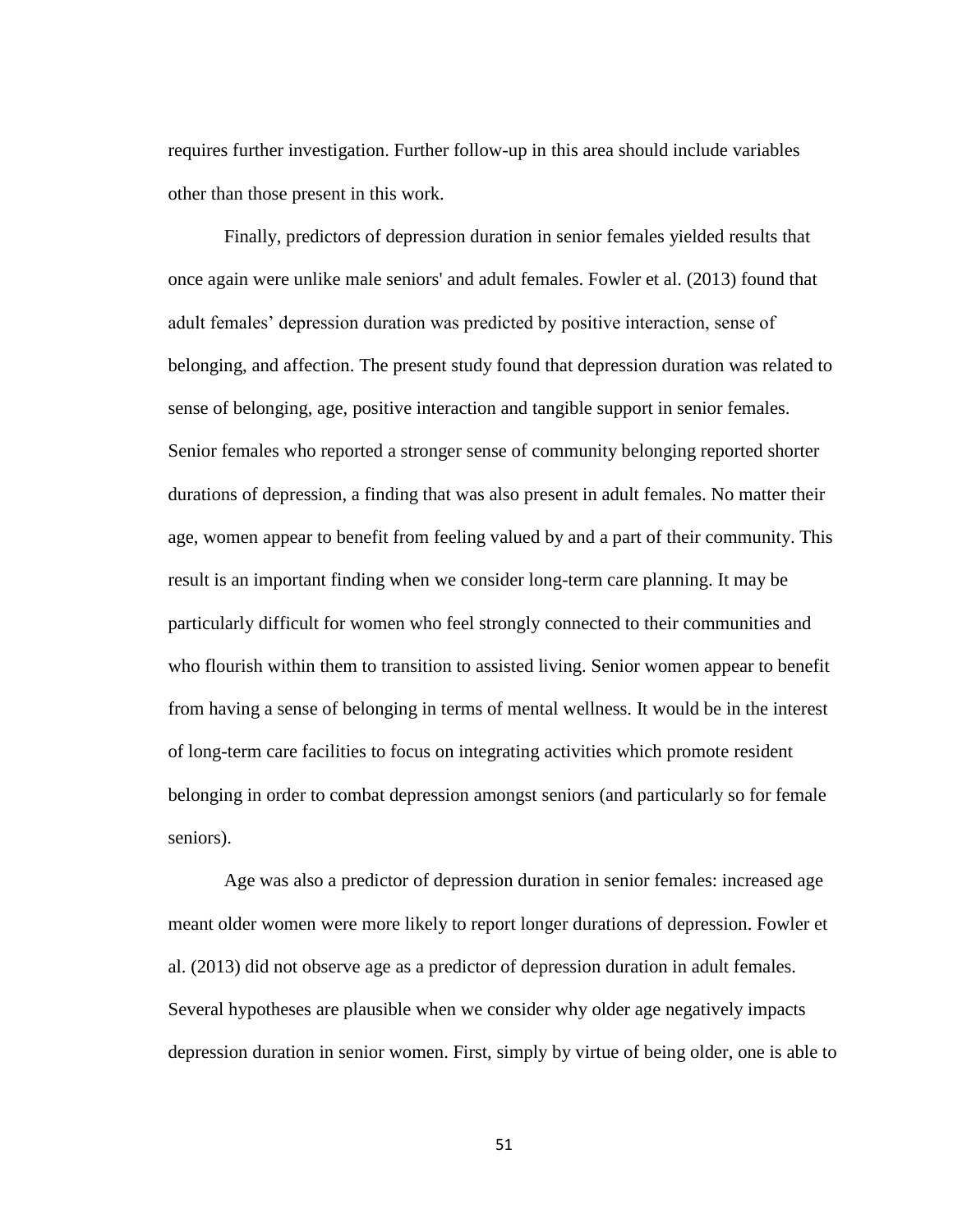report having spent a longer time feeling depressed. Second, it is possible that senior women's increased age coincided with longer periods of depression due to factors that arise from living longer. Women tend to live longer than males (Arias, 2015). Males (who reported less intense depression severity as they aged) may be more likely to have the company of their female friends and family. Senior women, however, may find themselves reaching older ages without the support of their loved ones and living with increased medical conditions which in turn may contribute to extended periods of depression. This idea aligns with research that has cited widowhood as one of the most distressing life events that aging women experience (Anusic & Lucas, 2013; Bennett, 1997). Compared to other stressors, loss of a spouse requires results in a significant period of time needed to recover and return to functioning (Anusic & Lucas, 2013). Third, it is possible that growing older in general is more emotionally taxing for women who may feel less valued because of their changing, older appearance (Chonody & Teater, 2016; Calasani, 2005; Featherstone & Hepworth, 2009; Jackson, Janssen, Appelhans, Kazlauskaite, Karavolos, et al, 2014). Women are burdened with intense pressure to conform to a certain physical aesthetic, one in which a youthful appearance tends to be deemed most desirable (Cruikshank, 2003). Aging in this way is a complex, gendered experience that is tied to sexism. It has been argued that there is a double standard when it comes to aging where women are more likely to experience ageism and invisibility as they grow older in comparison to men (Hatch, 2005; Sontag, 1972; Twig, 2004; McConatha, Hayta, Rieser-Danner, McConatha, & Polat, T.S., 2004; Chonody & Teater, 2016). These physical standards of beauty oppress women and influence their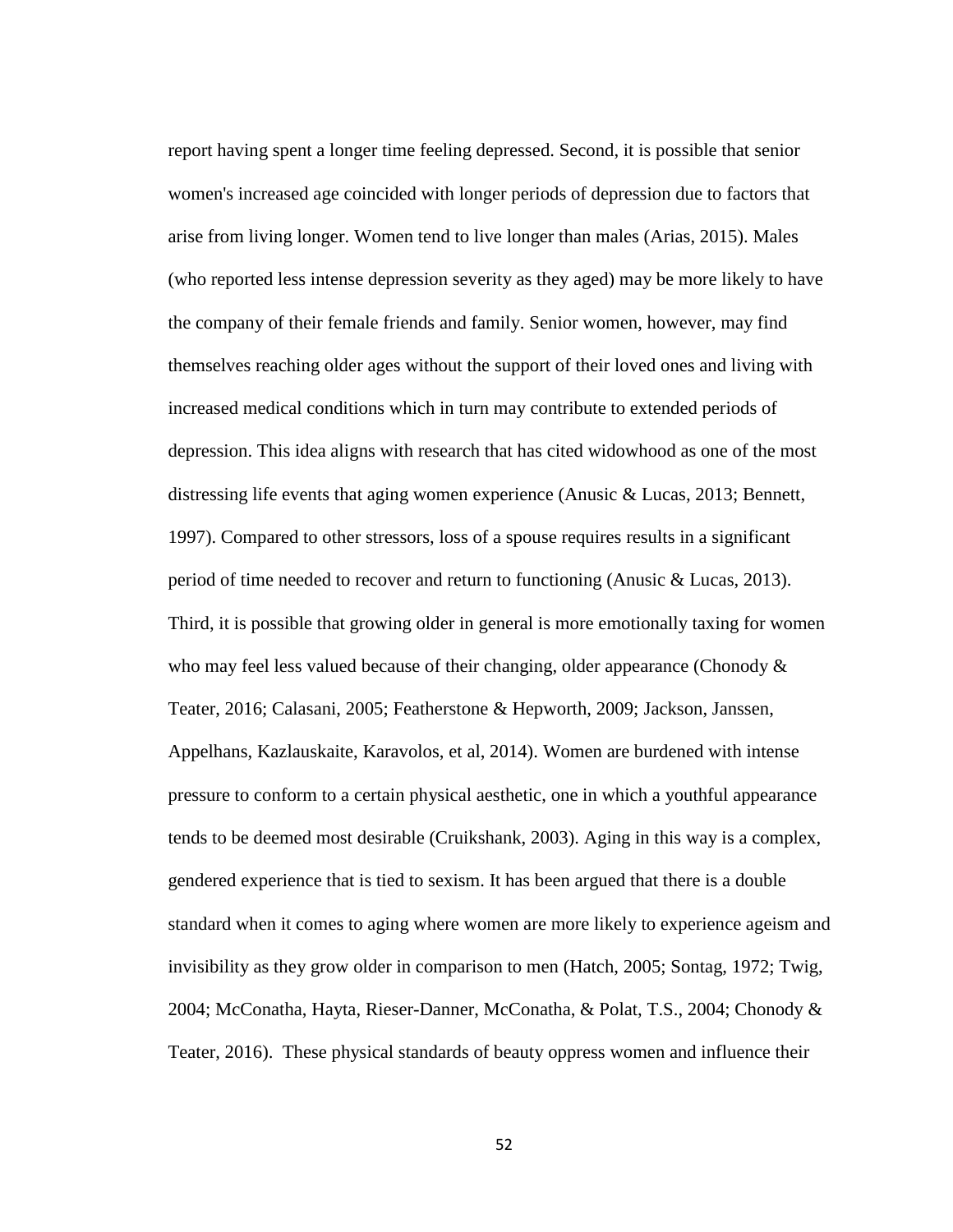self-worth. Longer durations depressed may be intertwined with feeling less valued as a woman of older age. Fourth, as women transition into their later years, they take on roles and social identities that are different from those assumed during early and mid-life (Chrisler & McCreary, 2010; August 2015). As women experience changes in their roles as parents, spouses, and workers, their goals and ambitions may also shift (Mitchell  $\&$ Helson, 2016).

These factors could impact the length of time depression is experienced. Mitchell and Helson (2016) examined women ages 61-70 and suggested that women's positive aging during this phase of life may be related to their sense of purpose. The researchers noted that women's attachment style, personality traits, depression diagnosis, life events (like transitioning to retirement), and life situations (death of a parent or spouse, for example) were connected to senior women's experience of aging (Mitchell & Helson, 2016). The manner in which women adjust to their changing position and identities appears positive when senior women feel empowered and have a sense of purpose (Mitchell, 2009; Mitchell & Helson, 2016). Finally, older depressed female seniors may report longer depression durations due to the limitations they experience (finances, and physical ability, for example). This last theory may also help understand why the present study found that increased tangible support was related to longer durations of depression in senior women. Nevertheless, the Wareham et al. (2007) application of the norm of reciprocity in adult women may still be relevant here as well. Older women too may feel worse and for longer periods when they are concerned about returning tangible resources when their well of reserve is lower. They may also still find it difficult to be the recipients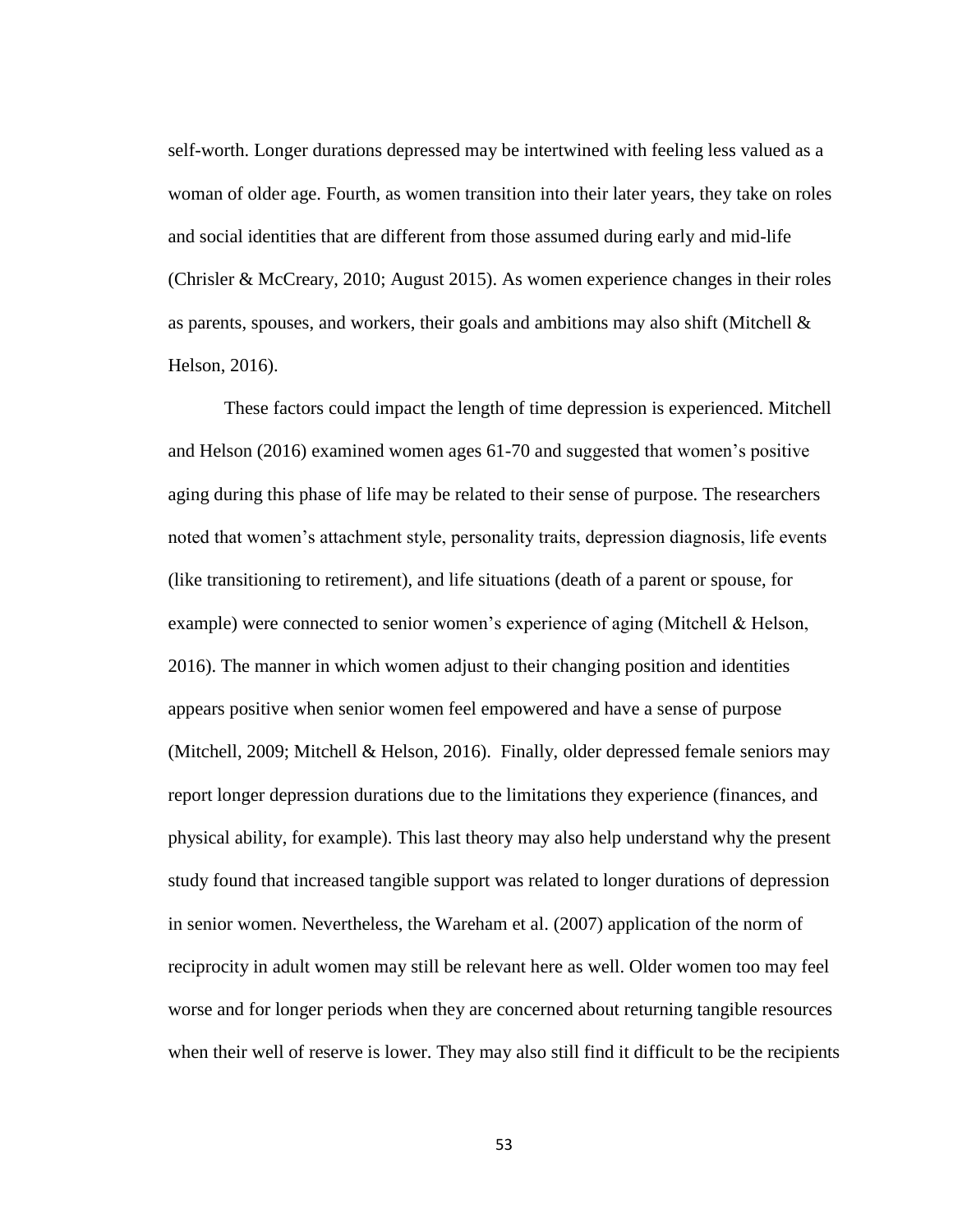of intimate, tangible care (and perhaps even more so if they have provided intimate care to same aged friends or spouses who have passed away). An encouraging finding in the present study was that senior females who reported more positive social interaction seem to experience shorter periods of depression. Engaging with others in positive ways appears to benefit both adult and senior women (Fowler et al., 2013). Affection predicted shorter durations of depression in adult women but this was not the case for senior women.

At first glance, the findings of this study may seemingly be unrelated to existing depression literature amongst seniors. That is, the literature review presented earlier points to geriatric depression manifesting itself in terms of suicidality, caregiver stress, and service usage in the healthcare system, all of which can be considered as separate entities. The severity and duration of depression in a senior population has not been widely assessed. The findings in the current study could be thought of as yet another way in which depression operates in a senior population. Instead of conceptualizing the present findings as discrete, separate results, however, they can also be interpreted as representing facets of seniors' social worlds. So, social support and community belonging may in fact fall under the previously presented categories of senior depression. Perhaps the manner in which seniors with depression present or avail of services can also be thought of as representing forms of social support (be it tangible, emotional/ informational, positive interaction, or affection). For example, there is a wealth of literature that highlights depression as a major contributing factor to being a frequent user of primary health care (for a review of this literature, see Gill & Sharpe, 1999). Menchetti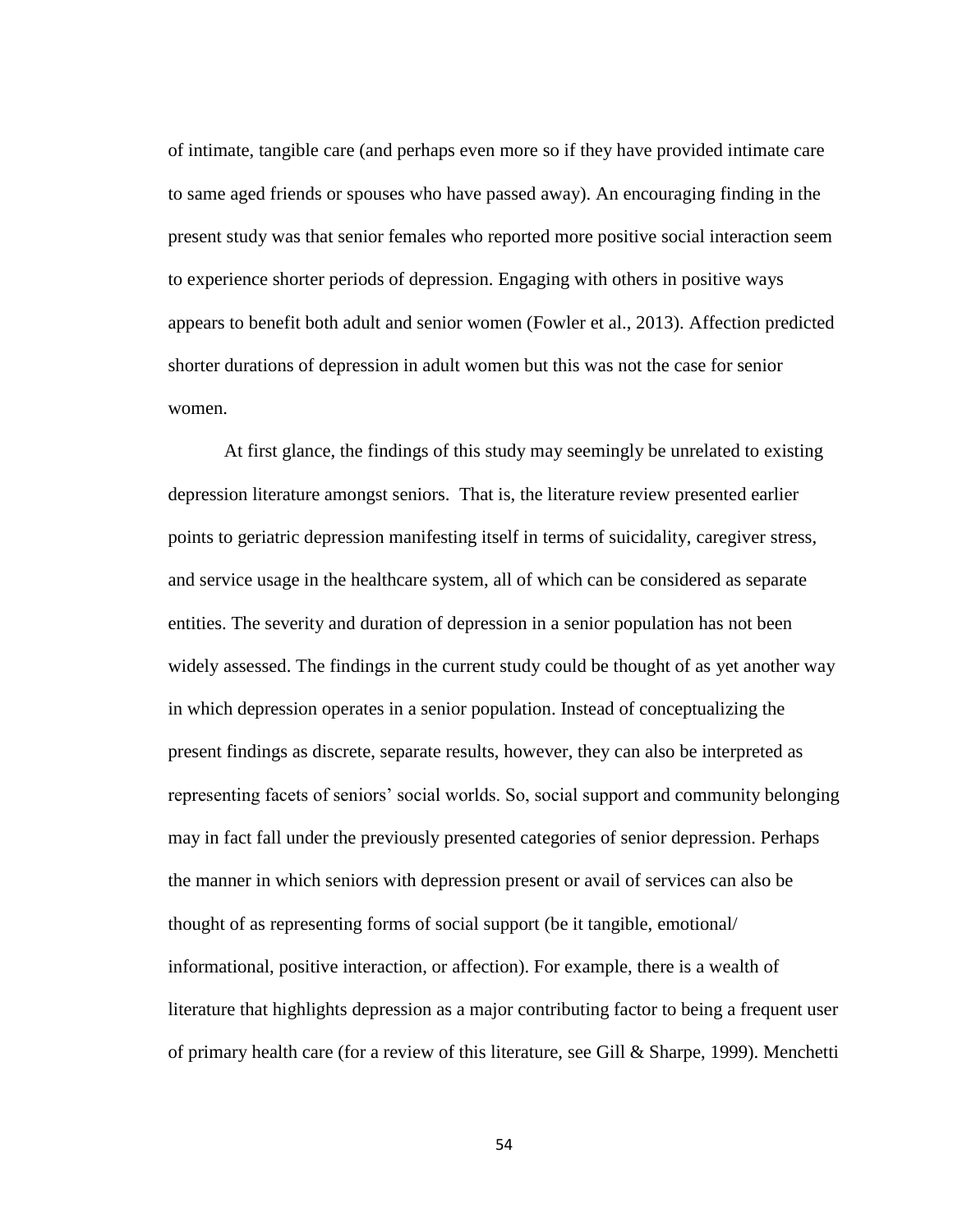et al. (2006) revealed that elderly persons who met diagnostic criteria for depression were twice more likely to frequently use primary care services than elderly persons who did not meet diagnostic criteria. It is possible that primary health care may function as a way for depressed seniors to cultivate informational support and positive social interaction. Interestingly, one study found that predictors of frequent primary care attendance amongst the elderly was predicted by depression, presence of a physical disorder, somatization and perception of low social support (Sheenan, Bass, Briggs, & Jacoby, 2003). Further statistical investigation through multivariate regression revealed that only somatization and perception of low social support remained significant (Sheenan et al., 2003). This observation highlights the need for seniors to have contact with others and their desire for support. Similarly, the need for materials and tangible support could also explain the findings from Moussavi et al. (2007) whereby depressed seniors who had been newly admitted to nursing homes were more at risk of death than non-depressed patients. The authors suggested that this finding could in part be explained by depressed patients' diets lacking in nutritional value. Nutrition in this sense is a form of tangible support, one which may require greater attention in a depressed elderly population.

While caregivers were not the focus of this study, the impact of positive social interaction should not be underestimated. The importance of positive social interaction is underscored in the finding of Dendukuri, and Yaffe (2004) that caregivers of depressed elderly reported poorer health and quality of life. It may be difficult for depressed seniors to offer positive interaction to those caring for them by virtue of their illness. When caregivers receive little positive interaction they may feel more stressed and in turn be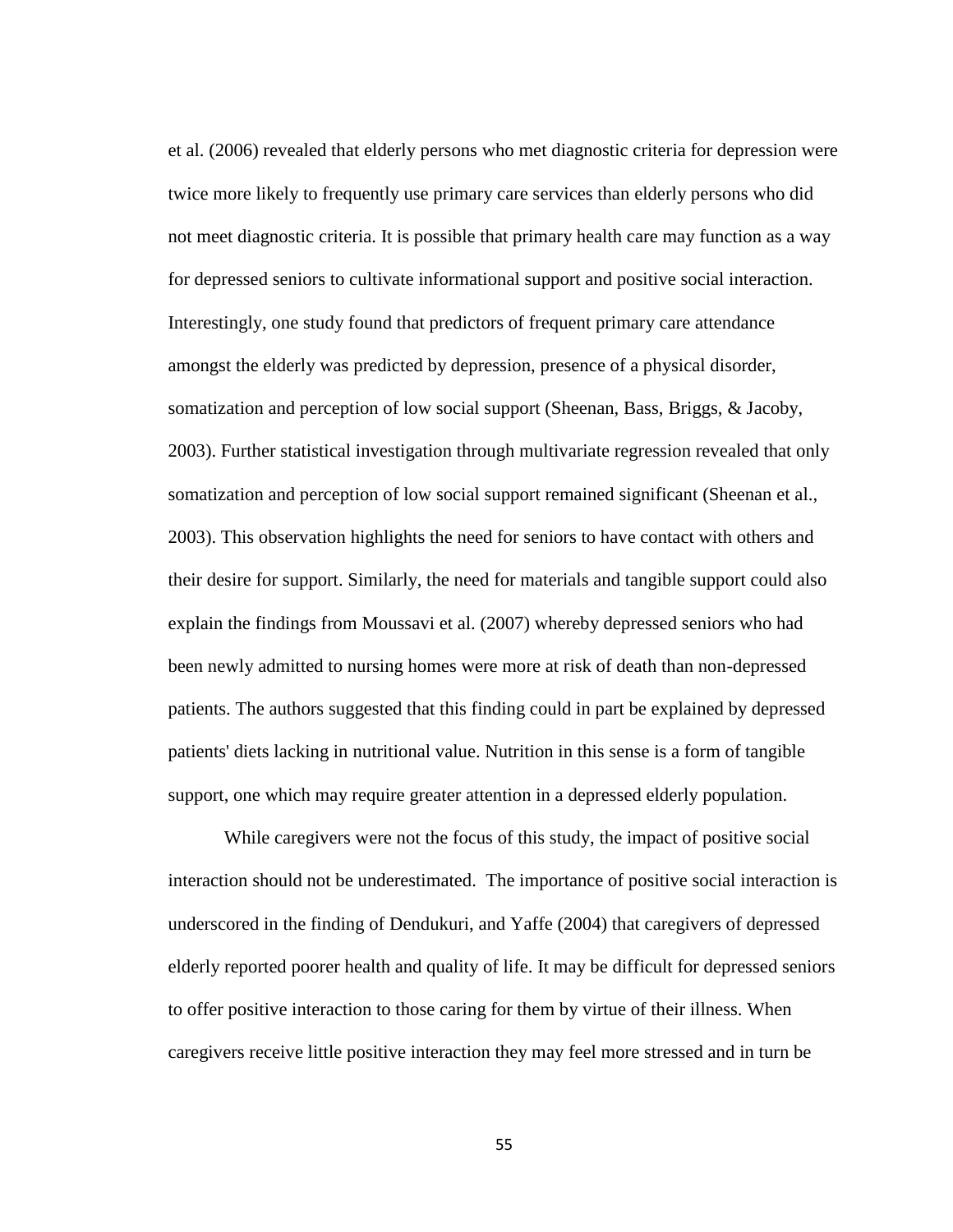less able to provide this type of support for those they care for. Dendukuri and Yaffe (2004) noted that caregivers also have additional stressors whether it is less time for selfcare or financial resources. When considered with a social lens, how depression functions on a healthcare/systems level as well as within an individual's personal life can be understood as their need for a type of social support.

Depressed seniors who have limited physical abilities may also have compromised accessibility issues which prevents them from engaging in their communities. Those less able to participate in their communities are likely more at risk of having less-developed community belonging. So, while depression across the literature seemingly impacts a myriad of distinct entities, all of these separate findings can be reconsidered as subtypes of social support or community belonging.

## *4.2 Conclusion*

The aim of this study was to determine if associations exist between four types of social support (positive interaction, tangible support, affection, and emotional/informational support) and community belonging in relation to depression severity and duration in a sample of Canadian seniors. Relationships between these variables and depression in a sample of seniors emerged. These findings were further examined by conducting separate binary gender analyses. Men and women's depression duration and severity related differently to the various types of social support and community belonging.

In the overall sample, less severe depression symptomology was associated with increased tangible support. Increased community belonging, positive social interaction,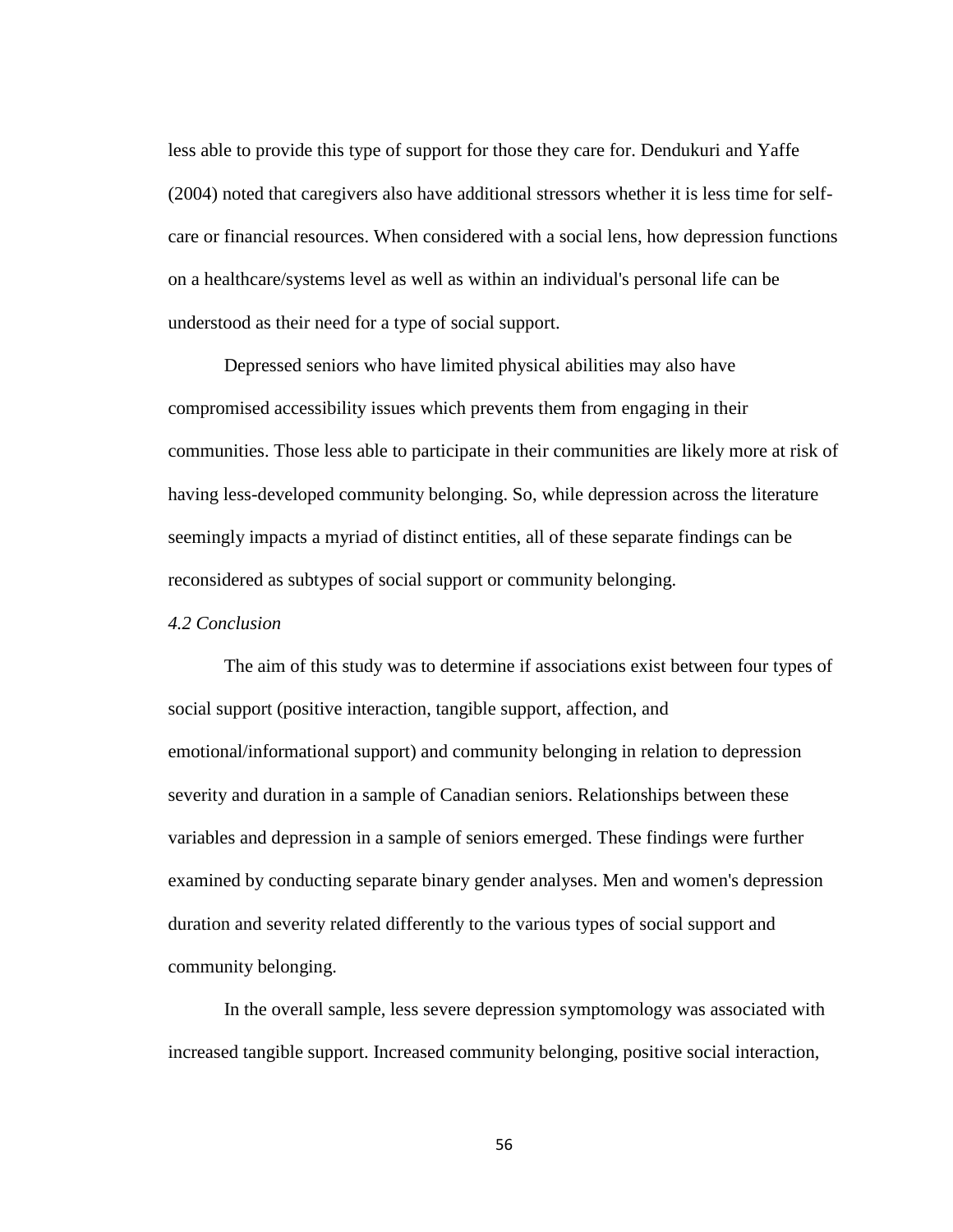and affection were associated with shorter durations of depression. Longer durations of depressive symptoms were associated with increased age and tangible support.

The results of the separate gender analyses indicated that less severe depressive symptoms are associated with increased tangible support and increasing age in male seniors. Shorter durations of depression were associated with increased affection in elderly men. No significant predictors of depression severity were found in the sample of senior women. Lower depression duration was predicted by increased sense of belonging and positive interaction in female seniors. Increased age and tangible support were associated with longer periods of depression in elderly women.

## *4.3 Limitations*

The primary limitation of this study is its correlational nature. While relationships among social support, sense of community belonging and depression severity and duration emerged, it cannot be claimed that these factors cause differences in depression. A range of variables that are known to impact depression were not included in the analysis (socioeconomic status, marital status, racial status, and life events among them). In addition, the directionality of results could be interpreted differently. For example, greater levels of tangible support was related to longer depression durations in male and female seniors. It is possible that the partcipants' long duration of depression means that they needed to receive greater tangible support. Likewise, reporting higher community belonging was considered health-enhancing in this study. It could also be the case that seniors whose are less severely depressed or depressed for a shorter period are healthier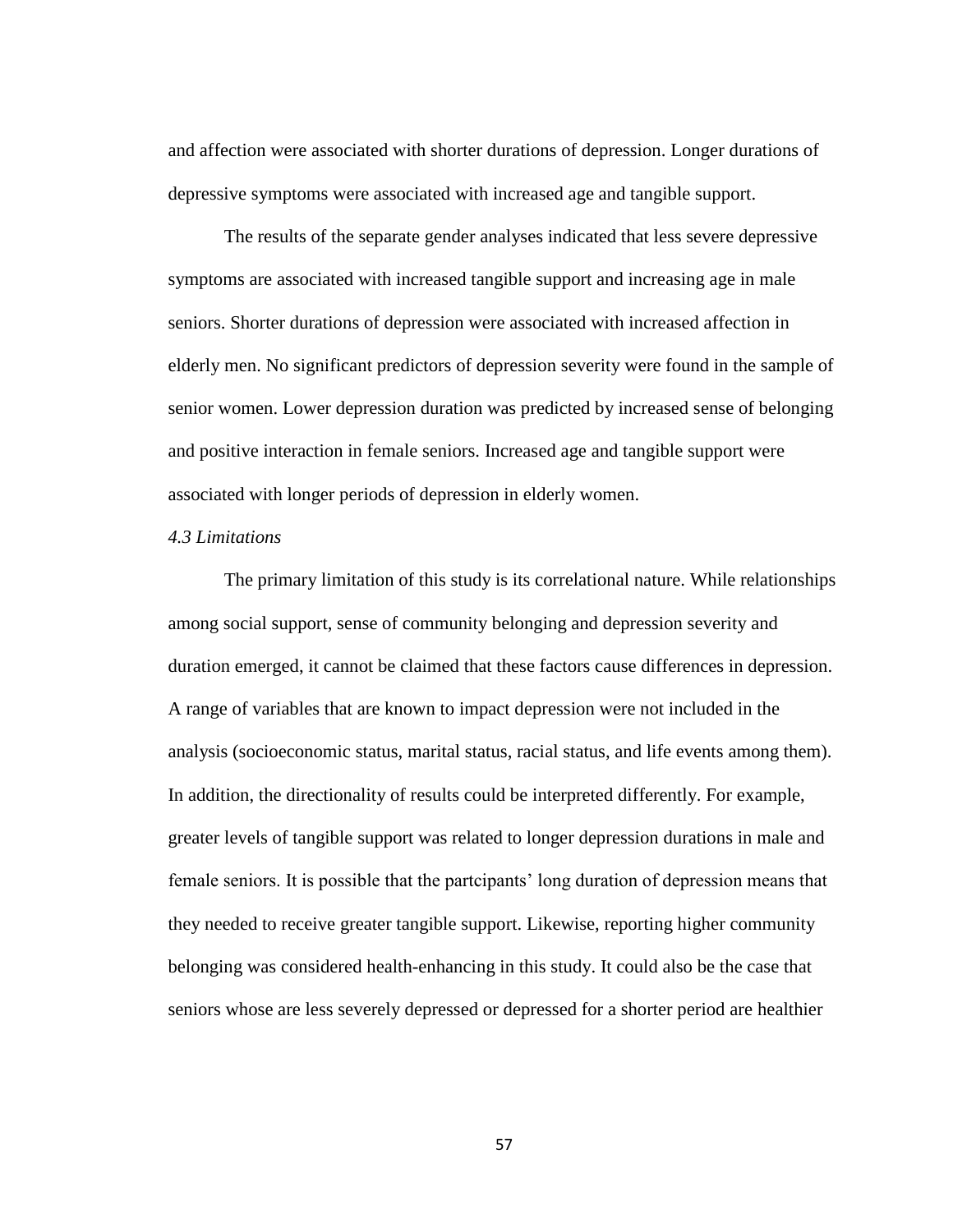and more able to engage in their communities, thereby having reported better mental health.

Issues that are inherently linked to self-report (ie: participants' understanding of the questions asked, respondent honesty, response bias, discrete rating scales as opposed to finely use of finely nuanced scales or interviews and interoceptive ability) are also a limitation of this research.

Community belonging was assessed simply by way of one question in this study. This contrasts social support which was further broken into four distinct categories. Conceptualizing a person's sense of belonging in a singular way can also be considered a limitation of this research. Since this question was not finely nuanced like those falling under social support, it is possible that respondents' interpreted this question differently and their answers reflect more subjective responses. To remedy this gap, future work should make use of tools that capture various aspects of community belonging. For example, the Social Capital Assessment Tool includes structural items (participation in organizations, frequency of collective action, degree of citizenship, and institutional linkages) as well as cognitive components (emotional support, harmony, belonging, and informational support) (Kawachi, 2010).

The present cross-sectional analysis used made use of an older dataset in order to draw comparisons with adults in the Fowler et al. (2013) study. The findings of this study therefore represent a snapshot of seniors from 2001 and not those of seniors today. We cannot conclude for certain that the relationships that emerged from this sample would precisely echo data taken from today's seniors. Having a sample from a less recent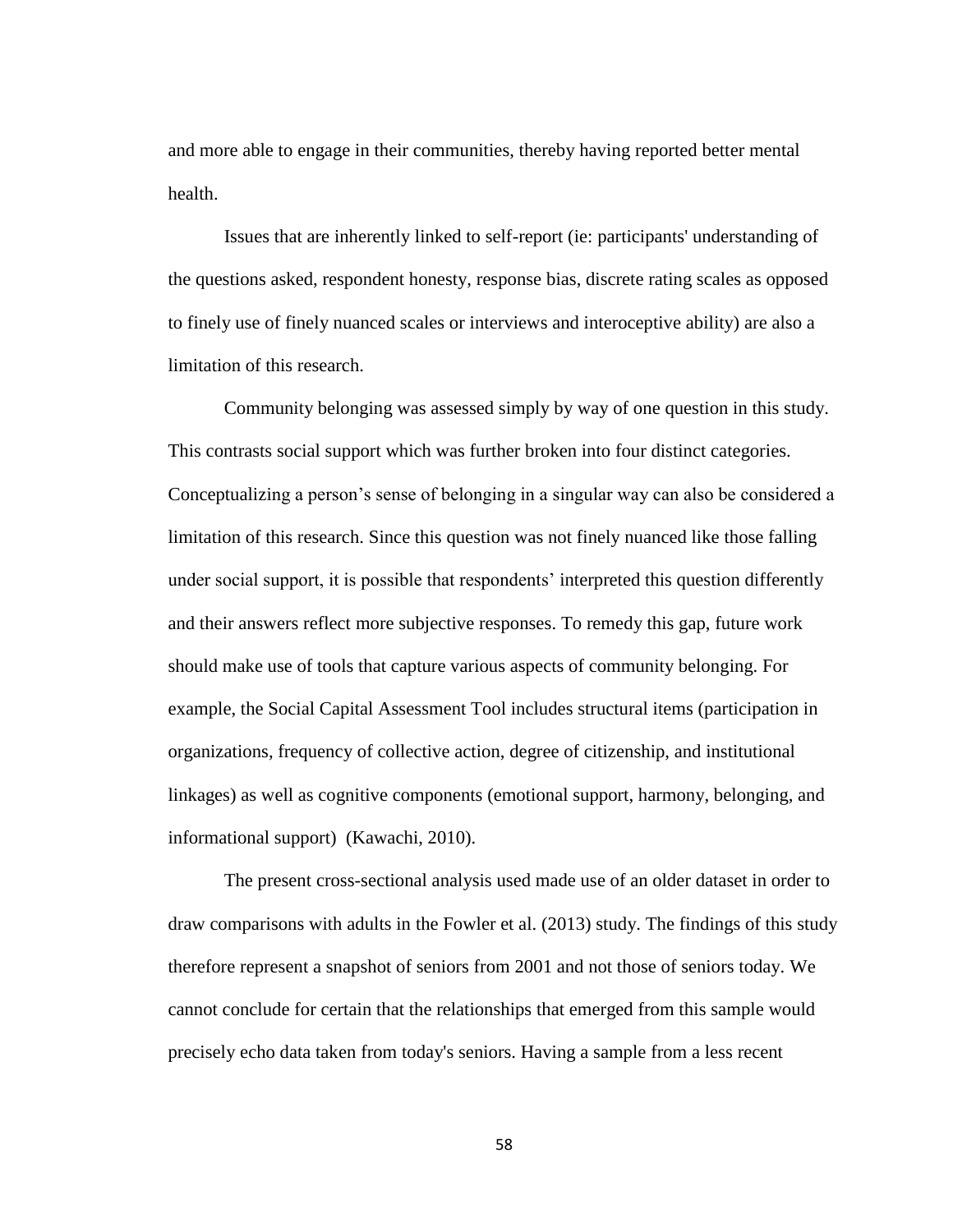population means that seniors were also diagnosed with depression in accordance to an older version of the DSM (DSM-III-R). While the DSM-5 is the current standard of practice, this difference is not of significant concern since bereavement exclusion criteria was introduced in the fourth version of the DSM and has since been removed in DSM-5. As well, while the short form of the CIDI uses an older version of the DSM for its MDE criteria, it maps onto the current version of the ICD. In addition, the 2001 CCHS did not include Ontario or Manitoba. While a vast picture of Canada is captured in this analysis, the populations from these provinces would add more information to the overall national picture of senior depression.

Significant results were found in this study. However, the effect sizes were very small and the variables of interest accounted for little of the variance. The extent to which there are substantial differences between these factors should be considered with caution. The degree to which we attribute the findings to the variables in question should certainly be considered. As mentioned, there are undoubtedly other variables that warrant investigation when considering the severity and duration of depression amongst seniors. Other variables may account for far more variance and have greater implications in understanding the scope of depression in the senior population.

Finally, the findings in this study are limited in terms of conceptualizing gender and sex. Participants were asked to identify as being male or female. It is assumed that the individuals in this work are experiencing their worlds as heterosexual, cisgendered individuals when it is possible that those outside of this gender binary are included. The postulations made in the discussion as to why males and females relate to these variables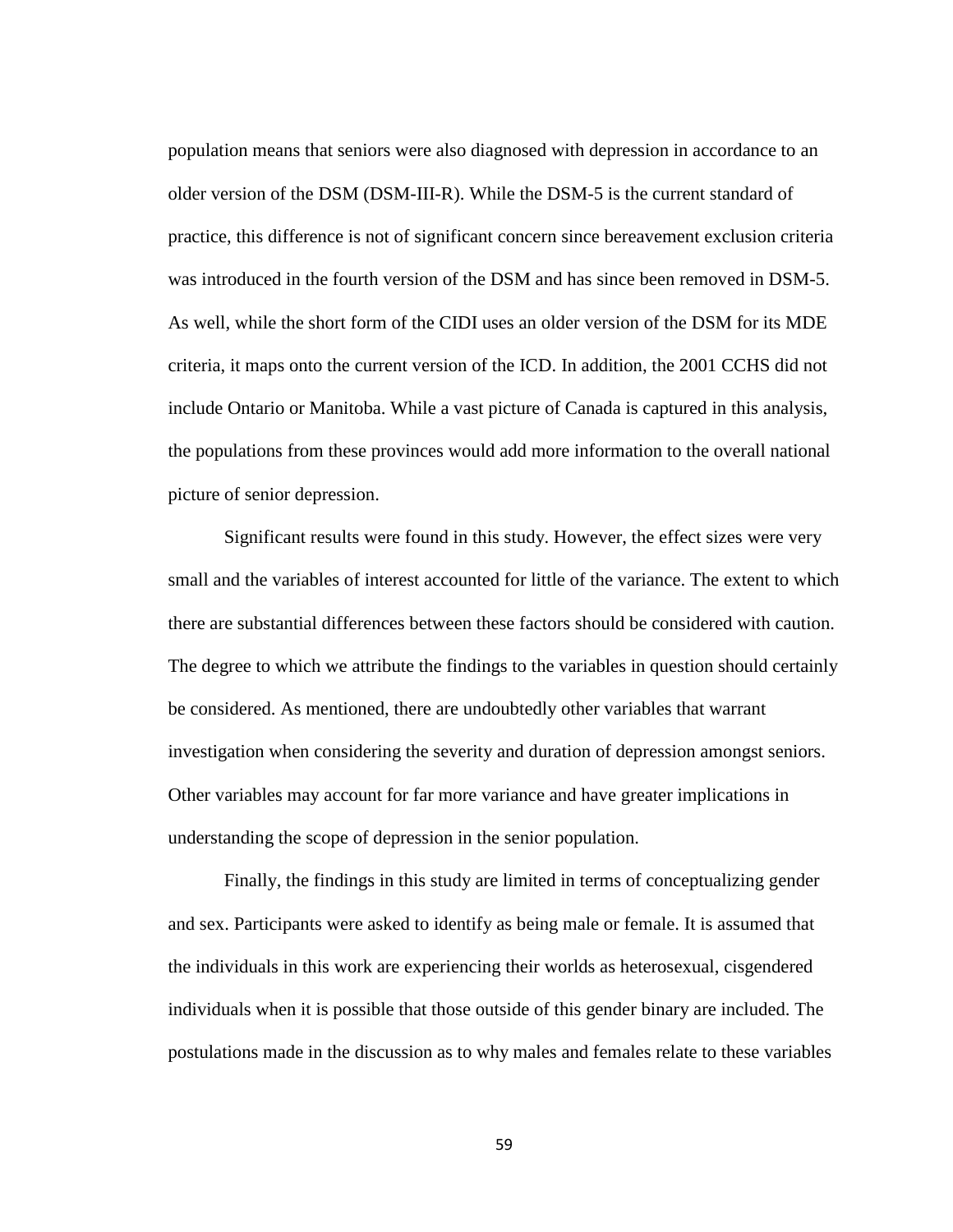differently applies to cis men and women. The conclusions drawn from this study represent a narrow idea of gender. It is plausible that trans, bisexual, gay, lesbian, and queer seniors' depression relates different to social support and community belonging. *4.4 Strengths*

A great deal of attention has been given to geriatric depression, however, less has been given to the roles of social support and community belonging in relation to how the elderly experience depression. Further, this analysis was able to draw comparisons to a previous work which assessed these variables in adults. This study uses data from the Canadian Community Health Survey (CCHS) which included participants from a large and nationally representative sample. These findings can be generalized to the Canadian population from which they were taken. Although the effect sizes were small, the findings align with current literature and make theoretical sense.

# *4.5 Implications*

Though the effect sizes of this study were small, significant results warrant attention. Policy makers may find the results of this study helpful in structuring communities and meeting the needs of large populations of seniors. Increasing community belonging, social interaction, and affection to potentially aid in diminishing depression duration is useful in planning seniors' care. The findings from the present study may inform the kinds of long-term care facilities, health and home environments provided to seniors from a medical institutional standpoint as well. Factors that may best promote the mental well-being of seniors should be given consideration in systemic planning both with the goal of preventing and ameliorating depressive symptoms. The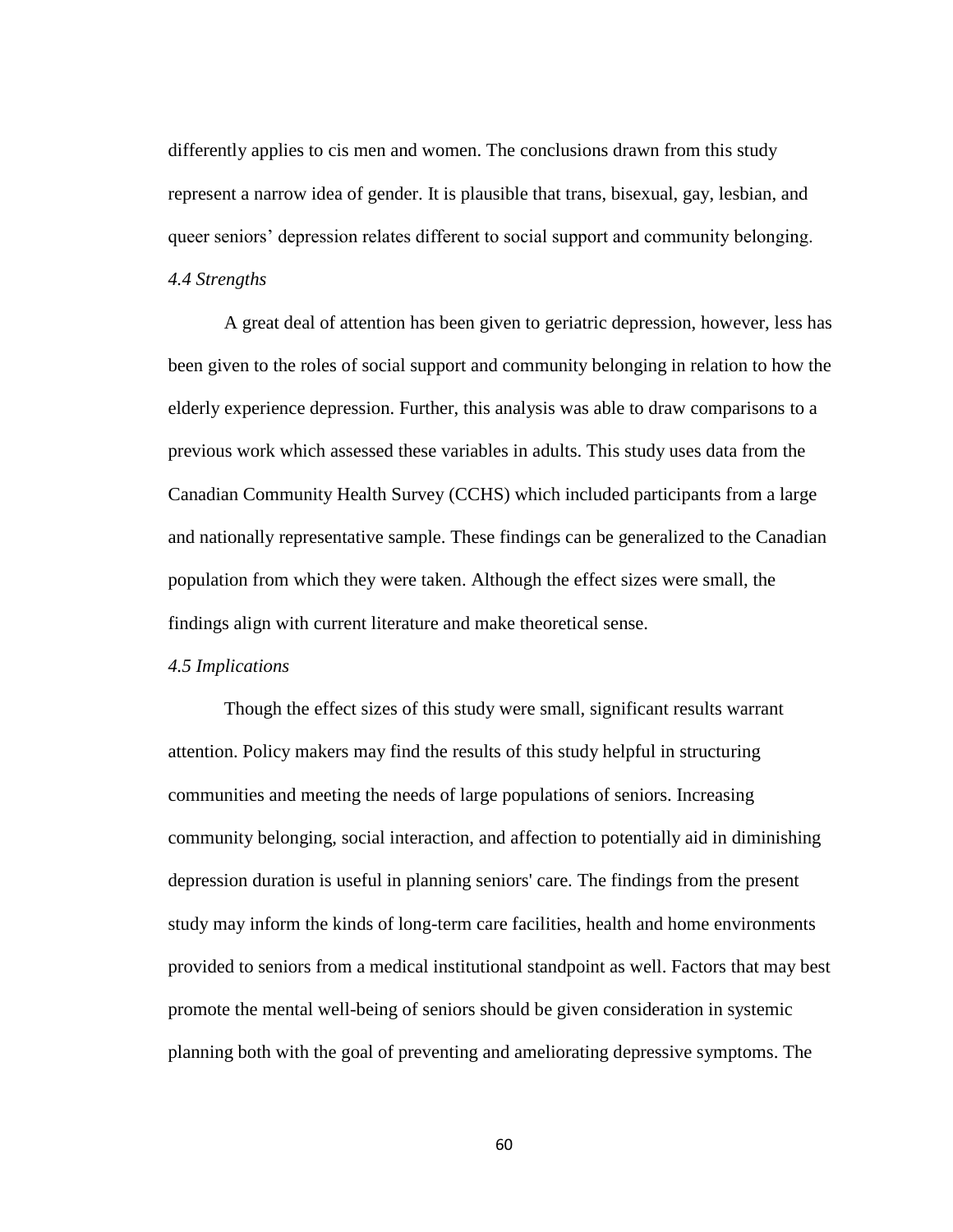results of this study may provide useful information pertaining to seniors' experience of depression.

Family members, friends, physicians and psychologists interacting with seniors may benefit from being aware of gender differences in the experience of social support and its relationship to depression. Specifically, the present study suggests that senior males benefit from tangible support (in relation to depression severity) and affection as well as increased age (in relation to depression duration). In contrast, female seniors' depression severity was not predicted by the variables of interest in this work, improved depression duration was associated with increased sense of belonging and positive interaction.

It should be noted that the present study is not experimental and therefore, causality between depression severity, duration, social support and community belonging cannot be confirmed. The information provided by this research should be integrated with caution if using it to inform policy and practice. This work has demonstrated relationships among variables, however, the direction or order of these relationships cannot be clearly established. For example, affection could predict depression duration, but duration itself could also predict a person's expressed affection. Furthermore, variables that were not included as part of this study's focus could also explain relationships between social support, community belonging and the experience of depression in seniors. Use of an experimental design would help draw causal conclusions and further inform geriatric psychology and organizations that serve seniors.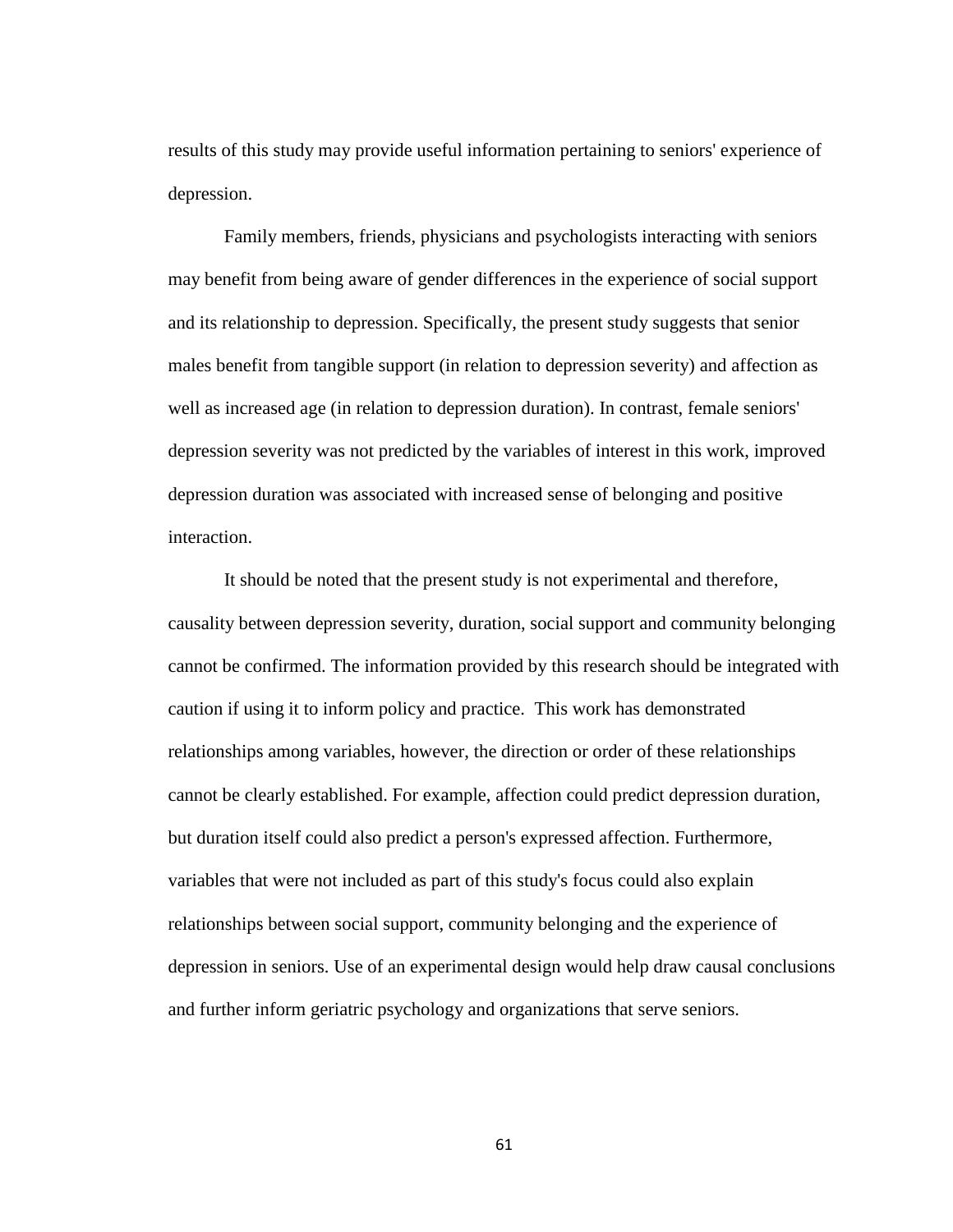## *4.6 Directions for Future Study*

Seniors' mental health can be further investigated by continuing to focus on lifestyle trends that help or hinder social support and community belonging. Support can also be given by paying heed to research that seeks to discover ways to improve geriatric wellness through social interventions. The present work revealed a number of significant relationships which can be built upon for future research. The associations found in the current study can be specifically investigated in different populations of seniors (the young-old versus the old-old, veterans, disabled, individuals living in long-term care, etc.). It should also be further examined in a more gender-inclusive way where trans, queer, bisexual, lesbian and gay individuals are considered. Gaining more thorough perspective on which factors reduce the severity and duration of depression better informs prevention and intervention practices. While the current work cannot infer causality, it would be quite interesting to build upon the findings in this study by adding a qualitative component. For example, this study found that increased age was associated with better depression outcomes in males and longer periods of depression in women. Better insight as to why this may be could certainly be highlighted by analyzing themes that emerge from conversations. Such rich data is the kind that can only truly be captured through researcher-participant dialogue. Similarly, gaining a better understanding as to how male and female seniors perceive tangible support (and specific aspects of this variable) would also help to clarify how this construct influences the severity and duration of depression in the elderly. Future research could aim to discern what changes in social environment help or hinder depression severity and duration of depression.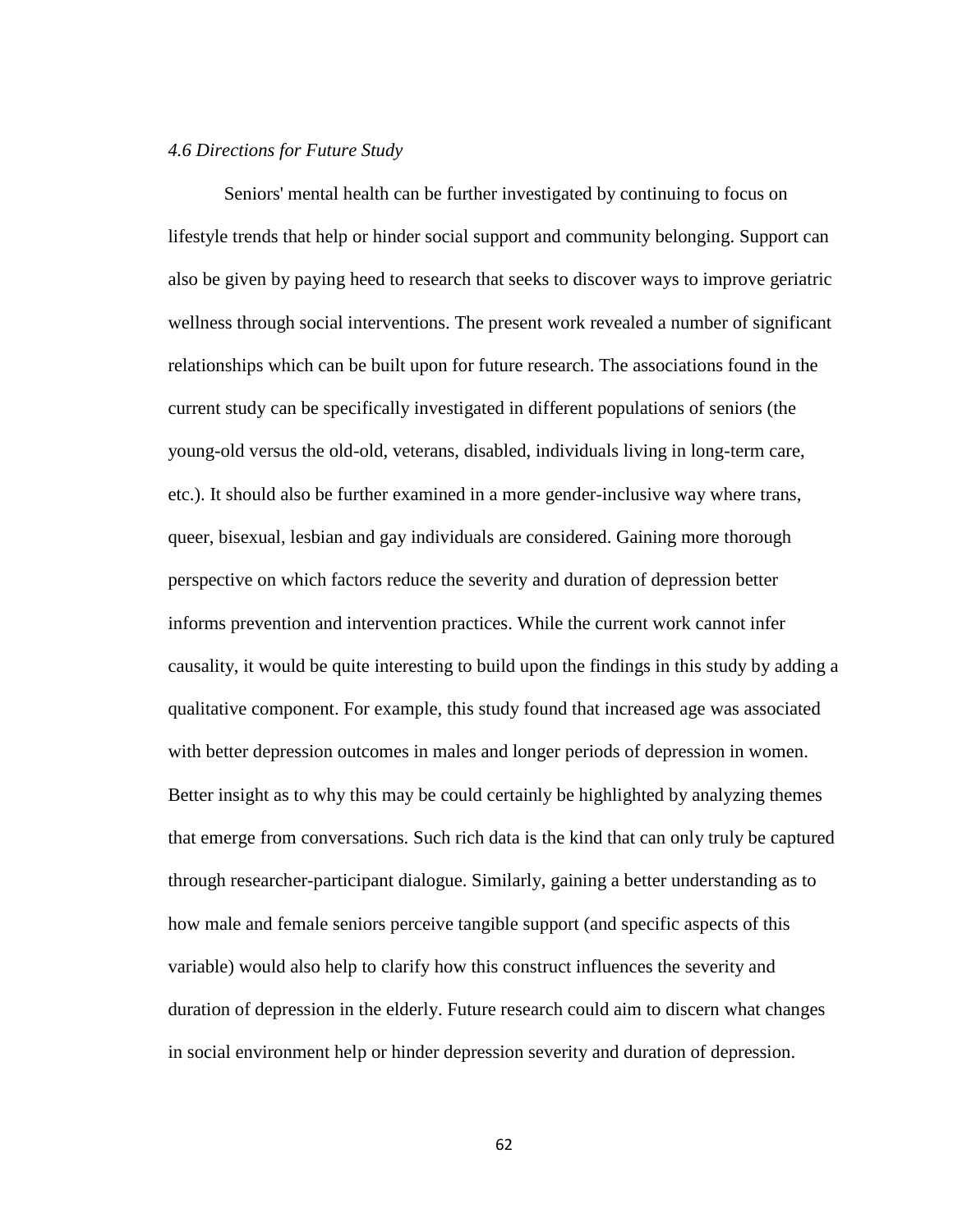Attention to factors including socioeconomic status, race/ethnicity and marital status could also shed light on how depression impacts the elderly.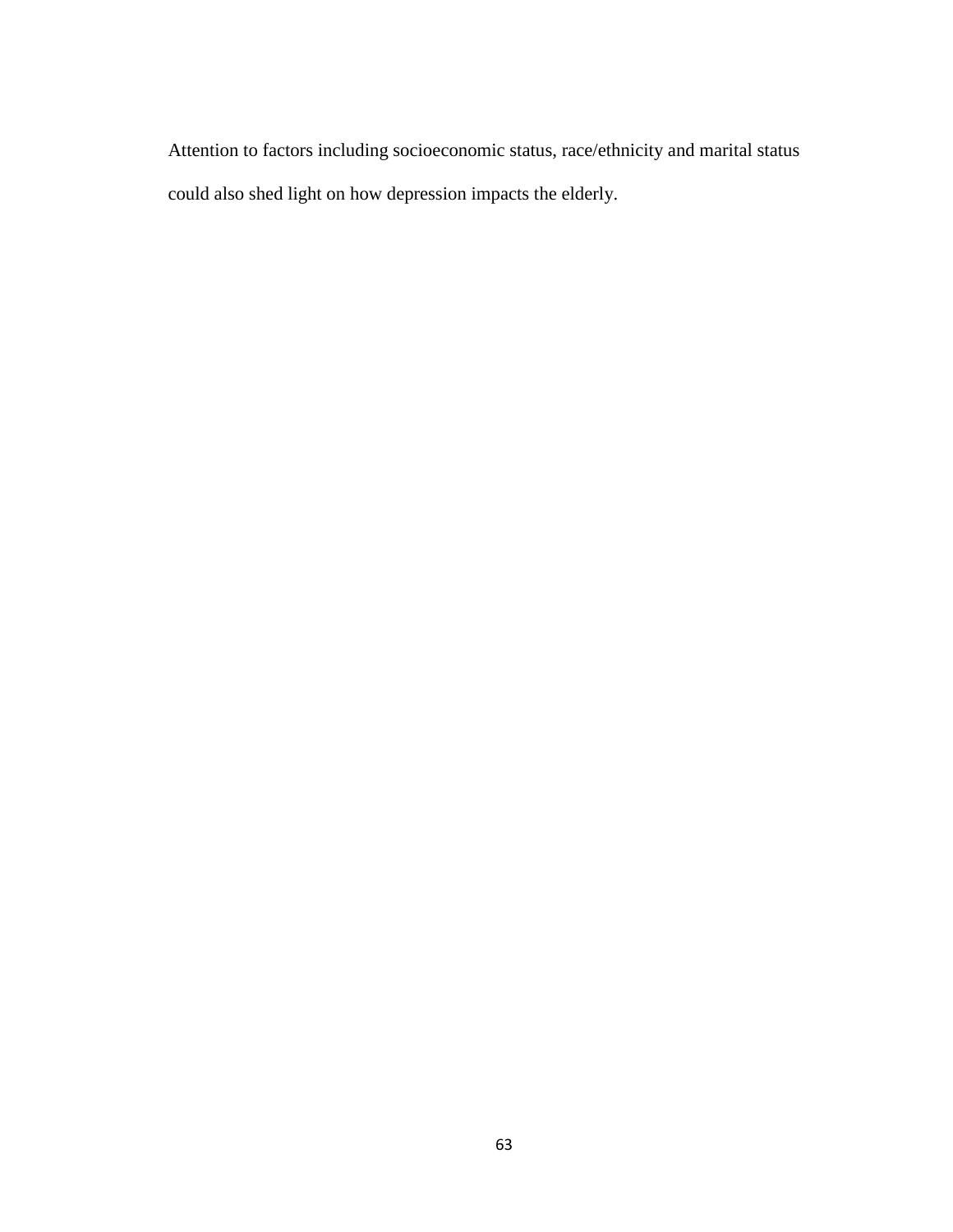## **References**

Addis (2008).Gender and depression in men. *Clinical Psychology: Science and Practice*, *15*, 153-168.

American Heart Association,. (2016). *How does depression affect the heart?*. *Heart.org*. Retrieved 24 October 2016, from http://www.heart.org/HEARTORG/HealthyLiving/StressManagement/HowDoesS tressAffectYou/How-does-depression-affect-the-

heart\_UCM\_460263\_Article.jsp#.WA6AGfkrLIU

- American Psychiatric Association (APA; 2013). *Diagnostic and statistical manual of mental disorders* (5th ed.), pgs. 160-171. Arlington, VA: American Psychiatric Publishing.
- American Psychological Association (2016). *Mind/body health: Heart disease*. *Apa.org*. Retrieved 13 April 2016, from http://www.apa.org/helpcenter/heart-disease.aspx
- AnxietyBC,. (2016). *Wellness Module 3: Social Support*. *Heretohelp.bc.ca*. Retrieved 19 April 2016, from http://www.heretohelp.bc.ca/wellness-module/wellnessmodule-3-social-support
- Anusic, I., & Lucas, R. (2013).Do social relationships buffer the effects of widowhood? A prospective study of adaptation to the loss of a spouse. Journal of Personality, 85 (5),367–378. doi:10.1111jopy.12067
- Apesoa-Varano, E. C., Barker, J. C., & Hinton, L. (2015). Shards of sorrow: Older men's accounts of their depression experience. *Social Science & Medicine*, *124*1-8. doi:10.1016/j.socscimed.2014.10.054
- Arias, E. (2015). *United States Life Tables, 2011*. *Centre for Disease Control and Prevention*. Retrieved 5 December 2016, from [http://www.cdc.gov/nchs/data/nvsr/nvsr64/nvsr64\\_11.pdf](http://www.cdc.gov/nchs/data/nvsr/nvsr64/nvsr64_11.pdf)
- August, R. A. (2015). Transitioning with Grace: Women's post-retirement needs and adjustment. In A. M. Broadbridge, S. L. Fielden, A. M. Broadbridge, S. L. Fielden (Eds.) , *Handbook of gendered careers in management: Getting in, getting on, getting out* (pp. 490-506). Northampton, MA, US: Edward Elgar Publishing.
- Aung, M., Moolphate, S., Aung, T., Kantonyoo, C., Khamchai, S., & Wannakrairot, P. (2016). The social network index and its relation to later-life depression among the elderly aged ≥80 years in Northern Thailand. *Clinical Interventions In Aging*, *Volume 11*, 1067-1074. http://dx.doi.org/10.2147/cia.s108974
- Aziz, R., & Steffens, D. C. (2013). What are the causes of late-life depression?. *Psychiatric Clinics Of North America*, *36*(4), 497-516. doi:10.1016/j.psc.2013.08.001
- Bai, X., Lai, D. L., & Guo, A. (2016). Ageism and depression: Perceptions of older people as a burden in China. *Journal Of Social Issues*, *72*(1), 26-46. doi:10.1111/josi.12154
- Bailly, N., Alaphilippe, D., Hervé, C., & Joulain, M. (2007). Événements de vie négatifs, support social et santé mentale des âgés. *L'année Psychologique*, *107*(2), 211-224. doi:10.4074/S0003503307002035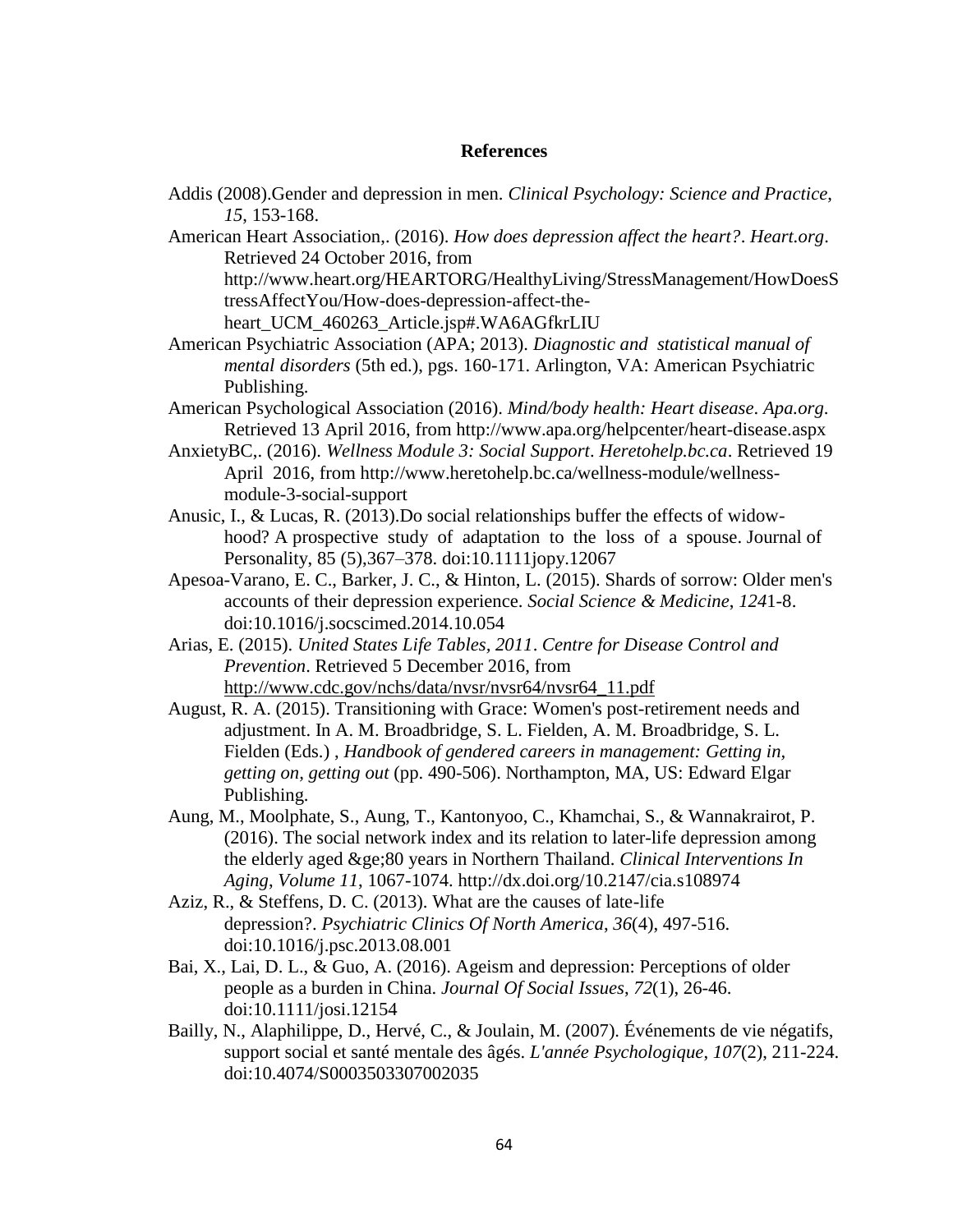- Bay, E., Hagerty, B., & Williams, R. (2002). Chronic stress, sense of belonging, and depression among survivors of traumatic brain injury. *Journal of Nursing Scholarship*, *34*, 221–226.
- Bennett, K. M. (1997). Widowhood in elderly women: The medium- and long-term effects on mental and physical health. *Mortality*, *2*(2), 137-148. doi:10.1080/713685857
- Berkman, L., Glass, T., Brissette, I., & Seeman, T. (2000). From social integration to health: Durkheim in the new millennium. *Social Science & Medicine*, *51*(6), 843- 857. http://dx.doi.org/10.1016/s0277-9536(00)00065-4
- Berry, H.L., & Welsh, J.A. (2010). Social capital and health in Australia: An overview from the Household, Income, and Labour Dynamics in Australia Survey. *Social Science and Medicine, 70,* 588-596.
- Bogner, H. R., Morales, K. H., Reynolds, C. I., Cary, M. S., & Bruce, M. L. (2012). Course of depression and mortality among older primary care patients. *The American Journal Of Geriatric Psychiatry*, *20*(10), 895-903. doi:10.1097/JGP.0b013e3182331104
- Bryan, C. J., & Heron, E. A. (2015). Belonging protects against postdeployment depression in military personnel. *Depression And Anxiety*, *32*(5), 349-355. doi:10.1002/da.22372
- Buchanan, D., Tourigny-Rivard, M., Philippe Cappelliez, P., Frank, C., Janikowski, P., & Spanjevic, L. et al. (2006). National Guidelines for Seniors' Mental Health: The Assessment and Treatment of Depression. *Canadian Journal Of Geriatrics*, *9*(2), 552-558.
- Butler, A., & Skattebo, A. (2004). What is acceptable for women may not be for men: The effect of family conflicts with work on job-performance ratings. *Journal Of Occupational And Organizational Psychology*, *77*(4), 553-564. http://dx.doi.org/10.1348/0963179042596478
- Canadian Coalition for Seniors' Mental Health,. (2006). *National guidelines for seniors' mental health: The assessment of suicide risk and prevention of suicide.* Pp. 15-25. Toronto: Public Health Agency of Canada. Retrieved from http://canadiangeriatrics.ca/students/assets/File/NatlGuideline\_Suicide(1).pdf
- *Canada's population estimates: Age and sex, July 1, 2015*. (2015). *The Daily*. Retrieved 5 April 2016, from http://www.statcan.gc.ca/daily-quotidien/150929/dq150929beng.htm
- Cacioppo, J., & Cacioppo, S. (2014). Social Relationships and Health: The Toxic Effects of Perceived Social Isolation. *Social And Personality Psychology Compass*, *8*(2), 58-72. <http://dx.doi.org/10.1111/spc3.12087>
- Calasanti, T. (2005). Ageism, gravity, and gender: Experiences of ageing bodies. *Generations*, *29*(3), 8–12.
- Campos, A., Ferreira, E., & Vargas, A. (2015). Determinantes do envelhecimento ativo segundo a qualidade de vida e gênero. *Ciênc. Saúde Coletiva*, *20*(7), 2221-2237. http://dx.doi.org/10.1590/1413-81232015207.14072014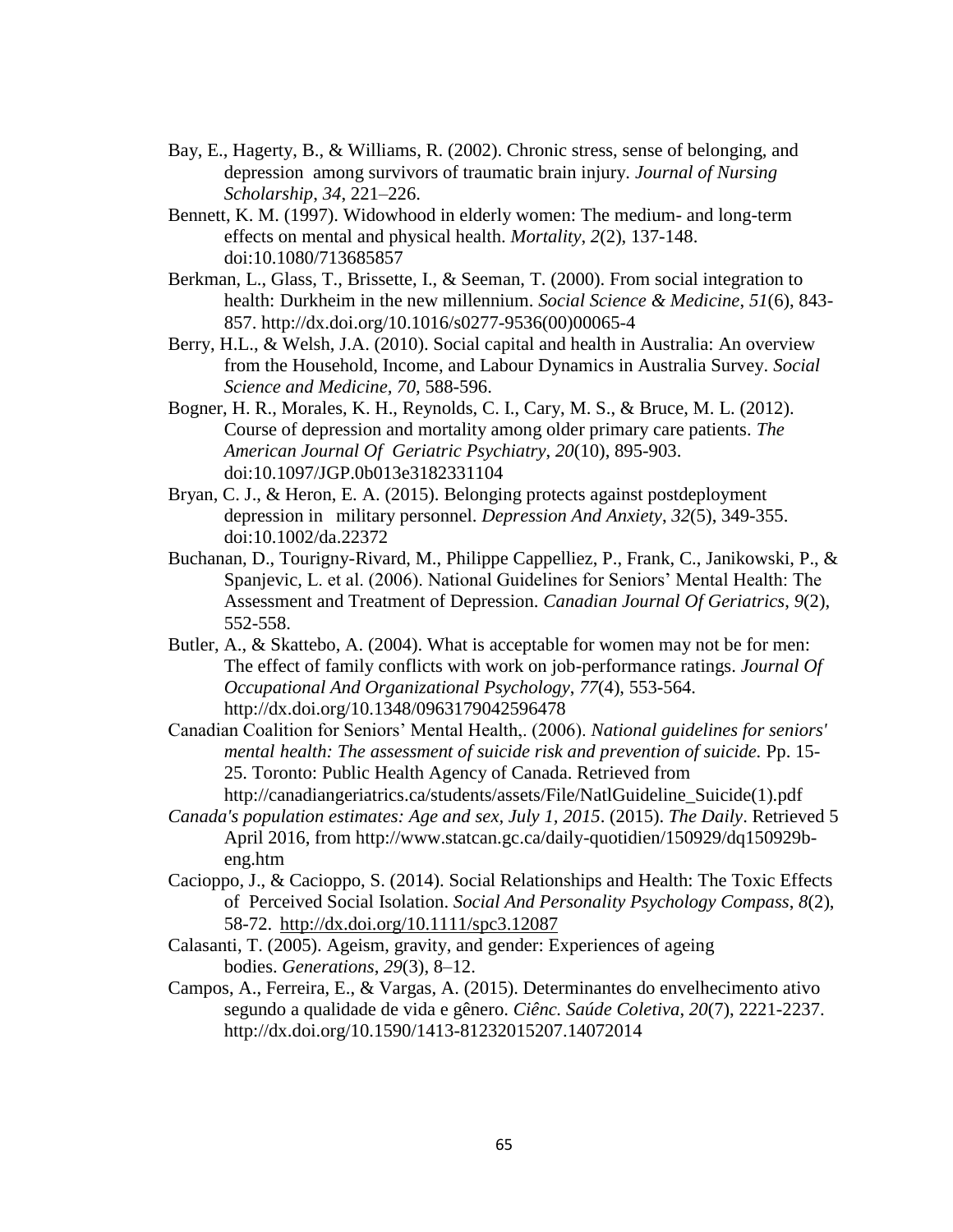- Carmichael, C., Reis, H., & Duberstein, P. (2015). In your 20s it's quantity, in your 30s it's quality: The prognostic value of social activity across 30 years of adulthood. *Psychology And Aging*, *30*(1), 95-105. http://dx.doi.org/10.1037/pag0000014
- Cavanaugh, J., Norris, J., & Blanchard-Fields, F. (2008). *Adult development and aging*. Toronto: Thomson Nelson.
- Centre for Addiction and Mental Health. (2013). *Depression.* Retrieved April 5, 2016 from http://www.camhx.ca/education/online\_courses\_webinars/mha101/depress ion/De pression\_.htm
- Charney DS, Reynolds CF, Lewis L, Lebowitz BD, Sunderland T, Alexopoulos GS, et al. Depression and Bipolar Support Alliance consensus statement on the unmet needs in diagnosis and treatment of mood disorders in late life. Archives of General Psychology. 2003;60:664–72.
- Chrisler, J., & McCreary, D. (2010). *Handbook of gender research in psychology* (1st ed., pp. 495-559). New York: Springer.
- Chonody, J. M., & Teater, B. (2016). Why do I dread looking old?: A test of social identity theory, terror management theory, and the double standard of aging. *Journal Of Women & Aging*, *28*(2), 112-126. doi:10.1080/08952841.2014.950533
- Chou KL, Chi I. 2005. Prevalence and correlates of depression in Chinese oldest-old. Int J Geriatr Psychiatry 20: 41–50.
- Clark, M., & Diamond, P. (2009). Depression in family caregivers of elders: A theoretical model of caregiver burden, sociotropy, and autonomy. *Res. Nurs. Health*, n/a-n/a.<http://dx.doi.org/10.1002/nur.20358>
- Cohen, J. (1988). *Statistical power analysis for the behavioural sciences (2nd ed.)*. Hillsdale, NJ: Lawrence Erlbaum.
- Cole, M. (2007). Does depression in older medical inpatients predict mortality? A systematic review. *General Hospital Psychiatry*, *29*(5), 425-430. http://dx.doi.org/10.1016/j.genhosppsych.2007.07.002
- Cowen, P.J. (2000). Cortisol, serotonin and depression: All stressed out? *The British Journal of Psychiatry, 180*(2), 99-100. doi:10.1192/bjp.180.2.99
- Cron, D., Friedman, J., Winder, G., Thelen, A., Derck, J., & Fakhoury, J. et al. (2015). Depression and Frailty in Patients with End-Stage Liver Disease Referred for Transplant Evaluation. *Am J Transplant*, n/a-n/a. http://dx.doi.org/10.1111/ajt.13639
- Cruikshank, M. (2003). *Learning to be old* (1st ed., pp. 1-53,115-179). Lanham, Md: Rowman & Littlefield Publishers.
- Cutrona, C., Russell, D., & Rose, J. (1986). Social support and adaptation to stress by the elderly. *Psychology And Aging*, *1*(1), 47-54. doi:10.1037/0882-7974.1.1.47
- Cupito, A. M., Stein, G. L., & Gonzalez, L. M. (2015). Familial cultural values, depressive symptoms, school belonging and grades in Latino adolescents: Does gender matter?. *Journal Of Child And Family Studies*, *24*(6), 1638-1649. doi:10.1007/s10826- 014-9967-7
- DeBono, N. (2013). Canadians 65 and older have highest suicide rate of any group in the country. *The London Free Press*. Retrieved from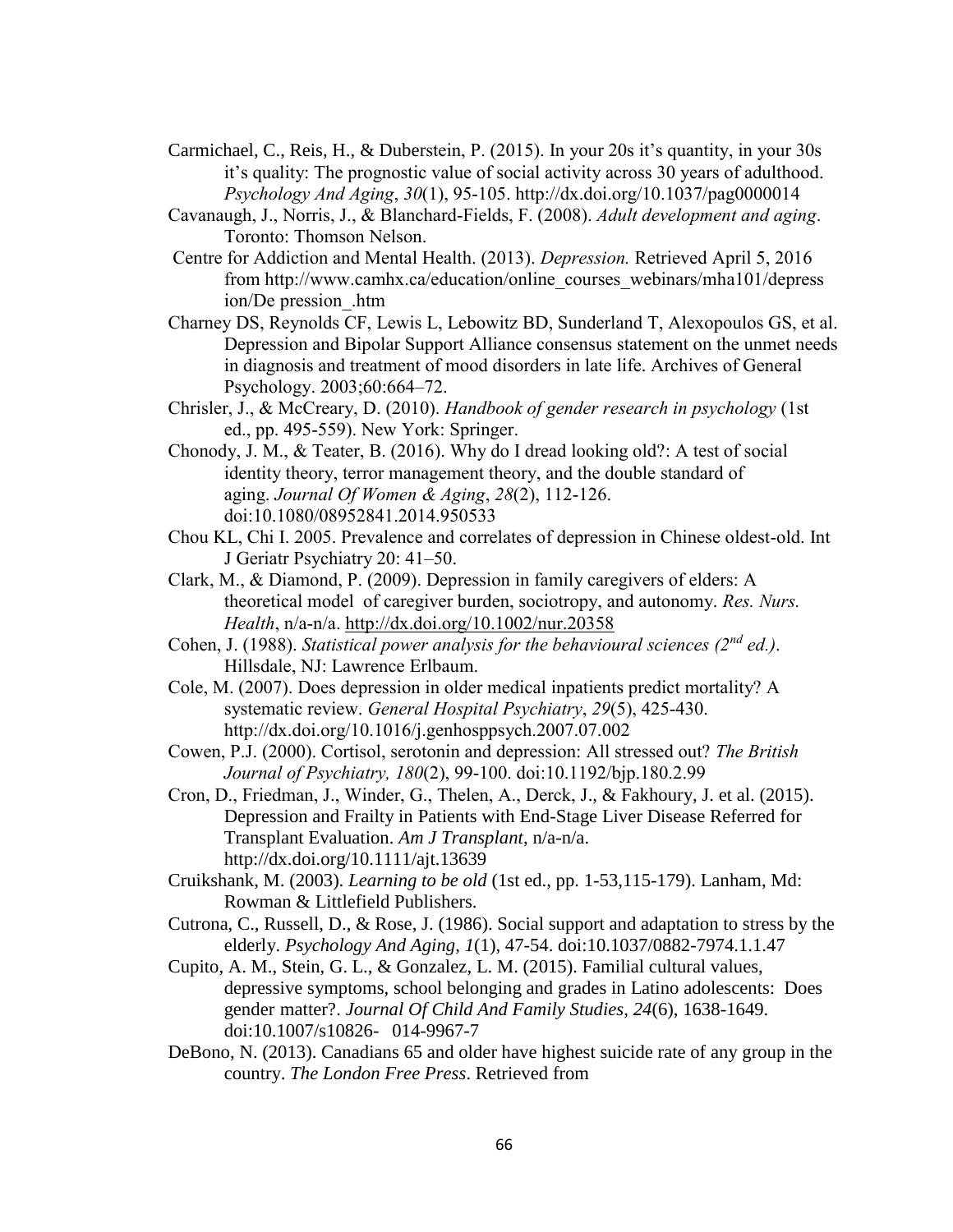http://www.lfpress.com/2013/06/16/canadians-65-and-older-have-highest-suiciderate-of-any-group-in-the-country

- De Silva, M.J., MKenzie, K., Harpham, T., & Huttly, S.R.A. (2005). Social capital and mental illness: A systemic review. *Journal of Epidemiology and Community Health, 59*, 619-627.
- Djernes, J. K. (2006). Prevalence and predictors of depression in populations of elderly: A review. *Acta Psychiatrica Scandinavica*, 113(5), 372-387. doi:10.1111/j.1600-
- Drayer, R., Mulsant, B., Lenze, E., Rollman, B., Dew, M., & Kelleher, K. et al. (2005). Somatic symptoms of depression in elderly patients with medical comorbidities. *Int. J. Geriat. Psychiatry*, *20*(10), 973-982. http://dx.doi.org/10.1002/gps.1389
- Ell, K. (2006). Depression Care for the Elderly: Reducing Barriers to Evidence-Based Practice. *Home Health Care Services Quarterly*, *25*(1-2), 115-148. http://dx.doi.org/10.1300/j027v25n01\_07
- Eggar R, Spencer A, Anderson D, Hiller L. (2002). Views of elderly patients on cardiopulmonary resuscitation before and after treatment for depression. *International Journal of Geriatric Psychiatry, 17*(2):170–174.
- Family Caregiver Alliance. (2001). *Selected Caregiver Statistic*s (Fact Sheet). San Francisco, CA: Author.
- Faravelli, C., Alessandra Scarpato, M., Castellini, G., & Lo Sauro, C. (2013). Gender differences in depression and anxiety: The role of age. Psychiatry Research, oi:10.1016/j.psychres.2013.09.027
- Featherstone, M., & Hepworth, M. (2009). Images of aging: Cultural representations of later life. In , *The cultural context of aging: Worldwide perspectives, 3rd ed* (pp. 124-144). Westport, CT, US: Praeger Publishers/Greenwood Publishing Group.
- Feng, L., Scherer, S., Tan, B., Chan, G., Fong, N., & Ng, T. (2010). Comorbid cognitive impairment and depression is a significant predictor of poor outcomes in hip fracture rehabilitation. *Int. Psychogeriatr.*, *22*(02), 246. <http://dx.doi.org/10.1017/s1041610209991487>
- Field, T. (2002). Violence and touch deprivation in adolescents. Adolescence, 37(148), 735–749.
- Fisher, L. B., Overholser, J. C., Ridley, J., Braden, A., & Rosoff, C. (2015). From the outside looking in: Sense of belonging, depression, and suicide risk. *Psychiatry: Interpersonal and Biological Processes*, *78*(1), 29-41.
- Floyd, K. (2006). *Communicating affection*. Cambridge: Cambridge University Press. Pgs. 51-52.

Floyd, K. (2013). *Seven Reasons to Be More Physically Affectionate*. *Psychology Today*. Retrieved 19 April 2016, from https://www.psychologytoday.com/blog/affectionado/201309/seven-reasons-bemore- physically-affectionate

Foltz-Gray, D. (2016). *How Depression Hurts Your Health*. *Lifescript.com*. Retrieved 12 April 2016, from http://www.lifescript.com/health/centers/depression/articles/10\_ways\_depression\_

hurts\_your\_health.aspx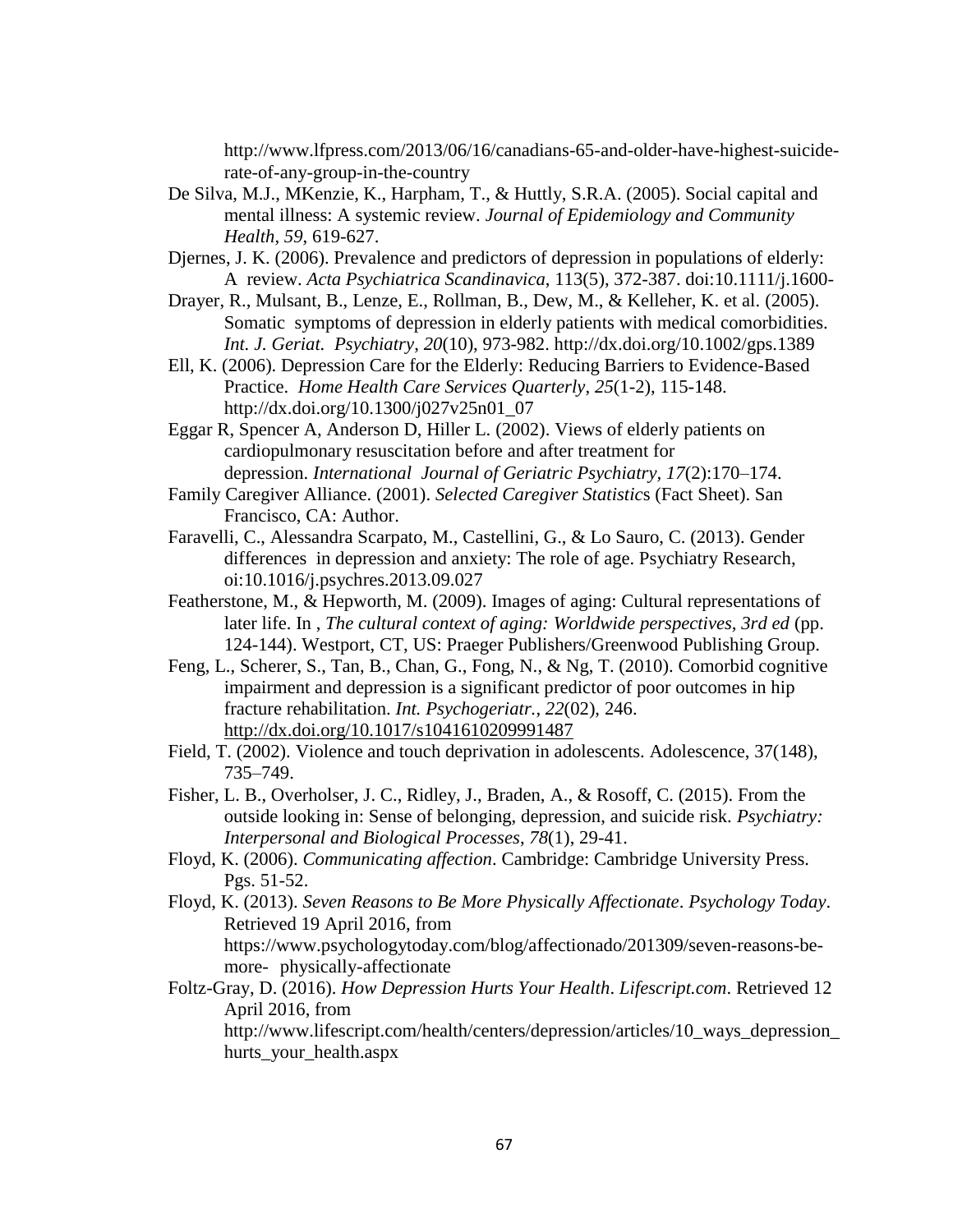- Fowler, K., Wareham‐Fowler, S., & Barnes, C. (2013). Social context and depression severity and duration in Canadian men and women: Exploring the influence of social support and sense of community belongingness. *Journal Of Applied Social Psychology*, *43*(Suppl 1), E85-E96. doi:10.1111/jasp.12050
- Freeman, A. T., Santini, Z. I., Tyrovolas, S., Rummel-Kluge, C., Haro, J. M., & Koyanagi, A. (2016). Negative perceptions of ageing predict the onset and persistence of depression and anxiety: Findings from a prospective analysis of the Irish Longitudinal Study on Ageing (TILDA). *Journal Of Affective Disorders*, *199*132-138. doi:10.1016/j.jad.2016.03.042
- Ganzini, L., Smith, D., Fenn, D., & Lee, M. (1997). Depression and Mortality in Medically Ill Older Adults. *Journal Of The American Geriatrics Society*, *45*(3), 307-312. http://dx.doi.org/10.1111/j.1532-5415.1997.tb00945.x
- García-Peña, C., Wagner, F. A., Sánchez-García, S., Espinel-Bermúdez, C., Juárez-Cedillo, T., Pérez-Zepeda, M., & ... Gallo, J. (2013). Late-life depressive symptoms: Prediction models of change. Journal Of Affective Disorders, doi:10.1016/j.jad.2013.05.007
- Gill, D. & Sharpe, M. (1999). Frequent consulters in general practice. *Journal Of Psychosomatic Research*, *47*(2), 115-130. http://dx.doi.org/10.1016/s0022- 3999(98)00118-4
- Glanz, K., Rimer, B., & Viswanath, K. (2008). *Health behavior and Health Education: Theory, Research, and Practice* (4th ed., pp. 189-207). San Francisco: Jossey-Bass.
- Gottlieb, B. & Bergen, A. (2010). Social support concepts and measures. *Journal Of Psychosomatic Research*, *69*(5), 511-520. http://dx.doi.org/10.1016/j.jpsychores.2009.10.001
- Gould, P. (2013). Well-being: Benefits of participation in a senior women's social group. Dissertation Abstracts International Section A, 73
- Gouldner, A. (1960). The norm of reciprocity: A preliminary statement. *American Sociological Review, 25*, 161-178.
- Grady, S. (1990). Senior centers. *Generations*, *14*(1), 15.
- Gulledge, A. K., Gulledge, M. H., & Stahmann, R. F. (2003). Romantic physical affection types and relationship satisfaction. *American Journal Of Family Therapy*, *31*(4), 233-242. doi:10.1080/01926180390201936
- Gulledge, A. K., Hill, M., Lister, Z., & Sallion, C. (2007). Non-erotic physical affection: It's good for you. In L. L'Abate, L. L'Abate (Eds.) , *Low-cost approaches to promote physical and mental health: Theory, research, and practice* (pp. 371- 383). New York, NY, US: Springer Science + Business Media. doi:10.1007/0- 387-36899-X\_18
- Hagerty, B. M., Williams, R. A., & Oe, H. (2002). Childhood antecedents of adult sense of belonging. *Journal Of Clinical Psychology*,*58*(7), 793-801. doi:10.1002/jclp.2007
- Han, B. (2002). Depressive Symptoms and Self-Rated Health in Community-Dwelling Older Adults: A Longitudinal Study. *Journal Of The American Geriatrics Society*, *50*(9), 1549- 1556. http://dx.doi.org/10.1046/j.1532-5415.2002.50411.x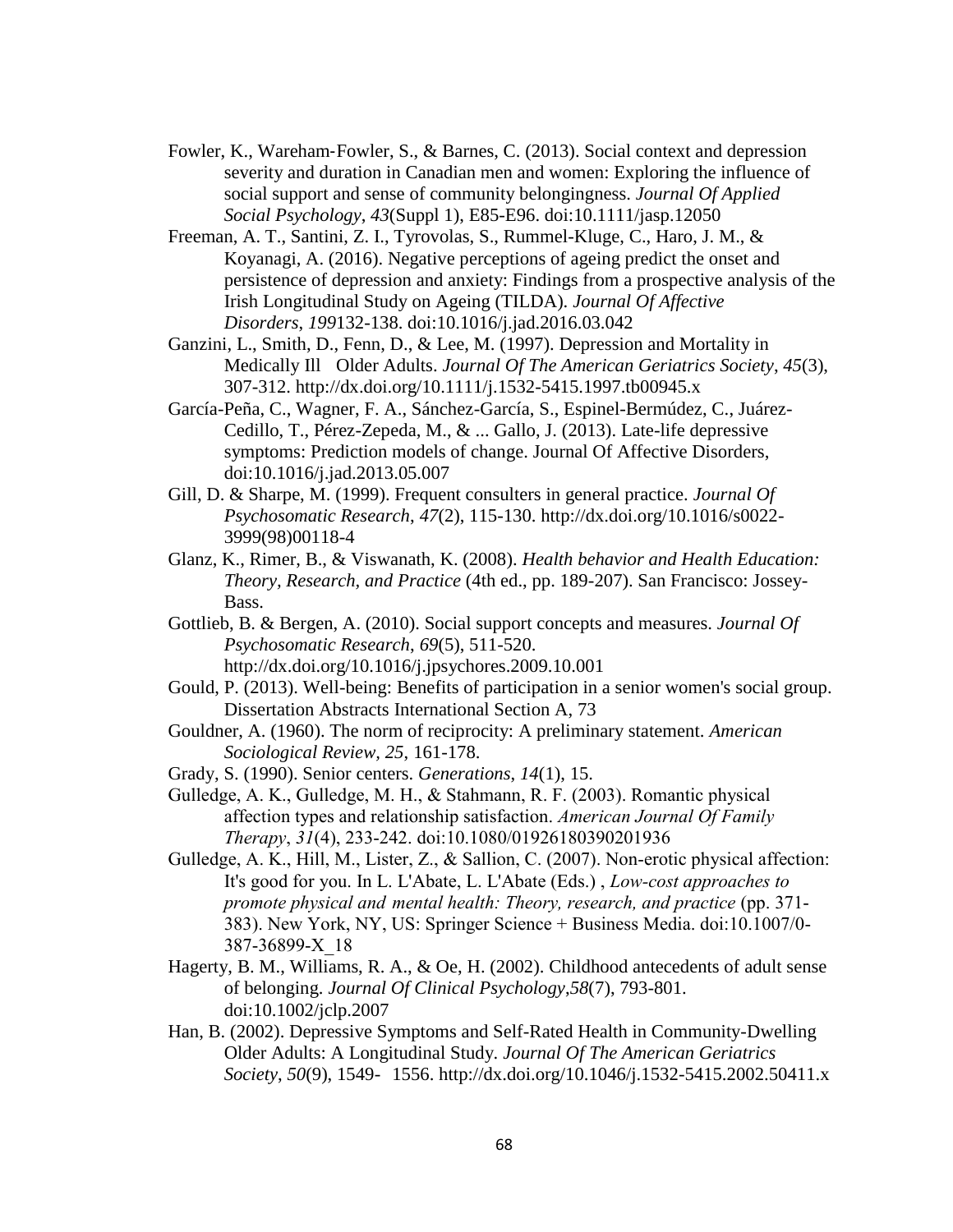- Han, B., & Jylha, M. (2006). Improvement in depressive symptoms and changes in selfrated health among community-dwelling disabled older adults. *Aging & Mental Health*, *10*(6), 599-605.<http://dx.doi.org/10.1080/13607860600641077>
- Hatch, L. R. (2005). Gender and ageism. *Generations, 29*(3), 19–24.
- Higgins, L. (1989). Depression May Shorten Survival. *Medical World News*.
- Hsu, C. C. (2011). Physical and leisure activity, social support, self-esteem and depression among community-based older adults in Taiwan. *Dissertation Abstracts International*, *72*, 161.
- Hobfoll, S.E. (1998). *Stress, culture, and community: The psychology and philosophy of stress*. New York: Plenum.
- Hobfoll, S.E. (2002). Social and psychological resources and adaptation. *Review of General Psychology*, *6*, 307-324.
- Holt-Lunstad, J., Birmingham, W., & Light, K. (2008). Influence of a "Warm Touch" Support Enhancement Intervention Among Married Couples on Ambulatory Blood Pressure, Oxytocin, Alpha Amylase, and Cortisol. *Psychosomatic Medicine*, *70*(9), 976-985. http://dx.doi.org/10.1097/psy.0b013e318187aef7
- Hughes, J., Watkins, L., Blumenthal, J., Kuhn, C., & Sherwood, A. (2004). Depression and anxiety symptoms are related to increased 24-hour urinary norepinephrine excretion among healthy middle-aged women. *Journal Of Psychosomatic Research*, *57* (4), 53-358.
- Hybels, C.F., Blazer, D.G., Pieper, C.F., Landerman, L.R., & Steffens, D.C. (2009). Profiles of depressive symptoms in older adults diagnosed with major depression: latent cluster analysis. *American Journal of Geriatric Psychiatry*, 17 (5), 387- 396.
- Jackson, K. L., Janssen, I., Appelhans, B. M., Kazlauskaite, R., Karavolos, K., Dugan, S. A., & ... Kravitz, H. M. (2014). Body image satisfaction and depression in midlife women: The Study of Women's Health Across the Nation (SWAN). *Archives Of Women's Mental Health*, *17*(3), 177-187. doi:10.1007/s00737-014-0416-9
- Karakus, M., & Patton, L. (2011). Depression and the Onset of Chronic Illness in Older Adults: A 12-Year Prospective Study. *The Journal Of Behavioral Health Services & Research*, *38*(3), 373-382. http://dx.doi.org/10.1007/s11414-011-9234-2
- Karren, K., Smith, N., Hafen, B., & Jenkins, K. (2010). Depession, despair, and health; Social support, relationships, and health. In S. Lindelof (4 Ed.), Mind/body health: the effect of attitudes, emotions and relationships. Pp. 145-175; 225-252, 417. San Francisco: Pearson Education Inc.
- Kasepalu, Ü., Laidmäe, V., & Tulva, T. (2014). The important things in the life of older people: Elderly women in social houses and home care. *Journal Of Women & Aging*, *26*(2), 182-202. doi:10.1080/08952841.2014.883261
- Katon, W. J. (2003). Clinical and health services relationships between major depression, depressive symptoms, and general medical illness. *Biological Psychiatry*, *54* (3), 216. doi:10.1016/S0006-3223(03)00273-7
- Kawachi, I. (2010). *Social capital and health* (pp. 52-53). New York: Springer.
- Kawachi I, Berkman LF. 2001. Social ties and mental health. J Urban Health 78: 458– 467.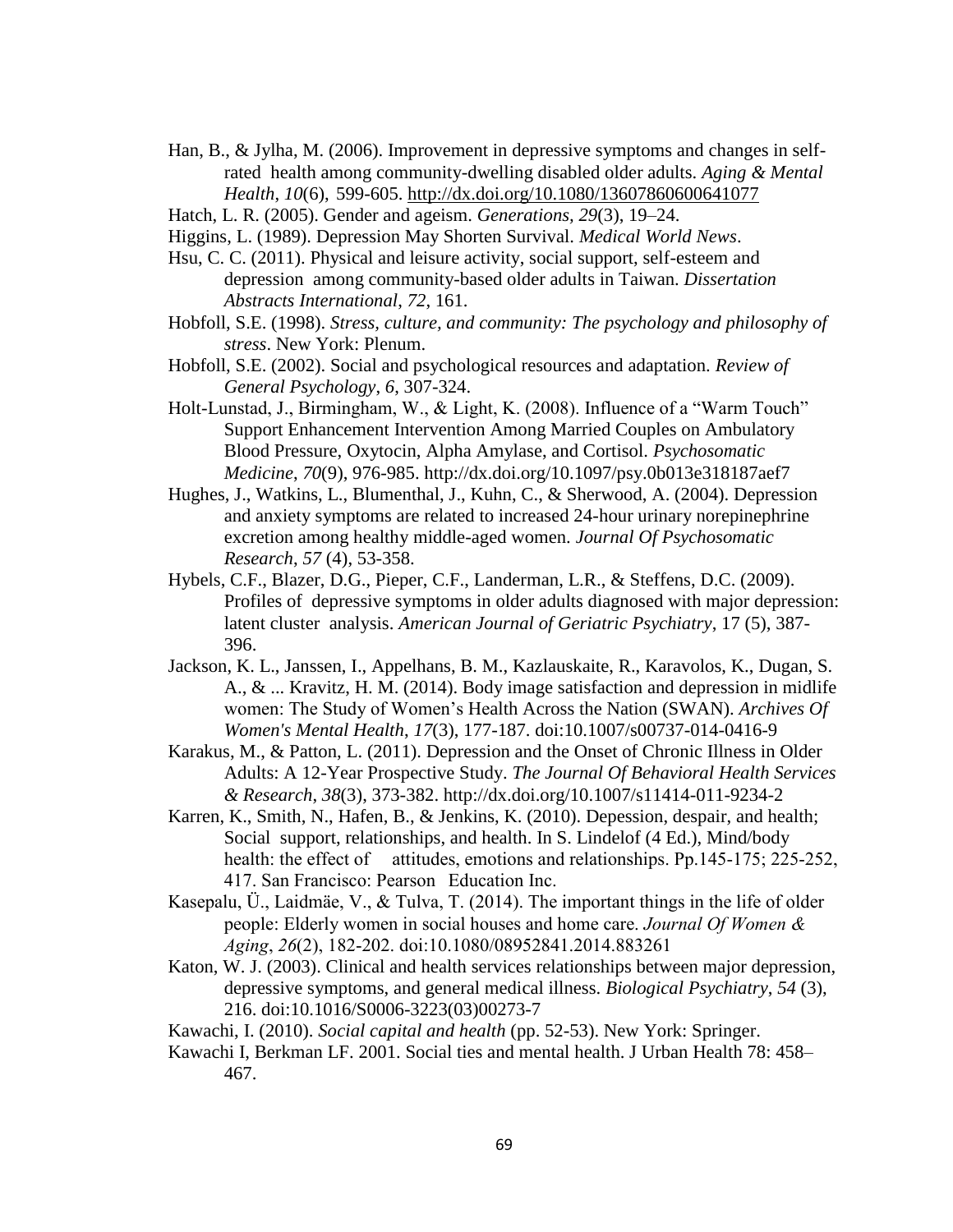- Keitner, G., Ryan, C., Miller, I., Kohn, R., & Epstein, N. (1991). 12-month outcome of patients with major depression and comorbid psychiatric or medical illness (compound depression). *American Journal Of Psychiatry*, *148* (3), 345-350. <http://dx.doi.org/10.1176/ajp.148.3.345>
- Kessler, R. C., Andrews, G., Mroczek, D., Ustun, B. and Wittchen, H.-U. (1998), The World Health Organization Composite International Diagnostic Interview shortform (CIDI-SF). Int. J. Methods Psychiatr. Res., 7: 171–185. doi:10.1002/mpr.47
- Kitchen, P., Williams, A., & Chowhan, J. (2012). Sense of community belonging and health in Canada: A regional analysis. *Social Indicators Research,* 107(1), 103- 126. doi:10.1007/s11205-011-9830-9
- Kleiber, B., Jain, S., & Trivedi, M. H. (2005). Depression and Pain: Implications for Symptomatic Presentation and Pharmacological Treatments. *Psychiatry (Edgmont)*, *2*(5), 12–18.
- Lavretsky, H., & Kumar, A. (2002). Clinically Significant Non-Major Depression: Old Concepts, New Insights. *The American Journal Of Geriatric Psychiatry*, *10* (3), 239-255. http://dx.doi.org/10.1097/00019442-200205000-00003
- Langa, K., Valenstein, M., Fendrick, A., Kabeto, M., & Vijan, S. (2004). Extent and Cost of Informal Caregiving for Older Americans With Symptoms of Depression. *American Journal Of Psychiatry*, *161*(5), 857-863. http://dx.doi.org/10.1176/appi.ajp.161.5.857
- Leach, L. (2012). Review: major depression affects about 7% of adults aged 75 and above. *Evidence-Based Mental Health*, *15*(3), 64-64. http://dx.doi.org/10.1136/ebmental-2012-100694
- Lipnicki, D., Sachdev, P., Crawford, J., Reppermund, S., Kochan, N., & Trollor, J. et al. (2013). Risk Factors for Late-Life Cognitive Decline and Variation with Age and Sex in the Sydney Memory and Ageing Study. *Plos ONE*, *8*(6), e65841. <http://dx.doi.org/10.1371/journal.pone.0065841>
- Löckenhoff, C. E., De Fruyt, F., Terracciano, A., McCrae, R. R., De Bolle, M., Costa, P. T., & ... Yik, M. (2009). Perceptions of aging across 26 cultures and their culturelevel associates. *Psychology And Aging*, *24*(4), 941-954. doi:10.1037/a0016901
- Loi, S., Dow, B., Moore, K., Hill, K., Russell, M., & Cyarto, E. et al. (2015). Attitudes to aging in older carers – do they have a role in their well-being?. *Int. Psychogeriatr.*, *27*(11), 1893-1901. ttp://dx.doi.org/10.1017/s1041610215000873
- Lucas-Carrasco, R., Laidlaw, K., Gomez-Benito, J. and Power, M. J. (2013). Reliability and validity of the attitudes to ageing questionnaire (AAQ) in older people in Spain. International Psychogeriatrics, 25, 490–499
- Luppa, M., Sikorski, C., Luck, T., Ehreke, L., Konnopka, A., & Wiese, B. et al. (2012). Age- and gender-specific prevalence of depression in latest-life – Systematic review and meta-analysis. *Journal Of Affective Disorders*, *136*(3), 212-221. http://dx.doi.org/10.1016/j.jad.2010.11.033
- Lyness, J.M. (2004). Treatment of depressive conditions in later life: Real-world light for dark (or dim) tunnels. *Journal of the American Medical Association*, 291, 1626- 1628.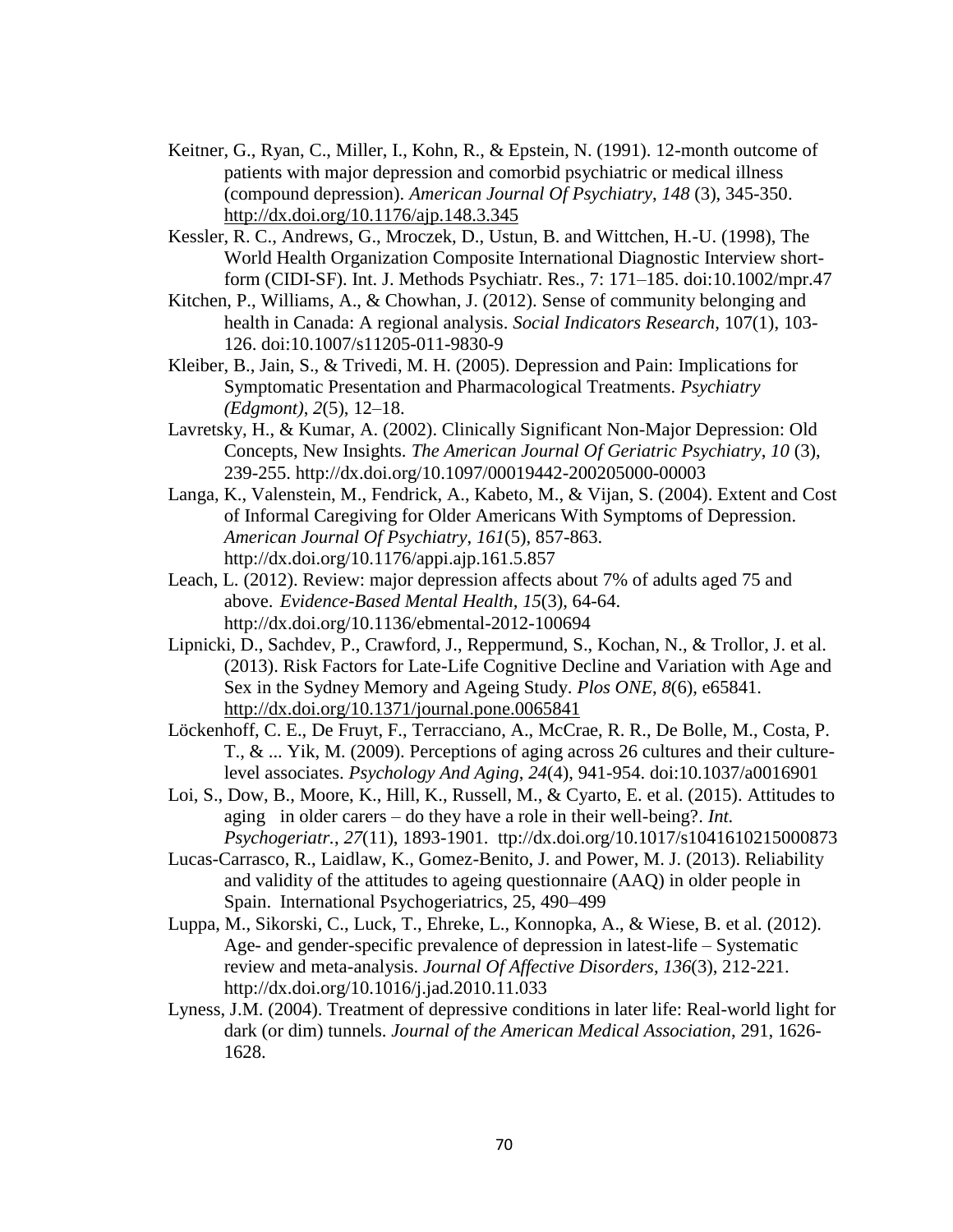- *Major Depressive Disorder and the "Bereavement Exclusion"*. (2016). *DSM-5*. Retrieved 8 April 2016, from http://www.dsm5.org/Documents/Bereavement%20Exclusion%20Fact%20Sheet. pdf
- Martire, L., Schulz, R., Reynolds, C., Karp, J., Gildengers, A., & Whyte, E. (2009). Treatment of Late-Life Depression Alleviates Caregiver Burden. *Journal Of The American Geriatrics Society*, *58*(1), 23-29. http://dx.doi.org/10.1111/j.1532- 5415.2009.02610.x
- Martínez-Hernáez, A., Carceller-Maicas, N., DiGiacomo, S. M., & Ariste, S. (2016). Social support and gender differences in coping with depression among emerging adults: a mixed-methods study. *Child & Adolescent Psychiatry & Mental Health*, *10*1-11. doi:10.1186/s13034-015-0088-x
- Mayo Clinic. (2012, February 10). *Depression (major depression)*. Retrieved from <http://www.mayoclinic.com/health/depression/DS00175/DSECTION=causes>
- McConatha, J. T., Hayta, V., Rieser-Danner, L., McConatha, D., & Polat, T. S. (2004). Turkish and U.S. attitudes toward aging. *Educational Gerontology*, 30, 169–183. doi:10.1080/03601270490272106
- McLaren, S., Challis, C. (2009). Resilience among men farmers: The protective roles of social support and sense of belonging in the depression-suicidal ideation relation. Death Studies, 33, 262-276.
- McLaren, S., Gomez, R., Bailey, M., & Van Der Horst, R. K. (2007). The association of depression and sense of belonging with suicidal ideation among older adults: Applicability of resiliency models. *Suicide and Life-Threatening Behavior*, 37, 89-102.
- McMillan, D. & Chavis, D. (1986). Sense of community: A definition and theory. *Journal Of Community Psychology*, *14*(1), 6-23. http://dx.doi.org/10.1002/1520- 6629(198601)14:1<6::aid-jcop2290140103>3.0.co;2-i
- Mechakra-Tahiri, S., Zunzunegui, M., Préville, M., & Dubé, M. (2009). Social relationships and depression among people 65 years and over living in rural and urban areas of Quebec. *International Journal Of Geriatric Psychiatry*, 24(11), 1226-1236. doi:10.1002/gps.2250
- Menchetti, M., Cevenini, N., De Ronchi, D., Quartesan, R., & Berardi, D. (2006). Depression and frequent attendance in elderly primary care patients. *General Hospital Psychiatry*, *28*(2), 119-124. doi:10.1016/j.genhosppsych.2005.10.007
- Minicuci N, Maggi S, Pavan M, Enzi G, Crepaldi G. 2002. Prevalence rate and correlates of depressive symptoms in older individuals: the Veneto Study. J Gerontol A Biol Sci Med Sci 57: M155–
- Mitchell, V. (2009). Who Am I Now? Using Life Span Theories in Psychotherapy in Late Adulthood. *Women & Therapy*, *32*(2-3), 298-312. http://dx.doi.org/10.1080/02703140902851930
- Mitchell V, Helson R. The place of purpose in life in women's positive aging. *Women & Therapy* [serial online]. April 2016;39(1-2):213-234. Available from: PsycINFO, Ipswich, MA. Accessed December 5, 2016.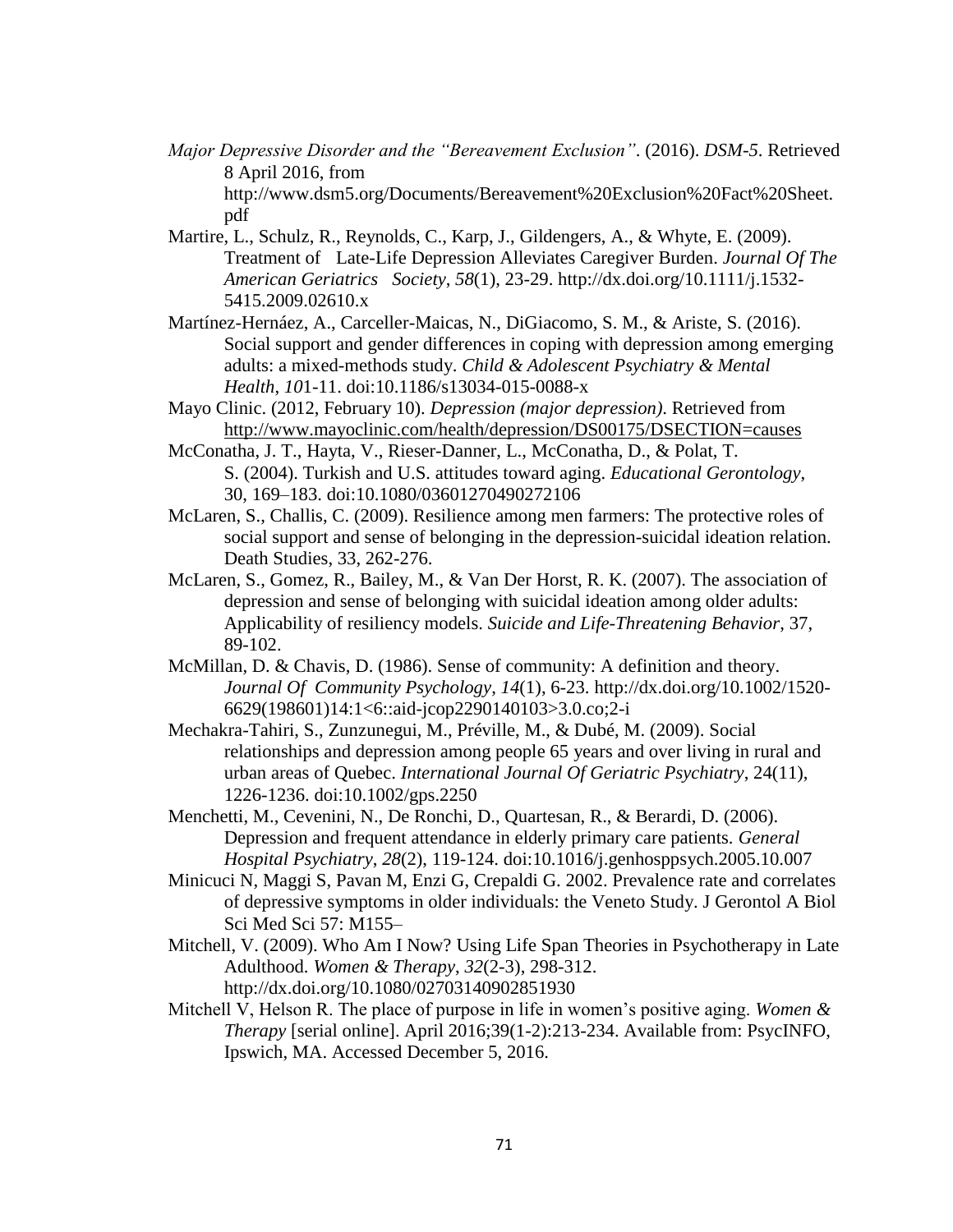- Momeni, P., Wettergren, L., Tessma, M., Maddah, S., & Emami, A. (2011). Factors of importance for self‐reported mental health and depressive symptoms among ages 60–75 in urban Iran and Sweden. *Scandinavian Journal Of Caring Sciences*, *25*(4), 696-705. doi:10.1111/j.1471-6712.2011.00880.x
- Morichi, V., Dell'Aquila, G., Trotta, F., Belluigi, A., Lattanzio, F., & Cherubini, A. (2015). Diagnosing and Treating Depression in Older and Oldest Old. *CPD*, *21*(13), 1690-1698. http://dx.doi.org/10.2174/1381612821666150130124354
- Morris, S., McLaren, S., McLachlan, A. J., & Jenkins, M. (2015). Sense of belonging to specific communities and depressive symptoms among Australian gay men. *Journal Of Homosexuality*, *62*(6), 804-820. doi:10.1080/00918369.2014.999491
- Moussavi, S., Chatterji, S., Verdes, E., Tandon, A., Patel, V., & Ustun, B. (2007). Depression, chronic diseases, and decrements in health: results from the World Health Surveys. *The Lancet*, *370*(9590), 851-858. http://dx.doi.org/10.1016/s0140-6736(07)61415-9
- Murrock, C. J., & Graor, C. H. (2015). Depression, social isolation, and the lived experience of dancing in disadvantaged adults. *Archives Of Psychiatric Nursing*, doi:10.1016/j.apnu.2015.10.010
- Myers, D.G., Spencer, S.J., & Jordan, C. (2009). Persuasion. Social psychology fourth Canadian edition. Canada: McGraw-Hill Ryerson, pgs. 162-177.
- National Centre on Caregiving. (2016). *Depression and Caregiving | Family Caregiver Alliance*. *Caregiver.org*. Retrieved 14 April 2016, from https://www.caregiver.org/depression-and-caregiving
- National Institute for Clinical Excellence (NICE) 2004. Selfharm: the short-term physical and psychological management and secondary prevention of self-harm in primary and secondary care. Available: http://www.nice.org.uk/page.aspx?o=213665
- National Multiple Sclerosis Society (2016). *Depression*. *National Multiple Sclerosis Society*. Retrieved 13 April 2016, from http://www.nationalmssociety.org/Symptoms-Diagnosis/MS-Symptoms/Depression
- Nolen-Hoeksema, S., & Rector, N. A. (2008). *Abnormal psychology*. (Canadian Edition ed., pp. 290-295). Toronto: McGraw-Hill Ryerson.
- O'Connor, E. J., & McCabe, M. P. (2011). Predictors of quality of life in carers for people with a progressive neurological illness: A longitudinal study. *Quality Of Life Research: An International Journal Of Quality Of Life Aspects Of Treatment, Care & Rehabilitation*, *20*(5), 703-711. doi:10.1007/s11136-010-9804-4
- Okabayashi H, Liang J, Krause N, Akiyama H, Sugisawa H. 2004. Mental health among older adults in Japan: do sources of social support and negative interaction make a difference? Soc Sci Med 59: 2259–2270.
- Pappas, S. (2009). Depression's effect on immune system may worsen cancer, study suggests. *Stanford Medicine News Center*. Retrieved from http://med.stanford.edu/news/all-news/2009/08/depressions-effect-on-immunesystem-may-worsen-cancer-study-suggests.html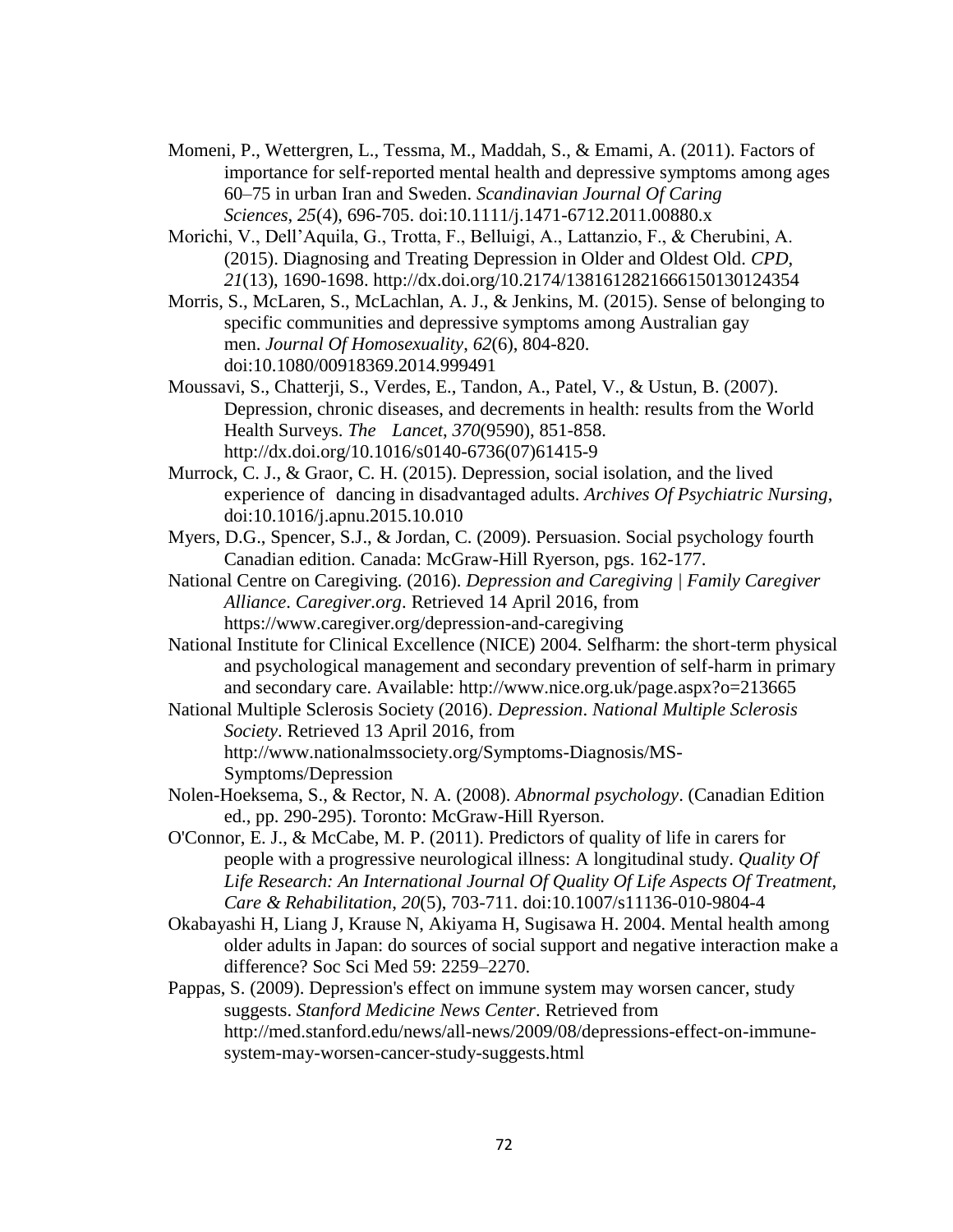- Park, J., & Roh, S. (2013). Daily spiritual experiences, social support, and depression among elderly Korean immigrants. Aging & Mental Health, 17(1), 102-108. doi:10.1080/13607863.2012.715138
- Pietrzyk, E., Gorczyca-Michta, I., Michta, K., Nowakowska, M., & Wożakowska-Kapłon, B. (2014). Depression in patients after coronary artery bypass grafting. *Psychiatr Pol*, *48*, 987-996. http://dx.doi.org/10.12740/pp/24426
- Polenick, C., & Martire, L. (2013). Caregiver Attributions for Late-Life Depression and Their Associations with Caregiver Burden. *Fam. Proc.*, *52*(4), 709-722. http://dx.doi.org/10.1111/famp.12032
- Putnam, R. (1993). The prosperous community: Social capital and public life. *American Prospect*, *13*, 35-42.
- Rao, M. (2008). Depression in the physically ill. *Primary Psychiatry*, *15*(9), 44-50.
- Reevy, G. M., & Maslach, C. (2001). Use of social support: Gender and personality differences. Sex Roles, 44(7–8), 437–459. doi:10.1023/A:1011930128829.
- Rice, S., Fallon, B., & Bambling, M. (2011). Men and depression: The impact of masculine role norms throughout the lifespan. *The Australian Educational And Developmental Psychologist*, *28*(2), 133-144. doi:10.1375/aedp.28.2.133
- Robertson, D. A., & Kenny, R. A. (2016). 'I'm too old for that'—The association between negative perceptions of aging and disengagement in later life. *Personality And Individual Differences*, *100*114-119. doi:10.1016/j.paid.2016.03.096
- Ross, N. (2002). Community belonging and health. Statistics Canada Health Reports 82- 003; 13 (3), pgs. 33-39.
- Roshanaei-Moghaddam, B., Katon, W. J., & Russo, J. (2009). The longitudinal effects of depression on physical activity. *General Hospital Psychiatry*, *31*(4), 306-315. doi:10.1016/j.genhosppsych.2009.04.002
- Ron, Y. (2004). No man is an island: The relationship between attachment styles, sense of belonging, depression and anxiety among homeless adults. *Dissertation Abstracts International: Section B: The Sciences and Engineering*, *65*, 2648.
- Rueger, S. Y., Malecki, C. K., & Demaray, M. K. (2010). Relationship between multiple sources of perceived social support and psychological and academic adjustment in early adolescence: Comparisons across gender. *Journal of Youth and Adolescence*, 39(1), 47–61. doi:10.1007/s10964-008-9368-6.
- Sathyanarayana Rao, T., Asha, M., Ramesh, B., & Jagannatha Rao, K. (2016). Understanding nutrition, depression and mental illnesses. *Indian Journal Of Psychiatry*, *50*(2), 77-82.
- Schoppe-Sullivan, S., Brown, G., Cannon, E., Mangelsdorf, S., & Sokolowski, M. (2008). Maternal gatekeeping, coparenting quality, and fathering behavior in families with infants. *Journal Of Family Psychology*, *22*(3), 389-398. http://dx.doi.org/10.1037/0893-3200.22.3.389
- Schulz, R., Martire, L., Beach, S., & Scheier, M. (2000). Depression and Mortality in the Elderly. *Current Directions In Psychological Science*, *9*(6), 204-208. <http://dx.doi.org/10.1111/1467-8721.00095>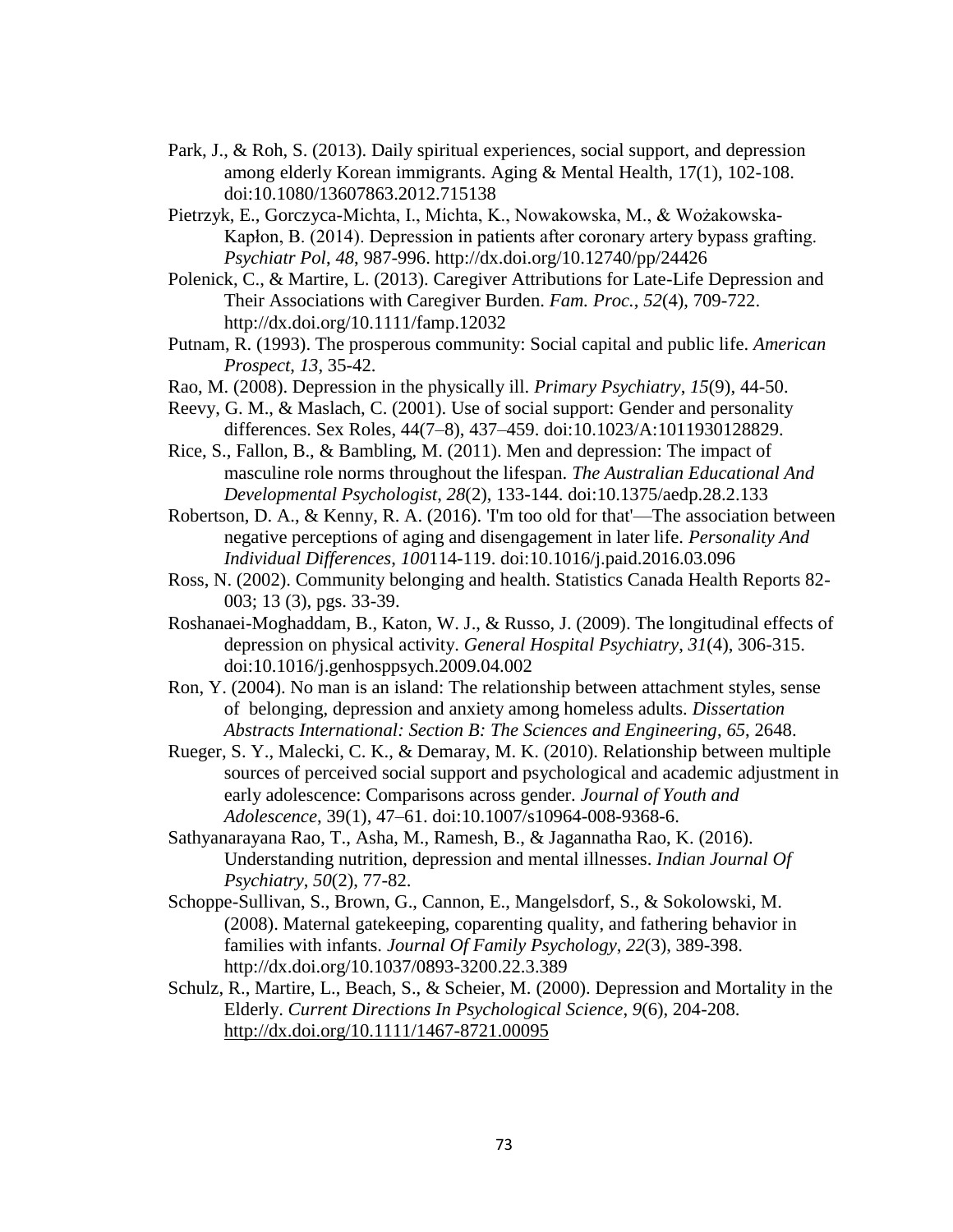- Seeman TE, Crimmins E. 2001. Social environment effects on health and aging: integrating epidemiologic and demographic approaches and perspectives. Ann N Y Acad Sci 954: 88– 117.
- Sewitch, M. J., McCusker, J., Dendukuri, N., & Yaffe, M. J. (2004). Depression in frail elders: impact on family caregivers. *International Journal Of Geriatric Psychiatry*, *19*(7), 655-665. doi:10.1002/gps.1135
- Sheenan, B., Bass, C., Briggs, R., & Jacoby, R. (2003). Somatization among older primary care attenders. *Psychological Medicine*, *33*(5), 867-877. <http://dx.doi.org/10.1017/s003329170300789x>
- Sherbourne, C., & Stewart, A. (1991). The MOS social support survey. *Social Science & Medicine*, *32*(6), 705-714. [http://dx.doi.org/10.1016/0277-9536\(91\)90150-b](http://dx.doi.org/10.1016/0277-9536(91)90150-b)
- Shields, M., Martel, L. (2006). Healthy living among seniors. *Health Reports* (Statistics Canada, Catalogue [82-003\)](http://www.statcan.gc.ca/cgi-bin/af-fdr.cgi?l=eng&loc=/pub/82-003-s/2005000/pdf/9086-eng.pdf&t=Healthy%20living%20among%20seniors); 16(Suppl.): 7-20.
- Shields, M. (2008). Community belonging and self-perceived health. Statistics Canada Health Report, 82-003; 19 (2), pgs. 51-60.
- Silva, A. G., Queirós, A., Sá-Couto, P., & Rocha, N. P. (2016). Higher pain intensity, depression, and being 75 years or older are associated with lower levels of selfreported physical activity in older adults with pain attending primary care. *Clinical Gerontologist: The Journal Of Aging And Mental Health*, *39*(4), 324-341. doi:10.1080/07317115.2015.1135839
- Skarsater, I., Dencker, K., & Argen, H. (1999) The experience of social support in patients suffering from treatment-refractory depression: a pilot study. *Archives of Psychiatric Nursing, 13,* 89-96.
- Skarsater, I., Dencker, K., Haggstrom, L., & Fridlund, B. (2003). A salutogenic perspective on how men cope with major depression in daily life, with the help of professional and lay support. *International Journal of Nursing Studies*, 40*,* 153- 162.
- Statistics Canada. 2002a. A Portrait of Seniors in Canada (Rep. No. 89-519-XPE). http://www.statcan.ca/english/ads/89-519-XPE/link.htm
- Statistics Canada. (2002b). *Canadian Community Healthy Survey, 2000-2001, Cycle 1.1* [machine readable datafile]. Ottawa, Ontario, Canada: Author. Retrieved October 10, 2013, from www.statcan.ca/english/concepts/health/
- Statistics Canada. (2007c). *A Portrait of Seniors in Canada: Introduction*. *Statcan.gc.ca*. Retrieved 20 March 2017, from [http://www.statcan.gc.ca/pub/89-519-x/89-519](http://www.statcan.gc.ca/pub/89-519-x/89-519-) x2006001-eng.htm
- Statistics Canada. (2007d). *Surveys and statistical programs - Canadian Community Health Survey (CCHS)*. *Www23.statcan.gc.ca*. Retrieved 15 June 2016, from <http://www23.statcan.gc.ca/imdb/p2SV.pl?Function=getSurvey&Id=3359>
- Statistics Canada.(2015e). *Receiving care at home*. *Statcan.gc.ca*. Retrieved 22 March 2017, from http://www.statcan.gc.ca/pub/89-652-x/89-652-x2014002-eng.htm
- Steffens, D. (2000). Prevalence of Depression and Its Treatment in an Elderly Population: The Cache County Study. *Archives Of General Psychiatry*, *57*(6), 601-607. http://dx.doi.org/10.1001/archpsyc.57.6.601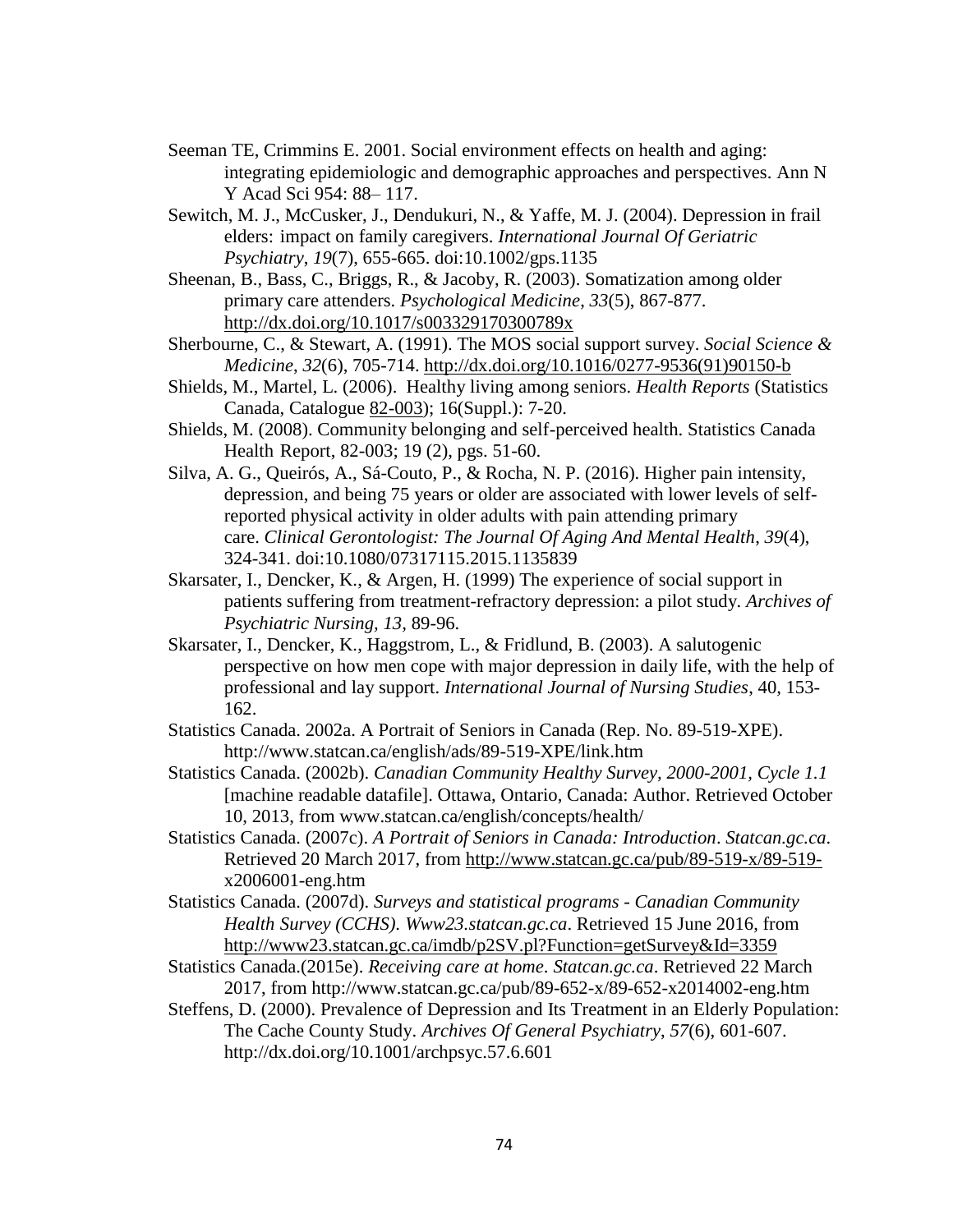- Sum, S., Mathews, R., Pourghasem, M., & Hughes, I. (2009). Internet use as a predictor of sense of community in older people. Cyberpsychology & Behavior, 12(2), 235- 239. doi:10.1089/cpb.2008.0150
- Suominen K, Isometsa E, Lonnqvist J. (2004). Elderly suicide attempters with depression are often diagnosed only after the attempt. *International Journal of Geriatric Psychiatry, 19*:35–40.
- Swift, H. J., Abrams, D., Lamont, R. A., & Drury, L. (2017). The risks of ageism model: How ageism and negative attitudes toward age can be a barrier to active aging. *SocialIssues And Policy Review*, *11*(1), 195-231. doi:10.1111/sipr.12031
- Thompson, A., Fan, M., Unützer, J., & Katon, W. (2008). One extra month of depression: the effects of caregiving on depression outcomes in the IMPACT trial. *Int. J.*  doi:10.1080/00346764.2014.927725
- Twigg, J. (2004). The body, gender, and age: Feminist insights in social gerontology. *Journal of Aging Studies, 18,* 59–73. doi:10.1016/j.jaging.2003.09.001 *Geriat. Psychiatry*, *23*(5), 511-516.<http://dx.doi.org/10.1002/gps.1929>
- Utz, S. (2015). The function of self-disclosure on social network sites: Not only intimate, but also positive and entertaining self-disclosures increase the feeling of connection. *Computers In Human Behavior*, *45*1-10. doi:10.1016/j.chb.2014.11.076
- University of California, San Francisco,. (2008). *MacArthur SES & Health Network | Research*. *Macses.ucsf.edu*. Retrieved 31 October 2016, from http://www.macses.ucsf.edu/research/psychosocial/socsupp.php
- van Wijngaarden, B., Schene, A., & Koeter, M. (2004). Family caregiving in depression: impact on caregivers' daily life, distress, and help seeking. *Journal Of Affective Disorders*, *81*(3), 211-222. http://dx.doi.org/10.1016/s0165-0327(03)00168-x
- Vaillant, G. (2012). *Triumphs of Experience*. Cambridge, Mass.: Belknap Press of Harvard University Press.
- Vaillant, G., & Mukamal, K. (2001). Reviews and Overviews Successful Aging. *The American Journal Of Psychiatry*, *158*(6), 839-847.
- Verma K, Silverman BC. (2009) Economic Burden of Late-Life Depression: Cost of Illness, Cost of Treatment, and Cost Control Policies. In: Ellison JM, Kyomen HH, Verma S, editors. Mood disorders in later life. Informa Healthcare; New York: 2009. pp. 111–121.
- Wareham, S., Fowler, K., & Pike, A. (2007). Determinants of depression severity and duration in Canadian adults: The moderating effects of gender and social support. *Journal of Applied Social Psychology, 27,*, 2951-2979.
- Williams, R. A., Hagerty, B. M., Yousha, S. M., Hoyle, K. S., & Oe, H. (2002). Factors associated with depression in Navy recruits.*Journal Of Clinical Psychology*, *58*(4), 323-337. doi:10.1002/jclp.1146
- *Women and Caregiving: Facts and Figures | Family Caregiver Alliance*. (2003). *Caregiver.org*. Retrieved 19 March 2017, from https://www.caregiver.org/women-and-caregiving-facts-and-figures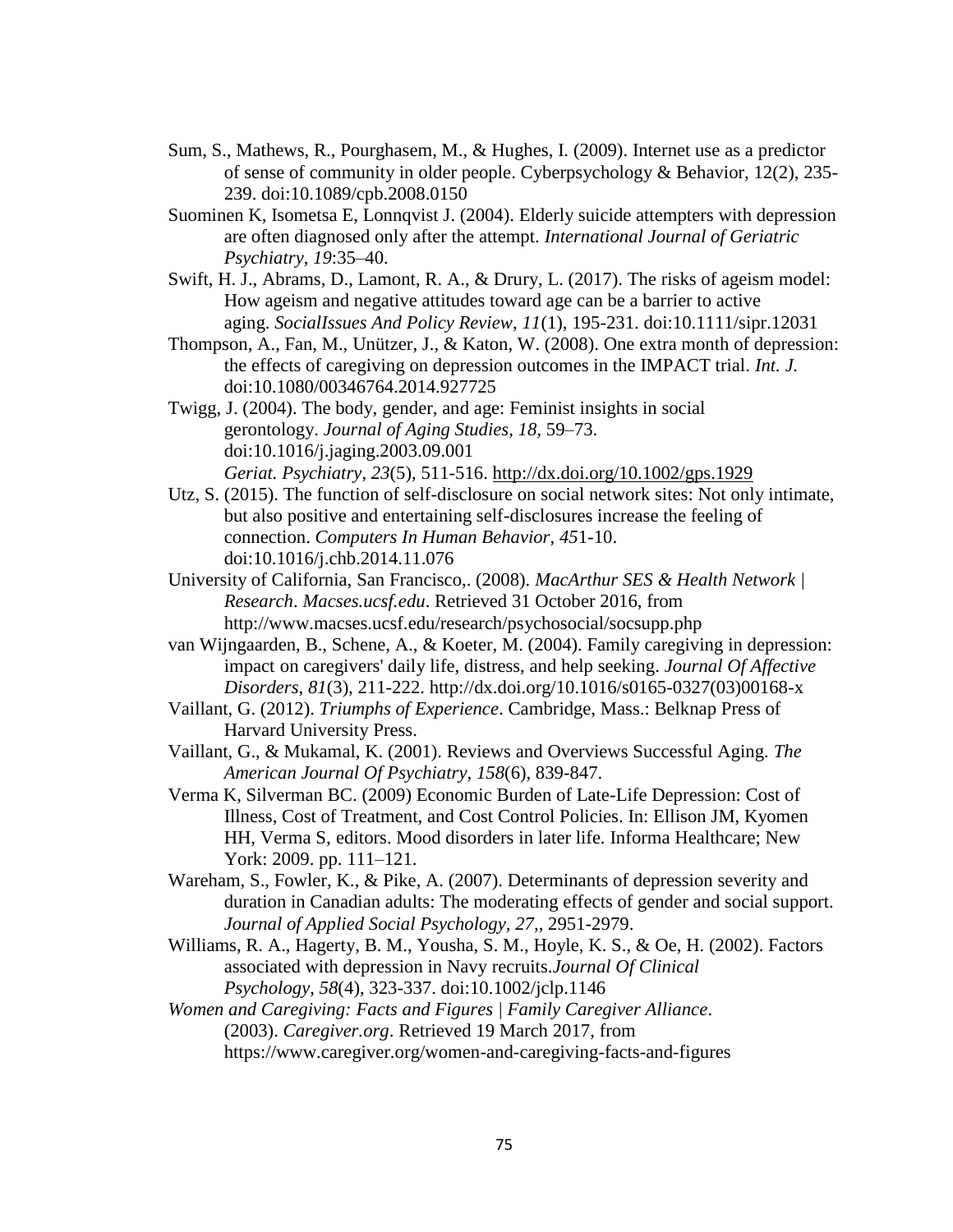- World health Organization. (2012). *Depression, a hidden burden*. Retrieved from [http://www.who.int/mental\\_health/management/depression/flyer\\_depression\\_201](http://www.who.int/mental_health/management/depression/flyer_depression_201%092.p) [2.pd](http://www.who.int/mental_health/management/depression/flyer_depression_201%092.p)f
- Worthington, B. (2016). *Elder Suicide: A Needless Tragedy*. *Todaysgeriatricmedicine.com*. Retrieved 14 April 2016, from http://www.todaysgeriatricmedicine.com/news/exclusive\_03.shtml
- Zivin, K., Wharton, T., & Rostant, O. (2013). The Economic, Public Health, and Caregiver Burden of Late-life Depression. *Psychiatric Clinics Of North America*, *36*(4), 631-649. http://dx.doi.org/10.1016/j.psc.2013.08.008
- Zhang, L., Sui, M., Yan, T., You, L., Li, K., & Gao, Y. (2016). A study in persons later after stroke of the relationships between social participation, environmental factors and depression. *Clinical Rehabilitation*. http://dx.doi.org/10.1177/0269215516641300
- Zhang, B., Yan, X., Zhao, F., & Yuan, F. (2014). The Relationship Between Perceived Stress and Adolescent Depression: The Roles of Social Support and Gender. *Soc Indic Res*, *123*(2), 501-518. http://dx.doi.org/10.1007/s11205-014-0739-y
- Zunzunegui MV, Beland F, Llacer A, Leon V. 1998. Gender differences in depressive symptoms among Spanish elderly. Soc Psychiatry Psychiatr Epidemiol 33: 195– 205
- Zunzunegui MV, Beland F, Otero A. 2001. Support from children, living arrangements, self-rated health and depressive symptoms of older people in Spain. Int J Epidemiol 30: 1090– 1099.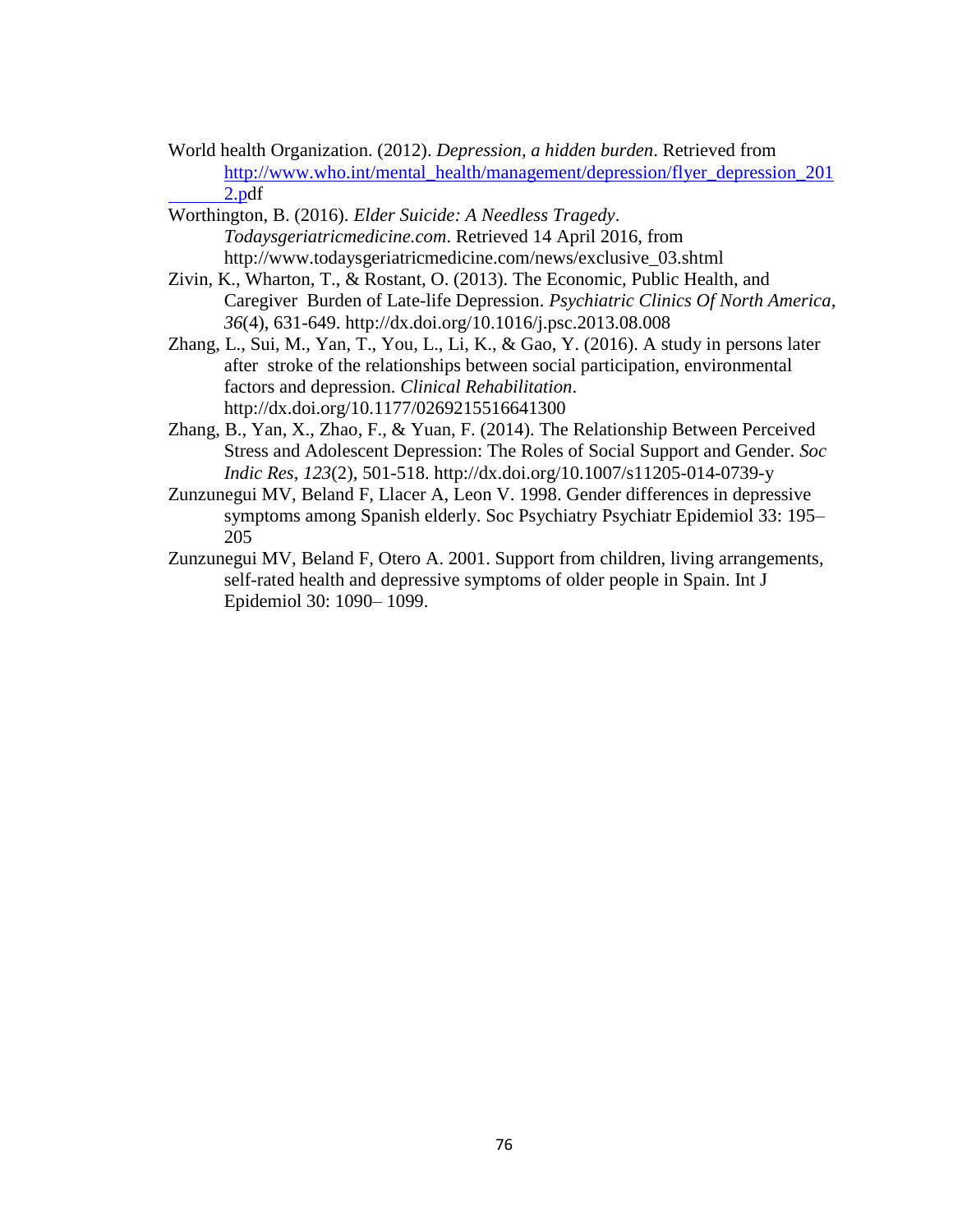## *Tables*

## Table 1

| Province                                    | N   | $\%$  |
|---------------------------------------------|-----|-------|
| Newfoundland and Labrador                   | 24  | 3.8   |
| Prince Edward Island                        | 19  | 3.0   |
| Nova Scotia                                 | 59  | 9.4   |
| New Brunswick                               | 48  | 7.7   |
| Quebec                                      | 174 | 27.8  |
| Saskatchewan                                | 46  | 7.3   |
| Alberta                                     | 91  | 14.5  |
| <b>British Columbia</b>                     | 163 | 26.0  |
| <b>Yukon/Northwest Territories/ Nunavut</b> | 3   | .5    |
| Total                                       | 627 | 100.0 |

| <b>Provincial Distribution Frequencies</b> |  |
|--------------------------------------------|--|
|--------------------------------------------|--|

| Means for the Four Study Subtypes        |       |        |  |
|------------------------------------------|-------|--------|--|
| Variable                                 | M     | SD     |  |
| Social support                           |       |        |  |
| Tangible                                 | 11.61 | 4.382  |  |
| Affection                                | 8.98  | 3.399  |  |
| Positive social interaction              | 11.24 | 4.437  |  |
| Emotional/informational                  | 23.30 | 8.408  |  |
| Sense of belonging to local community    | 2.32  | 1.023  |  |
| Depression scale score                   | 5.06  | 1.605  |  |
| Duration of depression (number of weeks) | 12.78 | 14.154 |  |

|  | Table 2 |                                 |
|--|---------|---------------------------------|
|  |         | leans for the Four Study Subtyp |

 $$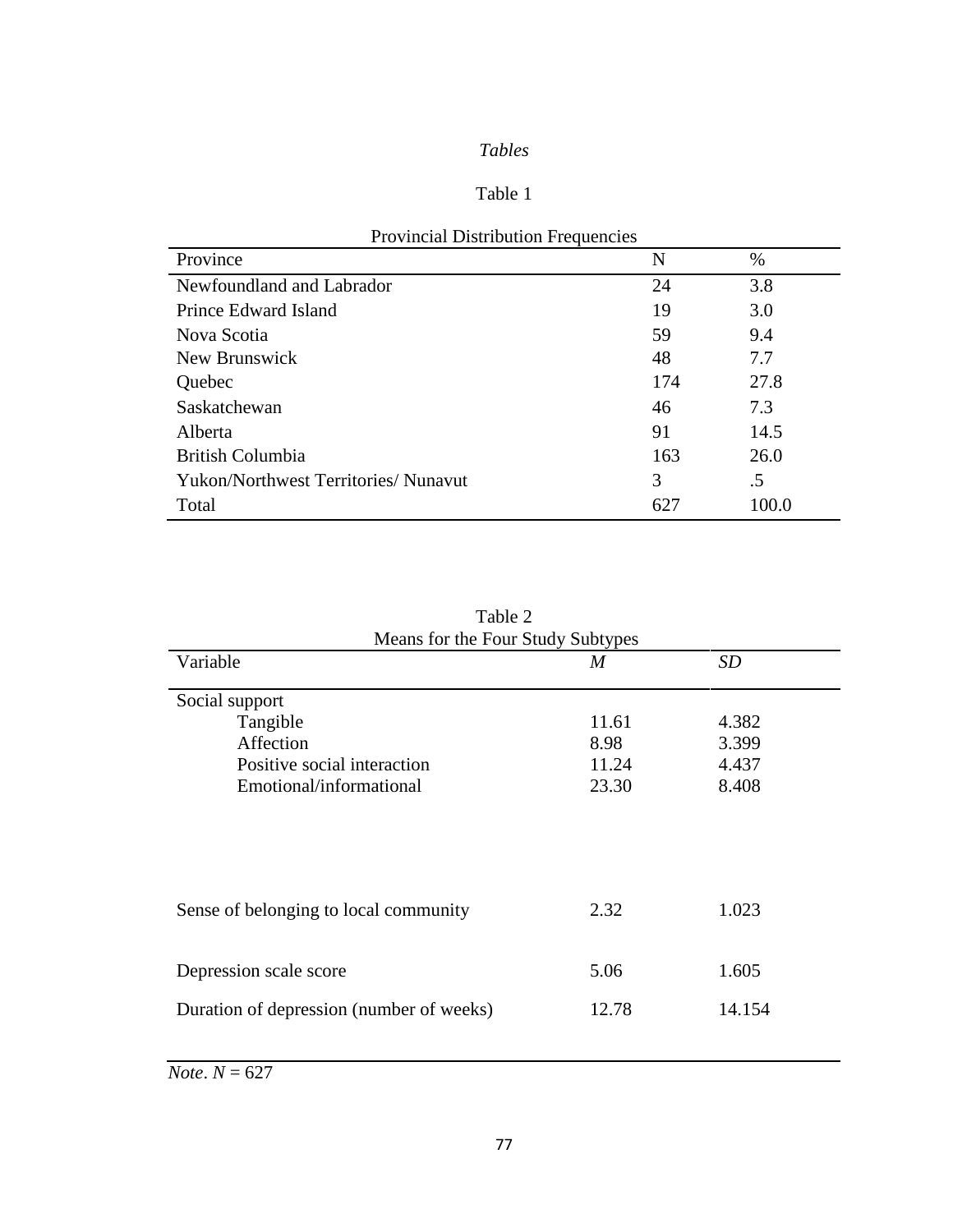| Variable                                    | Males $(n = 172)$ |        |       | Females ( $n = 455$ ) |  |
|---------------------------------------------|-------------------|--------|-------|-----------------------|--|
|                                             | M                 | SD     | M     | SD                    |  |
| Social support                              |                   |        |       |                       |  |
| Tangible support                            | 12.18*            | 4.178  | 11.40 | 4.442                 |  |
| Affection                                   | 8.79              | 3.621  | 9.05  | 3.313                 |  |
| Positive social interaction                 | 10.92             | 4.820  | 11.36 | 4.285                 |  |
| Emotional/informational                     | 22.46             | 8.859  | 23.62 | 8.219                 |  |
|                                             |                   |        |       |                       |  |
| Sense of belonging to local<br>community    | 2.26              | 1.029  | 2.35  | 1.021                 |  |
| Depression scale score                      | 4.90              | 1.474  | 5.11  | 1.474                 |  |
| Duration of depression (number of<br>weeks) | 12.60             | 14.052 | 12.84 | 14.207                |  |

Table 3 Means for the Four Study Subtypes for Males and Females

| Note, $N = 627$ |  |
|-----------------|--|
|-----------------|--|

| Summary of Stepwise Regression Analysis for Variables Predicting Severity of | Table 4    |      |         |       |
|------------------------------------------------------------------------------|------------|------|---------|-------|
|                                                                              | Depression |      |         |       |
| Variable                                                                     |            | SE B |         | $R^2$ |
| Step 1<br>Tangible social support                                            | $-.035$    | .014 | $.098*$ | .010  |

*Note*. *N*= 627

 $*p < .05$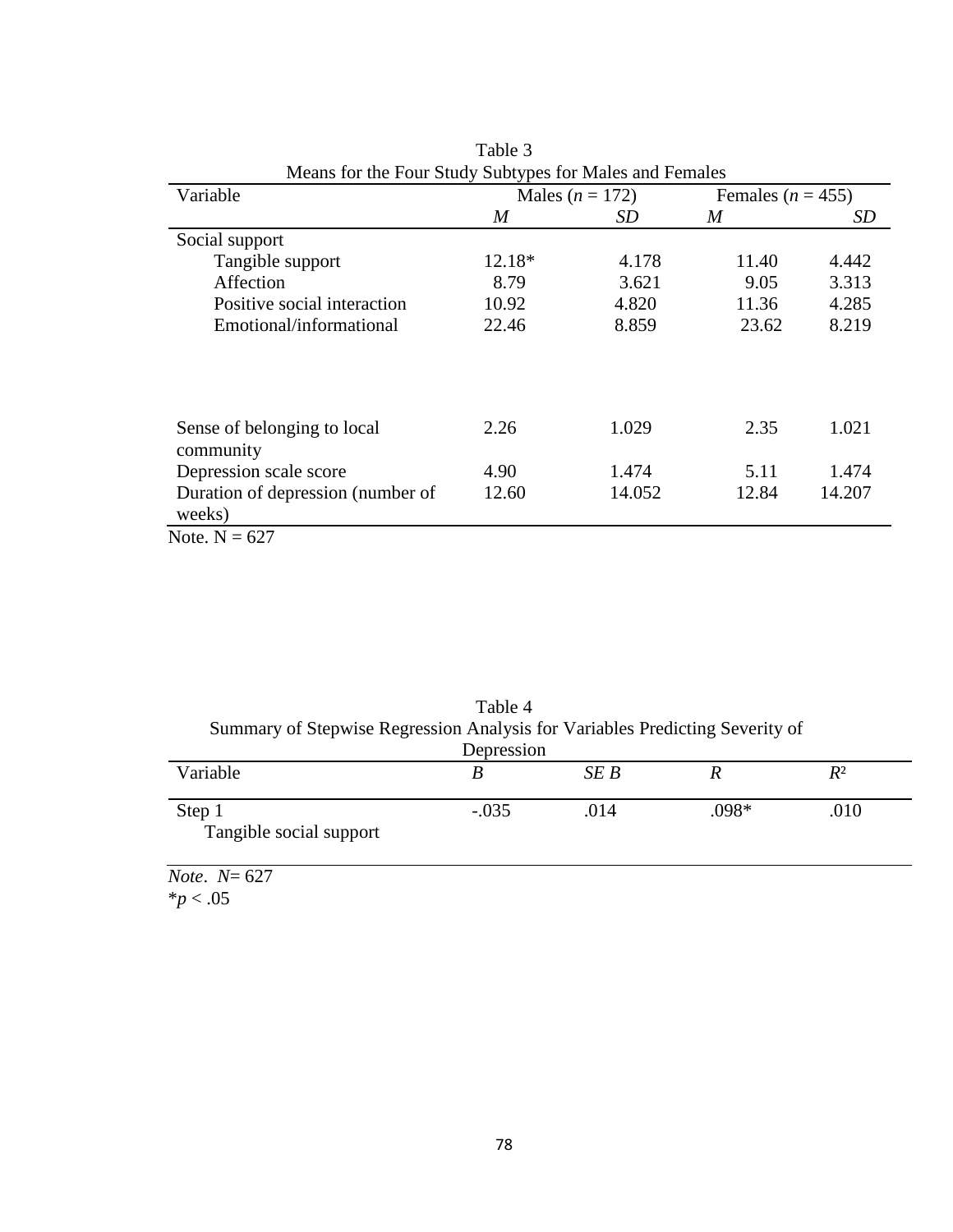|                             | Depression       |      |                  |       |
|-----------------------------|------------------|------|------------------|-------|
| Variable                    | $\boldsymbol{B}$ | SEB  | $\boldsymbol{R}$ | $R^2$ |
|                             |                  |      |                  |       |
| Step 1                      | $-.645$          | .140 | $-183***$        | .034  |
| Positive social interaction |                  |      |                  |       |
| Step 2                      |                  |      |                  |       |
| Positive social interaction | $-1.088$         | .177 | $-.309***$       | .059  |
| Tangible social support     | .701             | .174 | $.202***$        |       |
| Step 3                      |                  |      |                  |       |
| Positive social interaction | $-.773$          | .214 | $-.220***$       | .069  |
| Tangible social support     | .827             | .180 | $-.239***$       |       |
| Affection                   | $-.760$          | .293 | $-154**$         |       |
| Step 4                      |                  |      |                  |       |
| Positive social interaction | $-.727$          | .214 | $-.207***$       | .078  |
| Tangible social support     | .854             | .180 | $.247***$        |       |
| Affection                   | $-.795$          | .292 | $-.161**$        |       |
| Age                         | 1.325            | .560 | $.094*$          |       |
| Step 5                      |                  |      |                  |       |
| Positive social interaction | $-.657$          | .216 | $-.187**$        | .085  |
| Tangible social support     | .789             | .182 | .228 ***         |       |
| Affection                   | $-.731$          | .293 | $-.148*$         |       |
| Age                         | 1.280            | .558 | $.090*$          |       |
| Sense of belonging to local | 1.300            | .595 | $.088*$          |       |
| community                   |                  |      |                  |       |

Table 5 Summary of Stepwise Regression Analysis for Variables Predicting Duration of

| <i>Note.</i> $N = 627$ |
|------------------------|
| $*_{p}$ < .05          |
| ** $p \leq .01$        |
| *** $p \le 001$        |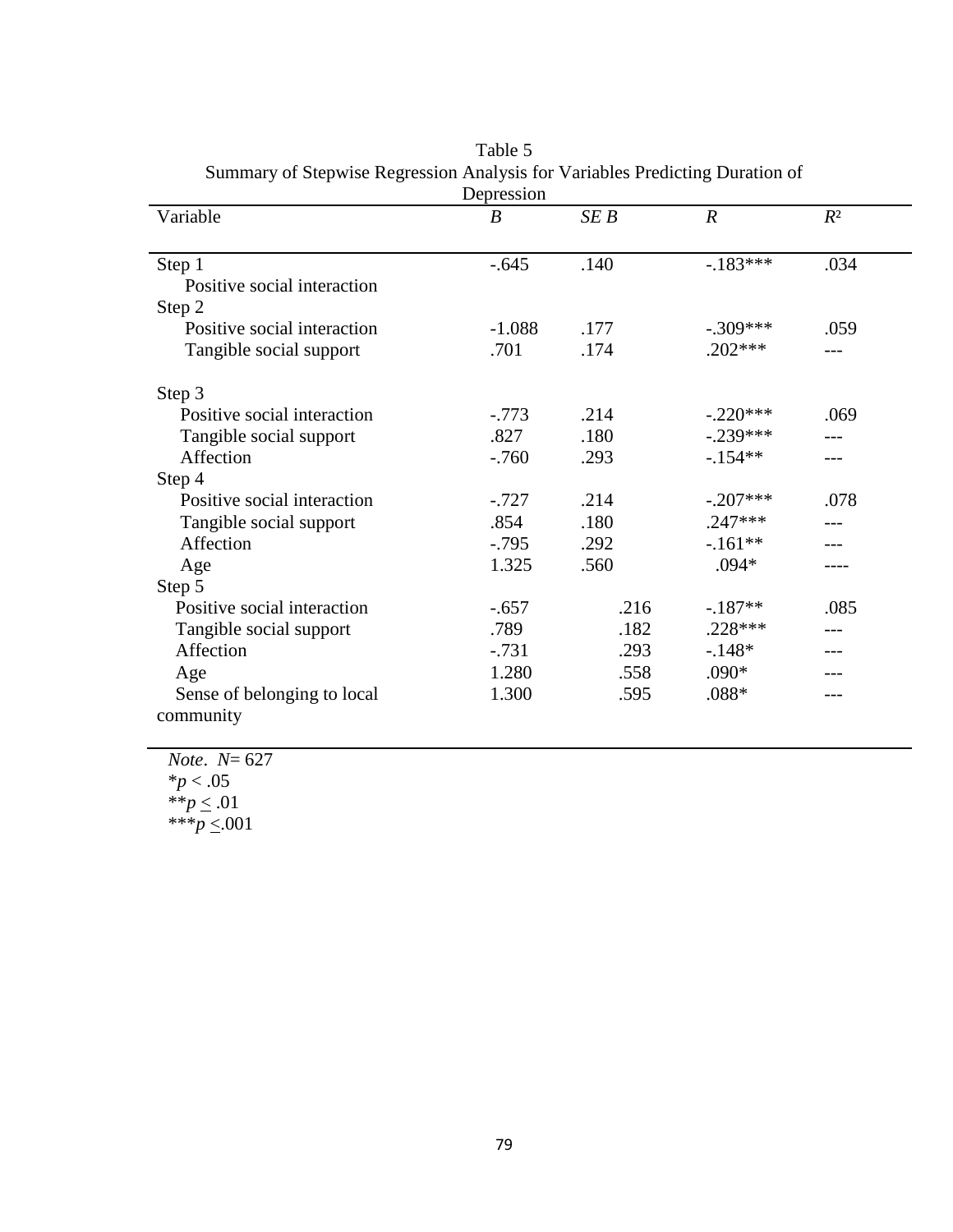Table 6 Summary of Stepwise Regression Analysis for Variables Predicting Severity of Depression for Males

| Variable                | B       | SEB  | R       | $R^2$ |  |
|-------------------------|---------|------|---------|-------|--|
|                         |         |      |         |       |  |
| Step 1                  | $-.065$ | .405 | $.166*$ | .028  |  |
| Tangible social support |         |      |         |       |  |
| Step 2                  | $-.206$ | .100 | $.229*$ | .052  |  |
| Age                     |         |      |         |       |  |
| <i>Note</i> . $N = 163$ |         |      |         |       |  |
| $*_{p}$ <.05            |         |      |         |       |  |

Table 7 Summary of Stepwise Regression Analysis for Variables Predicting Duration of Depression for Males

| Variable               |          | SEB  |         | $R^2$ |
|------------------------|----------|------|---------|-------|
|                        |          |      |         |       |
|                        |          |      |         |       |
| Step 1                 | $-1.295$ | .399 | $.247*$ | .061  |
| Affection              |          |      |         |       |
|                        |          |      |         |       |
| <i>Note.</i> $N = 163$ |          |      |         |       |
| * $p < 0.05$           |          |      |         |       |
|                        |          |      |         |       |